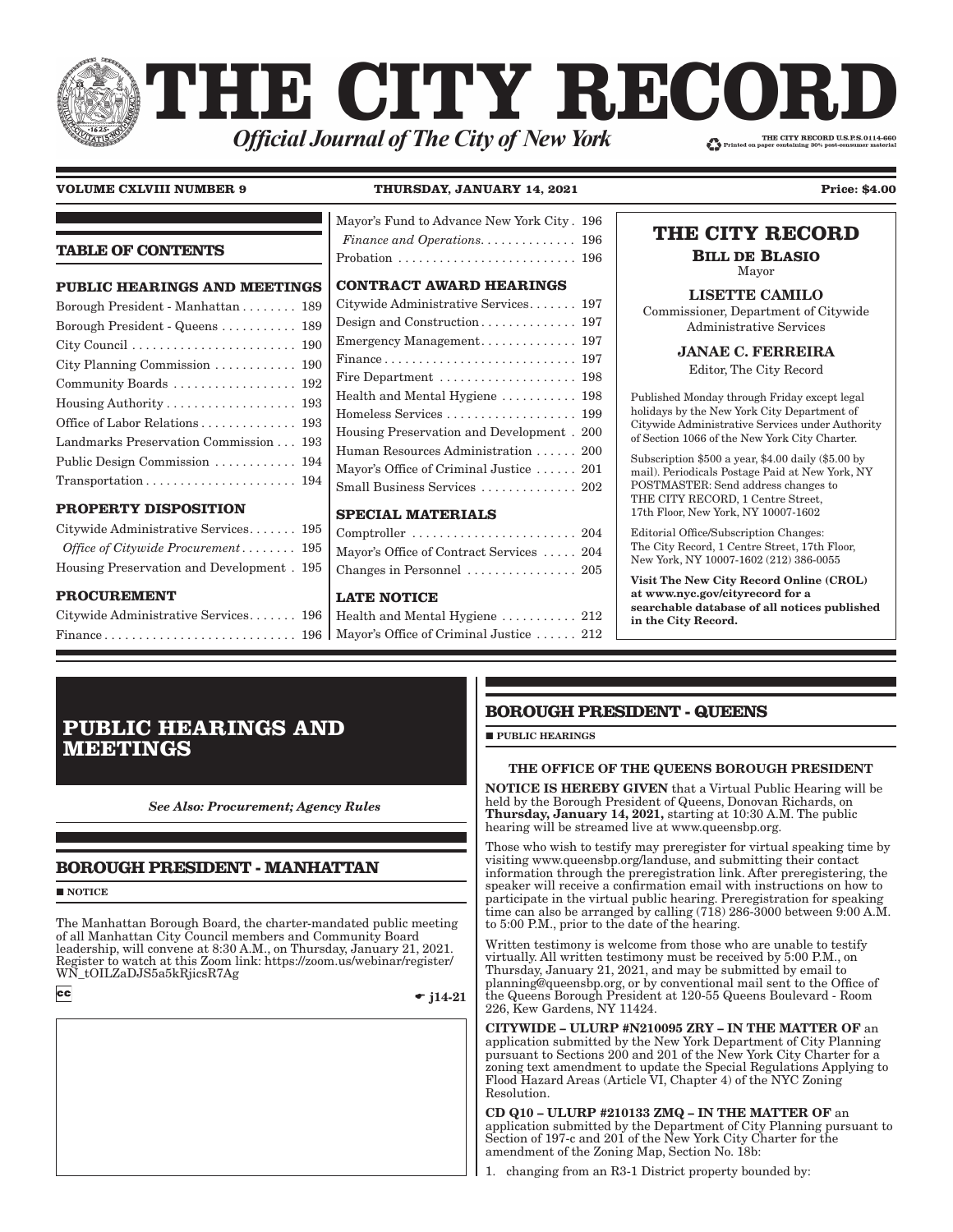- <span id="page-1-0"></span>157<sup>th</sup> Avenue, a southwesterly boundary line of the NYC Transit Authority Railroad Right-Of-Way (Rockaway Beach Division), 159th Avenue, 102nd Street, a line 370 feet northerly of 160th Avenue, a line midway between 101st Street and 102nd Street, 160th Avenue, 102nd Street, a line 100 feet southerly of 160th Avenue, the northerly prolongation of the U.S. Pierhead and Bulkhead Line of Hawtree Basin (westerly portion), 160th Avenue, 95th Street, 164th Avenue, the U.S. Pierhead and Bulkhead Line of Shellbank Basin (easterly and northerly portions), and the southerly prolongation of the westerly street line of 94th Street; and
- b. 164th Avenue, the U.S. Pierhead and Bulkhead line of Hawtree Basin (westerly portion), the northerly boundary line of a park (F.M. Charles Memorial Park), the U.S. Pierhead and Bulkhead line of Shellbank Basin (easterly portion), 165th Avenue, and a line midway between  $95<sup>th</sup> S$ treet and  $96<sup>th</sup> S$ treet;
- 2. changing from an R3-2 District to an R3X District property bounded by 155th Avenue and its northwesterly centerline prolongation, a line midway between Lahn Street and Huron Street, 156th Avenue, a line midway between Huron Street and Bridgeton Street, 155th Avenue, a southwesterly boundary line of the NYC Transit Authority Railroad Right-of-Way (Rockaway Beach Division), 157th Avenue, 94th Street, 156th Avenue, and a line 100 feet northwesterly of Killarney Street; and
- 3. changing from an R3-2 District to an R3-1 District property bounded by 155th Avenue, a line midway between Huron Street and Bridgeton Street, 156th Avenue, and a line midway between Lahn Street and Huron Street;

Community District 10, Borough of Queens as shown on a diagram (for illustrative purposes only) dated October 19, 2020.

j8-14

### **CITY COUNCIL**

**PUBLIC HEARINGS** 

NOTICE IS HEREBY GIVEN that the Council has scheduled the following remote public hearing on the matter indicated below:

The Subcommittee on Landmarks, Public Sitings, and Dispositions will hold a remote public hearing on the following matters, commencing, at 2:00 P.M., on January 20, 2021, at [https://council.nyc.gov/livestream/.](https://council.nyc.gov/livestream/) Please visit <https://council.nyc.gov/testify/> in advance for information about how to testify and how to submit written testimony.

#### 475-Seat Intermediate School Facility (4002 Fort Hamilton Parkway)

#### BROOKLYN CB - 12 20215009 SCK

Application, pursuant to Section 1732 of the New York School Construction Authority Act, concerning the proposed site selection for a new, approximately 475-Seat Intermediate School Facility located at 4002 Ft. Hamilton Parkway (Block 5587, p/o Lot 38), Borough of Brooklyn, Council District 39, Community School District 15.

### 110 Lenox Avenue Cluster– UDAAP/Article XI

#### MANHATTAN CB - 10 20215013 HAM

Application submitted by the New York City Department of Housing Preservation and Development, pursuant to Article 16 of the General Municipal Law and Section 577 of Article XI of the Private Housing Finance Law for approval of an urban development action area project, waiver of the area designation requirement, waiver of the requirements of Sections 197-c and 197-d of the New York City Charter, and a real property tax exemption for property, located at 110 Lenox Avenue (Block 1599, Lot 70), 128 West 116 Street (Block 1825, Lot 49), 1971 7th Avenue (Block 1903, Lot 64), and 102 West 119 Street (Block 1903, Lot 38) the approval of real property tax exemption, Council District 9.

#### Angel Guardian Home

#### BROOKLYN CB - 10 20215011 HIK (N 210176 HIK)

The designation by the Landmarks Preservation Commission of the Angel Guardian Home located at  $6301\ 12^{\text{th}}$  Avenue (aka  $6301$ - $6323\ 12^{\text{th}}$  Avenue,  $1202$ - $1216\ 63^{\text{rd}}$  Street, and  $1201$ - $1215\ 64^{\text{th}}$  Street) Tax Map Block 5739, p/o Lot 1, as an historic landmark (DL-520/LP-2613), submitted, pursuant to Section 3020 of the New York City Charter and Section 25-303 of the Administrative Code of the City of New York.

For questions about accessibility and requests for additional accommodations, please contact [swerts@council.nyc.gov](mailto:swerts@council.nyc.gov) or [nbenjamin@council.nyc.gov](mailto:nbenjamin@council.nyc.gov) or (212) 788-6936 at least three (3) business days before the hearing.

Accessibility questions: Kaitlin Greer, kgreer@council.nyc.gov, by: Thursday, January 14, 2021, 3:00 P.M.

@∥⊘∣cc|

j13-20

## **CITY PLANNING COMMISSION**

#### **PUBLIC HEARINGS**

In support of the City's efforts to contain the spread of COVID-19, the City Planning Commission, will hold a remote public hearing, via the teleconferencing application Zoom, at 10:00 A.M. Eastern Daylight Time, on Wednesday, January 20, 2021, regarding the calendar items listed below.

The meeting will be live streamed through Department of City Planning's (DCP's) website, and accessible from the following webpage, which contains specific instructions on how to observe and participate, as well as materials relating to the meeting: https://www1.nyc.gov/site/ nycengage/events/city-planning-commission-public-meeting/287199/1.

Members of the public should observe the meeting through DCP's website.

Testimony can be provided verbally by joining the meeting, using either Zoom or by calling the following number and entering the information listed below:

 877 853 5247 US Toll-free 888 788 0099 US Toll-free

253 215 8782 US Toll Number

213 338 8477 US Toll Number

 Meeting ID: 618 237 7396 [Press  $\frac{3}{4}$  to skip the Participation ID] Password: 1

To provide verbal testimony via Zoom, please follow the instructions available through the above webpage.

Written comments will also be accepted until 11:59 P.M., one week before the date of vote. Please use the CPC Comments form that is accessible through the above webpage.

Please inform the Department of City Planning if you need a reasonable accommodation, such as a sign language interpreter, in order to participate in the meeting. The submission of testimony, verbal or written, in a language other than English, will be accepted, and real time interpretation services will be provided, based on available resources. Requests for a reasonable accommodation or foreign language assistance during the meeting, should be emailed, to *[AccessibilityInfo@ planning.nyc.gov],* or made by, calling *[212-720-3508].* Requests must be submitted at least five business days, before the meeting.

#### BOROUGH OF BROOKLYN No. 1

## *69 ADAMS STREET*

CD 2 C 200356 PPK IN THE MATTER OF an application, submitted by the Department of Citywide Administrative Services (DCAS), pursuant to Section 197-c of the New York City Charter, for the disposition of City-Owned property, located on the west side of Pearl Street, between York and Front Streets (Block 52, Lots 15 and 17), pursuant to zoning.

#### BOROUGH OF MANHATTAN No. 2

### *HARLEM OPEN DOOR CLUSTER*

 $CD 10$  C 200276 HAM IN THE MATTER OF an application, submitted by the Department of Housing Preservation and Development (HPD)

- 1. pursuant to Article 16 of the General Municipal Law of New York State for:
	- the designation of property, located at 2735 Frederick Douglass Boulevard (Block 2045, Lot 13), 2752 Frederick Douglass Boulevard (Block 2032, Lot 2), 131 West 133rd Street (Block 1918, Lot 16), 130 West 134<sup>th</sup> Street (Block 1918, Lot 53) and as an Urban Development Action Area; and
	- b. an Urban Development Action Area Project for such area; and
- 2. pursuant to Section 197-c of the New York City Charter, for the disposition of such property, to a developer to be selected by HPD;

to facilitate two six-story buildings, one seven-story building and one ten-story building containing an approximate total of 48 affordable housing units.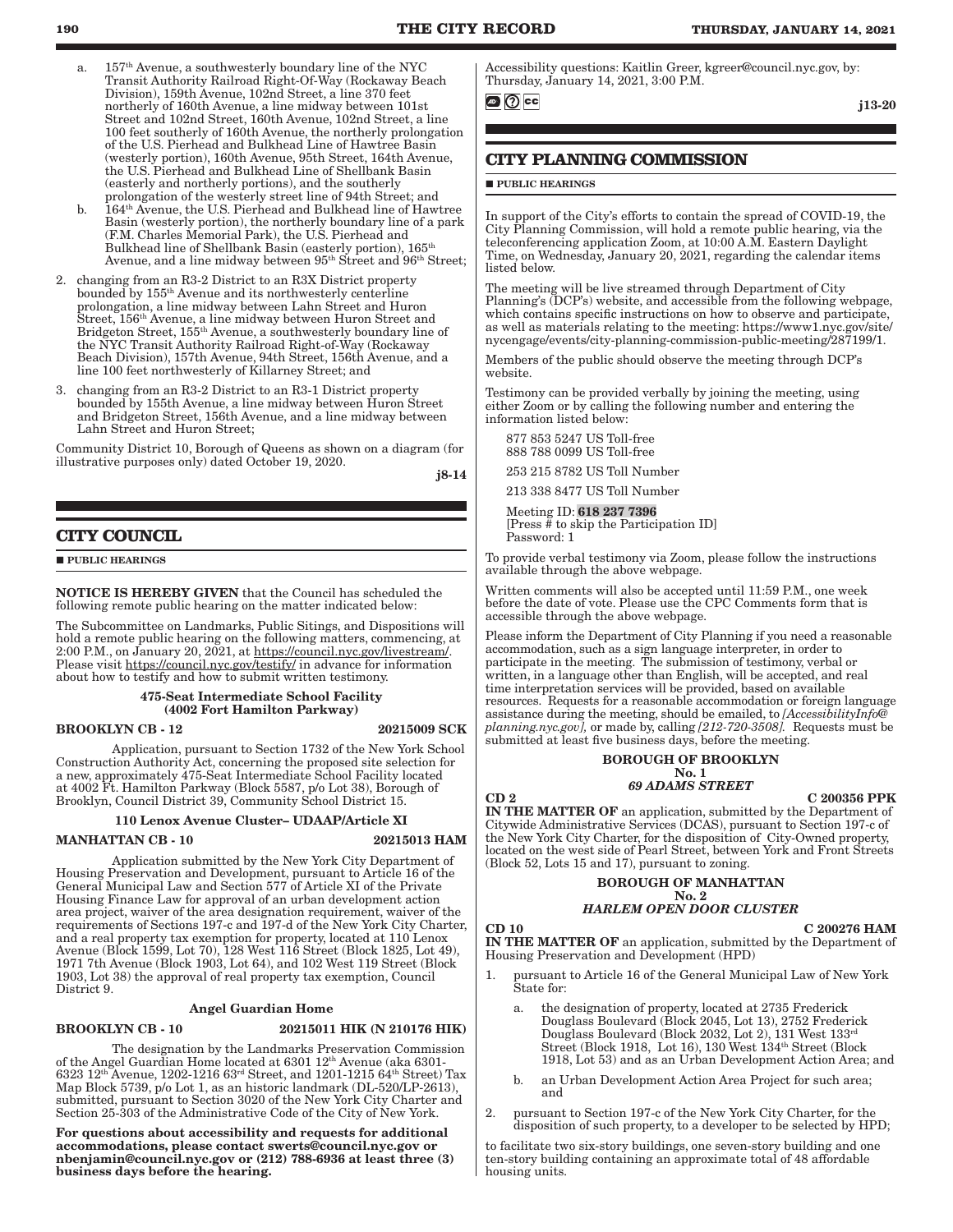No. 3 *HARLEM NCP CB 11*

 $CD 11$   $C 200277$  HAM IN THE MATTER OF an application, submitted by the Department of Housing Preservation and Development (HPD)

- 1. pursuant to Article 16 of the General Municipal Law of New York State for:
	- a. the designation of property, located at 2 East 130<sup>th</sup> Street (Block 1754, Lot 68), as anUrban Development Action Area; and
	- b. an Urban Development Action Area Project for such area; and
- 2. pursuant to Section 197-c of the New York City Charter, for the disposition of such property, to a developer to be selected by HPD;

to facilitate a four-story building containing approximately seven affordable housing units.

#### No. 4 *CENTRAL HARLEM INFILL NCP*

## CD 10 C 200278 HAM

IN THE MATTER OF an application, submitted by the Department of Housing Preservation and Development (HPD)

- 1. pursuant to Article 16 of the General Municipal Law of New York State for:
	- a. the designation of property, located at 2803 Frederick Douglass Boulevard (Block 2045, Lot 89), 136 West 137th Street (Block 1921, Lot 49), 203 West 135th Street (Block 1941, Lot 27), 61 West 130th Street (Block 1728, Lot 9), 142 West 129th Street (Block 1913, Lot 52) and 109 West 126th Street (Block 1911, Lot 26), as an Urban Development Action Area; and
	- b. an Urban Development Action Area Project for such area; and
- 2. pursuant to Section 197-c of the New York City Charter, for the disposition of such property, to a developer to be selected by HPD;

to facilitate three six-story buildings containing an approximate total of 58 affordable housing units.

#### No. 5

## *HARLEM NCP WESTERN SITE*

CD 10 C 200279 HAM

IN THE MATTER OF an application, submitted by the Department of Housing Preservation and Development (HPD)

- 1. pursuant to Article 16 of the General Municipal Law of New York State for:
	- a. the designation of property, located at 313 West  $112^{\text{th}}$  Street (Block 1847, Lot 13), and as an Urban Development Action Area; and
	- b. an Urban Development Action Area Project for such area; and
- 2. pursuant to Section 197-c of the New York City Charter, for the disposition of such property, to a developer to be selected by HPD;

to facilitate development of a six-story building containing approximately 6 affordable housing units.

#### No. 6 *61-63 CROSBY STREET*

CD 2 C 210001 ZSM IN THE MATTER OF an application, submitted by 6163 Crosby Street, Inc., pursuant to Sections 197-c and 201 of the New York City Charter, for the grant of a special permit, pursuant to Section 74-711 of the Zoning Resolution, to modify the use regulations of Section 42-14(D)(2)(b), to allow retail use (Use Group 6 uses), on portions of the ground floor and cellar of an existing 5-story building, on property, located at 61-63 Crosby Street (Block 482, Lot 13), in an M1-5B District, within the SoHo Cast-Iron Historic District Extension.

Plans for this proposal are on file, with the City Planning Commission, and may be seen, at 120 Broadway,  $31^{st}$  Floor, New York, NY 10271.

#### No. 7 *5 MERCER STREET*

 $CD 2$   $C 200205 ZSM$ IN THE MATTER OF an application, submitted by Square-Churchill Mercer LLC, pursuant to Sections 197-c and 201 of the New York City Charter, for the grant of a special permit, pursuant to Section 74-711 of the Zoning Resolution to modify:

- 1. the bulk regulations of Section 43-17, to allow a building containing Joint Living-Work Quarters for Artists, to be enlarged; and
- 2. the use regulations of Section  $42-14(D)(2)(b)$ , to allow retail use (Use Group 6), on portions of the ground floor and cellar;

of an existing five-story building and proposed penthouse enlargement, on property, located at 5-7 Mercer Street (Block 230, Lot 42), in an M1-5B District, within the SoHo Cast-Iron Historic District.

Plans for this proposal are on file with the City Planning Commission and may be seen at 120 Broadway,  $31^{st}$  Floor, New York, NY 10271.

## No. 8

### *FLATIRON BID EXPANSION*

#### CDs 4, 5 N 210199 BDM

IN THE MATTER OF an application, submitted by the Department of Small Business Services, on behalf of the Madison/23rd/Flatiron/ Chelsea Business Improvement District, pursuant to Section 25-405(a) of Chapter 4 of Title 25 of the Administrative Code of the City of New York, as amended, concerning amending of the Madison/23rd/Flatiron/ Chelsea Business Improvement District.

#### BOROUGH OF QUEENS Nos. 9 & 10 *91-32 63RD DRIVE REZONING* No. 9

### $CD 6$  C 200178 ZMQ

IN THE MATTER OF an application, submitted by 63-68 RWKOP LLC, pursuant to Sections 197-c and 201 of the New York City Charter, for an amendment of the Zoning Map, Section No. 14a:

- 1. eliminating from within an existing R4 District a C2-2 District bounded by Austin Street, a line 100 feet southeasterly of 63rd Drive, the northerly boundary line of the Long Island Railroad Main Line Right-of-Way, and 63rd Drive;
- 2. changing from an R4 District to an R7A District property bounded by Austin Street, a line 100 feet southeasterly of 63rd Drive, the northerly boundary line of the Long Island Railroad Main Line Right-of-Way, and 63rd Drive;
- 3. establishing within the proposed R7A District a C2-3 District bounded by Austin Street, a line 100 feet southeasterly of 63rd Drive, the northerly boundary line of the Long Island Railroad Main Line Right-of-Way, and 63rd Drive;

as shown on a diagram (for illustrative purposes only), dated October 5, 2020, and subject to the conditions of CEQR Declaration E-568.

#### No. 10

### $CD 6$  N 200179 ZRQ

IN THE MATTER OF an application, submitted by 63-68 RWKOP LLC, pursuant to Section 201 of the New York City Charter, for an amendment of the Zoning Resolution of the City of New York, modifying APPENDIX F, for the purpose of establishing a Mandatory Inclusionary Housing area.

Matter underlined is new, to be added;

Matter struck out is to be deleted;

Matter within # # is defined in Section 12-10;

\* \* \* indicates where unchanged text appears in the Zoning Resolution. \* \* \*

# APPENDIX F

Inclusionary Housing Designated Areas and Mandatory Inclusionary Housing Areas

**QUEENS** 

\* \* \*

\* \* \*

Queens Community District 6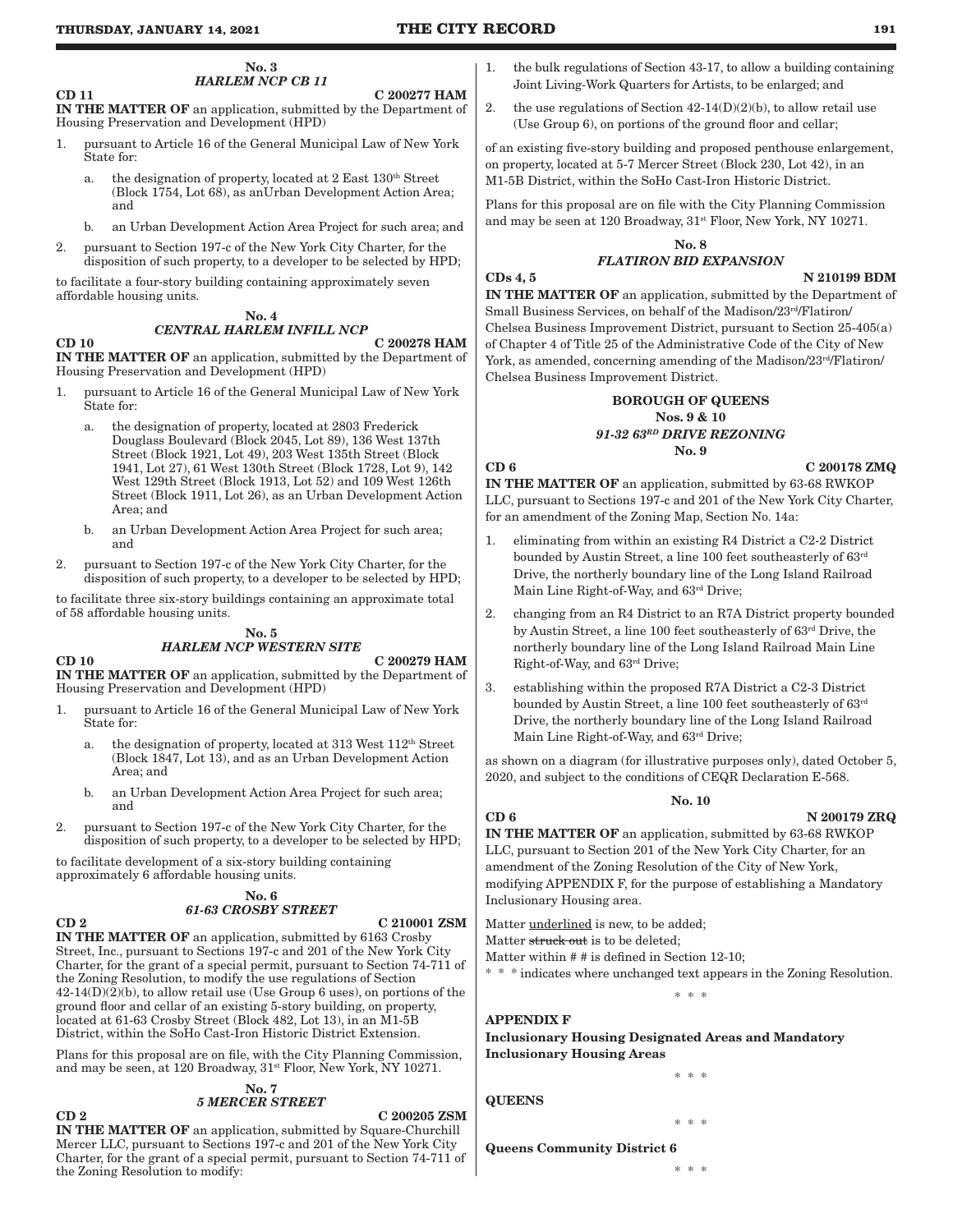Map 4 – [date of adoption]

#### <span id="page-3-0"></span>Map 2– [date of adoption]



Mandatory Inclusionary Housing Area (see Section 23-154(d)(3)) Area 2 - [date of adoption] - MIH Program Option 1 and Option 2

#### Portion of Community District 6, Queens

\* \* \*

### Nos 11 & 12 *50-25 BARNETT AVENUE REZONING* No. 11

 $CD 2 2 00243 ZMQ$ 

IN THE MATTER OF an application, submitted by Phipps Houses, pursuant to Sections 197-c and 201 of the New York City Charter, for an amendment of the Zoning Map, Section Nos. 9b and 9d, changing from an M1-1 District to an R6A District property bounded by the southerly boundary line of the Long Island Railroad Right-of-Way (Main Line), the northerly centerline prolongation of  $52<sup>nd</sup>$  Street, Barnett Avenue, and the northerly prolongation of the westerly street line of 50st Street, as shown on a diagram (for illustrative purposes only), dated October 5, 2020, and subject to the conditions of CEQR Declaration E-573.

## No. 12

#### $CD 2$  N  $200244 ZRQ$

IN THE MATTER OF an application, submitted by Phipps Houses, pursuant to Section 201 of the New York City Charter, for an amendment of the Zoning Resolution of the City of New York, modifying Appendix F, for the purpose of establishing a Mandatory Inclusionary Housing Area.

Matter underlined is new, to be added;

Matter struck out is to be deleted;

Matter within # # is defined in Section 12-10;

\*\*\* indicates where unchanged text appears in the Zoning Resolution.

\* \* \*

Inclusionary Housing Designated Areas and Mandatory Inclusionary Housing Areas

\* \* \*

QUEENS

APPENDIX F

\* \* \*

Queens Community District 2

\* \* \*



Mandatory Inclusionary Housing Program Area see Section 23-154(d)(3) Area 5 - [date of adoption] MIH Program Option 1

Portion of Community District 2, Queens

 $*$  \*

#### No. 13 *245-01 JAMAICA AVENUE REZONING*

 $\text{CD} \quad 13$   $\text{C} \quad 200252 \quad \text{ZMQ}$ IN THE MATTER OF an application, submitted by Marino Plaza 63-12 LLC, pursuant to Sections 197-c and 201 of the New York City Charter, for an amendment of the Zoning Map, Section No. 15c:

- 1. eliminating from within an existing R4 District a C1-3 District bounded by a line 80 feet northwesterly of Jericho Turnpike, 246th Street, Jericho Turnpike, and 245th Street; and
- 2. establishing within an existing R4 District a C2-3 District bounded by a line 80 feet northwesterly of Jericho Turnpike, 246th Street, Jericho Turnpike, and 245th Street;

as shown on a diagram (for illustrative purposes only), dated October 5, 2020.

#### No. 14 *44TH AVENUE DEMAPPING*

 $CD$  4  $C$  130254 MMQ

j5-20

IN THE MATTER OF an application submitted by The New York City School Construction Authority, pursuant to Sections 197-c and 199 of the New York City Charter, for an amendment to the City Map involving:

The elimination of the northerly 15 feet of 44th Avenue between Junction Boulevard and National Street; the adjustment of grades and block dimensions necessitated thereby; including authorization for any acquisition or disposition of real property related thereto, in accordance with Map No. 5022, dated May 26, 2015, and signed by the Borough President.

YVETTE V. GRUEL, Calendar Officer City Planning Commission 120 Broadway, 31<sup>st</sup> Floor, New York, NY 10271 Telephone (212) 720-3370

靈

**COMMUNITY BOARDS**

**NOTICE** 

NOTICE IS HEREBY GIVEN that the following matters, have been scheduled for Public Hearing by Community Board:

### BOROUGH OF THE BRONX

BRONX COMMUNITY BOARD NO. 6 - has scheduled a virtual Public Hearing, on Tuesday, January 19, 2021, starting at 6:30 P.M., via Zoom Audio and Video Conference.

Uniform Land Use Review Procedure applications #210027ZMX and #210028ZRX. The applications, if approved by all relevant authorities, will rezone Bronx Block 3077, Lots 29, 31, 33, p/o 34, 53, 54, 55, 56, 58 ("Rezoning Area 1") from R6 and R6/C2-4 zoning districts, to a C6-1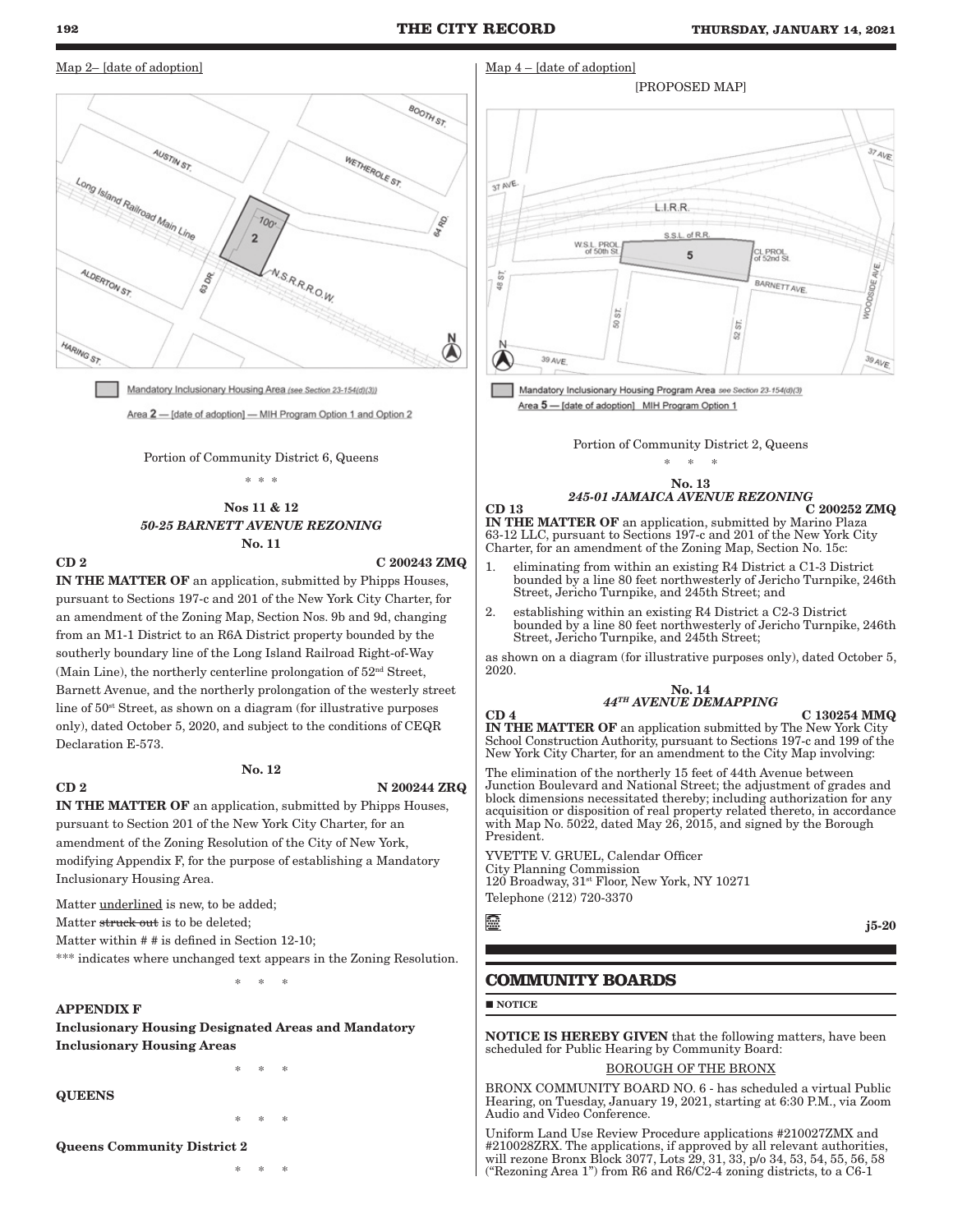<span id="page-4-0"></span>zoning district and to rezone Bronx Block 3077, Lots p/o 4, p/o 6 ("Rezoning Area 2") from an R6 zoning district, to an R6/C1-4 zoning district. It also include a Zoning Text Amendment to Appendix F: Inclusionary Housing Designated Areas and Mandatory Inclusionary Housing ("MIH") Areas for Community District 6, Bronx to establish Rezoning Area 1 as an MIH Area (Option 2 and the Workforce Option).

Individuals wishing to testify during the public hearing, are asked to register in advance for speaking time by emailing Bronx Community Board #6, at bronxcb6@bronxcb6.org. Please note that all public hearing speakers are asked to limit their testimony to no more than three minutes.

To participate in the public hearing, please visit https://zoom. us/j/99993837408, or dial (929) 205-6099 and entering Meeting ID 999 9383 7408.

Please contact Bronx Community Board #6, by email at bronxcb6@ bronxcb6.org, if you have any questions or require additional information on this public hearing.

j12-19

NOTICE IS HEREBY GIVEN that the following matter has been scheduled for public hearing by Community Board:

#### BOROUGH OF BRONX

COMMUNITY BOARD NO.10 - Thursday, January 21, 2021, 7:00 P.M. Virtual Public Hearing Login Information Meeting Dial In: (646) 992-2010, Meeting Access Key: 1736307272.

BSA Cal. No. 21-10-BZ

2810 Roebling Avenue d/b/a/ Burger King, in a Special Order Calendar application before the Board of Standards and Appeals (BSA), to extend the term of a previously granted special permit, legalizing an eating and drinking establishment, at the subject premises and to extend the time to obtain a Certificate of Occupancy.

j12-20

## **HOUSING AUTHORITY**

#### **MEETING**

Large<br>Print

Because of the ongoing COVID-19 health crisis and in relation to Governor Andrew Cuomo's Executive Orders, the Board Meeting of the New York City Housing Authority, scheduled for Wednesday, January 27, 2021, at 10:00 A.M., will be limited to viewing the live-stream or listening via phone instead of attendance in person.

For public access, the meeting will be streamed live on NYCHA's website http://nyc.gov/nycha and http://on.nyc.gov/boardmeetings or can be accessed by calling (646) 558-8656 using Webinar ID: 895 9604 1376 and Passcode: 0712375859.

For those wishing to provide public comment, pre-registration is required via email to corporate.secretary@nycha.nyc.gov, or by contacting (212) 306-6088, no later than 5:00 P.M., on the day prior to the Board Meeting. When pre-registering, please provide your name, development or organization name, contact information and item you wish to comment on. You will then be contacted with instructions for providing comment. Comments are limited to the items on the Calendar.

Speaking time will be limited to three minutes. Speakers will provide comment in the order in which the requests to comment are received. The public comment period will conclude upon all speakers being heard or at the expiration of 30 minutes allotted for public comment, whichever occurs first.

Copies of the Calendar will be available on NYCHA's website, no earlier than 24 hours before the upcoming Board Meeting. Copies of the Minutes will also be available on NYCHA's website no earlier than 3:00 P.M., on the Thursday following the Board Meeting.

Any changes to the schedule will be posted here and on NYCHA's website, at http://www1.nyc.gov/site/nycha/about/board-calendar.page, to the extent practicable at a reasonable time before the meeting.

For additional information, please visit NYCHA's website or contact (212) 306-6088.

Accessibility questions: Office of the Corporate Secretary by phone (212) 306-6088 or corporate.secretary@nycha.nyc.gov, by Wednesday, January 13, 2021, 5:00 P.M.

## **OFFICE OF LABOR RELATIONS**

**NOTICE** 

The New York City Deferred Compensation Board, will hold its next Deferred Compensation Board Hardship meeting on Thursday, January 21, 2021, at 3:00 P.M. The meeting will be held remotely via conference call. Please visit the below link to access the audio recording of the Board meeting, or to access archived Board meeting audio/ videos: https://www1.nyc.gov/site/olr/deferred/dcp-board-webcasts.page.

 $-$  j14-21

## **LANDMARKS PRESERVATION COMMISSION**

**PUBLIC HEARINGS** 

**NOTICE IS HEREBY GIVEN** that, pursuant to the provisions of Title 25, Chapter 3 of the Administrative Code of the City of New York (Sections 25-303, 25-307, 25-308, 25-309, 25-313, 25-318, 25-320), on Tuesday, January 19, 2021, the Landmarks Preservation Commission (LPC or agency), will hold a public hearing, by teleconference, with respect to the properties list below, and then followed by a public meeting.

The final order and estimated times for each application will be posted on the Landmarks Preservation Commission website, the Friday before the hearing. Please note that the order and estimated times are subject to change. The teleconference will be by the Zoom app and will be live streamed on the LPC's YouTube channel, www.youtube.com/nyclpc. Members of the public should observe the meeting on the YouTube channel and may testify on particular matters, by joining the meeting using either the Zoom app or by calling in from any phone. Specific instructions on how to observe and testify, including the meeting ID and password, and the call-in number, will be posted on the agency's website, under the "Hearings" tab, https://www1.nyc.gov/site/lpc/ hearings/hearings.page, on the Monday before the public hearing. Any person requiring language assistance services or other reasonable accommodation in order to participate in the hearing, or attend the meeting should contact the LPC, by contacting Rich Stein, Community and Intergovernmental Affairs Coordinator, at richstein@lpc.nyc.gov, or (646) 248-0220, at least five (5) business days before the hearing or meeting. Please note: Due to the City's response to COVID-19, this public hearing and meeting is subject to change and/or cancellation.

#### 160 Maujer Street - Individual Landmark LPC-21-03086 - Block 3026 - Lot 1 - Zoning: R6 CERTIFICATE OF APPROPRIATENESS

An International Style housing project, designed by William Lescaze and Richmond H. Shreve. Application is to establish a Master Plan governing the future installation of windows.

216 Dean Street - Boerum Hill Historic District LPC-20-01343 - Block 196- Lot 19 - Zoning: R6B CERTIFICATE OF APPROPRIATENESS

An Italianate style rowhouse, built in 1852-1853. Application is to install a solar array canopy, bulkhead and planters on the roof; and replace windows.

424 7th Avenue (aka 372-374 14th Street) - Park Slope Historic District Extension

LPC-21-01212 - Block 1043 - Lot 42 - Zoning: R6A CERTIFICATE OF APPROPRIATENESS

A Queen Anne style flats building, with stores, designed by William H. Wirth and built c. 1887. Application is to modify a masonry opening.

49 Grove Street (aka 49-53 Grove Street; 317-321 Bleecker Street) - Greenwich Village Historic District LPC-21-02939 - Block 591 - Lot 40 - Zoning: C1-6 C4-5 CERTIFICATE OF APPROPRIATENESS An apartment building, designed by Herter Brothers and built in 1889. Application is to reconstruct facades and install substitute materials.

400 West 57th Street - The Windermere Individual Landmark LPC-21-03133 - Block 1066 - Lot 32 - Zoning: C1-8/C1-5/R8 CERTIFICATE OF APPROPRIATENESS

An Eclectic style apartment complex, designed by Theophilus G. Smith and built in 1880-81. Application is to alter the base of the building and replace storefronts.

111 Fifth Avenue - Ladies' Mile Historic District LPC-21-04604 - Block 847 -Lot 1 - Zoning: C6-4M, M1-5M CERTIFICATE OF APPROPRIATENESS A Neo-Renaissance style store and office building, designed by William Schickel and Co., and built in 1894-95. Application is to modify an entrance to create barrier-free access.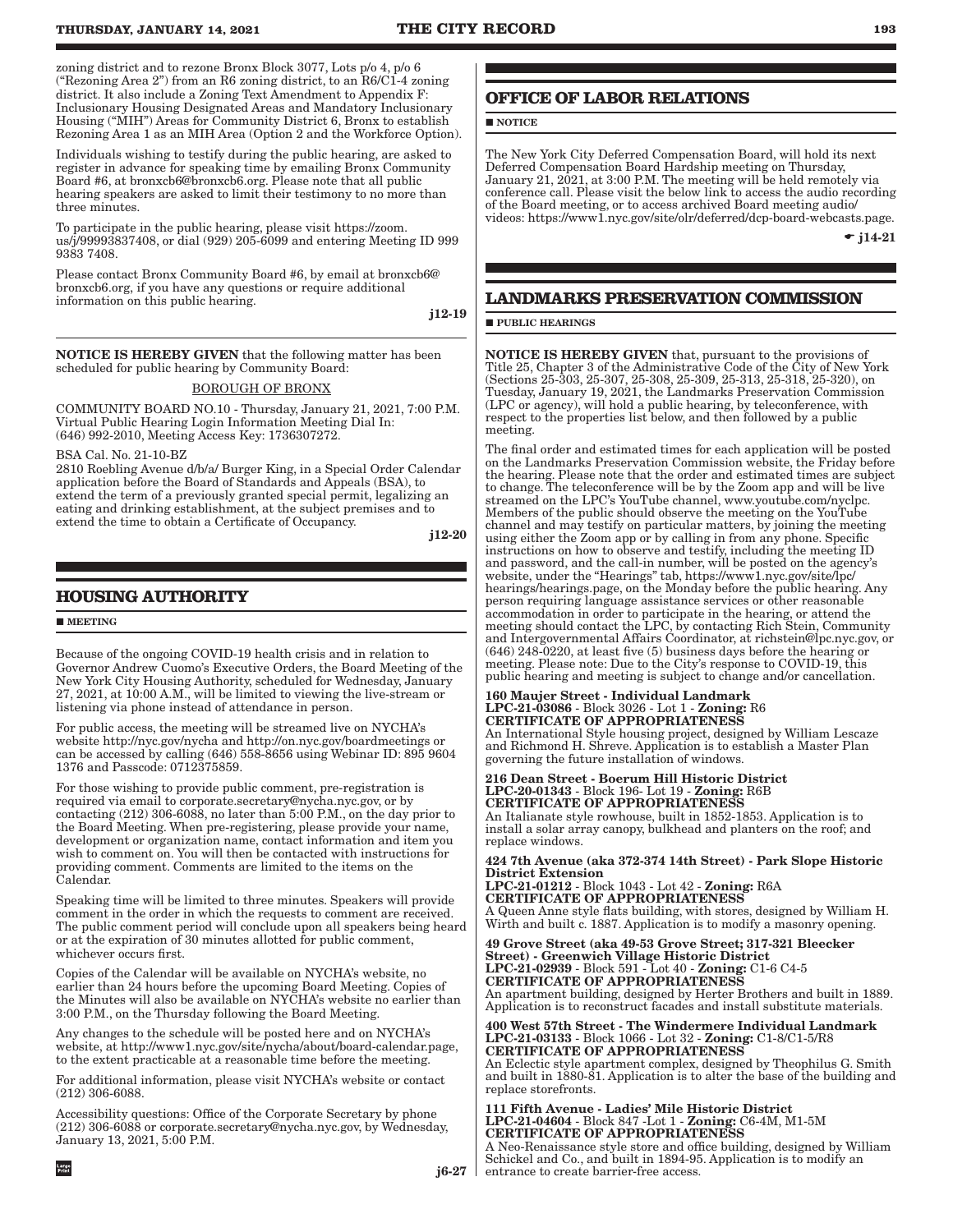<span id="page-5-0"></span>

| 122 Fifth Avenue - Ladies' Mile Historic District<br>LPC-21-04086 - Block 819 - Lot 39 - Zoning: C6-4A, C6-4M<br><b>CERTIFICATE OF APPROPRIATENESS</b><br>A Neo-Renaissance style store and loft building, designed by Robert<br>Maynicke and built in 1899-1900. Application is to construct an<br>addition on a vacant portion of the lot fronting West 17th Street, and to<br>establish a Master Plan for storefront and entrance replacement. |
|---------------------------------------------------------------------------------------------------------------------------------------------------------------------------------------------------------------------------------------------------------------------------------------------------------------------------------------------------------------------------------------------------------------------------------------------------|
| 110 West 88th Street - Upper West Side/Central Park West<br><b>Historic District</b><br>LPC-21-04576 - Block 1218 - Lot 129 - Zoning: R7-2/C1-9<br><b>CERTIFICATE OF APPROPRIATENESS</b><br>A vacant lot. Application is to construct a new building.<br>$i5-19$                                                                                                                                                                                  |
| <b>PUBLIC DESIGN COMMISSION</b>                                                                                                                                                                                                                                                                                                                                                                                                                   |
| <b>MEETING</b>                                                                                                                                                                                                                                                                                                                                                                                                                                    |
| Agenda<br>Tuesday, January 19, 2021                                                                                                                                                                                                                                                                                                                                                                                                               |
| Meeting Location Notice: Due to emergency executive orders issued<br>by Mayor de Blasio and Governor Cuomo in relation to COVID-19, this<br>meeting will be held by teleconference.                                                                                                                                                                                                                                                               |
| Members of the public can view the meeting live on the Design<br>Commission's YouTube channel, at http://www.youtube.com/<br>nycdesigncommission.                                                                                                                                                                                                                                                                                                 |
| Members of the public who wish to give testimony on public hearing                                                                                                                                                                                                                                                                                                                                                                                |

items can sign-up in advance using this form: https://tinyurl.com/ PDCmeetingform, and join the meeting via Zoom, at https://us02web. zoom.us/j/88978370887, or by calling  $1(646)$  558 8656 and using the meeting ID: 889 7837 0887

Full instructions for participating in the hearing can be found on our website here: https://tinyurl.com/PDC-mtg.

#### Public Meeting

#### 10:00 A.M. Consent Items

- 27654: Installation of louvers, Building 3, 7th Floor, South Street between Seventh Avenue and Eighth Avenue, Brooklyn Navy Yard Industrial Park, Brooklyn. (Preliminary and Final) (CC 33, CB 2) BNYDC
- 27655: Installation of *Waterfront Nature Walk* by George Trakas, Phase II & III, Newtown Creek Water Pollution Control Plant, 329 Greenpoint Avenue, Brooklyn. (Final) (CC 33, CB 1) DCLA%/DDC/DEP
- 27656: Reconstruction of Pershing Square East Plaza, Park Avenue between East 41st Street and East 42nd Street, Manhattan. (Final) (CC 4, CB 5) DDC/DOT
- 27657: Installation of a manhole, vent pipe, and overfill signage, Brooklyn 16 Garage, 922 Georgia Avenue, Brooklyn. (Preliminary and Final) (CC 42, CB 5) DDC/DSNY
- 27658: Installation of a manhole, vent pipe, and overfill signage, Engine Company 238, 205 Greenpoint Avenue, Brooklyn. (Preliminary and Final) (CC 33, CB 1) DDC/FDNY
- 27659: Reconstruction of a fueling station, 71st Police Precinct, 421 Empire Boulevard, Brooklyn. (Preliminary and Final) (CC 35, CB 9) DDC/NYPD
- 27660: Construction of an electrical substation and conditioning building, and adjacent site work, Owls Head Wastewater Resource Recovery Facility, 6700 Shore Road, Brooklyn. (Preliminary) (CC 43, CB 10) DEP
- 27661: Installation of an emergency generator hook-up, 70th Road Pump Station, Grand Central Parkway Service Road, at 70th Road, Forest Hills, Queens. (Preliminary and Final) (CC 29, CB 6) DEP
- 27662: Installation of educational signage at anaerobic digester tanks, Hunts Point Water Pollution Control Plant, Viele Avenue, Manida Street, Ryawa Avenue, and Barretto Street, Bronx. (Preliminary and Final) (CC 17, CB 2) DEP
- 27663: Installation of a sealcoat soccer field, P.S. 1, 335 East 152nd Street, Bronx. (Preliminary and Final) (CC 17, CB 1) DOE
- 27664: Construction of Thursby Basin Park, Elizabeth Road, Beach 63rd Street, Thursby Avenue, and Sommerville Basin, Arverne, Queens. (Preliminary) (CC 31, CB 14) DPR
- 27665: Reconstruction of an open space and driveway, adjacent to a comfort station, Owl Hollow Fields, Arthur Kill Road, Route 440 and Arden Avenue, Staten Island. (Preliminary) (CC 51, CB 3) DPR
- 27666: Rehabilitation of the *Liberty Avenue War Memorial*, Public Place Mall, Eldert Lane between Glenmore Avenue and Liberty Avenue, Brooklyn. (Preliminary) (CC 37, CB 5) DPR
- 27667: Installation of a sealcoat soccer field, Vleigh Playground, adjacent to P.S. 165, 150-78 70th Road, Flushing, Queens. (Preliminary and Final) (CC 24, CB 8) DPR
- 27668: Construction of a prototypical comfort station and adjacent site work, Nameoke Park, Nameoke Avenue and Augustina Avenue, Far Rockaway, Queens. (Final) (CC 31, CB 14) DPR
- 27669: Rehabilitation of the Arverne East Nature Preserve, Rockaway Beach, Edgemere Avenue between Beach 44th Street and Beach 56th Place, Arverne, Queens. (Preliminary) (CC 31, CB 14) DPR/DOT
- 27670: Reconstruction of a Con Edison head house, Market Street, Food Center Drive, and the Bronx River, Bronx. (Preliminary and Final) (CC 17, CB 2) EDC
- 27671: Reconstruction of a Con Edison head house, Soundview Park, Bronx. (Preliminary and Final) (CC 18, CB 9) EDC/DPR
- 27672: Rehabilitation of Engine Company 152, 256 Hylan Boulevard, Staten Island. (Preliminary and Final) (CC 49, CB 1) FDNY
- 27673: Installation of a door and lighting, 73rd Police Precinct, 1470 East New York Avenue, Brooklyn. (Preliminary and Final) (CC 41, CB 16) NYPD

### Public Hearing

10:05 A.M.

27674: Installation of an artwork by Kameelah Janan Rasheed, Willoughby Square Park, Willoughby Street, Duffield Street and Gold Street, Brooklyn. (Conceptual) (CC 33, CB 2) DCLA%/EDC

View this presentation

www1.nyc.gov/assets/designcommission/downloads/pdf/01-19-2021 pres-DCLA-EDC-Willoughby-Art.pdf

All times are approximate and subject to change without notice, and those who are testifying should follow along on the live-streamed meeting on the Design Commission's YouTube channel to know when to join the meeting.

Items on the consent agenda are not presented. If you wish to testify regarding a design-related issue of a project on the consent agenda, please notify staff as soon as possible.

If you would like to virtually attend this meeting by viewing it at the web address listed above and request free reasonable accommodations such as interpretation into a language other than English; American Sign Language Interpreting (ASL); Captioning in Real-Time (CART); or the meeting agenda in Braille, large print, or electronic format, please contact the Public Design Commission as soon as possible before the meeting.

Public Design Commission City Hall, Third Floor Phone: (212) 788-3071 Fax: (212) 788-3086 www.nyc.gov/designcommission designcommission@cityhall.nyc.gov *bg* Large **in the CALL** 

 $\bullet$  j14

## **TRANSPORTATION**

**PUBLIC HEARINGS** 

NOTICE IS HEREBY GIVEN, pursuant to law, that the following proposed revocable consents, have been scheduled for a public hearing by the New York City Department of Transportation. The hearing will be held remotely commencing on Wednesday, January 27, 2021, at 2:00 P.M., via the WebEx platform, on the following petitions for revocable consent.

### WebEx:

Meeting Number (access code): 126 602 0294 Meeting Password: w37Xbfbem5s from video system

#1 IN THE MATTER OF a proposed revocable consent authorizing Battery Park City Authority, to construct, maintain and use a flood mitigation system on and under the south sidewalk of Warren Street, west of Marginal Street, Wharf or Place; on and under the west sidewalk of Marginal Street, Wharf or Place, west of West Street, between Warren and Murray Streets; and on and under the north sidewalk of Murray Street, west of Marginal Street, Wharf or Place, in the Borough of Manhattan. The proposed revocable consent is for a term of ten years from the Approval Date by the Mayor and provides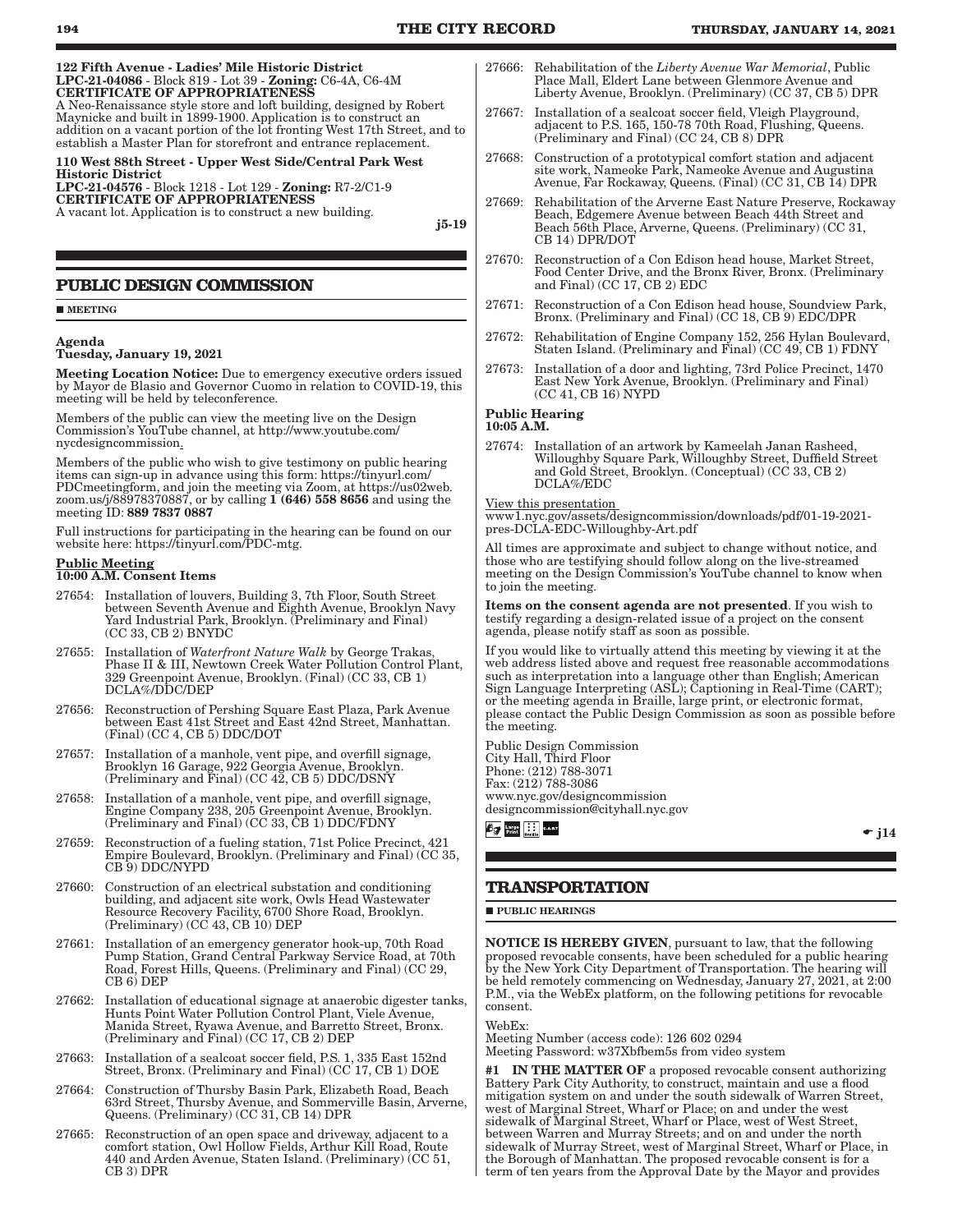<span id="page-6-0"></span>among other terms and conditions for compensation payable, to the City according, to the following schedule: R.P. # 2525

In accordance with Title 34, Section 7-04 (a)(37) of the Rules of the City of New York, the Grantee shall make one payment of \$2,000 for the period of the Approval Date to June 30, 2031.

with the maintenance of a security deposit in the sum of \$0.00 and the insurance shall be in the amount of Two Million Dollars (\$2,000,000) per occurrence for bodily injury and property damage, One Million Dollars (\$1,000,000) for personal and advertising injury, Two Million Dollars (\$2,000,000) aggregate, and Two Million Dollars (\$2,000,000) products/completed operations.

#2 IN THE MATTER OF a proposed revocable consent authorizing Jason C. Diaz, to construct, maintain and use a stoop and a fenced-in area, together with a stair on the south sidewalk of West 25th Street, between 7th Avenue and 8th Avenue, in the Borough of Manhattan. The proposed revocable consent is for a term of ten years from the Date of Approval by the Mayor and provides among other terms and conditions for compensation payable, to the City according, to the following schedule: R.P. # 2526

| For the period July 1, 2021 to June 30, 2022 - \$3,150 |
|--------------------------------------------------------|
| For the period July 1, 2022 to June 30, 2023 - \$3,200 |
| For the period July 1, 2023 to June 30, 2024 - \$3,250 |
| For the period July 1, 2024 to June 30, 2025 - \$3,300 |
| For the period July 1, 2025 to June 30, 2026 - \$3,350 |
| For the period July 1, 2026 to June 30, 2027 - \$3,400 |
| For the period July 1, 2027 to June 30, 2028 - \$3,450 |
| For the period July 1, 2028 to June 30, 2029 - \$3,500 |
| For the period July 1, 2029 to June 30, 2030 - \$3,550 |
| For the period July 1, 2030 to June 30, 2031 - \$3,600 |

with the maintenance of a security deposit in the sum of \$5,000 the insurance shall be in the amount of Two Million Dollars (\$2,000,000) per occurrence for bodily injury and property damage, One Million Dollars (\$1,000,000) for personal and advertising injury, Two Million Dollars (\$2,000,000) aggregate, and Two Million Dollars (\$2,000,000) products/completed operations.

#3 IN THE MATTER OF a proposed revocable consent authorizing 69 Greene ACK LLC, to construct, maintain and use a fenced-in area and a stoop on the north sidewalk of Greene Avenue, between Adelphi Street and Clermont Avenue, in the Borough of Brooklyn. The proposed revocable consent is for a term of ten years from the Approval Date by the Mayor and provides among other terms and conditions for compensation payable, to the City according, to the following schedule: R.P. # 2518

From the Approval Date by the Mayor to June 30, 2020 -\$25/per annum

with the maintenance of a security deposit in the sum of \$5,000 and the insurance shall be in the amount of Two Million Dollars (\$2,000,000) per occurrence for bodily injury and property damage, One Million Dollars (\$1,000,000) for personal and advertising injury, Two Million Dollars (\$2,000,000) aggregate, and Two Million Dollars (\$2,000,000) products/completed operations.

#4 IN THE MATTER OF a proposed revocable consent authorizing LGA Fuel LLC, to continue to maintain and use a 12-inch pipeline from Long Island City to LaGuardia Airport, in the Borough of Queens. The proposed revocable consent is for a term of ten years from July 1, 2016 to June 30, 2026 and provides among other terms and conditions for compensation payable, to the City according, to the following schedule: R.P. # 893D

| For the period July 1, 2016 to June 30, 2017 - \$284,557 |
|----------------------------------------------------------|
| For the period July 1, 2017 to June 30, 2018 - \$290,931 |
| For the period July 1, 2018 to June 30, 2019 - \$297,305 |
| For the period July 1, 2019 to June 30, 2020 - \$303,679 |
| For the period July 1, 2020 to June 30, 2021 - \$310,053 |
| For the period July 1, 2021 to June 30, 2022 - \$316,427 |
| For the period July 1, 2022 to June 30, 2023 - \$322,801 |
| For the period July 1, 2023 to June 30, 2024 - \$329,175 |
| For the period July 1, 2024 to June 30, 2025 - \$335,549 |
| For the period July 1, 2025 to June 30, 2026 - \$341,923 |

with the maintenance of a security deposit in the sum of \$342,000 and the insurance shall be in the amount of Thirty Five Million Dollars (\$35,000,000) per occurrence for bodily injury and property damage, Five Million Dollars (\$5,000,000) for personal and advertising injury, Thirty Five Million Dollars (\$35,000,000) aggregate, and Five Million Dollars (\$5,000,000) products/completed operations.

IN THE MATTER OF a proposed revocable consent authorizing NYU Langone Hospitals, to continue to maintain and use the conduits under and across First Avenue, between East  $33<sup>rd</sup>$  Street and East  $38<sup>th</sup>$ Street, and cables under and along First Avenue in the existing facilities of the Empire City Subway Company (Limited), in the Borough of Manhattan. The proposed revocable consent is for a term of ten years from July 1, 2019 to June 30, 2029 and provides among other terms and conditions for compensation payable, to the City according,

to the following schedule: R.P. # 1683

| For the period July 1, 2019 to June 30, 2020 - \$25,744 |
|---------------------------------------------------------|
| For the period July 1, 2020 to June 30, 2021 - \$26,136 |
| For the period July 1, 2021 to June 30, 2022 - \$26,528 |
| For the period July 1, 2022 to June 30, 2023 - \$26,920 |
| For the period July 1, 2023 to June 30, 2024 - \$27,312 |
| For the period July 1, 2024 to June 30, 2025 - \$27,704 |
| For the period July 1, 2025 to June 30, 2026 - \$28,096 |
| For the period July 1, 2026 to June 30, 2027 - \$28,488 |
| For the period July 1, 2027 to June 30, 2028 - \$28,880 |
| For the period July 1, 2028 to June 30, 2029 - \$29,272 |

with the maintenance of a security deposit in the sum of \$29,300 and the insurance shall be in the amount of Two Million Dollars (\$2,000,000) per occurrence for bodily injury and property damage, One Million Dollars (\$1,000,000) for personal and advertising injury, Two Million Dollars (\$2,000,000) aggregate, and Two Million Dollars (\$2,000,000) products/ completed operations.

j6-27

# **PROPERTY DISPOSITION**

## **CITYWIDE ADMINISTRATIVE SERVICES**

#### **SALE**

The City of New York in partnership with PropertyRoom.com posts vehicle and heavy machinery auctions online every week at: https://www.propertyroom.com/s/nyc+fleet

All auctions are open to the public and registration is free.

Vehicles can be viewed in person at: Insurance Auto Auctions, North Yard 156 Peconic Avenue, Medford, NY 11763 Phone: (631) 294-2797

No previous arrangements or phone calls are needed to preview. Hours are Monday and Tuesday from 10:00 A.M. – 2:00 P.M.

s4-f22

#### **OFFICE OF CITYWIDE PROCUREMENT**

#### **SALE**

The Department of Citywide Administrative Services, Office of Citywide Procurement is currently selling surplus assets on the Internet. Visit http://www.publicsurplus.com/sms/nycdcas.ny/browse/home

To begin bidding, simply click on 'Register' on the home page.

There are no fees to register. Offerings may include but are not limited to: office supplies/equipment, furniture, building supplies, machine tools, HVAC/plumbing/electrical equipment, lab equipment, marine equipment, and more.

Public access to computer workstations and assistance with placing bids is available at the following locations:

- � DCAS Central Storehouse, 66-26 Metropolitan Avenue, Middle Village, NY 11379
- � DCAS, Office of Citywide Procurement, 1 Centre Street, 18th Floor, New York, NY 10007

j4-a2

### **HOUSING PRESERVATION AND DEVELOPMENT**

**PUBLIC HEARINGS** 

All notices Regarding Housing Preservation and Development Disposition of City-Owned property, appear in the Public Hearing Section.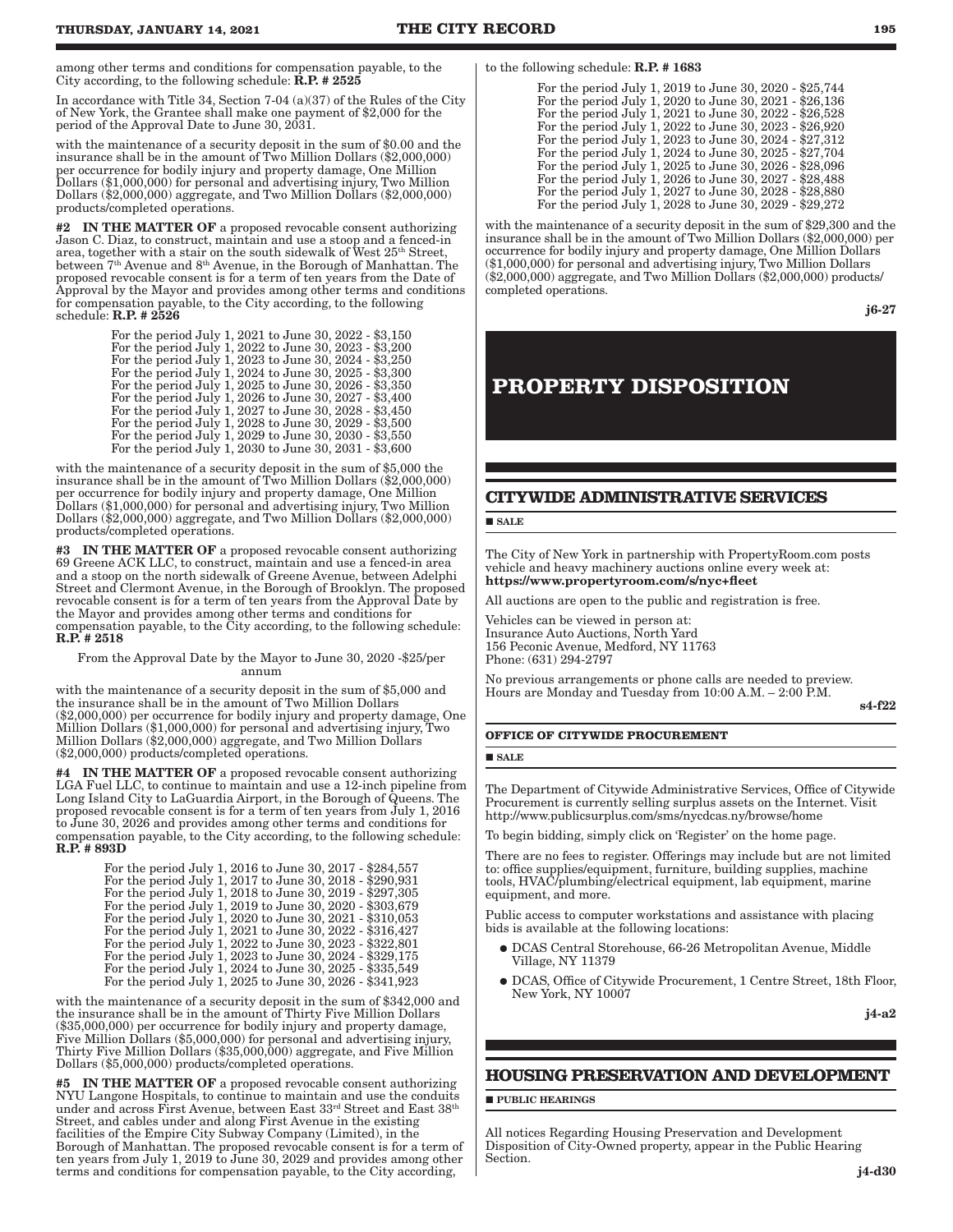# <span id="page-7-0"></span>**PROCUREMENT**

#### *"Compete To Win" More Contracts!*

*Thanks to a new City initiative - "Compete To Win" - the NYC Department of Small Business Services offers a new set of FREE services to help create more opportunities for minority and Women-Owned Businesses to compete, connect and grow their business with the City. With NYC Construction Loan, Technical Assistance, NYC Construction Mentorship, Bond Readiness, and NYC Teaming services, the City will be able to help even more small businesses than before.* 

*Win More Contracts, at nyc.gov/competetowin*

*"The City of New York is committed to achieving excellence in the design and construction of its capital program, and building on the tradition of innovation in architecture and engineering that has contributed to the City's prestige as a global destination. The contracting opportunities for construction/construction services and construction-related services that appear in the individual agency listings below reflect that commitment to excellence."*

### HHS ACCELERATOR

To respond to human services Requests for Proposals (RFPs), in accordance with Section 3-16 of the Procurement Policy Board Rules of the City of New York ("PPB Rules"), vendors must first complete and submit an electronic prequalification application using the City's Health and Human Services (HHS) Accelerator System. The HHS Accelerator System is a web-based system maintained by the City of New York for use by its human services Agencies to manage procurement. The process removes redundancy by capturing information about boards, filings, policies, and general service experience centrally. As a result, specific proposals for funding are more focused on program design, scope, and budget.

Important information about the new method

- � Prequalification applications are required every three years.
- � Documents related to annual corporate filings must be submitted on an annual basis to remain eligible to compete.
- � Prequalification applications will be reviewed to validate compliance with corporate filings, organizational capacity, and relevant service experience.
- � Approved organizations will be eligible to compete and would submit electronic proposals through the system.

The Client and Community Service Catalog, which lists all Prequalification service categories and the NYC Procurement Roadmap, which lists all RFPs to be managed by HHS Accelerator may be viewed, at http://www.nyc.gov/html/hhsaccelerator/html/ roadmap/roadmap.shtml. All current and prospective vendors should frequently review information listed on roadmap to take full advantage of upcoming opportunities for funding.

#### Participating NYC Agencies

HHS Accelerator, led by the Office of the Mayor, is governed by an Executive Steering Committee of Agency Heads who represent the following NYC Agencies:

Administration for Children's Services (ACS) Department for the Aging (DFTA) Department of Consumer Affairs (DCA) Department of Corrections (DOC) Department of Health and Mental Hygiene (DOHMH) Department of Homeless Services (DHS) Department of Probation (DOP) Department of Small Business Services (SBS) Department of Youth and Community Development (DYCD) Housing and Preservation Department (HPD) Human Resources Administration (HRA) Office of the Criminal Justice Coordinator (CJC)

To sign up for training on the new system, and for additional information about HHS Accelerator, including background materials, user guides and video tutorials, please visit www.nyc.gov/hhsaccelerator

## **CITYWIDE ADMINISTRATIVE SERVICES**

GRP: SIGNAL STAT EMERG. LIGHTS & SIREN SYSTEMS - Competitive Sealed Bids - PIN# 8572000207 - AMT: \$272,500.00 - TO: Brake Service Inc., dba The Brake Service Group Nassau, 179 Herricks Road, Garden City Park, NY 11040.

*Goods*

 $\div$  i14

QIAGEN LLC (BRAND SPEC) REAGENTS & SUPPLIES - OCME - Competitive Sealed Bids - PIN# 8572100019 - AMT: \$921,500.00 - TO: Qiagen, Inc., 19300 Germantown Road, Germantown, MD 20874.

 $\div$  i14

## **FINANCE**

AWARD

AWARD

*Services (other than human services)*

FY21 REVENUE INFO DATA BASE UPDATE FOR BUSINESS TAX - Renewal - PIN# 83619U0004001R001 - AMT: \$208,000.00 - TO: Dun & Bradstreet Inc dba D & B, 3 Sylvan Way, 1st Floor, Parsippany, NJ 07054.

Additional Address: 103 JFK Parkway, Short Hills, NJ 07078.

 $\bullet$  j14

## **MAYOR'S FUND TO ADVANCE NEW YORK CITY**

**FINANCE AND OPERATIONS**

**SOLICITATION** 

*Goods and Services*

NYC CIVIC CORPS PROGRAM EVALUATION - Request for Proposals - PIN# MF2021 - Due 1-29-21 at 5:00 PM.

RFP Dates and Funding Amount:

a. Release date for this request for proposal: January 11, 2021 at 5:00pm ET

b. Deadline for Questions: January 19, 2021 at 5:00pm ET Please submit questions to: fundRFP@cityhall.nyc.gov with "NYC Civic Corps Program Evaluation" in the subject line by January 19, 2021, 5:00pm ET. Responses will be posted by January 22, 2021 at 5:00pm ET. c. Deadline for Proposals: January 29, 2021 at 5:00pm ET Proposals

should be emailed to: fundRFP@cityhall.nyc.gov with "NYC Civic Corps Program Evaluation" in the subject line.

d. Funding Amount: \$85,000.00 e. Project Date: March 1, 2021 – November 21, 2021 f. Award notification: February 12, 2021 (est.) For Full RFP Instructions please visit: https://www1.nyc.gov/site/fund/ rfp/rfp.page

*Use the following address* unless otherwise specified in notice, to secure, examine or submit bid/proposal documents, vendor prequalification and other forms; specifications/blueprints; other information; and for opening and reading of bids at date and time specified above.

*Mayor's Fund to Advance New York City, 253 Broadway, 6th Floor, New York, NY 10007. Aarthi Gunasekaran (212) 748-0831; fundrfp@cityhall. nyc.gov*

j11-22

## **PROBATION**

AWARD

#### *Human Services/Client Services*

NEXT STEPS RFP - Competitive Sealed Proposals/Pre-Qualified List - PIN# 78120I0003009 - AMT: \$450,000.00 - TO: Research Foundation of the City of New York, 230 West 41st Street, 7th Floor, New York, NY 10036.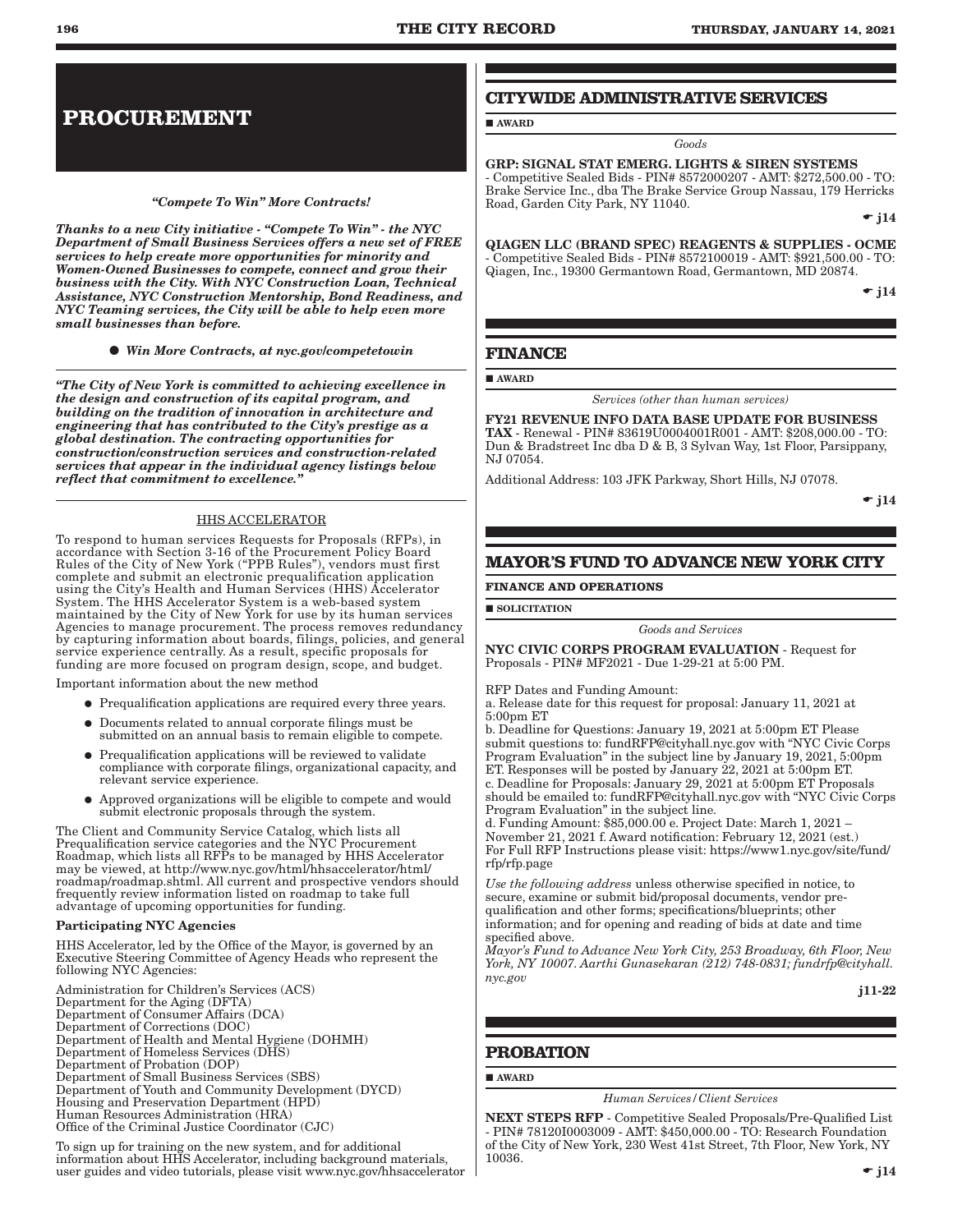<span id="page-8-0"></span>NEXT STEPS RFP - Competitive Sealed Proposals/Pre-Qualified List - PIN# 78120I0003005 - AMT: \$900,000.00 - TO: Center for Alternative Sentencing and Employment Services Inc., 151 Lawrence Street-3rd Floor, Brooklyn, NY 11201.

 $\bullet$  j14

## **CONTRACT AWARD HEARINGS**

**NOTE: LOCATION(S) ARE ACCESSIBLE TO INDIVIDUALS USING WHEELCHAIRS OR OTHER MOBILITY DEVICES. FOR FURTHER INFORMATION ON ACCESSIBILITY OR TO MAKE A REQUEST FOR ACCOMMODATIONS, SUCH AS SIGN LANGUAGE INTERPRETATION SERVICES, PLEASE CONTACT THE MAYOR'S OFFICE OF CONTRACT SERVICES (MOCS) VIA E-MAIL AT DISABILITYAFFAIRS@MOCS.NYC.GOV OR VIA PHONE AT (212) 788-0010. ANY PERSON REQUIRING REASONABLE ACCOMMODATION FOR THE PUBLIC HEARING SHOULD CONTACT MOCS AT LEAST THREE (3) BUSINESS DAYS IN ADVANCE OF THE HEARING TO ENSURE AVAILABILITY.**

 $|\mathcal{S}|$ 

## **CITYWIDE ADMINISTRATIVE SERVICES**

**PUBLIC HEARINGS** 

NOTICE IS HEREBY GIVEN that a Contract Public Hearing will be held on Thursday, January 28, 2021, at 10:00 A.M. The Public Hearing will be held via Conference Call. Call-in #: 1-646-992-2010, ACCESS CODE: 715 951 139.

IN THE MATTER of a proposed contract between the Department of Citywide Administration Services and U.S. Bank National Association, located at 901 Marquette Avenue, Minneapolis, MN 55402, for Citywide Procurement Card Service Program. The contract is in the amount of \$48,987,237.00. The term of the contract shall be from December 9, 2020 to June 8, 2021. PIN #: 8572100052, E-PIN #: 85712P0006001N001.

The proposed contractor has been selected by Negotiated Acquisition Extension, pursuant to Section 3-04 (b)(2)(iii) of the Procurement Policy Board Rules.

In order to access the Public Hearing and testify, please call 1-646-992-2010, ACCESS CODE: 715 951 139 no later than 9:55 A.M. If you need further accommodations, please let us know at least five business days in advance of the Public Hearing via e-mail at DisabilityAffairs@ mocs.nyc.gov or via phone at 1-212-298-0734.

 $\bullet$  j14

## **DESIGN AND CONSTRUCTION**

**PUBLIC HEARINGS** 

NOTICE IS HEREBY GIVEN that a Contract Public Hearing will be held on Thursday, January 28, 2021, at 10:00 A.M. The Public Hearing will be held via Conference Call. Call-in #: 1-646-992-2010, ACCESS CODE: 715 951 139.

IN THE MATTER of a proposed contract between the Department of Design and Construction of the City of New York and The Campaign Against Hunger, Inc. d/b/a Bed-Stuy Campaign Against Hunger, Inc., 2010 Fulton Street, Brooklyn, NY 11223, for project EDKNBSHGR, a Discretionary Contract for the purchase a Mobile Food Training Vehicle. The contract amount shall be \$296,585.00. The contract term shall be five years from the date of registration. PIN #: 8502021ED0004D, E-PIN #: 85021L0005001.

The proposed contractor is being funded through the Brooklyn Borough President's Office by Line Item Appropriation/Discretionary Funds, pursuant to Section 1-02 (e) of the Procurement Policy Board Rules.

In order to access the Public Hearing and testify, please call 1-646-992-2010, ACCESS CODE: 715 951 139 no later than 9:55 A.M. If you need further accommodations, please let us know at least five business days in advance of the Public Hearing via e-mail at DisabilityAffairs@ mocs.nyc.gov or via phone at 1-212-298-0734.

IN THE MATTER of a proposed contract between the Department of Design and Construction of the City of New York and the Mobilization for Justice Inc., 100 William Street, 6th Floor, New York, NY 10038, for project PWDNMFLYS, a Discretionary Contract for the purchase of a

Network Infrastructure Equipment System. The contract amount shall be \$414,707.00. The contract term shall be five years from the date of registration. PIN #: 8502021PW0005D, E-PIN #: 85021L0006001.

The proposed contractor is being funded through the Manhattan Borough President's Office and City Council Office by Line Item Appropriation/Discretionary Funds, pursuant to Section 1-02 (e) of the Procurement Policy Board Rules.

In order to access the Public Hearing and testify, please call 1-646-992-2010, ACCESS CODE: 715 951 139 no later than  $9:55$  A.M. If you need further accommodations, please let us know at least five business days in advance of the Public Hearing via e-mail at DisabilityAffairs@ mocs.nyc.gov or via phone at 1-212-298-0734.

IN THE MATTER of a proposed contract between the Department of Design and Construction of the City of New York and St. Luke's Roosevelt Hospital Center d/b/a Mount Sinai St. Luke's, 1111 Amsterdam Avenue, New York, NY 10025, for project HLDNSLKRH, a Discretionary Contract for the purchase of a PET/CT Scanner. The contract amount shall be \$934,000.00. The contract term shall be five years from the date of registration. PIN #: 8502021HL0003D, E-PIN #: 85021L0004001.

The proposed contractor is being funded through City Council Office by Line Item Appropriation/Discretionary Funds, pursuant to Section 1-02 (e) of the Procurement Policy Board Rules.

In order to access the Public Hearing and testify, please call 1-646-992- 2010, ACCESS CODE: 715 951 139 no later than 9:55 A.M. If you need further accommodations, please let us know at least five business days in advance of the Public Hearing via e-mail at DisabilityAffairs@ mocs.nyc.gov or via phone at 1-212-298-0734.

 $\bullet$  j14

## **EMERGENCY MANAGEMENT**

#### **PUBLIC HEARINGS**

NOTICE IS HEREBY GIVEN that a Contract Public Hearing will be held on Thursday, January 28, 2021, at 10:00 A.M. The Public Hearing will be held via Conference Call. Call-in #: 1-646-992-2010, ACCESS CODE: 715 951 139.

IN THE MATTER of a proposed contract between New York City Emergency Management (NYCEM) and Vallo Transportation, Ltd., principal office located at 151-17 6th Road, Whitestone, NY 11357, for the provision of Transportation Services for the City's On-Call Emergency Contracts Program. The contract amount shall not exceed \$36,000,000.00. The contract term shall be for two years from April 1, 2021 to March 31, 2023 with three one-year renewal options from April 1, 2023 to March 31, 2024, April 1, 2024 to March 31, 2025 and April 1, 2025 to March 31, 2026. E-PIN #: 01719P0007002.

The proposed contractor has been selected by Competitive Sealed Proposal Method, pursuant to Section 3-03 of the Procurement Policy Board Rules.

In order to access the Public Hearing and testify, please call 1-646-992-2010, ACCESS CODE: 715 951 139 no later than 9:55 A.M. If you need further accommodations, please let us know at least five business days in advance of the Public Hearing via e-mail at DisabilityAffairs@ mocs.nyc.gov or via phone at 1-212-298-0734.

 $\bullet$  j14

### **FINANCE**

**PUBLIC HEARINGS** 

NOTICE IS HEREBY GIVEN that a Contract Public Hearing will be held on Thursday, January 28, 2021, at 10:00 A.M. The Public Hearing will be held via Conference Call. Call-in #: 1-646-992-2010, ACCESS CODE: 715 951 139.

IN THE MATTER of a proposed Purchase Order/Contract between the New York City Department of Finance and Stellar Services, Inc., located at 70 West 36th Street, 7th Floor, New York, NY 10018, to provide the annual maintenance renewal for OpenText Exstream Software Dialog. The amount of this Purchase Order/Contract is \$168,114.58. The term shall be from January 1, 2021 to December 31, 2021. PIN #: 83621IM0008.

The Vendor has been selected by M/WBE Noncompetitive Small Purchase Method, pursuant to Section 3-08 (c)(1)(iv) of the Procurement Policy Board Rules.

In order to access the Public Hearing and testify, please call 1-646-992-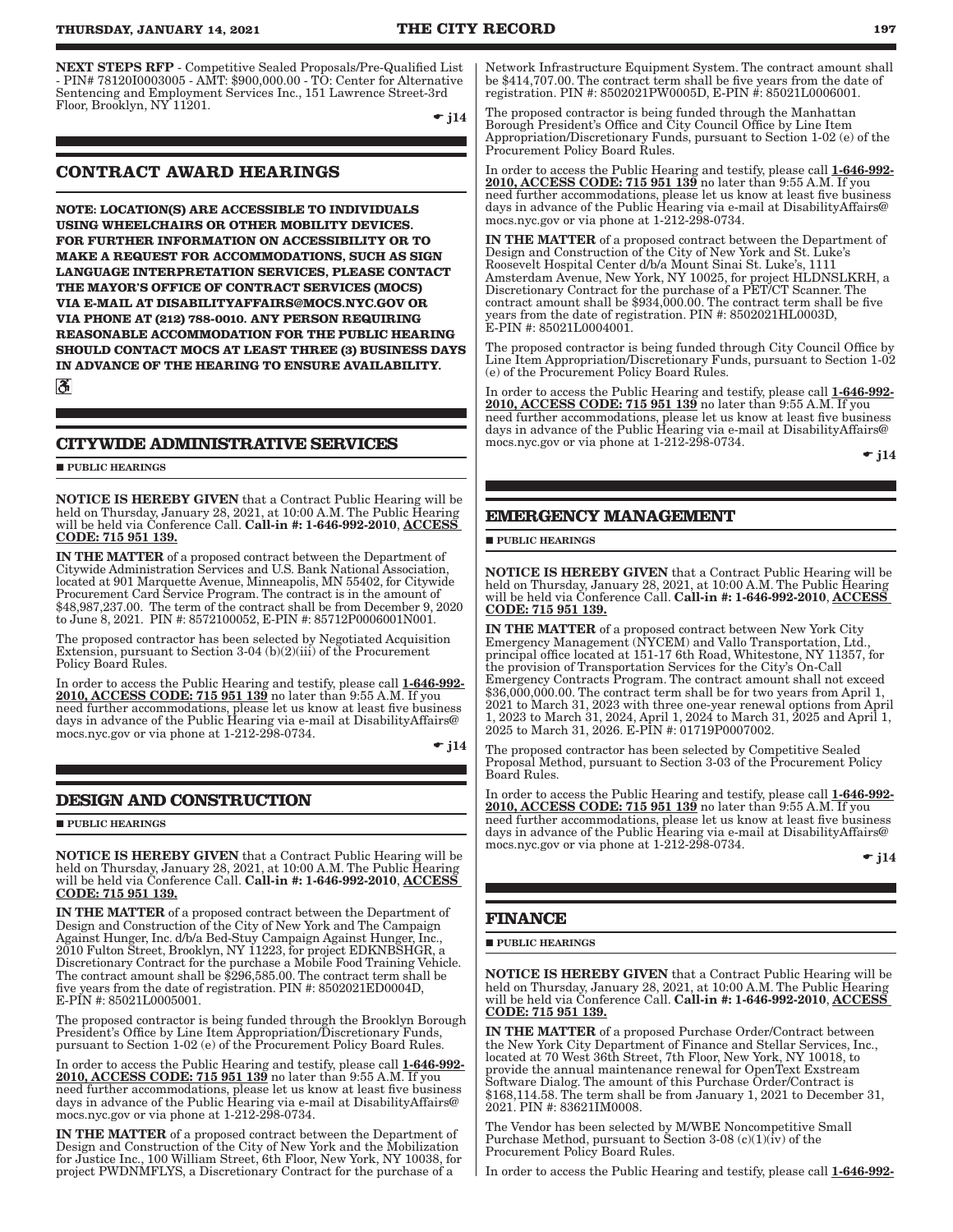<span id="page-9-0"></span>2010, ACCESS CODE: 715 951 139 no later than 9:55 A.M. If you need further accommodations, please let us know at least five business days in advance of the Public Hearing via e-mail at DisabilityAffairs@ mocs.nyc.gov or via phone at 1-212-298-0734.

IN THE MATTER of a proposed contract between the New York City Department of Finance and Wonderware, Inc. d/b/a CORE Business Technologies, located at 2224 Pawtucket Avenue, East Providence, RI 02914, to provide an integrated Cashiering System to operate at in-person payment centers, City Register locations, payment centers operated by the Office of Administrative Trials and Hearings , the Sheriff's Office and Back Office/Revenue Reconciliation locations for the retrieval of invoices and distribution of receivables. The contract amount is not to exceed \$2,578,075.00. The contract term shall be for five years from July 1, 2020 to June 30, 2025 with two two-year renewal options. E-PIN #: 83619P0004001.

The proposed contractor has been selected by Competitive Sealed Proposal Method, pursuant to Section 3-03 (a) of the Procurement Policy Board Rules.

In order to access the Public Hearing and testify, please call 1-646-992- 2010, ACCESS CODE: 715 951 139 no later than 9:55 A.M. If you need further accommodations, please let us know at least five business days in advance of the Public Hearing via e-mail at DisabilityAffairs@ mocs.nyc.gov or via phone at 1-212-298-0734.

 $\bullet$  j14

#### **FIRE DEPARTMENT**

**PUBLIC HEARINGS** 

NOTICE IS HEREBY GIVEN that a Contract Public Hearing will be held on Thursday, January 28, 2021, at 10:00 A.M. The Public Hearing will be held via Conference Call. **Call-in #: 1-646-992-2010**, <u>ACCESS</u> CODE: 715 951 139.

IN THE MATTER of a proposed Purchase Order/Contract between the Fire Department of the City of New York and Cassone Leasing, Inc., 1900 Lakeland Avenue, Ronkonkoma, NY 11779, for the provision of Modular Trailer Offices/Classroom Space. The amount of this Purchase Order/Contract is \$127,850.00. The term shall be from date of registration to June 30, 2021. PIN #: 057210000622.

The Vendor has been selected by M/WBE Noncompetitive Small Purchase Method, pursuant to Section 3-08 (c)(1)( $iv$ ) of the Procurement Policy Board Rules.

In order to access the Public Hearing and testify, please call 1-646-992- 2010, ACCESS CODE: 715 951 139 no later than 9:55 A.M. If you need further accommodations, please let us know at least five business days in advance of the Public Hearing via e-mail at DisabilityAffairs@ mocs.nyc.gov or via phone at 1-212-298-0734.

 $\bullet$  j14

### **HEALTH AND MENTAL HYGIENE**

**PUBLIC HEARINGS** 

NOTICE IS HEREBY GIVEN that a Contract Public Hearing will be held on Thursday, January 28, 2021, at 10:00 A.M. The Public Hearing will be held via Conference Call. Call-in #: 1-646-992-2010, ACCESS CODE: 715 951 139.

IN THE MATTER of a proposed contract between the Department of Health and Mental Hygiene and MPG Consulting LCSW PLLC, located at 1165 East 31st Street, Brooklyn, NY 11210, to provide therapeutic services and serve up to 440 Cure Violence program staff at 22 program sites. The contract amount shall be \$640,000.00. The contract term shall be from January 1, 2021 to December 31, 2022. E-PIN #: 81621N0001002.

The proposed contractor has been selected by Negotiated Acquisition Method, pursuant to Section 3-04(b)(2)(iii) of the Procurement Policy Board Rules.

In order to access the Public Hearing and testify, please call 1-646-992-2010, ACCESS CODE: 715 951 139 no later than 9:55 A.M. If you need further accommodations, please let us know at least five business days in advance of the Public Hearing via e-mail at DisabilityAffairs@ mocs.nyc.gov or via phone at 1-212-298-0734.

IN THE MATTER of a proposed contract between the Department of Health and Mental Hygiene and Richmond Medical Center/Richmond University Medical Center, located at 355 Bard Avenue, Staten Island, NY 10310, to serve as the Trauma 1 hospital center on Staten Island, to actively work as a Cure Violence site to provide outreach and referral services to victims of gun violence. The contract amount shall

be \$200,000.00. The contract term shall be from January 1, 2021 to December 31, 2022. E-PIN #: 81621N0001001.

The proposed contractor has been selected by Negotiated Acquisition Method, pursuant to Section 3-04(b)(2)(iii) of the Procurement Policy Board Rules.

In order to access the Public Hearing and testify, please call 1-646-992-2010, ACCESS CODE: 715 951 139 no later than 9:55 A.M. If you need further accommodations, please let us know at least five business days in advance of the Public Hearing via e-mail at DisabilityAffairs@ mocs.nyc.gov or via phone at 1-212-298-0734.  $\div$  i14

NOTICE IS HEREBY GIVEN that a Contract Public Hearing will be held on Thursday, January 28, 2021, at 10:00 A.M. The Public Hearing will be held via Conference Call. **Call-in #: 1-646-992-2010**, <u>ACCESS</u> <u>CODE: 715 951 139.</u>

IN THE MATTER of a proposed contract between the Department of Health and Mental Hygiene and Bedford Stuyvesant Family Health Center, Inc. located at 1456 Fulton Street, Brooklyn, NY 11216, to provide general support for the operation of the Diabetes selfmanagement program. The contract term shall be from July 1, 2020 to June 30, 2021 with no option to renew. The contract amount will be \$148,965.00. E-PIN #: 81621L0501001.

The proposed contractor is being funded through City Council Discretionary Funds/Line Item Appropriation, pursuant to Section 1-02 (e) of the Procurement Policy Board Rules.

In order to access the Public Hearing and testify, please call 1-646-992- 2010, ACCESS CODE: 715 951 139 no later than 9:55 A.M. If you need further accommodations, please let us know at least five business days in advance of the Public Hearing via e-mail at DisabilityAffairs@ mocs.nyc.gov or via phone at 1-212-298-0734.

IN THE MATTER of a proposed contract between the NYC Department of Health and Mental Hygiene and Getting Out and Staying Out, Inc., located at 75 East 116th Street NY, NY 10029, to support Court-Involved Youth Mental Health/Mental Health Services. The contract term shall be from July 1, 2020 to June 30, 2021 with no option to renew. The contract amount will be \$212,500.00. E-PIN #: 81621L0383001.

The proposed contractor is being funded through City Council Discretionary Funds/Line Item Appropriation, pursuant to Section 1-02 (e) of the Procurement Policy Board Rules.

In order to access the Public Hearing and testify, please call 1-646-992-2010, ACCESS CODE: 715 951 139 no later than 9:55 A.M. If you need further accommodations, please let us know at least five business days in advance of the Public Hearing via e-mail at DisabilityAffairs@ mocs.nyc.gov or via phone at 1-212-298-0734.

IN THE MATTER of a proposed contract between the Department of Health and Mental Hygiene and Korean Community Services of Metropolitan New York, Inc., located at 20305 32nd Avenue, Bayside, NY 11361, this allocation enables culturally and linguistically competent community-based organizations to conduct outreach support and education efforts regarding healthcare access and coverage including issues pertaining to Medicare Medicaid the Pregnant Women/Prenatal Care Assistance Program (PCAP) the Family Planning Extension Program (FPEP) the AIDS Drug Assistance Program (ADAP) the Children's Health Insurance Program (CHIP). The contract term shall be from July 1, 2020 to June 30, 2021 with no option to renew. The contract amount will be \$146,471.00. E-PIN #: 81621L0337001.

The proposed contractor is being funded through City Council Discretionary Funds/Line Item Appropriation, pursuant to Section 1-02 (e) of the Procurement Policy Board Rules.

In order to access the Public Hearing and testify, please call 1-646-992-2010, ACCESS CODE: 715 951 139 no later than 9:55 A.M. If you need further accommodations, please let us know at least five business days in advance of the Public Hearing via e-mail at DisabilityAffairs@ mocs.nyc.gov or via phone at 1-212-298-0734.

IN THE MATTER of a proposed contract between the NYC Department of Health and Mental Hygiene and New Alternatives for Children, Inc., located at 37 West 26th Street, 6th Floor, New York, NY 10010, to support Autism Awareness/Court-Involved Youth Mental Health/Mental Health Services for Vulnerable Populations. The contract term shall be from July 1, 2020 to June 30, 2021 with no option to renew. The contract amount will be \$349,050.00. E-PIN #: 81621L0362001.

The proposed contractor is being funded through City Council Discretionary Funds/Line Item Appropriation, pursuant to Section 1-02 (e) of the Procurement Policy Board Rules.

In order to access the Public Hearing and testify, please call 1-646-992-2010, ACCESS CODE: 715 951 139 no later than 9:55 A.M. If you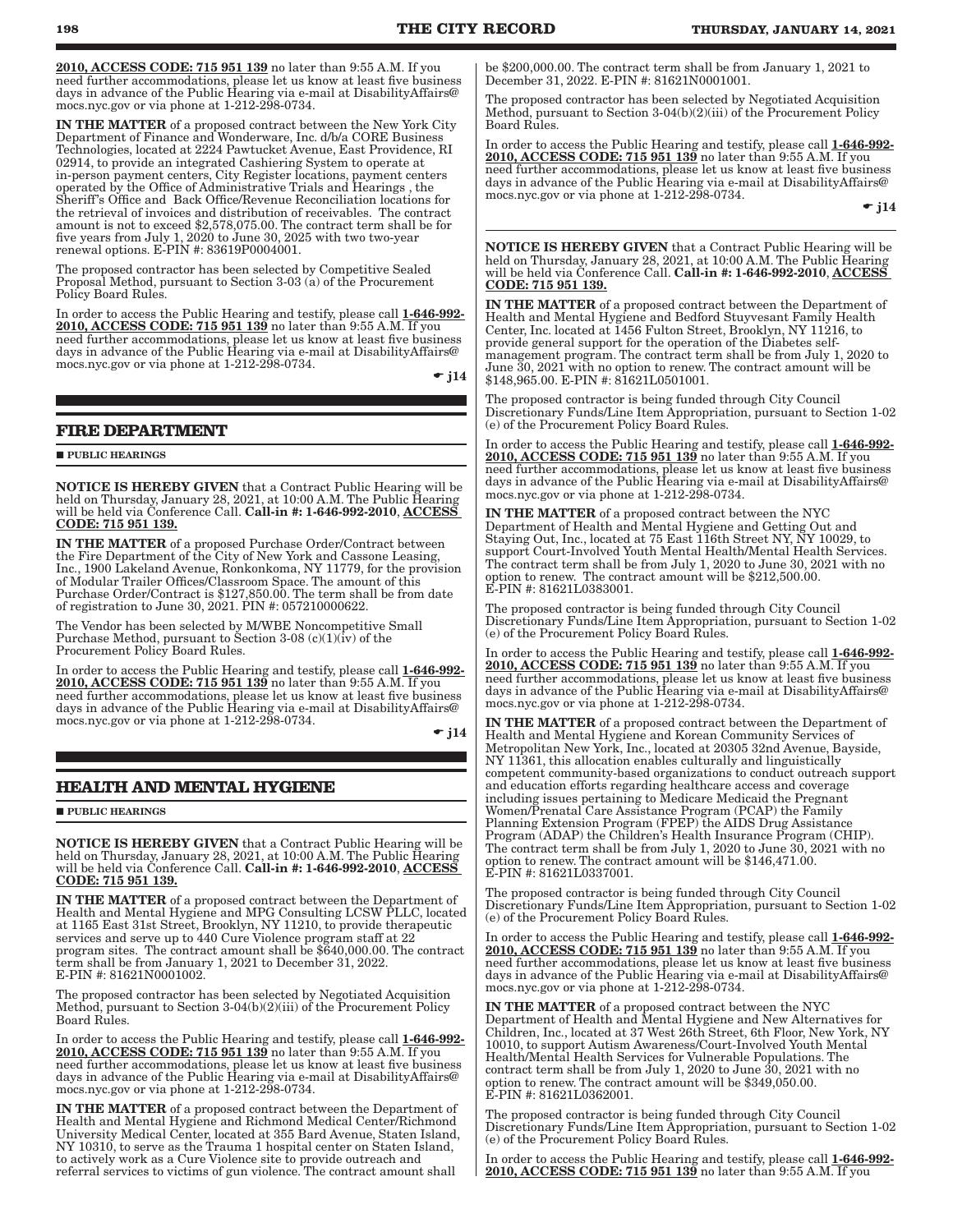<span id="page-10-0"></span>need further accommodations, please let us know at least five business days in advance of the Public Hearing via e-mail at DisabilityAffairs@ mocs.nyc.gov or via phone at 1-212-298-0734.

 $\div$  j14

NOTICE IS HEREBY GIVEN that a Contract Public Hearing will be held on Thursday, January 28, 2021, at 10:00 A.M. The Public Hearing will be held via Conference Call. Call-in #: 1-646-992-2010, ACCESS CODE: 715 951 139.

IN THE MATTER of a proposed contract between the Department of Health and Mental Hygiene and Shorefront YM-YWHA of Brighton Manhattan Beach, Inc., located at 3300 Coney Island Avenue, Brooklyn, NY 11235, to support a five day after-school program for children with Autism. The contract term shall be from July 1, 2020 to June 30, 2021 with no option to renew. The contract amount will be \$110,046.00. E-PIN #: 81621L0532001.

The proposed contractor is being funded through City Council Discretionary Funds/Line Item Appropriation, pursuant to Section 1-02 (e) of the Procurement Policy Board Rules.

In order to access the Public Hearing and testify, please call 1-646-992-2010, ACCESS CODE: 715 951 139 no later than 9:55 A.M. If you need further accommodations, please let us know at least five business days in advance of the Public Hearing via e-mail at DisabilityAffairs@ mocs.nyc.gov or via phone at 1-212-298-0734.

 $\div$  i14

## **HOMELESS SERVICES**

**PUBLIC HEARINGS** 

NOTICE IS HEREBY GIVEN that a Contract Public Hearing will be held on Thursday, January 28, 2021, at 10:00 A.M. The Public Hearing will be held via Conference Call. Call-in #: 1-646-992-2010, ACCESS CODE: 715 951 139.

IN THE MATTER of a proposed contract between the Department of Homeless Services of the City of New York and the contractor listed below, to develop and operate a stand-alone Safe Haven for Chronic Street Homeless Adults. The term of this contract will be from January 15, 2021 to June 30, 2052.

| Contractor/<br>Address                                                                                      | <b>Site Name/</b><br><b>Address</b>                                                     | $E-PIN#$ | Amount                         |
|-------------------------------------------------------------------------------------------------------------|-----------------------------------------------------------------------------------------|----------|--------------------------------|
| Center for Urban<br>Community<br>Services, Inc.<br>198 East 121<br>Street, 6th Fl.<br>New York,<br>NY 10035 | Washington<br>Street<br>Safe Haven<br>105 Washington<br>Street<br>New York,<br>NY 10006 |          | 07116I0014019 \$212,479,168.00 |

The proposed contractor has been selected through HHS ACCELERATOR, pursuant to Section 3-16 of the Procurement Policy Board Rules.

In order to access the Public Hearing and testify, please call 1-646-992- 2010, ACCESS CODE: 715 951 139 no later than 9:55 A.M. If you need further accommodations, please let us know at least five business days in advance of the Public Hearing via e-mail at DisabilityAffairs@ mocs.nyc.gov or via phone at 1-212-298-0734.

IN THE MATTER of a proposed contract between the Department of Homeless Services of the City of New York and the contractor listed below, for the provision of Shelter Services for Homeless Families with Children. The term of this contract will be from March 1, 2021 to June 30, 2025 with one four-year renewal option from July 1, 2025 to June 30, 2029.

| Contractor/<br><b>Address</b>                                     | Site Name/<br><b>Address</b>                                                                     | $E-PIN#$                      | Amount |
|-------------------------------------------------------------------|--------------------------------------------------------------------------------------------------|-------------------------------|--------|
| Midway Living,<br>Inc.<br>1028 Dahill Rd<br>Brooklyn,<br>NY 11204 | <b>Pulasky Family</b><br>Residence<br>466, 468, 470, 476<br>Pulasky Street<br>Brooklyn, NY 11221 | 07119I0003031 \$22,627,291.00 |        |

The proposed contractor has been selected through HHS ACCELERATOR, pursuant to Section 3-16 of the Procurement Policy Board Rules.

In order to access the Public Hearing and testify, please call 1-646-992-2010, ACCESS CODE: 715 951 139 no later than 9:55 A.M. If you

need further accommodations, please let us know at least five business days in advance of the Public Hearing via e-mail at DisabilityAffairs@ mocs.nyc.gov or via phone at 1-212-298-0734.

IN THE MATTER of a proposed contract between the Department of Homeless Services of the City of New York and the contractor listed below, to Develop and Operate a Stand-Alone Transitional Residence for Homeless Families with Children. The term of this contract will be from December 1, 2020 to June 30, 2025 with one option to renew from July 1, 2025 to June 30, 2029.

| Contractor/<br>Address                                                                | Site Name/<br><b>Address</b>                                      | $E-PIN#$                      | Amount |
|---------------------------------------------------------------------------------------|-------------------------------------------------------------------|-------------------------------|--------|
| New Hope<br>Transitional<br>Housing, Inc.<br>1540 Watson<br>Avenue<br>Bronx, NY 10472 | Manor Family<br>Residence<br>1101 Manor Avenue<br>Bronx, NY 10472 | 07110P0002223 \$25,356,192.00 |        |

The proposed contractor has been selected by Competitive Sealed Proposal Method (Open Ended Request for Proposals), pursuant to Section 3-03 (b)(2) of the Procurement Policy Board Rules.

In order to access the Public Hearing and testify, please call 1-646-992-2010, ACCESS CODE: 715 951 139 no later than 9:55 A.M. If you need further accommodations, please let us know at least five business days in advance of the Public Hearing via e-mail at DisabilityAffairs@ mocs.nyc.gov or via phone at 1-212-298-0734.

IN THE MATTER of a proposed contract between the Department of Homeless Services of the City of New York and the contractor listed below, for the provision of Landscape and Groundskeeping Maintenance Services. The term of this contract will be from April 1, 2021 to March 31, 2024 with one option to renew from April 1, 2024 to March 31, 2026.

| <b>Vendor/Address</b>                               | $E-PIN#$      | Amount       |
|-----------------------------------------------------|---------------|--------------|
| New York State Industries<br>for the Disabled, Inc. | 07120M0001001 | \$949,422.56 |
| 11 Columbia Circle Drive<br>Albany, NY 12203        |               |              |

The proposed contractor has been selected by Preferred Source Method, pursuant to Section 1-02 (d)(1) of the Procurement Policy Board Rules.

In order to access the Public Hearing and testify, please call 1-646-992-2010, ACCESS CODE: 715 951 139 no later than 9:55 A.M. If you need further accommodations, please let us know at least five business days in advance of the Public Hearing via e-mail at DisabilityAffairs@ mocs.nyc.gov or via phone at 1-212-298-0734.

IN THE MATTER of a proposed contract between the Department of Homeless Services of the City of New York and the contractor listed below, for the provision of Shelter Facilities for Homeless Families with Children. The term of this contract will be from March 1, 2021 to June 30, 2025 with one four-year renewal option from July 1, 2025 to June 30, 2029.

| Contractor/<br>Address                                                                                                                  | <b>Site Name</b><br>Address                                                       | $E-PIN#$                      | Amount |  |
|-----------------------------------------------------------------------------------------------------------------------------------------|-----------------------------------------------------------------------------------|-------------------------------|--------|--|
| Westchester<br>Community<br>Opportunity<br>Program, Inc.<br>d/b/a WESTCOP<br>2 Westchester<br>Plaza, Suite 137<br>Elmsford,<br>NY 10523 | <b>Family Shelter</b><br>Brooklyn<br>1580 Nostrand<br>Avenue<br>Brooklyn NY 11226 | 07119I0003032 \$31,359,855.00 |        |  |
| The proposed contractor has been selected through HHS                                                                                   |                                                                                   |                               |        |  |

ACCELERATOR, pursuant to Section 3-16 of the Procurement Policy Board Rules.

In order to access the Public Hearing and testify, please call 1-646-992- 2010, ACCESS CODE: 715 951 139 no later than 9:55 A.M. If you need further accommodations, please let us know at least five business days in advance of the Public Hearing via e-mail at DisabilityAffairs@ mocs.nyc.gov or via phone at 1-212-298-0734.

IN THE MATTER of a proposed contract between the Department of Homeless Services of the City of New York and the contractor listed below, for the Provision of Shelter Facilities for Homeless Single Adults. The term of this contract will be from June 1, 2021 to June 30, 2053.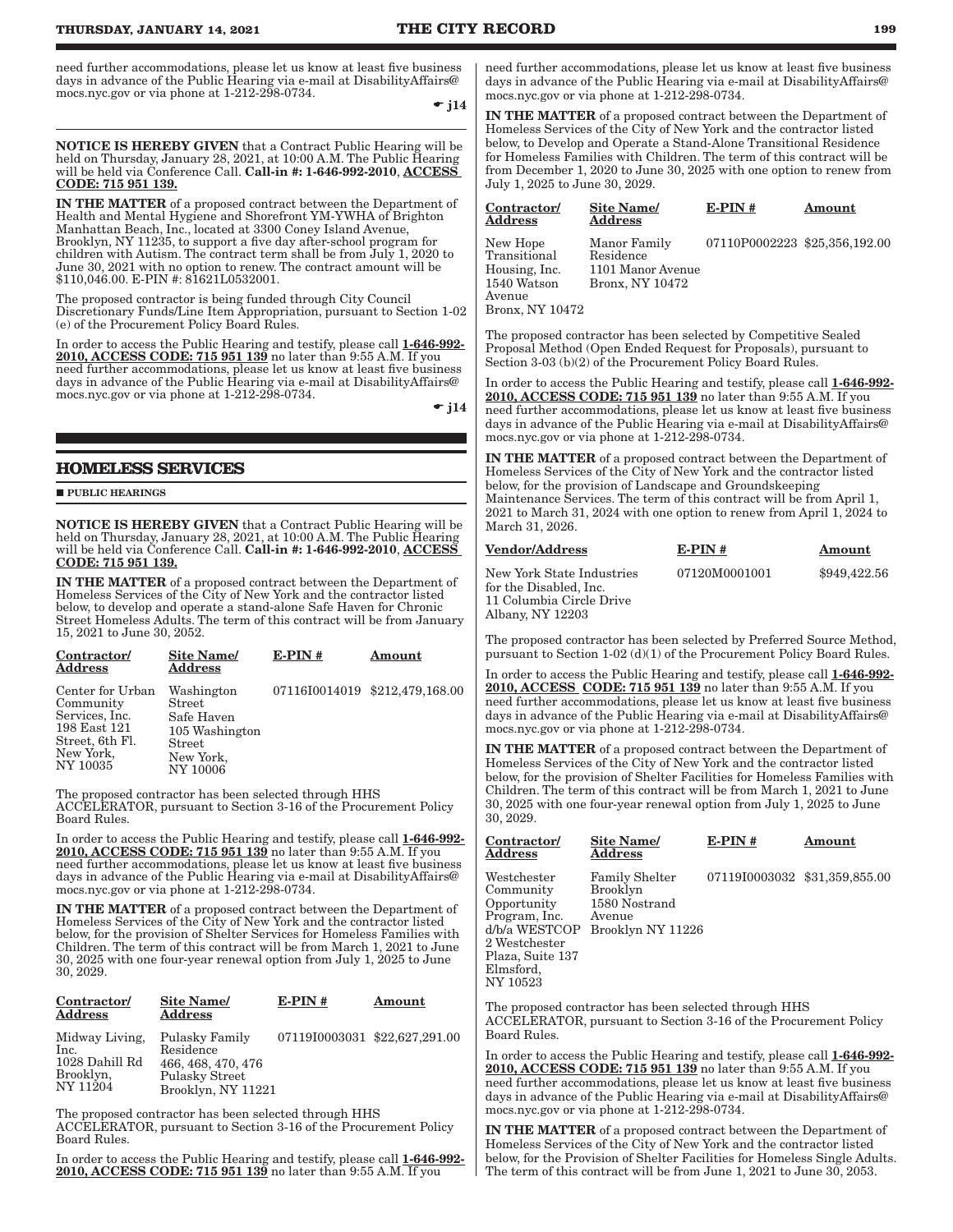<span id="page-11-0"></span>

| Contractor/                                                                                                                                                                                                                                                                                                                                      | Site Name/Address E-PIN #                                                                                                                                                                                                                                                                                                                                                                                                                                                                                       |                                             | Amount                           |                                                                                                                                                                                                                                                                                                                                                  |                                          |        |                                                                            |
|--------------------------------------------------------------------------------------------------------------------------------------------------------------------------------------------------------------------------------------------------------------------------------------------------------------------------------------------------|-----------------------------------------------------------------------------------------------------------------------------------------------------------------------------------------------------------------------------------------------------------------------------------------------------------------------------------------------------------------------------------------------------------------------------------------------------------------------------------------------------------------|---------------------------------------------|----------------------------------|--------------------------------------------------------------------------------------------------------------------------------------------------------------------------------------------------------------------------------------------------------------------------------------------------------------------------------------------------|------------------------------------------|--------|----------------------------------------------------------------------------|
| Address<br>Westhab, Inc.                                                                                                                                                                                                                                                                                                                         | Briarwood Rapid                                                                                                                                                                                                                                                                                                                                                                                                                                                                                                 |                                             | 07119I0001024 \$344,347,421.00   | <b>IN THE MATTER</b> of a proposed contract between the Human<br>Resources Administration of the City of New York and the contractor<br>listed below, for the provision of Non-Emergency NY/NY III Permanent                                                                                                                                     |                                          |        |                                                                            |
| 8 Bashford<br>Street                                                                                                                                                                                                                                                                                                                             | Re-Housing Center<br>138-50 Queens Blvd.                                                                                                                                                                                                                                                                                                                                                                                                                                                                        |                                             |                                  | Congregate Housing and Support Services for PLWAs. The contract<br>term shall be from February 1, 2021 to January 31, 2022.                                                                                                                                                                                                                      |                                          |        |                                                                            |
| Yonkers,<br>NY 10701                                                                                                                                                                                                                                                                                                                             | Briarwood, NY 11435                                                                                                                                                                                                                                                                                                                                                                                                                                                                                             |                                             |                                  | Contractor/<br>Address                                                                                                                                                                                                                                                                                                                           | $E-PIN#$                                 | Amount | <b>Service Area</b>                                                        |
| Board Rules.                                                                                                                                                                                                                                                                                                                                     | The proposed contractor has been selected through HHS<br>ACCELERATOR, pursuant to Section 3-16 of the Procurement Policy                                                                                                                                                                                                                                                                                                                                                                                        |                                             |                                  | Bronxworks, Inc.<br>60 East Tremont<br>Avenue                                                                                                                                                                                                                                                                                                    | 09611P0007002N003 \$725,292.00 Bronx     |        |                                                                            |
|                                                                                                                                                                                                                                                                                                                                                  | In order to access the Public Hearing and testify, please call 1-646-992-<br>2010, ACCESS CODE: 715 951 139 no later than 9:55 A.M. If you                                                                                                                                                                                                                                                                                                                                                                      |                                             |                                  | Bronx, NY 10453                                                                                                                                                                                                                                                                                                                                  |                                          |        |                                                                            |
|                                                                                                                                                                                                                                                                                                                                                  | need further accommodations, please let us know at least five business<br>days in advance of the Public Hearing via e-mail at Disability Affairs @<br>mocs.nyc.gov or via phone at 1-212-298-0734.                                                                                                                                                                                                                                                                                                              |                                             |                                  | The proposed contractor has been selected by Negotiated Acquisition<br>Extension, pursuant to Section 3-04 (b) $(2)(iii)$ of the Procurement<br>Policy Board Rules.                                                                                                                                                                              |                                          |        |                                                                            |
|                                                                                                                                                                                                                                                                                                                                                  |                                                                                                                                                                                                                                                                                                                                                                                                                                                                                                                 |                                             | $\bullet$ j14                    | In order to access the Public Hearing and testify, please call 1-646-992-<br>2010, ACCESS CODE: 715 951 139 no later than 9:55 A.M. If you<br>need further accommodations, please let us know at least five business<br>days in advance of the Public Hearing via e-mail at Disability Affairs @<br>mocs.nyc.gov or via phone at 1-212-298-0734. |                                          |        |                                                                            |
|                                                                                                                                                                                                                                                                                                                                                  | HOUSING PRESERVATION AND DEVELOPMENT                                                                                                                                                                                                                                                                                                                                                                                                                                                                            |                                             |                                  | <b>IN THE MATTER</b> of three (3) proposed contracts between the Human                                                                                                                                                                                                                                                                           |                                          |        |                                                                            |
| <b>PUBLIC HEARINGS</b>                                                                                                                                                                                                                                                                                                                           | <b>NOTICE IS HEREBY GIVEN</b> that a Contract Public Hearing will be                                                                                                                                                                                                                                                                                                                                                                                                                                            |                                             |                                  | Resources Administration of the City of New York and the contractors<br>listed below, for the provision of Non-Emergency NY/NY III Permanent<br>Congregate Housing and Support Services for PLWAs. The contract                                                                                                                                  |                                          |        |                                                                            |
| CODE: 715 951 139.                                                                                                                                                                                                                                                                                                                               | held on Thursday, January 28, 2021, at 10:00 A.M. The Public Hearing<br>will be held via Conference Call. Call-in #: 1-646-992-2010, ACCESS                                                                                                                                                                                                                                                                                                                                                                     |                                             |                                  | term shall be from January 1, 2021 to December 31, 2021.<br>Contractor/<br><b>Address</b>                                                                                                                                                                                                                                                        | $E-PIN#$                                 | Amount | <b>Service Area</b>                                                        |
|                                                                                                                                                                                                                                                                                                                                                  | <b>IN THE MATTER</b> of a proposed contract between the Department of<br>Housing Preservation and Development and The Center For New York<br>City Neighborhoods, Inc., located at 55 Broad Street, 10th Floor, New<br>York, NY 10004, for the Home Emergency Loan Program (Project Help)<br>to provide direct low-interest home improvement loans to owners of<br>one-to four-family homes in the five Boroughs of New York City. The<br>contract amount shall be \$850,000.00. The contract term shall be from |                                             |                                  | Center for Urban<br>Community<br>Services, Inc.<br>$198$ East $121st$<br>Street, 6th Fl.<br>New York, NY 10035                                                                                                                                                                                                                                   | 09610P0028CNVN002 \$137,286.00 Brooklyn  |        |                                                                            |
| E PIN #: 80621L0360001.                                                                                                                                                                                                                                                                                                                          | July 1, 2020 to June 30, 2021 with no option to renew.<br>The proposed contractor is being funded through City Council                                                                                                                                                                                                                                                                                                                                                                                          |                                             |                                  | Center for Urban<br>Community<br>Services, Inc.                                                                                                                                                                                                                                                                                                  | 09611P0007003N001 \$950,620.00 Manhattan |        |                                                                            |
|                                                                                                                                                                                                                                                                                                                                                  | Discretionary Funds/Line Item Appropriation, pursuant to Section 1-02<br>(e) of the Procurement Policy Board Rules.                                                                                                                                                                                                                                                                                                                                                                                             |                                             |                                  | 198 East 121st<br>Street, 6th Fl.<br>New York, NY 10035                                                                                                                                                                                                                                                                                          |                                          |        |                                                                            |
| In order to access the Public Hearing and testify, please call 1-646-992-<br>2010, ACCESS CODE: 715 951 139 no later than 9:55 A.M. If you<br>need further accommodations, please let us know at least five business<br>days in advance of the Public Hearing via e-mail at Disability Affairs @<br>mocs.nyc.gov or via phone at 1-212-298-0734. |                                                                                                                                                                                                                                                                                                                                                                                                                                                                                                                 |                                             | $\bullet$ j14                    | Housing Works, Inc. 06909P0017CNVN003 \$272,086.00 Manhattan<br>57 Willoughby<br>Street, 2nd Fl.<br>Brooklyn, NY 11201                                                                                                                                                                                                                           |                                          |        |                                                                            |
|                                                                                                                                                                                                                                                                                                                                                  |                                                                                                                                                                                                                                                                                                                                                                                                                                                                                                                 |                                             |                                  | The proposed contractors have been selected by Negotiated Acquisition<br>Extension, pursuant to Section 3-04 (b)(2)(iii) of the Procurement<br>Policy Board Rules.                                                                                                                                                                               |                                          |        |                                                                            |
|                                                                                                                                                                                                                                                                                                                                                  | <b>HUMAN RESOURCES ADMINISTRATION</b>                                                                                                                                                                                                                                                                                                                                                                                                                                                                           |                                             |                                  | In order to access the Public Hearing and testify, please call 1-646-992-                                                                                                                                                                                                                                                                        |                                          |        |                                                                            |
| <b>PUBLIC HEARINGS</b>                                                                                                                                                                                                                                                                                                                           | <b>NOTICE IS HEREBY GIVEN</b> that a Contract Public Hearing will be                                                                                                                                                                                                                                                                                                                                                                                                                                            |                                             |                                  | 2010, ACCESS CODE: 715 951 139 no later than 9:55 A.M. If you<br>need further accommodations, please let us know at least five business<br>days in advance of the Public Hearing via e-mail at Disability Affairs @<br>mocs.nyc.gov or via phone at 1-212-298-0734.                                                                              |                                          |        |                                                                            |
| CODE: 715 951 139.                                                                                                                                                                                                                                                                                                                               | held on Thursday, January 28, 2021, at 10:00 A.M. The Public Hearing<br>will be held via Conference Call. Call-in #: 1-646-992-2010, ACCESS                                                                                                                                                                                                                                                                                                                                                                     |                                             |                                  | <b>IN THE MATTER</b> of a proposed contract between the Human<br>Resources Administration of the City of New York and the contractor<br>listed below, for the provision of Jobs-Plus Services. The term of this                                                                                                                                  |                                          |        |                                                                            |
|                                                                                                                                                                                                                                                                                                                                                  | IN THE MATTER of a proposed contract between the Human<br>Resources Administration of the City of New York and the contractor<br>listed below, for the provision of Jobs-Plus Services for Service Area 5.                                                                                                                                                                                                                                                                                                      |                                             |                                  | contract will be for three years from July 1, 2021 to June 30, 2024 with<br>one three-year renewal option from July 1, 2024 to June 30, 2027.                                                                                                                                                                                                    |                                          |        |                                                                            |
|                                                                                                                                                                                                                                                                                                                                                  | The term of this contract will be for three years from July 1, 2021 to<br>June 30, 2024 with one three-year renewal option from July 1, 2024 to                                                                                                                                                                                                                                                                                                                                                                 |                                             |                                  | <b>Contractor/Address</b>                                                                                                                                                                                                                                                                                                                        | $E-PIN#$                                 | Amount | <b>Service Area</b>                                                        |
| June 30, 2027.                                                                                                                                                                                                                                                                                                                                   | Contractor/Address E-PIN#                                                                                                                                                                                                                                                                                                                                                                                                                                                                                       | Amount                                      | <b>Service Area</b>              | Fedcap, Inc.<br>633 Third Avenue<br>New York, NY 10017                                                                                                                                                                                                                                                                                           |                                          |        | 09619I0004007 \$3,630,000.00 Service Area 7<br>- Brownsville I<br>Brooklyn |
| Arbor E&T LLC<br>d/b/a EQUUS<br>Workforce<br>Solutions                                                                                                                                                                                                                                                                                           |                                                                                                                                                                                                                                                                                                                                                                                                                                                                                                                 | 09619I0004005 \$3,563,811.00 Service Area 5 | - Staten Island<br>Staten Island | The proposed contractor has been selected through HHS<br>ACCELERATOR, pursuant to Section 3-16 of the Procurement Policy<br>Board Rules.                                                                                                                                                                                                         |                                          |        |                                                                            |
| 805 N. Whittington<br>Pkwy<br>Louisville, KY 40222                                                                                                                                                                                                                                                                                               | The proposed contractor has been selected through HHS                                                                                                                                                                                                                                                                                                                                                                                                                                                           |                                             |                                  | In order to access the Public Hearing and testify, please call 1-646-992-<br>2010, ACCESS CODE: 715 951 139 no later than 9:55 A.M. If you<br>need further accommodations, please let us know at least five business<br>days in advance of the Public Hearing via e-mail at Disability Affairs @                                                 |                                          |        |                                                                            |
| Board Rules.                                                                                                                                                                                                                                                                                                                                     | ACCELERATOR, pursuant to Section 3-16 of the Procurement Policy                                                                                                                                                                                                                                                                                                                                                                                                                                                 |                                             |                                  | mocs.nyc.gov or via phone at 1-212-298-0734.<br><b>IN THE MATTER</b> of a proposed contract between the Human                                                                                                                                                                                                                                    |                                          |        |                                                                            |
|                                                                                                                                                                                                                                                                                                                                                  | In order to access the Public Hearing and testify please call 1-646-992-                                                                                                                                                                                                                                                                                                                                                                                                                                        |                                             |                                  | Resources Administration of the City of New York and the contractor                                                                                                                                                                                                                                                                              |                                          |        |                                                                            |

30, 2036.

listed below, for the provision of Congregate Supportive Housing for Single Adults who are Homeless or At Risk of Homelessness. The term of this contract will be for fifteen (15) years from July 1, 2021 to June

In order to access the Public Hearing and testify, please call 1-646-992-2010, ACCESS CODE: 715 951 139 no later than 9:55 A.M. If you need further accommodations, please let us know at least five business days in advance of the Public Hearing via e-mail at DisabilityAffairs@ mocs.nyc.gov or via phone at 1-212-298-0734.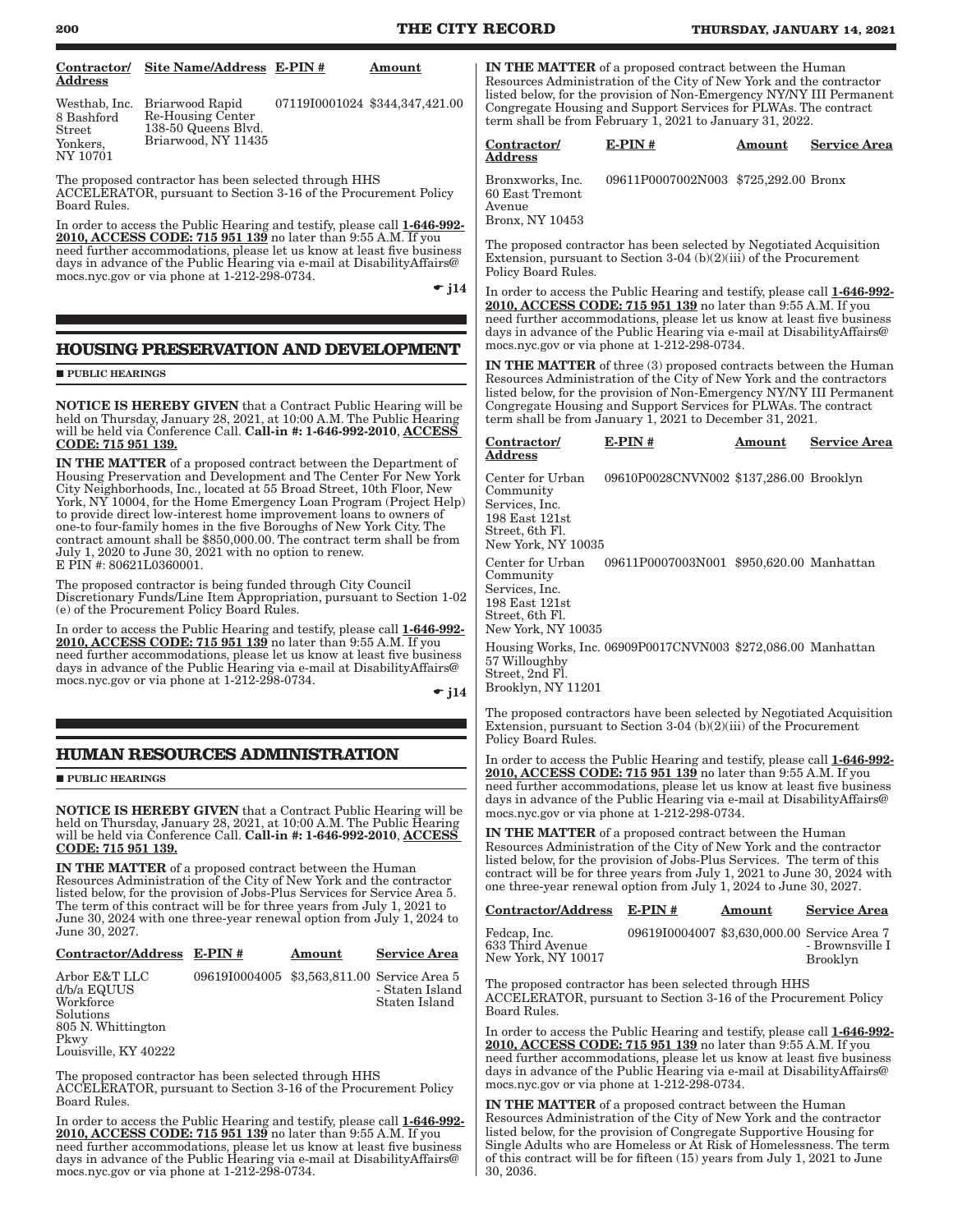$\bullet$  j14

<span id="page-12-0"></span>

| <b>Contractor/Address</b>                                                                                                                                                                                                                                                                                                                                 | $E-PIN#$ | Amount                                                           | <b>Service Area</b> | Discretionary Funds/Line Item Appropriation, pursuant to Section 1-02<br>(e) of the Procurement Policy Board Rules.                                                                                                                                                                                                                                                                                                                     |
|-----------------------------------------------------------------------------------------------------------------------------------------------------------------------------------------------------------------------------------------------------------------------------------------------------------------------------------------------------------|----------|------------------------------------------------------------------|---------------------|-----------------------------------------------------------------------------------------------------------------------------------------------------------------------------------------------------------------------------------------------------------------------------------------------------------------------------------------------------------------------------------------------------------------------------------------|
| The Fortune Society, Inc. 09617I0006025 \$2,625,000.00 Bronx<br>29-76 Northern<br>Boulevard<br>Long Island City,<br>NY 11101                                                                                                                                                                                                                              |          |                                                                  |                     | In order to access the Public Hearing and testify, please call 1-646-992-<br>2010, ACCESS CODE: 715 951 139 no later than 9:55 A.M. If you<br>need further accommodations, please let us know at least five business<br>days in advance of the Public Hearing via e-mail at Disability Affairs @<br>mocs.nyc.gov or via phone at 1-212-298-0734.                                                                                        |
| The proposed contractor has been selected through HHS<br>ACCELERATOR, pursuant to Section 3-16 of the Procurement Policy<br>Board Rules.                                                                                                                                                                                                                  |          |                                                                  |                     | <b>IN THE MATTER</b> of a proposed contract between the Mayor's Office<br>of Criminal Justice and The Center for Family Representation, Inc.,<br>located at 40 Worth Street, Suite 605, New York, NY 10013, to support<br>legal services to disadvantaged families of New York City residents.                                                                                                                                          |
| In order to access the Public Hearing and testify, please call 1-646-992-<br>2010, ACCESS CODE: 715 951 139 no later than 9:55 A.M. If you<br>need further accommodations, please let us know at least five business<br>days in advance of the Public Hearing via e-mail at Disability Affairs @<br>mocs.nyc.gov or via phone at 1-212-298-0734.          |          |                                                                  |                     | The contract term shall be from July 1, 2020 to June 30, 2021 with no<br>option to renew. The contract amount will be \$435,666.00.<br>E-PIN #: 00221L0325001.                                                                                                                                                                                                                                                                          |
| <b>IN THE MATTER</b> of a proposed contract between the Human<br>Resources Administration of the City of New York and the contractor<br>listed below, for the provision of Senior Affordable Housing Tenant<br>Services. The term of this contract will be for five years from July 1,                                                                    |          |                                                                  |                     | The proposed contractor is being funded through City Council<br>Discretionary Funds/Line Item Appropriation, pursuant to Section 1-02<br>(e) of the Procurement Policy Board Rules.<br>In order to access the Public Hearing and testify, please call 1-646-992-                                                                                                                                                                        |
| 2021 to June 30, 2026 with one four-year renewal option from July 1,<br>2026 to June 30, 2030.                                                                                                                                                                                                                                                            |          |                                                                  |                     | 2010, ACCESS CODE: 715 951 139 no later than 9:55 A.M. If you<br>need further accommodations, please let us know at least five business<br>days in advance of the Public Hearing via e-mail at Disability Affairs @                                                                                                                                                                                                                     |
| <b>Contractor/Address</b>                                                                                                                                                                                                                                                                                                                                 | $E-PIN#$ | Amount                                                           | <b>Service Area</b> | mocs.nyc.gov or via phone at 1-212-298-0734.                                                                                                                                                                                                                                                                                                                                                                                            |
| Riseboro Community<br>Partnership, Inc.<br>565 Bushwick Avenue<br>Brooklyn, NY 11206                                                                                                                                                                                                                                                                      |          | 09618I0003012 \$600,000.00 Bronx                                 |                     | <b>IN THE MATTER</b> of a proposed contract between the Mayor's Office<br>of Criminal Justice and Community Health Project, Inc. dba Callen-<br>Lorde Community Health, located at 356 West 18th Street, New York,<br>NY 10011, to support victims of human trafficking. The contract term<br>shall be from July 1, 2020 to June 30, 2021 with no option to renew.<br>The contract amount will be \$650,000.00. E-PIN #: 00221L1217001. |
| The proposed contractor has been selected through HHS<br>ACCELERATOR, pursuant to Section 3-16 of the Procurement Policy<br>Board Rules.                                                                                                                                                                                                                  |          |                                                                  |                     | The proposed contractor is being funded through City Council<br>Discretionary Funds/Line Item Appropriation, pursuant to Section 1-02<br>(e) of the Procurement Policy Board Rules.                                                                                                                                                                                                                                                     |
| In order to access the Public Hearing and testify, please call 1-646-992-<br>2010, ACCESS CODE: 715 951 139 no later than 9:55 A.M. If you<br>need further accommodations, please let us know at least five business<br>days in advance of the Public Hearing via e-mail at Disability Affairs @<br>mocs.nyc.gov or via phone at 1-212-298-0734.          |          |                                                                  |                     | In order to access the Public Hearing and testify, please call 1-646-992-<br>2010, ACCESS CODE: 715 951 139 no later than 9:55 A.M. If you<br>need further accommodations, please let us know at least five business<br>days in advance of the Public Hearing via e-mail at Disability Affairs @                                                                                                                                        |
| <b>IN THE MATTER</b> of three (3) proposed contracts between the Human<br>Resources Administration of the City of New York and the contractors<br>listed below, for the provision of CEO Anti-Poverty Program Evaluation<br>and Research Activities. The term of each contract will be from June 1,<br>2020 to May 31, 2021.<br><b>Contractor/Address</b> | $E-PIN#$ |                                                                  | Amount              | mocs.nyc.gov or via phone at 1-212-298-0734.<br><b>IN THE MATTER</b> of a proposed contract between the Mayor's Office<br>of Criminal Justice and Crime Victims Treatment Center, Inc., located<br>at 40 Exchange Place, Suite 510, New York, NY 10005, to provide<br>services for victims of sexual assault. The contract term shall be from<br>July 1, 2020 to June 30, 2021 with no option to renew. The contract                    |
|                                                                                                                                                                                                                                                                                                                                                           |          |                                                                  |                     | amount will be \$320,000.00. E-PIN #: 00221L0360001.                                                                                                                                                                                                                                                                                                                                                                                    |
| Westat, Inc.<br>1600 Research Blvd.<br>Rockville, MD 20850                                                                                                                                                                                                                                                                                                |          | 09611P0004009N002 \$787,164.62                                   |                     | The proposed contractor is being funded through City Council<br>Discretionary Funds/Line Item Appropriation, pursuant to Section 1-02<br>(e) of the Procurement Policy Board Rules.                                                                                                                                                                                                                                                     |
| The Urban Institute<br>500 L'Enfant Plaza SW<br>Washington, DC 20024<br>Chapin Hall Center for Children                                                                                                                                                                                                                                                   |          | 09611P0004007N002 \$787,164.62<br>09611P0004003N002 \$787,164.62 |                     | In order to access the Public Hearing and testify, please call 1-646-992-<br><b>2010, ACCESS CODE: 715 951 139</b> no later than 9:55 A.M. If you<br>need further accommodations, please let us know at least five business<br>days in advance of the Public Hearing via e-mail at Disability Affairs @<br>mocs.nyc.gov or via phone at 1-212-298-0734.                                                                                 |
| 1313 East 60th Street<br>Chicago, IL 60637                                                                                                                                                                                                                                                                                                                |          |                                                                  |                     | IN THE MATTER of a proposed contract between the Mayor's Office<br>of Criminal Justice and Girls Educational and Mentoring Services,                                                                                                                                                                                                                                                                                                    |
| The proposed contractors have been selected by Negotiation<br>Acquisition Extension, pursuant to Section 3-04 (b) $\overline{(2)}$ (iii) of the<br>Procurement Policy Board Rules.                                                                                                                                                                        |          |                                                                  |                     | located at 201 W 148th Street, Storefront, New York, NY 10039-3148,<br>to support victims of human trafficking. The contract term shall be<br>from July 1, 2020 to June 30, 2021 with no option to renew. The contract<br>amount will be \$983,000.00. E-PIN #: 00221L0370001.                                                                                                                                                          |
| In order to access the Public Hearing and testify, please call 1-646-992-<br>2010, ACCESS CODE: 715 951 139 no later than 9:55 A.M. If you<br>need further accommodations, please let us know at least five business<br>days in advance of the Public Hearing via e-mail at Disability Affairs@                                                           |          |                                                                  |                     | The proposed contractor is being funded through City Council<br>Discretionary Funds/Line Item Appropriation, pursuant to Section 1-02<br>(e) of the Procurement Policy Board Rules.                                                                                                                                                                                                                                                     |
| mocs.nyc.gov or via phone at 1-212-298-0734.                                                                                                                                                                                                                                                                                                              |          |                                                                  | $\bullet$ j14       | In order to access the Public Hearing and testify, please call 1-646-992-<br>2010, ACCESS CODE: 715 951 139 no later than 9:55 A.M. If you<br>need further accommodations, please let us know at least five business<br>days in advance of the Public Hearing via e-mail at Disability Affairs @                                                                                                                                        |
| <b>MAYOR'S OFFICE OF CRIMINAL JUSTICE</b>                                                                                                                                                                                                                                                                                                                 |          |                                                                  |                     | mocs.nyc.gov or via phone at 1-212-298-0734.                                                                                                                                                                                                                                                                                                                                                                                            |
| <b>PUBLIC HEARINGS</b>                                                                                                                                                                                                                                                                                                                                    |          |                                                                  |                     | <b>IN THE MATTER</b> of a proposed contract between the Mayor's Office<br>of Criminal Justice and Legal Action Center of the City of New York,<br>Inc., located at 225 Varick Avenue, Suite 402, New York, NY 10014, to<br>support Alternative to Incarceration services. The contract term shall                                                                                                                                       |
| <b>NOTICE IS HEREBY GIVEN</b> that a Contract Public Hearing will be<br>held on Thursday, January 28, 2021, at 10:00 A.M. The Public Hearing<br>will be held via Conference Call. Call-in #: 1-646-992-2010, ACCESS                                                                                                                                       |          |                                                                  |                     | be from July 1, 2020 to June 30, 2021 with no option to renew. The<br>contract amount will be \$654,443.00. E-PIN #: 00221L0333001.<br>The proposed contractor is being funded through City Council                                                                                                                                                                                                                                     |
| CODE: 715 951 139.<br><b>IN THE MATTER</b> of a proposed contract between the Mayor's Office                                                                                                                                                                                                                                                              |          |                                                                  |                     | Discretionary Funds/Line Item Appropriation, pursuant to Section 1-02<br>(e) of the Procurement Policy Board Rules.                                                                                                                                                                                                                                                                                                                     |
| of Criminal Justice and the Brooklyn Community Bail Fund, Inc.,<br>located at 195 Montague Street, 14th Floor, Brooklyn, NY 11201, to<br>support bail improvement initiatives. The contract term shall be from<br>July 1, 2020 to June 30, 2021 with no option to renew. The contract<br>amount will be \$200,000.00. E-PIN #: 00221L0366001.             |          |                                                                  |                     | In order to access the Public Hearing and testify, please call 1-646-992-<br>2010, ACCESS CODE: 715 951 139 no later than 9:55 A.M. If you<br>need further accommodations, please let us know at least five business<br>days in advance of the Public Hearing via e-mail at Disability Affairs @<br>mocs.nyc.gov or via phone at 1-212-298-0734.                                                                                        |

 $\overline{ }$ 

The proposed contractor is being funded through City Council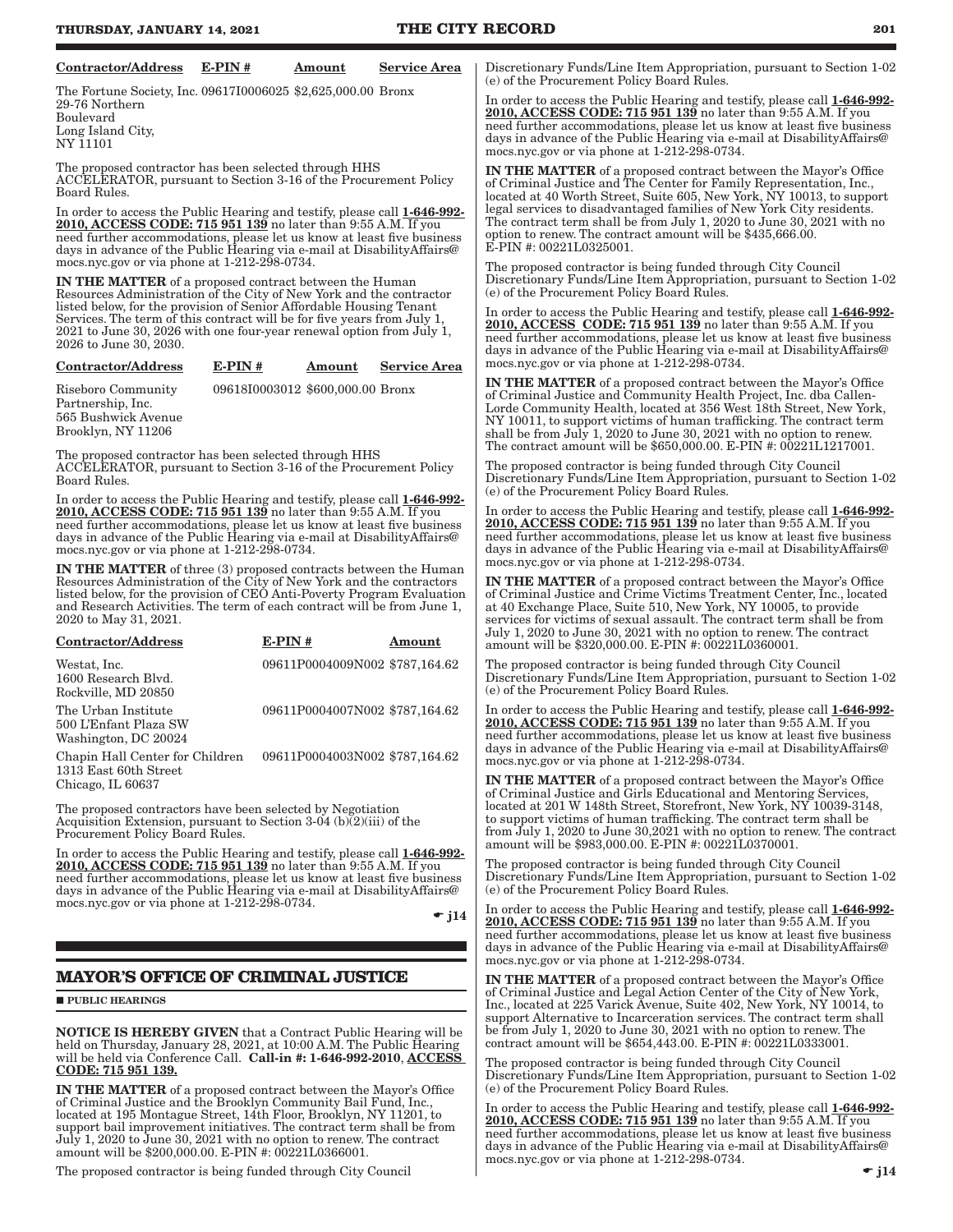<span id="page-13-0"></span>NOTICE IS HEREBY GIVEN that a Contract Public Hearing will be held on Thursday, January 28, 2021, at 10:00 AM. The Public Hearing<br>will be held via Conference Call. **Call-in #: 1-646-992-2010**, <u>ACCESS</u> CODE: 715 951 139.

IN THE MATTER of a proposed contract between the Mayor's Office of Criminal Justice (MOCJ) and the Fund for the City of New York, Inc. (FCNY), located at 121 Avenue of the Americas, 6th Floor, New York, NY 10013, to provide immigration legal assistance and trainings to improve the quality of mandated criminal and family indigent defense representation afforded to noncitizen clients in New York City. The contract term shall be from January 1, 2020 to December 31, 2022 with no option to renew. The contract shall be in an amount not to exceed \$1,654,260.00. E-PIN #: 00221R0002001.

The proposed contractor has been selected by Required Authorized Source Method, pursuant to Section 1-02 (d)(2) of the Procurement Policy Board Rules.

In order to access the Public Hearing and testify, please call 1-646-992- 2010, ACCESS CODE: 715 951 139 no later than 9:55 A.M. If you need further accommodations, please let us know at least five business days in advance of the Public Hearing via e-mail at DisabilityAffairs@ mocs.nyc.gov or via phone at 1-212-298-0734.

 $\bullet$  j14

NOTICE IS HEREBY GIVEN that a Contract Public Hearing will be held on Thursday, January 28, 2021, at 10:00 A.M. The Public Hearing will be held via Conference Call. Call-in #: 1-646-992-2010, ACCESS CODE: 715 951 139.

IN THE MATTER of a proposed contract between the Mayor's Office of Criminal Justice and Legal Momentum, located at 32 Broadway, Suite 1801, New York, NY 10004, to support victims of human trafficking. The contract term shall be from July 1, 2020 to June 30, 2021 with no option to renew. The contract amount will be \$180,000.00. E-PIN #: 00221L0396001.

The proposed contractor is being funded through City Council Discretionary Funds/Line Item Appropriation, pursuant to Section 1-02 (e) of the Procurement Policy Board Rules.

In order to access the Public Hearing and testify, please call 1-646-992- 2010, ACCESS CODE: 715 951 139 no later than 9:55 A.M. If you need further accommodations, please let us know at least five business days in advance of the Public Hearing via e-mail at DisabilityAffairs@ mocs.nyc.gov or via phone at 1-212-298-0734.

IN THE MATTER of a proposed contract between the Mayor's Office of Criminal Justice and New York City Alliance Against Sexual Assault, located at 32 Broadway, Suite 1101, New York, NY 10004, to support victims of sexual violence. The contract term shall be from July 1, 2020 to June 30, 2021 with no option to renew. The contract amount will be \$324,000.00. E-PIN #: 00221L0337001.

The proposed contractor is being funded through City Council Discretionary Funds/Line Item Appropriation, pursuant to Section 1-02 (e) of the Procurement Policy Board Rules.

In order to access the Public Hearing and testify, please call 1-646-992-2010, ACCESS CODE: 715 951 139 no later than 9:55 A.M. If you need further accommodations, please let us know at least five business days in advance of the Public Hearing via e-mail at DisabilityAffairs@ mocs.nyc.gov or via phone at 1-212-298-0734.

IN THE MATTER of a proposed contract between the Mayor's Office of Criminal Justice and North Brooklyn Coalition Against Family Violence, Inc., located at 893 Lexington Avenue, Brooklyn, NY 11221, to provide community outreach and violence prevention programming and services. The contract term shall be from July 1, 2020 to June 30, 2021 with no option to renew. The contract amount will be \$330,000.00. E-PIN #: 00221L0339001.

The proposed contractor is being funded through City Council Discretionary Funds/Line Item Appropriation, pursuant to Section 1-02 (e) of the Procurement Policy Board Rules.

In order to access the Public Hearing and testify, please call 1-646-992-2010, ACCESS CODE: 715 951 139 no later than 9:55 A.M. If you need further accommodations, please let us know at least five business days in advance of the Public Hearing via e-mail at DisabilityAffairs@ mocs.nyc.gov or via phone at 1-212-298-0734.

IN THE MATTER of a proposed contract between the Mayor's Office of Criminal Justice and Vera Institute of Justice, Inc., located at 233 Broadway, 12th Floor, New York, NY 10279, to support bail improvement initiatives. The contract term shall be from July 1, 2020 to June 30, 2021 with no option to renew. The contract amount will be \$200,000.00. E-PIN #: 00221L0367001.

The proposed contractor is being funded through City Council Discretionary Funds/Line Item Appropriation, pursuant to Section 1-02 (e) of the Procurement Policy Board Rules.

In order to access the Public Hearing and testify, please call 1-646-992-

2010, ACCESS CODE: 715 951 139 no later than 9:55 A.M. If you need further accommodations, please let us know at least five business days in advance of the Public Hearing via e-mail at DisabilityAffairs@ mocs.nyc.gov or via phone at 1-212-298-0734.

IN THE MATTER of a proposed contract between the Mayor's Office of Criminal Justice and Violence Intervention Program, Inc., located at P.O. Box 1161, Triborough Station, New York, NY 10035, to support victims of human trafficking. The contract term shall be from July 1, 2020 to June 30, 2021 with no option to renew. The contract amount will be \$238,750.00. E-PIN #: 00221L0365001.

The proposed contractor is being funded through City Council Discretionary Funds/Line Item Appropriation, pursuant to Section 1-02 (e) of the Procurement Policy Board Rules.

In order to access the Public Hearing and testify, please call 1-646-992-2010, ACCESS CODE: 715 951 139 no later than 9:55 AM. If you need further accommodations, please let us know at least five business days in advance of the Public Hearing via e-mail at DisabilityAffairs@ mocs.nyc.gov or via phone at 1-212-298-0734.

 $\div$  j14

### **SMALL BUSINESS SERVICES**

**PUBLIC HEARINGS** 

NOTICE IS HEREBY GIVEN that a Contract Public Hearing will be held on Thursday, January 28, 2021, at 10:00 A.M. The Public Hearing will be held via Conference Call. Call-in #: 1-646-992-2010, ACCESS CODE: 715 951 139.

IN THE MATTER of a proposed contract between the New York City Department of Small Business Services and New York Women's Chamber of Commerce, Inc., located at 1524 Amsterdam Avenue, New York, NY 10331, to provide a range of services that will help increase the capacity of Minority and Women Business Entrepreneurs (MWBEs) across the City. Services will include guidance on government contracting for potential or City-certified MWBEs, assistance in connecting MWBEs to potential customers, aid in the development of bids and proposals, assistance in securing project financing and bonding, and the promotion and marketing of the City's MWBE program. The term of the contract shall be for 12 months from July 1,  $2020$  to June 30, 2021. The amount of this contract is  $\$222,169.00.$ E-PIN #: 80121L0399001

The proposed contractor is being funded through City Council Discretionary Funds/Line Item Appropriation, pursuant to Section 1-02 (e) of the Procurement Policy Board Rules.

In order to access the Public Hearing and testify, please call 1-646-992-2010, ACCESS CODE: 715 951 139 no later than 9:55 A.M. If you need further accommodations, please let us know at least five business days in advance of the Public Hearing via e-mail at DisabilityAffairs@ mocs.nyc.gov or via phone at 1-212-298-0734.

IN THE MATTER of a proposed contract between the New York City Department of Small Business Services and NYC NOWC, Inc., located at P.O. Box 800028, Elmhurst, NY 11380, to support the creation of jobs in worker cooperatives by coordinating education and training resources and by providing technical legal and financial assistance. The initiative funds a comprehensive Citywide effort to reach cooperative entrepreneurs provide for the start-up of new worker cooperative small businesses and provide assistance to existing cooperatives. The initiative offers workforce development and concrete skills for unemployed underemployed and discouraged workers in high-needs neighborhoods. The term of the contract shall be for 12 months from July 1, 2020 to June 30, 2021. The amount of this contract is \$324,509.00. E-PIN #: 80121L0349001.

The proposed contractor is being funded through City Council Discretionary Funds/Line Item Appropriation, pursuant to Section 1-02 (e) of the Procurement Policy Board Rules.

In order to access the Public Hearing and testify, please call 1-646-992-2010, ACCESS CODE: 715 951 139 no later than  $9:55$  A.M. If you need further accommodations, please let us know at least five business days in advance of the Public Hearing via e-mail at DisabilityAffairs@ mocs.nyc.gov or via phone at 1-212-298-0734.

IN THE MATTER of a proposed contract between the New York City Department of Small Business Services and the Queens Economic Development Corporation, located at 120-55 Queens Blvd, Suite 309, Kew Gardens, NY 11424, to provide a range of services that will help increase the capacity of Minority and Women Business Entrepreneurs (MWBEs) across the City. Services will include guidance on government contracting for potential or City-certified MWBEs, assistance in connecting MWBEs to potential customers, aid in the development of bids and proposals, assistance in securing project financing and bonding, and the promotion and marketing of the City's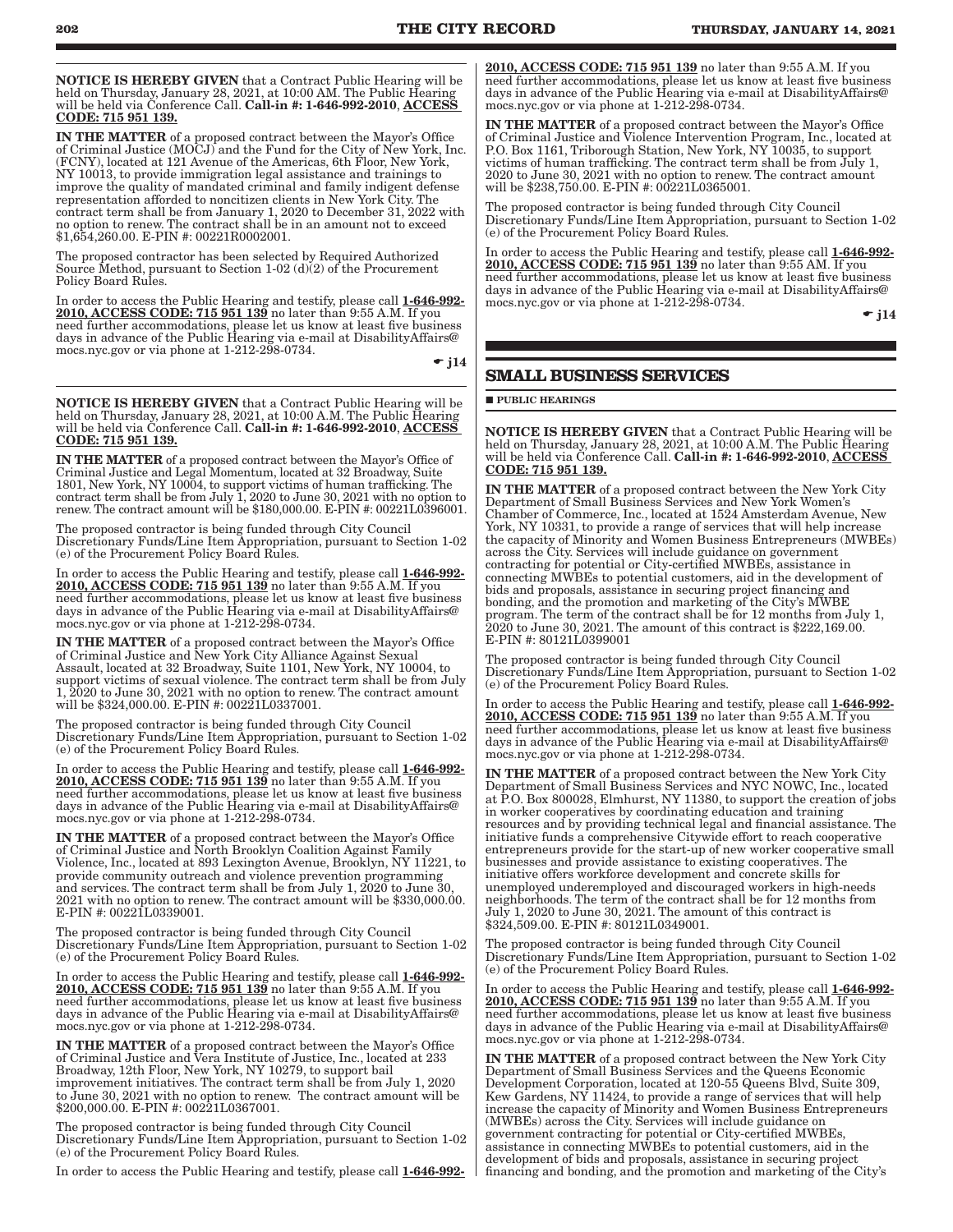MWBE program. The term of the contract shall be for 12 months from July 1, 2020 to June 30, 2021. The amount of this contract is \$258,849.00. E-PIN #: 80121L0403001.

The proposed contractor is being funded through City Council Discretionary Funds/Line Item Appropriation, pursuant to Section 1-02 (e) of the Procurement Policy Board Rules.

In order to access the Public Hearing and testify, please call 1-646-992- 2010, ACCESS CODE: 715 951 139 no later than 9:55 A.M. If you need further accommodations, please let us know at least five business days in advance of the Public Hearing via e-mail at DisabilityAffairs@ mocs.nyc.gov or via phone at 1-212-298-0734.

IN THE MATTER of a proposed contract between the New York City Department of Small Business Services and SCO Family of Services, located at 1 Alexander Place, Glen Cove, NY 11542, to support the creation of jobs in worker cooperatives by coordinating education and training resources and by providing technical legal and financial assistance. The initiative funds a comprehensive Citywide effort to reach cooperative entrepreneurs provide for the start-up of new worker cooperative small businesses and provide assistance to existing cooperatives. The initiative offers workforce development and concrete skills for unemployed underemployed and discouraged workers in highneeds neighborhoods. The term of the contract shall be for 12 months from July 1, 2020 to June 30, 2021. The amount of this contract is \$422,469.00. E-PIN #: 80121L0350001.

The proposed contractor is being funded through City Council Discretionary Funds/Line Item Appropriation, pursuant to Section 1-02 (e) of the Procurement Policy Board Rules.

In order to access the Public Hearing and testify, please call 1-646-992-2010, ACCESS CODE: 715 951 139 no later than 9:55 A.M. If you need further accommodations, please let us know at least five business days in advance of the Public Hearing via e-mail at DisabilityAffairs@ mocs.nyc.gov or via phone at 1-212-298-0734.

IN THE MATTER of a proposed contract between the New York City Department of Small Business Services and Staten Island Economic Development Corporation, located at 900 South Avenue, Suite 402, Staten Island, NY 10314, to further expand efforts on behalf of the Richmond Road Merchants Association including additional joint marketing, business development strategies and beautification; support the New Dorp BID including cleaning, marketing and beautification efforts; support the SIEDC Annual Business Conference and two small business/entrepreneur events in Council District 51; support the business corridor of the Victory Boulevard Merchants Association; cover general business and administrative services and for BID formation services along the Victory Boulevard business district corridor; cover general operating support to assist SIEDC in various efforts designed to improve the economic conditions in the borough, fill vacant properties and improve job opportunities as well as provide complimentary business assistance, to support neighborhood-level initiatives that promote economic development job creation and retention and community investment. Funds can be allocated for any one of five qualifying purposes: Business Attraction and Retention Merchant Organizing/BID Formation District Marketing/Local Tourism Initiatives Placemaking/Plaza/Public Space Activation/Public Art and Organizational Development/Project Management Support. The term of the contract shall be for 12 months from July 1, 2020 to June 30, 2021. The amount of this contract is \$420,500.00. E-PIN #: 80121L0411001.

The proposed contractor is being funded through City Council Discretionary Funds/Line Item Appropriation, pursuant to Section 1-02 (e) of the Procurement Policy Board Rules.

In order to access the Public Hearing and testify, please call 1-646-992- 2010, ACCESS CODE: 715 951 139 no later than 9:55 A.M. If you need further accommodations, please let us know at least five business days in advance of the Public Hearing via e-mail at DisabilityAffairs@ mocs.nyc.gov or via phone at 1-212-298-0734.

IN THE MATTER of a proposed contract between the New York City Department of Small Business Services and Urban Health Plan, Inc., located at 1065 Southern Blvd., Bronx, NY 10459, to provide a range of services that will help increase the capacity of Minority and Women Business Entrepreneurs (MWBEs) across the City. Services will include guidance on government contracting for potential or Citycertified MWBEs, assistance in connecting MWBEs to potential customers, aid in the development of bids and proposals, assistance in securing project financing and bonding, and the promotion and marketing of the City's MWBE program. The term of the contract shall be for 12 months from July 1, 2020 to June 30, 2021. The amount of this contract is \$131,845.00. E-PIN #: 80121L0357001.

The proposed contractor is being funded through City Council Discretionary Funds/Line Item Appropriation, pursuant to Section 1-02 (e) of the Procurement Policy Board Rules.

In order to access the Public Hearing and testify, please call 1-646-992-2010, ACCESS CODE: 715 951 139 no later than 9:55 A.M. If you need further accommodations, please let us know at least five business days in advance of the Public Hearing via e-mail at DisabilityAffairs@ mocs.nyc.gov or via phone at 1-212-298-0734.

 $\div$  j14

NOTICE IS HEREBY GIVEN that a Contract Public Hearing will be held on Thursday, January 28, 2021, at 10:00 A.M. The Public Hearing will be held via Conference Call. **Call-in #: 1-646-992-2010**, <u>ACCESS</u> <u> CODE: 715 951 139.</u>

IN THE MATTER of a proposed contract between the New York City Department of Small Business Services and the Asian Americans For Equality, Inc., located at 2 Allen Street, 7th Floor, NY, NY 10002, to provide support small business technical assistance and development services, as well as the Chamber on the Go program. The term of the contract shall be for 12 months from July 1, 2020 to June 30, 2021. The amount of this contract is \$188,160.00. E-PIN # 80121L0398001.

The proposed contractor is being funded through City Council Discretionary Funds/Line Item Appropriation, pursuant to Section 1-02 (e) of the Procurement Policy Board Rules.

In order to access the Public Hearing and testify, please call 1-646-992-2010, ACCESS CODE: 715 951 139 no later than 9:55 A.M. If you need further accommodations, please let us know at least five business days in advance of the Public Hearing via e-mail at DisabilityAffairs@ mocs.nyc.gov or via phone at 1-212-298-0734.

IN THE MATTER of a proposed contract between the New York City Department of Small Business Services and Business Outreach Center Network, Inc, located 85 South Oxford Street, 2nd Floor, Brooklyn, NY 11217, relative to funding which will support the following: connecting local entrepreneurs of color to anchor institutions through interviews community events studies organizing a buyer's council and outreach; business and industrial promotion and development; financial education workshops counseling and seminars; financial education business planning marketing and financing workshops coupled with one-on-one counseling; for programmatic support in Council District 31 regarding financial education/counseling for small business; business workshops 1-on-1 counseling Microenterprise Small Business Development Services and Child Care Business Development Project; the operating expenses of Small Business Development services at Queens BOC office; providing assistance to entrepreneurs and small businesses; outreach efforts aimed at increasing businesses' access to a variety of services including: pro-bono legal assistance, technical and financing assistance, business counseling, financial literacy, referrals to other governmental resources, support and assistance with affordable healthcare enrollment opportunities; and the creation of jobs in worker cooperatives by coordinating education and training resources, and by providing technical, legal and financial assistance. The term of the contract shall be for 12 months from July 1, 2020, to June 30, 2021. The amount of this contract is \$286,413.00. E-PIN #: 80121L0386001.

The proposed contractor is being funded through City Council Discretionary Funds/Line Item Appropriation, pursuant to Section 1-02 (e) of the Procurement Policy Board Rules.

In order to access the Public Hearing and testify, please call 1-646-992-2010, ACCESS CODE: 715 951 139 no later than 9:55 A.M. If you need further accommodations, please let us know at least five business days in advance of the Public Hearing via e-mail at DisabilityAffairs@ mocs.nyc.gov or via phone at 1-212-298-0734.

IN THE MATTER of a proposed contract between the New York City Department of Small Business Services and CommonWise Education, Inc., located 2431 Morris Avenue, Bronx, NY 10468, to support connecting local entrepreneurs of color to anchor institutions through interviews community events studies organizing a buyer's council and outreach; to support the creation of jobs in worker cooperatives by coordinating education and training resources and by providing technical legal and financial assistance. The initiative funds a comprehensive Citywide effort to reach cooperative entrepreneurs provide for the start-up of new worker cooperative small businesses and provide assistance to existing cooperatives. The initiative offers workforce development and concrete skills for unemployed underemployed and discouraged workers in high-needs neighborhoods. The term of the contract shall be for 12 months from July 1, 2020 to June 30, 2021. The amount of this contract is \$261,815.00. E-PIN #: 80121L0367001.

The proposed contractor is being funded through City Council Discretionary Funds/Line Item Appropriation, pursuant to Section 1-02 (e) of the Procurement Policy Board Rules.

In order to access the Public Hearing and testify, please call 1-646-992-2010, ACCESS CODE: 715 951 139 no later than 9:55 A.M. If you need further accommodations, please let us know at least five business days in advance of the Public Hearing via e-mail at DisabilityAffairs@ mocs.nyc.gov or via phone at 1-212-298-0734.

IN THE MATTER of a proposed contract between the New York City Department of Small Business Services and Community Development Project, Inc., located at 123 William Street, 16th Floor, New York, NY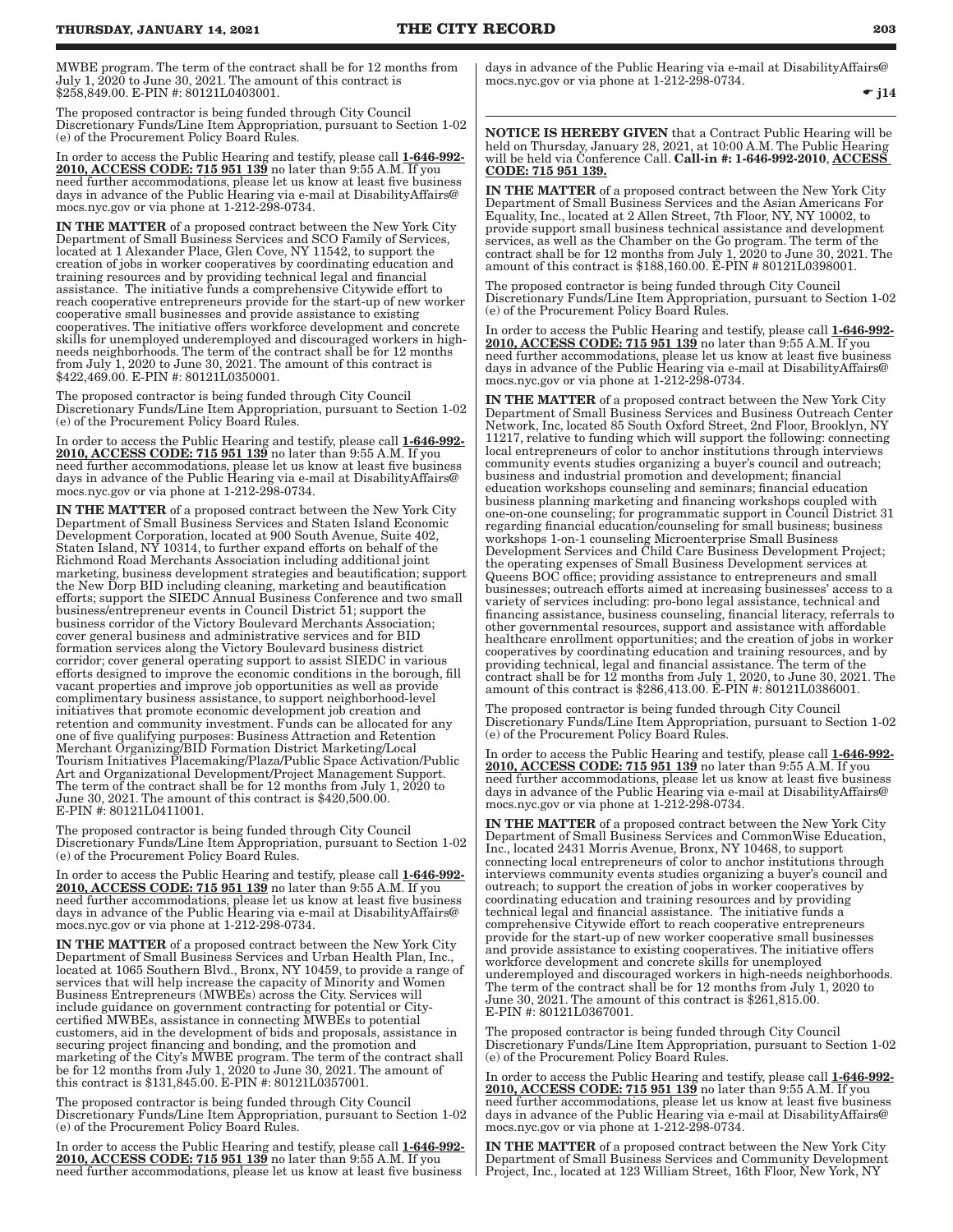<span id="page-15-0"></span>10038, to support the creation of jobs in worker cooperatives by coordinating education and training resources and by providing technical, legal, and financial assistance. The initiative funds a comprehensive citywide effort to reach cooperative entrepreneurs, provide for the start-up of new worker cooperative small businesses and provide assistance to existing cooperatives. The initiative offers workforce development and concrete skills for unemployed, underemployed and discouraged workers in high-needs neighborhoods. The term of the contract shall be for 12 months from July 1, 2020 to June 30, 2021. The amount of this contract is \$175,582.00. E-PIN #: 80121L0346001.

The proposed contractor is being funded through City Council Discretionary Funds/Line Item Appropriation, pursuant to Section 1-02 (e) of the Procurement Policy Board Rules.

In order to access the Public Hearing and testify, please call 1-646-992- 2010, ACCESS CODE: 715 951 139 no later than 9:55 A.M. If you need further accommodations, please let us know at least five business days in advance of the Public Hearing via e-mail at DisabilityAffairs@ mocs.nyc.gov or via phone at 1-212-298-0734.

IN THE MATTER of a proposed contract between the New York City Department of Small Business Services and Democracy at Work Institute, located at 1904 Franklin Street, Oakland, CA 94612, to support the creation of jobs in worker cooperatives by coordinating education and training resources and by providing technical, legal, and financial assistance. The initiative funds a comprehensive citywide effort to reach cooperative entrepreneurs, provide for the start-up of new worker cooperative small businesses, and provide assistance to existing cooperatives. The initiative offers workforce development and concrete skills for unemployed, underemployed and discouraged workers in high-needs neighborhoods. The term of the contract shall be for 12 months from July 1, 2020 to June 30, 2021. The amount of this contract is \$257,326.00. E-PIN #: 80121L0347001.

The proposed contractor is being funded through City Council Discretionary Funds/Line Item Appropriation, pursuant to Section 1-02 (e) of the Procurement Policy Board Rules.

In order to access the Public Hearing and testify, please call 1-646-992-2010, ACCESS CODE: 715 951 139 no later than 9:55 A.M. If you need further accommodations, please let us know at least five business days in advance of the Public Hearing via e-mail at DisabilityAffairs@ mocs.nyc.gov or via phone at 1-212-298-0734.

IN THE MATTER of a proposed contract between the New York City Department of Small Business Services and East River Development Alliance, Inc., located at 12-11 40th Avenue, Long Island City, NY 11101, providing funding of \$1,000,000 for construction site safety training education outreach and referral services for construction workers and subcontractors employed at permitted building and demolition projects in the city and \$100000 to support the development of a construction worker apprenticeship program; to support the creation of jobs in worker cooperatives by coordinating education and training resources and by providing technical legal and financial assistance. The initiative funds a comprehensive Citywide effort to reach cooperative entrepreneurs provide for the start-up of new worker cooperative small businesses and provide assistance to existing cooperatives. The initiative offers workforce development and concrete skills for unemployed underemployed and discouraged workers in highneeds neighborhoods. The term of the contract shall be for 12 months from July 1, 2020 to June 30, 2021. The amount of this contract is \$261,648.00. E-PIN #: 80121L0359001.

The proposed contractor is being funded through City Council Discretionary Funds/Line Item Appropriation, pursuant to Section 1-02 (e) of the Procurement Policy Board Rules.

In order to access the Public Hearing and testify, please call 1-646-992-2010, ACCESS CODE: 715 951 139 no later than 9:55 A.M. If you need further accommodations, please let us know at least five business days in advance of the Public Hearing via e-mail at DisabilityAffairs@ mocs.nyc.gov or via phone at 1-212-298-0734.

IN THE MATTER of a proposed contract between the New York City Department of Small Business Services and The ICA Group, Inc., located at 222 Broadway, 22nd Floor, New York, NY 10038, to support the creation of jobs in worker cooperatives by coordinating education and training resources and by providing technical, legal, and financial assistance. The initiative funds a comprehensive citywide effort to reach cooperative entrepreneurs, provide for the start-up of new worker cooperative small businesses, and provide assistance to existing cooperatives. The initiative offers workforce development and concrete skills for unemployed, underemployed and discouraged workers in high-needs neighborhoods. The term of the contract shall be for 12 months from July 1, 2020 to June 30, 2021. The amount of this contract is \$374,821.00. E-PIN #: 80121L0348001.

The proposed contractor is being funded through City Council Discretionary Funds/Line Item Appropriation, pursuant to Section 1-02 (e) of the Procurement Policy Board Rules.

In order to access the Public Hearing and testify, please call 1-646-992-

2010, ACCESS CODE: 715 951 139 no later than 9:55 A.M. If you need further accommodations, please let us know at least five business days in advance of the Public Hearing via e-mail at DisabilityAffairs@ mocs.nyc.gov or via phone at 1-212-298-0734.

 $\bullet$  j14

## **SPECIAL MATERIALS**

### **COMPTROLLER**

**NOTICE** 

NOTICE OF ADVANCE PAYMENT OF AWARDS PURSUANT, TO THE STATUTES IN SUCH cases made and provided, notice is hereby given that the Comptroller of the City of New York, will be ready to pay, at 1 Centre Street, Room 629, New York, NY 10007, on 1/21/2021, to the person or persons legally entitled an amount as certified, to the Comptroller by the Corporation Counsel on damage parcels, as follows:

| Damage                                                   |       |                                                              |
|----------------------------------------------------------|-------|--------------------------------------------------------------|
| Parcel No.                                               | Block | $_{\rm Lot}$                                                 |
| 6, 7, 8, 9, 10, 11,<br>12, 13, 14, 15,<br>17, 18, 19, 21 | 4746  | 62, 59, 58, 54, 49,<br>66, 69, 70, 71, 73,<br>77, 78, 81, 48 |

Acquired in the proceeding entitled: **MID-ISLAND BLUEBELT**, PHASE 2 (OAKWOOD BEACH) subject to any liens and encumbrances of record on such property. The amount advanced shall cease to bear interest on the specified date above.

Scott M. Stringer Comptroller

j6-20

## **MAYOR'S OFFICE OF CONTRACT SERVICES**

#### **NOTICE**

Notice of Intent to Issue New Solicitation(s) Not Included in FY 2021 Annual Contracting Plan and Schedule

NOTICE IS HEREBY GIVEN that the Mayor will be issuing the following solicitation(s) not included in the  $\check{F}Y$  2021 Annual Contracting Plan and Schedule that is published, pursuant to New York City Charter § 312(a):

Agency: Department of Design and Construction Description of services sought: Design Services for NYC Borough Based Jails Program, Queens Detention Facility Start date of the proposed contract: 3/1/2021 End date of the proposed contract: 2/28/2026 Method of solicitation the agency intends to utilize: RFP Personnel in substantially similar titles within agency: Administrative Architect, Administrative Architect NM, Administrative Construction Project Manager, Administrative Construction Project Manager NM, Administrative City Planner, Administrative Engineer, Administrative Engineer NM, Administrative Landmarks Preservationist, Administrative Landscape Architect, Administrative Landscape Architect NM, Administrative Project Manager, Administrative Project Manager NM, Architect, Assistant Architect, Assistant Civil Engineer, Assistant Electrical Engineer, Assistant Environmental Engineer, Assistant Landscape Architect, Assistant Mechanical Engineer, Associate Project Manager, Associate Urban Designer, Civil Engineer, Civil Engineer Intern, City Planner, Electrical Engineer, Highways and Sewers Inspector, Landscape Architect, Mechanical Engineer, Mechanical Engineering Intern, Project Manager, Project Manager Intern Headcount of personnel in substantially similar titles within agency: 679

Agency: Department of Design and Construction Description of services sought: Construction Management for NYC Borough Based Jails Program, Queens Detention Facility Start date of the proposed contract: 3/1/2021 End date of the proposed contract: 2/28/2026 Method of solicitation the agency intends to utilize: RFP Personnel in substantially similar titles within agency: Administrative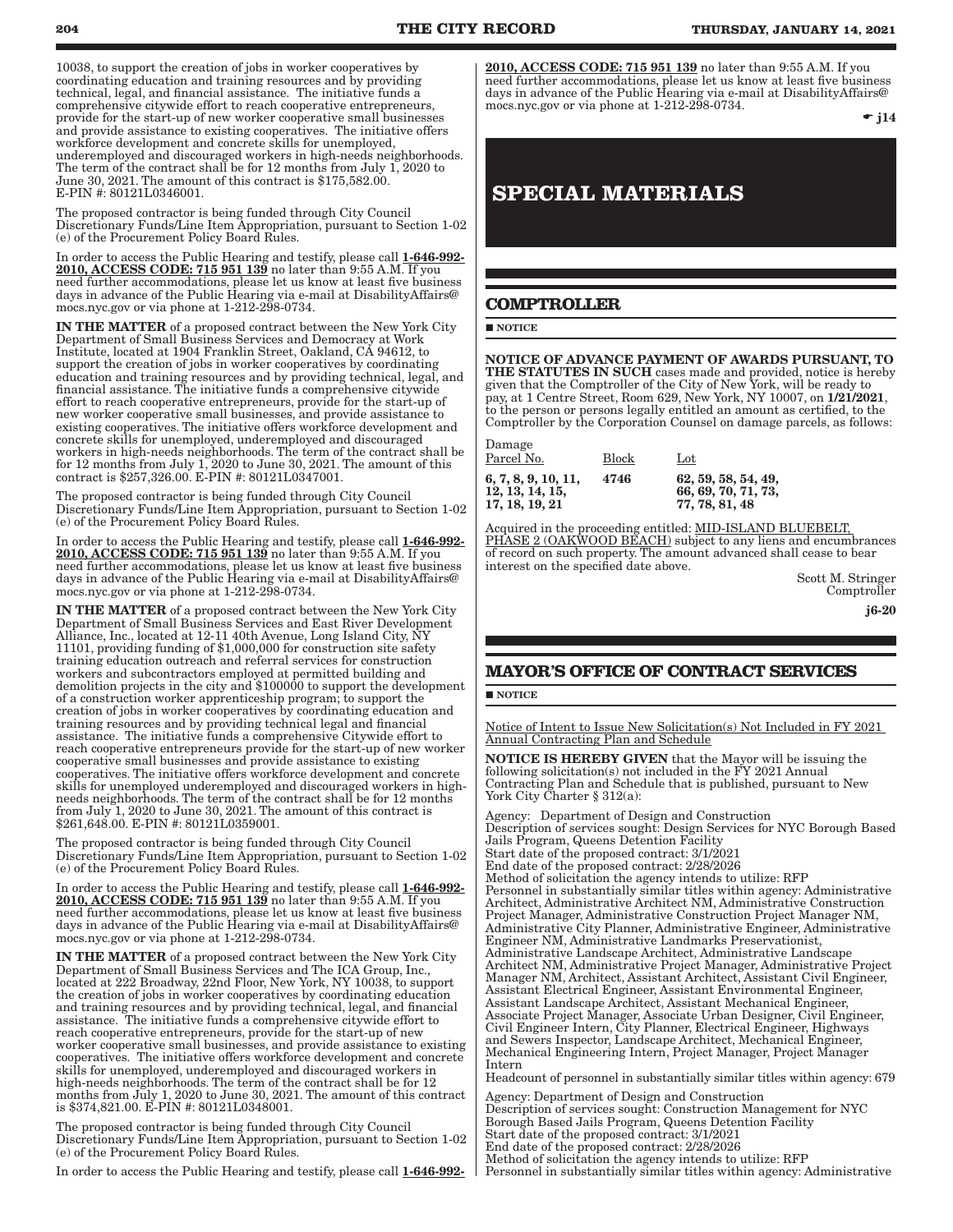<span id="page-16-0"></span>Architect, Administrative Architect NM, Administrative Construction Project Manager, Administrative Construction Project Manager NM, Administrative Engineer, Administrative Engineer NM, Administrative Landmarks Preservationist, Administrative Landscape Architect, Administrative Landscape Architect NM, Administrative Project Manager, Administrative Project Manager NM, Architect, Assistant Architect, Assistant Electrical Engineer, Assistant Mechanical Engineer, Assistant Landscape Architect, Assistant Civil Engineer, Associate Project Manager, Civil Engineer, Construction Project Manager, Construction Project Manager Intern, Electrical Engineer, Highways and Sewers Inspector, Mechanical Engineer, Project Manager, Project Manager Intern, Surveyor

Headcount of personnel in substantially similar titles within agency: 763

Agency: Department of Design and Construction Description of services sought: Resident Engineering Inspection Services for NYC Borough Based Jails Program, Queens Detention Facility

Start date of the proposed contract 3/1/2021

End date of the proposed contract: 2/28/2026

Method of solicitation the agency intends to utilize: RFP Personnel in substantially similar titles within agency: Administrative Architect, Administrative Architect NM, Administrative Construction Project Manager, Administrative Construction Project Manager NM, Administrative Engineer, Administrative Engineer NM, Administrative Landmarks Preservationist, Administrative Landscape Architect, Administrative Landscape Architect NM, Administrative Project Manager, Administrative Project Manager NM, Architect, Assistant Architect, Assistant Electrical Engineer, Assistant Mechanical Engineer, Assistant Landscape Architect, Assistant Civil Engineer, Associate Project Manager, Civil Engineer, Construction Project Manager, Construction Project Manager Intern, Electrical Engineer, Highways and Sewers Inspector, Mechanical Engineer, Project Manager, Project Manager Intern, Surveyor

Headcount of personnel in substantially similar titles within agency: 763

Agency: Department of Design and Construction Description of services sought: Consultant Contract Administration: research, training, data analysis, and expert testimony, including services related to damages for delay claims, for NYC Borough Based Jails Program, Queens Detention Facility

Start date of the proposed contract: 3/1/2021

End date of the proposed contract: 2/28/2026

Method of solicitation the agency intends to utilize: RFP Personnel in substantially similar titles within agency: Accountant, Administrative Accountant, Administrative Architect, Administrative Architect NM, Administrative City Planner, Administrative City Planner NM, Administrative Construction Project Manager, Administrative Construction Project Manager NM, Administrative Engineer, Administrative Engineer NM, Administrative Landscape Architect, Administrative Landscape, Architect NM, Administrative Manager, Administrative Project Manager, Administrative Project Manager NM, Administrative Staff Analyst, Architect, Architectural Intern, Assistant Architect, Assistant Landscape Architect, Assistant Civil Engineer, Assistant Electrical Engineer, Assistant Landscape Architect, Assistant Mechanical Engineer, Assistant Urban Designer, Associate Investigator, Associate Project Manager, Associate Urban Designer, City Planner, Civil Engineer, Civil Engineering Intern, Construction Project Manager, Construction Project Manager Intern, Electrical Engineer, Estimator (General Construction), Estimator (Mechanical), Investigator, Landscape Architect, Management Auditor, Mechanical Engineer, Mechanical Engineer Intern, Project Manager, Project Manager Intern, Senior Estimating Mechanical, Senior Estimator-General Construction, Supervisor of Electrical Installations & Maintenance

Headcount of personnel in substantially similar titles within agency: 847

Agency: Department of Design and Construction

Description of services sought: Construction Support Services: asbestos, boring, testing, monitoring, sampling, site safety, inspections and environmental, for NYC Borough Based Jails Program, Queens Detention Facility

Start date of the proposed contract: 3/1/2021

End date of the proposed contract: 2/28/2026

Method of solicitation the agency intends to utilize: RFP Personnel in substantially similar titles within agency: Asbestos Hazard Investigator, Geologist, Assistant Chemical Engineer, Surveyor, Industrial Hygienist, Engineering Technician, Assistant Mechanical Engineer, Supervisor of Electrical Installations & Maintenance, Quality Assurance Specialist, Highways and Sewers Inspector, Research Assistant

Headcount of personnel in substantially similar titles within agency: 93

Agency: Department of Design and Construction Description of services sought: Contract Administration: fiscal audit, reconciliation of accounts, preparation of change orders, analyzing and finalizing financial transactions and contract close out, for NYC Borough Based Jails Program, Queens Detention Facility Start date of the proposed contract: 3/1/2021 End date of the proposed contract: 2/28/2026 Method of solicitation the agency intends to utilize: RFP

Personnel in substantially similar titles within agency: Accountant, Administrative Accountant, Administrative Architect, Administrative Architect NM, Administrative City Planner, Administrative City Planner NM, Administrative Construction Project Manager, Administrative Construction Project Manager NM, Administrative Engineer, Administrative Engineer NM, Administrative Landscape Architect, Administrative Landscape, Architect NM, Administrative Manager, Administrative Project Manager, Administrative Project Manager NM, Administrative Staff Analyst, Architect, Architectural Intern, Assistant Architect, Assistant Landscape Architect, Assistant Civil Engineer, Assistant Electrical Engineer, Assistant Landscape Architect, Assistant Mechanical Engineer, Assistant Urban Designer, Associate Investigator, Associate Project Manager, Associate Urban Designer, City Planner, Civil Engineer, Civil Engineering Intern, Construction Project Manager, Construction Project Manager Intern, Electrical Engineer, Estimator (General Construction), Estimator (Mechanical), Investigator, Landscape Architect, Management Auditor, Mechanical Engineer, Mechanical Engineer Intern, Project Manager, Project Manager Intern, Senior Estimating Mechanical, Senior Estimator-General Construction, Supervisor of Electrical Installations & Maintenance

Headcount of personnel in substantially similar titles within agency: 847

 $\div$  i14

### **CHANGES IN PERSONNEL**

|                 |                 |   |       | BOARD OF ELECTION POLL WORKERS<br>FOR PERIOD ENDING 10/30/20 |               |     |               |               |
|-----------------|-----------------|---|-------|--------------------------------------------------------------|---------------|-----|---------------|---------------|
|                 |                 |   | TITLE |                                                              |               |     |               |               |
| NAME            |                 |   | NUM   | <b>SALARY</b>                                                | <b>ACTION</b> |     | PROV EFF DATE | <b>AGENCY</b> |
| <b>FREIRE</b>   | LOUVETTE R      |   | 9POLL | \$1,0000                                                     | APPOINTED     | YES | 01/01/20      | 300           |
| FRELLY          | DAN             |   | 9POLL | \$1,0000                                                     | APPOINTED     | YES | 01/01/20      | 300           |
| <b>FREMPONG</b> | <b>RENEE</b>    |   | 9POLL | \$1.0000                                                     | APPOINTED     | YES | 01/01/20      | 300           |
| <b>FRENCH</b>   | <b>KAYLA</b>    |   | 9POLL | \$1,0000                                                     | APPOINTED     | YES | 01/01/20      | 300           |
| <b>FRENCH</b>   | MICHELLE        |   | 9POLL | \$1,0000                                                     | APPOINTED     | YES | 01/01/20      | 300           |
| <b>FRENCHE</b>  | VIKI            |   | 9POLL | \$1,0000                                                     | APPOINTED     | YES | 01/01/20      | 300           |
| <b>FRESNEDA</b> | CARLOS          | C | 9POLL | \$1.0000                                                     | APPOINTED     | YES | 01/01/20      | 300           |
| <b>FREUND</b>   | <b>EMIL</b>     |   | 9POLL | \$1,0000                                                     | APPOINTED     | YES | 01/01/20      | 300           |
| FREUNDLICH      | <b>BART</b>     |   | 9POLL | \$1,0000                                                     | APPOINTED     | YES | 01/01/20      | 300           |
| FREUNDLICH      | <b>OLIVER</b>   | Е | 9POLL | \$1,0000                                                     | APPOINTED     | YES | 01/01/20      | 300           |
| FREW            | <b>AMANDA</b>   |   | 9POLL | \$1,0000                                                     | APPOINTED     | YES | 01/01/20      | 300           |
| FREY            | LENA            |   | 9POLL | \$1,0000                                                     | APPOINTED     | YES | 01/01/20      | 300           |
| FREY            | MARISSA         |   | 9POLL | \$1,0000                                                     | APPOINTED     | YES | 01/01/20      | 300           |
| <b>FREYER</b>   | <b>HUNTER</b>   | J | 9POLL | \$1,0000                                                     | APPOINTED     | YES | 01/01/20      | 300           |
| <b>FREYRE</b>   | <b>JOSE</b>     |   | 9POLL | \$1,0000                                                     | APPOINTED     | YES | 01/01/20      | 300           |
| FRIAS           | MANUELA         |   | 9POLL | \$1,0000                                                     | APPOINTED     | YES | 01/01/20      | 300           |
| FRIAS           | <b>RUTH</b>     | М | 9POLL | \$1.0000                                                     | APPOINTED     | YES | 01/01/20      | 300           |
| FRIAS           | <b>SERGIO</b>   | I | 9POLL | \$1,0000                                                     | APPOINTED     | YES | 01/01/20      | 300           |
| FRICK           | MICHELLE        |   | 9POLL | \$1,0000                                                     | APPOINTED     | YES | 01/01/20      | 300           |
| FRICK           | WHITNEY         |   | 9POLL | \$1,0000                                                     | APPOINTED     | YES | 01/01/20      | 300           |
| FRIDAY          | <b>JAAON</b>    | P | 9POLL | \$1.0000                                                     | APPOINTED     | YES | 01/01/20      | 300           |
| FRIDIE          | SUSAN           | Е | 9POLL | \$1,0000                                                     | APPOINTED     | YES | 01/01/20      | 300           |
| FRIED           | AARON           |   | 9POLL | \$1,0000                                                     | APPOINTED     | YES | 01/01/20      | 300           |
| FRIEDENBERG     | EM              |   | 9POLL | \$1,0000                                                     | APPOINTED     | YES | 01/01/20      | 300           |
| <b>FRIEDMAN</b> | <b>DANIEL</b>   |   | 9POLL | \$1,0000                                                     | APPOINTED     | YES | 01/01/20      | 300           |
| <b>FRIEDMAN</b> | DAVID           |   | 9POLL | \$1.0000                                                     | APPOINTED     | YES | 01/01/20      | 300           |
| <b>FRIEDMAN</b> | <b>JOSHUA</b>   | в | 9POLL | \$1,0000                                                     | APPOINTED     | YES | 01/01/20      | 300           |
| <b>FRIEDMAN</b> | <b>KATHERIN</b> |   | 9POLL | \$1,0000                                                     | APPOINTED     | YES | 01/01/20      | 300           |
| <b>FRIEDMAN</b> | <b>LESLIE</b>   |   | 9POLL | \$1,0000                                                     | APPOINTED     | YES | 01/01/20      | 300           |
| <b>FRIEDMAN</b> | MADISON         |   | 9POLL | \$1.0000                                                     | APPOINTED     | YES | 01/01/20      | 300           |
| FRIEDMAN        | MARYA           |   | 9POLL | \$1,0000                                                     | APPOINTED     | YES | 01/01/20      | 300           |
| <b>FRIEDMAN</b> | MAXWELL         |   | 9POLL | \$1,0000                                                     | APPOINTED     | YES | 01/01/20      | 300           |
| <b>FRIEDMAN</b> | SHANI           | R | 9POLL | \$1,0000                                                     | APPOINTED     | YES | 01/01/20      | 300           |
|                 |                 |   |       | DOARD OF ELEGETOM DOLL MORERS                                |               |     |               |               |

 **BOARD OF ELECTION POLL WORKERS FOR PERIOD ENDING 10/30/20**

|                   |                 |   | TITLE |               |                  |     |               |               |
|-------------------|-----------------|---|-------|---------------|------------------|-----|---------------|---------------|
| NAME              |                 |   | NUM   | <b>SALARY</b> | <b>ACTION</b>    |     | PROV EFF DATE | <b>AGENCY</b> |
| FRIEDMAN          | <b>SHAYNA</b>   |   | 9POLL | \$1,0000      | APPOINTED        | YES | 01/01/20      | 300           |
| FRIEDMANN         | MICHAEL         |   | 9POLL | \$1,0000      | APPOINTED        | YES | 01/01/20      | 300           |
| FRIEDRICH         | <b>CLARE</b>    |   | 9POLL | \$1,0000      | APPOINTED        | YES | 01/01/20      | 300           |
| FRIES             | DANIEL          |   | 9POLL | \$1,0000      | <b>APPOINTED</b> | YES | 01/01/20      | 300           |
| FRIETCHEN         | <b>CHRISTIN</b> |   | 9POLL | \$1,0000      | APPOINTED        | YES | 01/01/20      | 300           |
| FRIPP             | <b>KRYSTAL</b>  | s | 9POLL | \$1,0000      | APPOINTED        | YES | 01/01/20      | 300           |
| <b>FRISON</b>     | <b>ISAIAH</b>   | Ŀ | 9POLL | \$1,0000      | APPOINTED        | YES | 01/01/20      | 300           |
| FRITSCHE          | MARK            | н | 9POLL | \$1,0000      | APPOINTED        | YES | 01/01/20      | 300           |
| FRITZ             | <b>ERNEST</b>   | R | 9POLL | \$1,0000      | APPOINTED        | YES | 01/01/20      | 300           |
| FROEHLICH         | AMY             |   | 9POLL | \$1,0000      | <b>APPOINTED</b> | YES | 01/01/20      | 300           |
| FROLOFF           | ZOYA            |   | 9POLL | \$1,0000      | APPOINTED        | YES | 01/01/20      | 300           |
| <b>FRONTERO</b>   | JULIA           |   | 9POLL | \$1,0000      | APPOINTED        | YES | 01/01/20      | 300           |
| FROOM             | RUBY            | M | 9POLL | \$1,0000      | <b>APPOINTED</b> | YES | 01/01/20      | 300           |
| FROSHIESAR        | <b>DONN</b>     |   | 9POLL | \$1,0000      | APPOINTED        | YES | 01/01/20      | 300           |
| FROST             | MEGAN           | к | 9POLL | \$1,0000      | APPOINTED        | YES | 01/01/20      | 300           |
| FROST             | SARAH           | J | 9POLL | \$1,0000      | APPOINTED        | YES | 01/01/20      | 300           |
| <b>FRUCHT</b>     | MICHAEL         |   | 9POLL | \$1,0000      | APPOINTED        | YES | 01/01/20      | 300           |
| <b>FRUCHTER</b>   | SHANI           |   | 9POLL | \$1,0000      | <b>APPOINTED</b> | YES | 01/01/20      | 300           |
| FU                | JULIA           |   | 9POLL | \$1,0000      | <b>APPOINTED</b> | YES | 01/01/20      | 300           |
| FUCCI             | SONYA           | Е | 9POLL | \$1,0000      | APPOINTED        | YES | 01/01/20      | 300           |
| FUCHS             | <b>ALEXIS</b>   | P | 9POLL | \$1,0000      | APPOINTED        | YES | 01/01/20      | 300           |
| FUCHS             | DAVID           |   | 9POLL | \$1,0000      | <b>APPOINTED</b> | YES | 01/01/20      | 300           |
| FUCHS             | MIRIAM          |   | 9POLL | \$1,0000      | APPOINTED        | YES | 01/01/20      | 300           |
| <b>FUCIGNA IV</b> | <b>JOSEPH</b>   | т | 9POLL | \$1,0000      | APPOINTED        | YES | 01/01/20      | 300           |
| <b>FUENTES</b>    | <b>KRISTY</b>   |   | 9POLL | \$1,0000      | APPOINTED        | YES | 01/01/20      | 300           |
| FUENTES           | MONIOUE         | L | 9POLL | \$1,0000      | APPOINTED        | YES | 01/01/20      | 300           |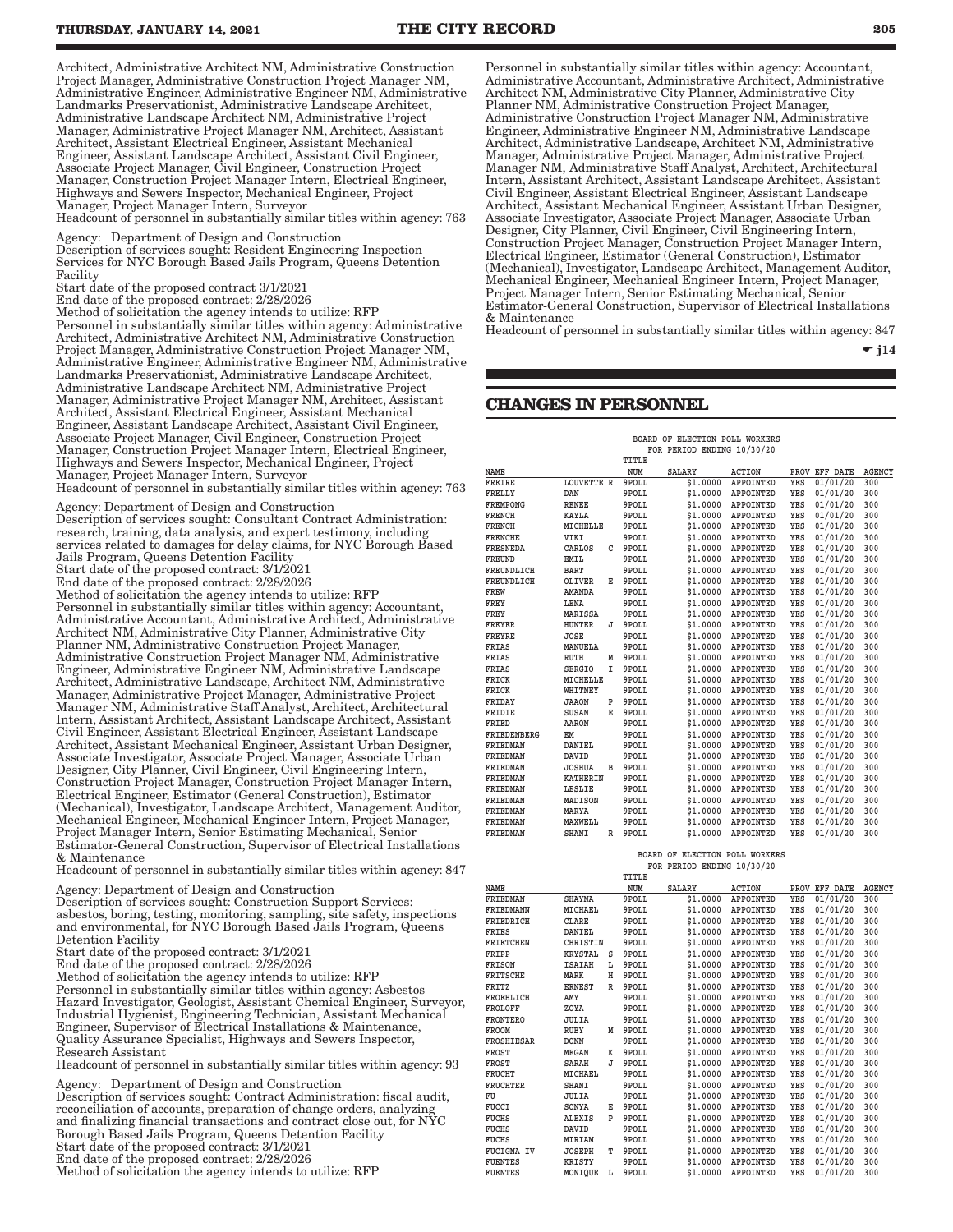**206 THE CITY RECORD THURSDAY, JANUARY 14, 2021**

| FUHRMAN<br>FUIRST<br>FUJII<br>FUJIOKA<br>FUJIOKA<br>FUJIYOSHI<br><b>FULCHER</b><br>FULLER<br>FULLER<br><b>FULLWOOD</b>                    | ALYSSA<br><b>ETHAN</b><br>ALI<br>ABIGAIL<br>TIM<br>KELLY<br>т<br>CELESTE<br>A<br>FRANCES<br>M<br><b>JACOB</b><br>G<br><b>STEVEN</b><br>G          | 9POLL<br>9POLL<br>9POLL<br>9POLL<br>9POLL<br>9POLL<br>9POLL<br>9POLL<br>9POLL<br>9POLL | \$1,0000<br>\$1.0000<br>\$1.0000<br>\$1.0000<br>\$1,0000<br>\$1.0000<br>\$1.0000<br>\$1.0000<br>\$1.0000<br>\$1.0000     | APPOINTED<br>APPOINTED<br>APPOINTED<br>APPOINTED<br>APPOINTED<br>APPOINTED<br>APPOINTED<br>APPOINTED<br>APPOINTED<br>APPOINTED | YES<br>YES<br>YES<br>YES<br>YES<br>YES<br>YES<br>YES<br>YES<br>YES | 01/01/20<br>01/01/20<br>01/01/20<br>01/01/20<br>01/01/20<br>01/01/20<br>01/01/20<br>01/01/20<br>01/01/20<br>01/01/20 | 300<br>300<br>300<br>300<br>300<br>300<br>300<br>300<br>300<br>300    | GAMARRA<br>GAMARRA<br><b>GAMBALE</b><br><b>GAMBINO</b><br><b>GAMBINO</b><br><b>GAMBLE</b><br><b>GAMBLE</b><br><b>GAMBLE</b><br><b>GAMBOA</b><br><b>GAMBOA</b> | <b>FERNANDO</b><br>PAOLA<br>MARIA<br>ARLENE<br>Μ<br>MATTHEW<br><b>JEANINE</b><br>LINDSEY<br>SIERRA<br>R<br>DAVID<br>MANOLO<br>Е                | 9POLL<br>9POLL<br>9POLL<br>9POLL<br>9POLL<br>9POLL<br>9POLL<br>9POLL<br>9POLL<br>9POLL | \$1,0000<br>\$1.0000<br>\$1.0000<br>\$1,0000<br>\$1,0000<br>\$1.0000<br>\$1.0000<br>\$1.0000<br>\$1.0000<br>\$1.0000           | APPOINTED<br>APPOINTED<br>APPOINTED<br>APPOINTED<br>APPOINTED<br>APPOINTED<br>APPOINTED<br>APPOINTED<br>APPOINTED<br>APPOINTED | YES<br>YES<br>YES<br>YES<br>YES<br>YES<br>YES<br>YES<br>YES<br>YES | 01/01/20<br>01/01/20<br>01/01/20<br>01/01/20<br>01/01/20<br>01/01/20<br>01/01/20<br>01/01/20<br>01/01/20<br>01/01/20 | 300<br>300<br>300<br>300<br>300<br>300<br>300<br>300<br>300<br>300    |
|-------------------------------------------------------------------------------------------------------------------------------------------|---------------------------------------------------------------------------------------------------------------------------------------------------|----------------------------------------------------------------------------------------|--------------------------------------------------------------------------------------------------------------------------|--------------------------------------------------------------------------------------------------------------------------------|--------------------------------------------------------------------|----------------------------------------------------------------------------------------------------------------------|-----------------------------------------------------------------------|---------------------------------------------------------------------------------------------------------------------------------------------------------------|------------------------------------------------------------------------------------------------------------------------------------------------|----------------------------------------------------------------------------------------|--------------------------------------------------------------------------------------------------------------------------------|--------------------------------------------------------------------------------------------------------------------------------|--------------------------------------------------------------------|----------------------------------------------------------------------------------------------------------------------|-----------------------------------------------------------------------|
| FULMAN<br>FULOP<br>FULTON<br>FULWEILER<br>FUMUSA<br>FUNG<br>FUNG<br>FUNK<br>FUNTANILLA<br><b>FURBERT</b>                                  | DAVID<br>GRACE<br>D<br>CHAMPIAN<br>MARY<br>с<br>GEORGIA<br>JUDY<br>RITA<br>MIKE<br>CARLO<br>LAUREN<br>R                                           | 9POLL<br>9POLL<br>9POLL<br>9POLL<br>9POLL<br>9POLL<br>9POLL<br>9POLL<br>9POLL<br>9POLL | \$1.0000<br>\$1.0000<br>\$1.0000<br>\$1,0000<br>\$1.0000<br>\$1.0000<br>\$1.0000<br>\$1.0000<br>\$1.0000<br>\$1.0000     | APPOINTED<br>APPOINTED<br>APPOINTED<br>APPOINTED<br>APPOINTED<br>APPOINTED<br>APPOINTED<br>APPOINTED<br>APPOINTED<br>APPOINTED | YES<br>YES<br>YES<br>YES<br>YES<br>YES<br>YES<br>YES<br>YES<br>YES | 01/01/20<br>01/01/20<br>01/01/20<br>01/01/20<br>01/01/20<br>01/01/20<br>01/01/20<br>01/01/20<br>01/01/20<br>01/01/20 | 300<br>300<br>300<br>300<br>300<br>300<br>300<br>300<br>300<br>300    | GAMMAGE<br>GAMMONE SR<br>GAN<br>GAN<br>GAN<br><b>GANDHI</b><br><b>GANDOLFO</b><br><b>GANELES</b><br><b>GANESH</b><br><b>GANGULY</b>                           | CHRISTA<br>R<br><b>ROCCO</b><br>A<br><b>ELEANOR</b><br>KEVIN<br>LEANNE<br>Α<br><b>SUROOR</b><br>S<br>GRACE<br>SASHA<br>J<br>SUPRIYA<br>AYANAVA | 9POLL<br>9POLL<br>9POLL<br>9POLL<br>9POLL<br>9POLL<br>9POLL<br>9POLL<br>9POLL<br>9POLL | \$1.0000<br>\$1.0000<br>\$1.0000<br>\$1.0000<br>\$1.0000<br>\$1,0000<br>\$1.0000<br>\$1.0000<br>\$1.0000<br>\$1.0000           | APPOINTED<br>APPOINTED<br>APPOINTED<br>APPOINTED<br>APPOINTED<br>APPOINTED<br>APPOINTED<br>APPOINTED<br>APPOINTED<br>APPOINTED | YES<br>YES<br>YES<br>YES<br>YES<br>YES<br>YES<br>YES<br>YES<br>YES | 01/01/20<br>01/01/20<br>01/01/20<br>01/01/20<br>01/01/20<br>01/01/20<br>01/01/20<br>01/01/20<br>01/01/20<br>01/01/20 | 300<br>300<br>300<br>300<br>300<br>300<br>300<br>300<br>300<br>300    |
| FURIO<br>FURLONG<br><b>FURMAN</b><br>FURSE<br>FURSE                                                                                       | Α<br>MICHAEL<br>MEGAN<br>s<br>MONICA<br>ACHAIA<br>L<br>ADRIA<br>Α                                                                                 | 9POLL<br>9POLL<br>9POLL<br>9POLL<br>9POLL<br>TITLE                                     | \$1.0000<br>\$1.0000<br>\$1.0000<br>\$1.0000<br>\$1.0000<br>BOARD OF ELECTION POLL WORKERS<br>FOR PERIOD ENDING 10/30/20 | APPOINTED<br>APPOINTED<br>APPOINTED<br>APPOINTED<br>APPOINTED                                                                  | YES<br>YES<br>YES<br>YES<br>YES                                    | 01/01/20<br>01/01/20<br>01/01/20<br>01/01/20<br>01/01/20                                                             | 300<br>300<br>300<br>300<br>300                                       | <b>GANIN</b><br><b>GANNAM</b><br><b>GANNON</b><br>GANNON<br>GANON<br><b>GANTCHER</b><br>GANZ<br>GAO<br><b>GAO</b>                                             | BRIAN<br><b>EMILY</b><br>ALICE<br>K<br>ERIN<br>Е<br>CAROLYN<br>MICHAEL<br>MELISSA<br>J<br>MING LE<br>YONG                                      | 9POLL<br>9POLL<br>9POLL<br>9POLL<br>9POLL<br>9POLL<br>9POLL<br>9POLL<br>9POLL          | \$1.0000<br>\$1.0000<br>\$1.0000<br>\$1.0000<br>\$1.0000<br>\$1.0000<br>\$1.0000<br>\$1,0000<br>\$1.0000                       | APPOINTED<br>APPOINTED<br>APPOINTED<br>APPOINTED<br>APPOINTED<br>APPOINTED<br>APPOINTED<br>APPOINTED<br>APPOINTED              | YES<br>YES<br>YES<br>YES<br>YES<br>YES<br>YES<br>YES<br>YES        | 01/01/20<br>01/01/20<br>01/01/20<br>01/01/20<br>01/01/20<br>01/01/20<br>01/01/20<br>01/01/20<br>01/01/20             | 300<br>300<br>300<br>300<br>300<br>300<br>300<br>300<br>300           |
| NAME<br><b>FURTADO</b><br>FURTH<br><b>FUSCO</b><br>GABAY<br><b>GABBARD</b><br>GABEL<br>GABEL<br><b>GABELMAN</b>                           | MARIA TE<br><b>ANDREW</b><br><b>JOSEPH</b><br>ELIZABET<br>LAUREN<br>ADAM<br>J<br>MICHELLE<br>WILL                                                 | NUM<br>9POLL<br>9POLL<br>9POLL<br>9POLL<br>9POLL<br>9POLL<br>9POLL<br>9POLL            | SALARY<br>\$1.0000<br>\$1.0000<br>\$1.0000<br>\$1,0000<br>\$1.0000<br>\$1.0000<br>\$1,0000<br>\$1.0000                   | <b>ACTION</b><br>APPOINTED<br>APPOINTED<br>APPOINTED<br>APPOINTED<br>APPOINTED<br>APPOINTED<br>APPOINTED<br>APPOINTED          | YES<br>YES<br>YES<br>YES<br>YES<br>YES<br>YES<br>YES               | PROV EFF DATE<br>01/01/20<br>01/01/20<br>01/01/20<br>01/01/20<br>01/01/20<br>01/01/20<br>01/01/20<br>01/01/20        | <b>AGENCY</b><br>300<br>300<br>300<br>300<br>300<br>300<br>300<br>300 | GARARIRIMO<br>GARAY<br>GARC??A LORA<br>GARCES<br>GARCIA                                                                                                       | LINDIWE<br>N<br>JEMINA<br><b>ROBINSON E</b><br>MARTHA<br>I<br>ANDREA<br>J                                                                      | 9POLL<br>9POLL<br>9POLL<br>9POLL<br>9POLL<br>TITLE                                     | \$1.0000<br>\$1.0000<br>\$1.0000<br>\$1,0000<br>\$1.0000<br>BOARD OF ELECTION POLL WORKERS<br>FOR PERIOD ENDING 10/30/20       | APPOINTED<br>APPOINTED<br>APPOINTED<br>APPOINTED<br>APPOINTED                                                                  | YES<br>YES<br>YES<br>YES<br>YES                                    | 01/01/20<br>01/01/20<br>01/01/20<br>01/01/20<br>01/01/20                                                             | 300<br>300<br>300<br>300<br>300                                       |
| GABLE<br>GABLER<br><b>GABRIEL</b><br><b>GABRIELE</b><br>GABRIELLI<br><b>GADBOIS</b><br>GADE<br>GADPAILLE<br>GADSON                        | KEVIN<br>Е<br>JOLIE<br>s<br>C<br>SHARIFA<br><b>ELIAS</b><br>A<br><b>JOBIANA</b><br><b>NATALIE</b><br>ERIC<br>C<br><b>ESTHER</b><br><b>JANIYAH</b> | 9POLL<br>9POLL<br>9POLL<br>9POLL<br>9POLL<br>9POLL<br>9POLL<br>9POLL<br>9POLL          | \$1.0000<br>\$1,0000<br>\$1.0000<br>\$1,0000<br>\$1.0000<br>\$1.0000<br>\$1.0000<br>\$1.0000<br>\$1.0000                 | APPOINTED<br>APPOINTED<br>APPOINTED<br>APPOINTED<br>APPOINTED<br>APPOINTED<br>APPOINTED<br>APPOINTED<br>APPOINTED              | YES<br>YES<br>YES<br>YES<br>YES<br>YES<br>YES<br>YES<br>YES        | 01/01/20<br>01/01/20<br>01/01/20<br>01/01/20<br>01/01/20<br>01/01/20<br>01/01/20<br>01/01/20<br>01/01/20             | 300<br>300<br>300<br>300<br>300<br>300<br>300<br>300<br>300           | NAME<br>GARCIA<br>GARCIA<br>GARCIA<br>GARCIA<br>GARCIA<br>GARCIA<br>GARCIA<br>GARCIA                                                                          | APRIL<br>R<br>К<br><b>ASAIAH</b><br><b>ASHLEY</b><br>ASHLY<br>BRIAN<br><b>DANIELA</b><br>EMILY<br>FRITZ<br>F                                   | NUM<br>9POLL<br>9POLL<br>9POLL<br>9POLL<br>9POLL<br>9POLL<br>9POLL<br>9POLL            | <b>SALARY</b><br>\$1,0000<br>\$1.0000<br>\$1.0000<br>\$1.0000<br>\$1.0000<br>\$1.0000<br>\$1.0000<br>\$1.0000                  | <b>ACTION</b><br>APPOINTED<br>APPOINTED<br>APPOINTED<br>APPOINTED<br>APPOINTED<br>APPOINTED<br>APPOINTED<br>APPOINTED          | PROV<br>YES<br>YES<br>YES<br>YES<br>YES<br>YES<br>YES<br>YES       | EFF DATE<br>01/01/20<br>01/01/20<br>01/01/20<br>01/01/20<br>01/01/20<br>01/01/20<br>01/01/20<br>01/01/20             | <b>AGENCY</b><br>300<br>300<br>300<br>300<br>300<br>300<br>300<br>300 |
| GADZINSKI<br><b>GAERLAN</b><br>GAETA<br>GAFAR<br><b>GAFFNEY</b><br><b>GAFFNEY</b><br>GAGLIANO<br>GAGLIARDI<br>GAGLIARDI                   | <b>KATHERIN</b><br><b>KRISTEN</b><br><b>ARLENE</b><br>ALIM<br>MARGOT<br>Е<br>MEGAN<br>VICTORIA<br><b>FRANCESC</b><br><b>JOHN</b><br>Α             | 9POLL<br>9POLL<br>9POLL<br>9POLL<br>9POLL<br>9POLL<br>9POLL<br>9POLL<br>9POLL          | \$1.0000<br>\$1.0000<br>\$1.0000<br>\$1.0000<br>\$1.0000<br>\$1.0000<br>\$1.0000<br>\$1.0000<br>\$1.0000                 | APPOINTED<br>APPOINTED<br>APPOINTED<br>APPOINTED<br>APPOINTED<br>APPOINTED<br>APPOINTED<br>APPOINTED<br>APPOINTED              | YES<br>YES<br>YES<br>YES<br>YES<br>YES<br>YES<br>YES<br>YES        | 01/01/20<br>01/01/20<br>01/01/20<br>01/01/20<br>01/01/20<br>01/01/20<br>01/01/20<br>01/01/20<br>01/01/20             | 300<br>300<br>300<br>300<br>300<br>300<br>300<br>300<br>300           | GARCIA<br>GARCIA<br>GARCIA<br>GARCIA<br>GARCIA<br>GARCIA<br>GARCIA<br>GARCIA<br>GARCIA                                                                        | <b>ISAIAS</b><br><b>JACQUELI S</b><br>JEFFREY<br>JERRY<br><b>JORDEY</b><br><b>JOSELINE</b><br>JUDITH<br>М<br>KIM<br>LUIS                       | 9POLL<br>9POLL<br>9POLL<br>9POLL<br>9POLL<br>9POLL<br>9POLL<br>9POLL<br>9POLL          | \$1.0000<br>\$1.0000<br>\$1.0000<br>\$1.0000<br>\$1.0000<br>\$1.0000<br>\$1.0000<br>\$1.0000<br>\$1.0000                       | APPOINTED<br>APPOINTED<br>APPOINTED<br>APPOINTED<br>APPOINTED<br>APPOINTED<br>APPOINTED<br>APPOINTED<br>APPOINTED              | YES<br>YES<br>YES<br>YES<br>YES<br>YES<br>YES<br>YES<br>YES        | 01/01/20<br>01/01/20<br>01/01/20<br>01/01/20<br>01/01/20<br>01/01/20<br>01/01/20<br>01/01/20<br>01/01/20             | 300<br>300<br>300<br>300<br>300<br>300<br>300<br>300<br>300           |
| GAITA<br>GAITA<br>GAITAN GONZALEZ<br>GAITHER II<br><b>GAJADHAR</b><br>GAJWANI<br><b>GALANAUGH</b><br>GALANTE<br>GALANTE                   | AARON<br>JOHN<br>в<br>GENNESIS A<br>NAOMI<br>Μ<br>AMANDA<br>N<br>NIKHIL<br>DANIEL<br>Ρ<br>NICHOLAS<br>SARAH                                       | 9POLL<br>9POLL<br>9POLL<br>9POLL<br>9POLL<br>9POLL<br>9POLL<br>9 POLL<br>9POLL         | \$1.0000<br>\$1.0000<br>\$1.0000<br>\$1.0000<br>\$1.0000<br>\$1.0000<br>\$1,0000<br>\$1,0000<br>\$1.0000                 | APPOINTED<br>APPOINTED<br>APPOINTED<br>APPOINTED<br>APPOINTED<br>APPOINTED<br>APPOINTED<br>APPOINTED<br>APPOINTED              | YES<br>YES<br>YES<br>YES<br>YES<br>YES<br>YES<br>YES<br>YES        | 01/01/20<br>01/01/20<br>01/01/20<br>01/01/20<br>01/01/20<br>01/01/20<br>01/01/20<br>01/<br>'01/20<br>01/01/20        | 300<br>300<br>300<br>300<br>300<br>300<br>300<br>300<br>300           | GARCIA<br>GARCIA<br>GARCIA<br>GARCIA<br>GARCIA<br><b>GARCIA</b><br>GARCIA<br>GARCIA<br>GARCIA                                                                 | LUIS<br>G<br>MARIA<br>E<br>MELANIE<br>MELISSA<br>Α<br>MELISSA<br>Α<br>MICHELLY<br>NANCY<br>NANCY<br>NATALIE<br>J                               | 9POLL<br>9POLL<br>9POLL<br>9POLL<br>9POLL<br>9POLL<br>9POLL<br><b>SPOLL</b><br>9POLL   | \$1.0000<br>\$1,0000<br>\$1,0000<br>\$1,0000<br>\$1.0000<br>\$1.0000<br>\$1,0000<br>\$1.0000<br>\$1.0000                       | APPOINTED<br>APPOINTED<br>APPOINTED<br>APPOINTED<br>APPOINTED<br>APPOINTED<br>APPOINTED<br>APPOINTED<br>APPOINTED              | YES<br>YES<br>YES<br>YES<br>YES<br>YES<br>YES<br>YES<br>YES        | 01/01/20<br>01/01/20<br>01/01/20<br>01/01/20<br>01/01/20<br>01/01/20<br>01/01/20<br>01/01/20<br>01/01/20             | 300<br>300<br>300<br>300<br>300<br>300<br>300<br>300<br>300           |
| <b>GALAPATE</b><br>GALARZA<br><b>GALASSO</b><br>GALBERT<br><b>GALBRAITH</b><br><b>GALBREATH</b><br>GALDORISI<br><b>GALEANO</b><br>GALFORD | JOELLE<br>С<br>ELVIN<br>J<br>JULIA<br>NICOLA<br>N<br>D'NEA<br>Α<br>MALLORY<br>ALLISON<br>NATALIA A<br>LUKE                                        | 9POLL<br>9POLL<br>9POLL<br>9POLL<br>9POLL<br>9POLL<br>9POLL<br>9POLL<br>9POLL          | \$1.0000<br>\$1.0000<br>\$1.0000<br>\$1.0000<br>\$1.0000<br>\$1.0000<br>\$1.0000<br>\$1.0000<br>\$1.0000                 | APPOINTED<br>APPOINTED<br>APPOINTED<br>APPOINTED<br>APPOINTED<br>APPOINTED<br>APPOINTED<br>APPOINTED<br>APPOINTED              | YES<br>YES<br>YES<br>YES<br>YES<br>YES<br>YES<br>YES<br>YES        | 01/01/20<br>01/01/20<br>01/01/20<br>01/01/20<br>01/01/20<br>01/01/20<br>01/01/20<br>01/01/20<br>01/01/20             | 300<br>300<br>300<br>300<br>300<br>300<br>300<br>300<br>300           | GARCIA<br>GARCIA<br>GARCIA<br>GARCIA<br>GARCIA<br>GARCIA<br>GARCIA<br>GARCIA<br>GARCIA                                                                        | <b>OSVALDO</b><br>J<br>RACHEL<br>REBECCA<br>RICHARD<br>RUBEN<br>SANDY<br>SCOT<br>SEVEN<br>SILVIA<br>с                                          | 9POLL<br>9POLL<br>9POLL<br>9POLL<br>9POLL<br>9POLL<br>9POLL<br>9POLL<br>9POLL          | \$1.0000<br>\$1.0000<br>\$1.0000<br>\$1.0000<br>\$1.0000<br>\$1.0000<br>\$1.0000<br>\$1.0000<br>\$1.0000                       | APPOINTED<br>APPOINTED<br>APPOINTED<br>APPOINTED<br>APPOINTED<br>APPOINTED<br>APPOINTED<br>APPOINTED<br>APPOINTED              | YES<br>YES<br>YES<br>YES<br>YES<br>YES<br>YES<br>YES<br>YES        | 01/01/20<br>01/01/20<br>01/01/20<br>01/01/20<br>01/01/20<br>01/01/20<br>01/01/20<br>01/01/20<br>01/01/20             | 300<br>300<br>300<br>300<br>300<br>300<br>300<br>300<br>300           |
| GALGAY<br><b>GALIMORE</b><br>GALINDEZ<br>GALINEC<br>GALITOS<br>GALJOUR<br>GALL                                                            | ERIN<br><b>KATRINA</b><br>AVA<br>s<br>DORIS<br><b>STACEY</b><br>W<br>ANSLEY<br>HELEN<br>D                                                         | 9POLL<br>9POLL<br>9POLL<br>9POLL<br>9POLL<br>9POLL<br>9POLL                            | \$1.0000<br>\$1,0000<br>\$1.0000<br>\$1.0000<br>\$1.0000<br>\$1.0000<br>\$1.0000<br>BOARD OF ELECTION POLL WORKERS       | APPOINTED<br>APPOINTED<br>APPOINTED<br>APPOINTED<br>APPOINTED<br>APPOINTED<br>APPOINTED                                        | YES<br>YES<br>YES<br>YES<br>YES<br>YES<br>YES                      | 01/01/20<br>01/01/20<br>01/01/20<br>01/01/20<br>01/01/20<br>01/01/20<br>01/01/20                                     | 300<br>300<br>300<br>300<br>300<br>300<br>300                         | GARCIA<br>GARCIA<br>GARCIA<br>GARCIA DE LA VE FERNANDO<br>GARCIA GUZMAN<br>GARCIA JUAREZ<br>GARCIA MORENO<br>GARCIA-MITCHELL                                  | SIRLE<br>P<br>STEPHANI<br>XIMENA<br>L<br>NANCY<br>ANGEL<br>ANAYA<br>TRACY<br>Ŀ                                                                 | 9POLL<br>9POLL<br>9POLL<br>9POLL<br>9POLL<br>9POLL<br>9POLL<br>9POLL                   | \$1.0000<br>\$1.0000<br>\$1.0000<br>\$1.0000<br>\$1.0000<br>\$1.0000<br>\$1.0000<br>\$1.0000                                   | APPOINTED<br>APPOINTED<br>APPOINTED<br>APPOINTED<br>APPOINTED<br>APPOINTED<br>APPOINTED<br>APPOINTED                           | YES<br>YES<br>YES<br>YES<br>YES<br>YES<br>YES<br>YES               | 01/01/20<br>01/01/20<br>01/01/20<br>01/01/20<br>01/01/20<br>01/01/20<br>01/01/20<br>01/01/20                         | 300<br>300<br>300<br>300<br>300<br>300<br>300<br>300                  |
| NAME<br><b>GALLAGHER</b><br><b>GALLAGHER</b><br><b>GALLAGHER</b><br><b>GALLAGHER</b><br>GALLAND<br><b>GALLARDO</b><br><b>GALLATIN</b>     | <b>JOHN</b><br>J<br>KATHERIN A<br>LIAM<br>MARIA<br>LUKE<br>MANUEL<br>MATTHEW                                                                      | TITLE<br>NUM<br>9POLL<br>9POLL<br>9POLL<br>9POLL<br>9POLL<br>9POLL<br>9POLL            | FOR PERIOD ENDING 10/30/20<br>SALARY<br>\$1.0000<br>\$1.0000<br>\$1.0000<br>\$1.0000<br>\$1.0000<br>\$1.0000<br>\$1.0000 | ACTION<br>APPOINTED<br>APPOINTED<br>APPOINTED<br>APPOINTED<br>APPOINTED<br>APPOINTED<br>APPOINTED                              | YES<br>YES<br>YES<br>YES<br>YES<br>YES<br>YES                      | PROV EFF DATE<br>01/01/20<br>01/01/20<br>01/01/20<br>01/01/20<br>01/01/20<br>01/01/20<br>01/01/20                    | <b>AGENCY</b><br>300<br>300<br>300<br>300<br>300<br>300<br>300        | GARCIA-MORALES<br>GARDA<br>GARDINER<br><b>GARDNER</b><br><b>GARDNER</b><br>GARDNER<br><b>GARDNER</b><br><b>GARDNER</b>                                        | ARELI<br>Μ<br>CATHERIN<br>SOPHIE<br><b>BRANDON</b><br>- S<br>COURTNEY<br>JILL<br>R<br>LAUREL<br>LAUREN                                         | 9POLL<br>9POLL<br>9POLL<br>9POLL<br>9POLL<br>9POLL<br>9POLL<br>9POLL                   | \$1.0000<br>\$1.0000<br>\$1.0000<br>\$1.0000<br>\$1.0000<br>\$1.0000<br>\$1.0000<br>\$1.0000<br>BOARD OF ELECTION POLL WORKERS | APPOINTED<br>APPOINTED<br>APPOINTED<br>APPOINTED<br>APPOINTED<br>APPOINTED<br>APPOINTED<br>APPOINTED                           | YES<br>YES<br>YES<br>YES<br>YES<br>YES<br>YES<br>YES               | 01/01/20<br>01/01/20<br>01/01/20<br>01/01/20<br>01/01/20<br>01/01/20<br>01/01/20<br>01/01/20                         | 300<br>300<br>300<br>300<br>300<br>300<br>300<br>300                  |
| GALLEN<br>GALLEY<br>GALLIN<br>GALLMON<br><b>GALLO</b><br><b>GALLO</b><br><b>GALLSHAW</b><br>GALUZ<br><b>GALVAN</b><br><b>GALVIN</b>       | KATHLEEN M<br>DAVID<br>REILLY<br>QUINN<br>MARCIA<br>Μ<br>THOMAS<br>G<br>LAKIRA<br>$\circ$<br>GUILLAUM<br>HECTOR<br>J<br>PATRICK<br>$\circ$        | 9POLL<br>9POLL<br>9POLL<br>9POLL<br>9POLL<br>9POLL<br>9POLL<br>9POLL<br>9POLL<br>9POLL | \$1.0000<br>\$1.0000<br>\$1.0000<br>\$1.0000<br>\$1.0000<br>\$1.0000<br>\$1.0000<br>\$1.0000<br>\$1.0000<br>\$1.0000     | APPOINTED<br>APPOINTED<br>APPOINTED<br>APPOINTED<br>APPOINTED<br>APPOINTED<br>APPOINTED<br>APPOINTED<br>APPOINTED<br>APPOINTED | YES<br>YES<br>YES<br>YES<br>YES<br>YES<br>YES<br>YES<br>YES<br>YES | 01/01/20<br>01/01/20<br>01/01/20<br>01/01/20<br>01/01/20<br>01/01/20<br>01/01/20<br>01/01/20<br>01/01/20<br>01/01/20 | 300<br>300<br>300<br>300<br>300<br>300<br>300<br>300<br>300<br>300    | NAME<br>GARDNER<br>GARDZIOLA<br><b>GARESCHE</b><br><b>GARFIELD</b><br>GARFINKEL<br>GARG<br><b>GARGUILO</b>                                                    | SARAH<br>E<br>GABRIELL<br>MARY<br>DANIEL<br>ERICA<br>MANIKA<br>EMILY                                                                           | TITLE<br>NUM<br>9POLL<br>9POLL<br>9POLL<br>9POLL<br>9POLL<br>9POLL<br>9POLL            | FOR PERIOD ENDING 10/30/20<br>SALARY<br>\$1.0000<br>\$1.0000<br>\$1.0000<br>\$1.0000<br>\$1.0000<br>\$1.0000<br>\$1.0000       | <b>ACTION</b><br>APPOINTED<br>APPOINTED<br>APPOINTED<br>APPOINTED<br>APPOINTED<br>APPOINTED<br>APPOINTED                       | PROV<br>YES<br>YES<br>YES<br>YES<br>YES<br>YES<br>YES              | EFF DATE AGENCY<br>01/01/20<br>01/01/20<br>01/01/20<br>01/01/20<br>01/01/20<br>01/01/20<br>01/01/20                  | 300<br>300<br>300<br>300<br>300<br>300<br>300                         |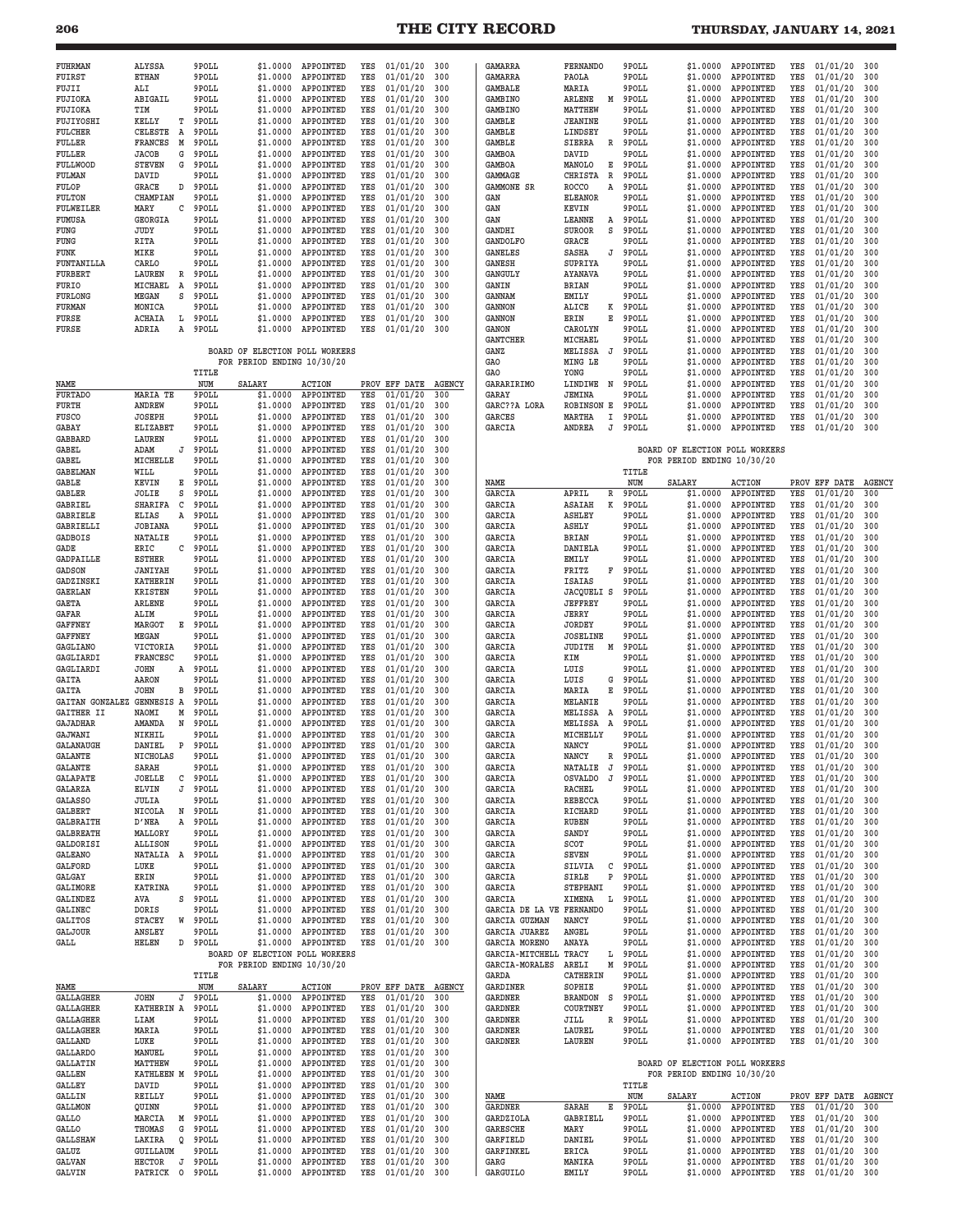| GARIBAY            | CINTHYA           |   | 9POLL | \$1.0000                       | APPOINTED | YES | 01/01/20 | 300 |  |
|--------------------|-------------------|---|-------|--------------------------------|-----------|-----|----------|-----|--|
| <b>GARITA</b>      | CASSANDR          |   | 9POLL | \$1,0000                       | APPOINTED | YES | 01/01/20 | 300 |  |
| <b>GARLITOS</b>    | ZACHARY           | M | 9POLL | \$1,0000                       | APPOINTED | YES | 01/01/20 | 300 |  |
| <b>GARMAN</b>      | SARAH             | K | 9POLL | \$1.0000                       | APPOINTED | YES | 01/01/20 | 300 |  |
| <b>GARNER</b>      | MADISON           |   | 9POLL | \$1,0000                       | APPOINTED | YES | 01/01/20 | 300 |  |
| <b>GARRELTS</b>    | HOLLY             |   | 9POLL | \$1,0000                       | APPOINTED | YES | 01/01/20 | 300 |  |
| <b>GARRETT</b>     | SIANN             |   | 9POLL | \$1.0000                       | APPOINTED | YES | 01/01/20 | 300 |  |
| GARRICKS           | DENISE            | D | 9POLL | \$1.0000                       | APPOINTED | YES | 01/01/20 | 300 |  |
| <b>GARRIDO</b>     | YAHELI            |   | 9POLL | \$1,0000                       | APPOINTED | YES | 01/01/20 | 300 |  |
| <b>GARRISON</b>    | TAYLOR            | г | 9POLL | \$1.0000                       | APPOINTED | YES | 01/01/20 | 300 |  |
| GARRO              | <b>ROSALIE</b>    |   | 9POLL | \$1,0000                       | APPOINTED | YES | 01/01/20 | 300 |  |
| <b>GARSON</b>      | <b>SHEILA</b>     | Α | 9POLL | \$1,0000                       | APPOINTED | YES | 01/01/20 | 300 |  |
| GART               | CAROLINE          |   | 9POLL | \$1,0000                       | APPOINTED | YES | 01/01/20 | 300 |  |
| <b>GARTNER</b>     | <b>HANNAH</b>     |   | 9POLL | \$1.0000                       | APPOINTED | YES | 01/01/20 | 300 |  |
| <b>GARVIN</b>      | <b>KRYSTAL</b>    |   | 9POLL | \$1.0000                       | APPOINTED | YES | 01/01/20 | 300 |  |
| GARZON             | <b>ISABEL</b>     | Α | 9POLL | \$1,0000                       | APPOINTED | YES | 01/01/20 | 300 |  |
| GARZON             | RICHARD           |   | 9POLL | \$1.0000                       | APPOINTED | YES | 01/01/20 | 300 |  |
| GASHTI             | SARA              | N | 9POLL | \$1.0000                       | APPOINTED | YES | 01/01/20 | 300 |  |
| GASKIN             | ERVIN             | D | 9POLL | \$1.0000                       | APPOINTED | YES | 01/01/20 | 300 |  |
| <b>GASPAR</b>      | VINCENT           | P | 9POLL | \$1,0000                       | APPOINTED | YES | 01/01/20 | 300 |  |
| <b>GASPARD</b>     | <b>ISABEL</b>     |   | 9POLL | \$1.0000                       | APPOINTED | YES | 01/01/20 | 300 |  |
| <b>GASTALDO</b>    | PAUL              | r | 9POLL | \$1.0000                       | APPOINTED | YES | 01/01/20 | 300 |  |
| <b>GASTEYER</b>    | CATHERIN T        |   | 9POLL | \$1.0000                       | APPOINTED | YES | 01/01/20 | 300 |  |
| <b>GATENS</b>      | GARY              | T | 9POLL | \$1,0000                       | APPOINTED | YES | 01/01/20 | 300 |  |
| <b>GATES</b>       | <b>BOBBY</b>      |   | 9POLL | \$1.0000                       | APPOINTED | YES | 01/01/20 | 300 |  |
| GATES              | <b>EMERSON</b>    |   | 9POLL | \$1.0000                       | APPOINTED | YES | 01/01/20 | 300 |  |
| <b>GATES</b>       | LAURA             |   | 9POLL | \$1.0000                       | APPOINTED | YES | 01/01/20 | 300 |  |
| <b>GATICA</b>      | ARIANA            | M | 9POLL | \$1.0000                       | APPOINTED | YES | 01/01/20 | 300 |  |
| GATLIN III         | LARRY             | E | 9POLL | \$1.0000                       | APPOINTED | YES | 01/01/20 | 300 |  |
| <b>GATTON</b>      | <b>STEPHANI</b>   |   | 9POLL | \$1.0000                       | APPOINTED | YES | 01/01/20 | 300 |  |
| GAUDIN             | PATRICK           |   | 9POLL | \$1,0000                       | APPOINTED | YES | 01/01/20 | 300 |  |
| GAUGHAN III        | FRANCIS           | J | 9POLL | \$1.0000                       | APPOINTED | YES | 01/01/20 | 300 |  |
| <b>GAUSE-BLACK</b> | MARQUIS           |   | 9POLL | \$1.0000                       | APPOINTED | YES | 01/01/20 | 300 |  |
| <b>GAUTHIER</b>    | KYLIE             |   | 9POLL | \$1.0000                       | APPOINTED | YES | 01/01/20 | 300 |  |
| <b>GAUTIER</b>     | <b>HECTOR</b>     | J | 9POLL | \$1.0000                       | APPOINTED | YES | 01/01/20 | 300 |  |
| <b>GAVASKAR</b>    | VARADA            |   | 9POLL | \$1.0000                       | APPOINTED | YES | 01/01/20 | 300 |  |
| GAVRILOVA          | TAMARA            |   | 9POLL | \$1.0000                       | APPOINTED | YES | 01/01/20 | 300 |  |
| GAW                | <b>HEATHER</b>    | J | 9POLL | \$1.0000                       | APPOINTED | YES | 01/01/20 | 300 |  |
| <b>GAWISH</b>      | <b>ESAM</b>       |   | 9POLL | \$1.0000                       | APPOINTED | YES | 01/01/20 | 300 |  |
| GAY                | LUKE              |   | 9POLL | \$1.0000                       | APPOINTED | YES | 01/01/20 | 300 |  |
| GAY                | NORA              |   | 9POLL | \$1.0000                       | APPOINTED | YES | 01/01/20 | 300 |  |
| GAYLE              | <b>BRANDON</b>    |   | 9POLL | \$1,0000                       | APPOINTED | YES | 01/01/20 | 300 |  |
| GAYLE              | <b>COURTNEY S</b> |   | 9POLL | \$1.0000                       | APPOINTED | YES | 01/01/20 | 300 |  |
| GAYLE              | DANIELLE P        |   | 9POLL | \$1.0000                       | APPOINTED | YES | 01/01/20 | 300 |  |
|                    |                   |   |       |                                |           |     |          |     |  |
|                    |                   |   |       | BOARD OF ELECTION POLL WORKERS |           |     |          |     |  |
|                    |                   |   |       | FOR PERIOD ENDING 10/30/20     |           |     |          |     |  |
|                    |                   |   |       |                                |           |     |          |     |  |

|                      |                 |   | TITLE |               |                  |     |               |               |
|----------------------|-----------------|---|-------|---------------|------------------|-----|---------------|---------------|
| NAME                 |                 |   | NUM   | <b>SALARY</b> | <b>ACTION</b>    |     | PROV EFF DATE | <b>AGENCY</b> |
| GAYLE                | <b>KEREESE</b>  |   | 9POLL | \$1.0000      | APPOINTED        | YES | 01/01/20      | 300           |
| <b>GAZLAY MARTIN</b> | <b>JANET</b>    |   | 9POLL | \$1,0000      | APPOINTED        | YES | 01/01/20      | 300           |
| GBAI                 | CHLOE           |   | 9POLL | \$1,0000      | APPOINTED        | YES | 01/01/20      | 300           |
| <b>GBOLLIE</b>       | ANN             | М | 9POLL | \$1.0000      | APPOINTED        | YES | 01/01/20      | 300           |
| <b>GDALINA</b>       | ALISA           |   | 9POLL | \$1,0000      | APPOINTED        | YES | 01/01/20      | 300           |
| <b>GEARY</b>         | TALONYA         | M | 9POLL | \$1.0000      | APPOINTED        | YES | 01/01/20      | 300           |
| <b>GEARY IV</b>      | JAY             | F | 9POLL | \$1.0000      | APPOINTED        | YES | 01/01/20      | 300           |
| <b>GEBHART</b>       | LISA            |   | 9POLL | \$1,0000      | APPOINTED        | YES | 01/01/20      | 300           |
| <b>GEBREHIWOT</b>    | ELIAS           |   | 9POLL | \$1,0000      | APPOINTED        | YES | 01/01/20      | 300           |
| <b>GEDULD</b>        | ABRAHAMA        |   | 9POLL | \$1,0000      | APPOINTED        | YES | 01/01/20      | 300           |
| GEE                  | <b>DELVONNA</b> |   | 9POLL | \$1.0000      | APPOINTED        | YES | 01/01/20      | 300           |
| GEE                  | <b>KELSEY</b>   |   | 9POLL | \$1,0000      | APPOINTED        | YES | 01/01/20      | 300           |
| <b>GEED</b>          | <b>KENDALL</b>  |   | 9POLL | \$1,0000      | APPOINTED        | YES | 01/01/20      | 300           |
| GEIGER               | JIN             |   | 9POLL | \$1.0000      | APPOINTED        | YES | 01/01/20      | 300           |
| GEIGER               | <b>SPENCER</b>  |   | 9POLL | \$1.0000      | APPOINTED        | YES | 01/01/20      | 300           |
| <b>GEISLER</b>       | <b>ALEXANDR</b> |   | 9POLL | \$1.0000      | APPOINTED        | YES | 01/01/20      | 300           |
| <b>GEISLER</b>       | BENJI           |   | 9POLL | \$1.0000      | APPOINTED        | YES | 01/01/20      | 300           |
| <b>GEISMAR</b>       | SIMON           | E | 9POLL | \$1.0000      | APPOINTED        | YES | 01/01/20      | 300           |
| GELB                 | AMY             | R | 9POLL | \$1.0000      | APPOINTED        | YES | 01/01/20      | 300           |
| <b>GELFAND</b>       | NIKKI           |   | 9POLL | \$1.0000      | APPOINTED        | YES | 01/01/20      | 300           |
| GELIN                | LOUDRIGE        |   | 9POLL | \$1.0000      | APPOINTED        | YES | 01/01/20      | 300           |
| <b>GELLERMAN</b>     | <b>ANDREW</b>   | J | 9POLL | \$1.0000      | APPOINTED        | YES | 01/01/20      | 300           |
| <b>GELLIS</b>        | <b>RYAN</b>     | М | 9POLL | \$1.0000      | APPOINTED        | YES | 01/01/20      | 300           |
| <b>GELLMAN</b>       | <b>HALLIE</b>   | B | 9POLL | \$1.0000      | APPOINTED        | YES | 01/01/20      | 300           |
| GELORMINO            | GRACE           |   | 9POLL | \$1.0000      | APPOINTED        | YES | 01/01/20      | 300           |
| <b>GELZER</b>        | JAY             | R | 9POLL | \$1.0000      | APPOINTED        | YES | 01/01/20      | 300           |
| <b>GENAO</b>         | AMY             |   | 9POLL | \$1.0000      | APPOINTED        | YES | 01/01/20      | 300           |
| <b>GENAO</b>         | CLAUDIA         | A | 9POLL | \$1.0000      | APPOINTED        | YES | 01/01/20      | 300           |
| <b>GENAO</b>         | <b>GABRIEL</b>  |   | 9POLL | \$1.0000      | APPOINTED        | YES | 01/01/20      | 300           |
| <b>GENEL</b>         | <b>ELIZABET</b> |   | 9POLL | \$1.0000      | APPOINTED        | YES | 01/01/20      | 300           |
| <b>GENESONI</b>      | <b>CYNTHIA</b>  |   | 9POLL | \$1.0000      | <b>APPOINTED</b> | YES | 01/01/20      | 300           |
| <b>GENETTI</b>       | LORI            | L | 9POLL | \$1.0000      | APPOINTED        | YES | 01/01/20      | 300           |
| <b>GENGATHARAN</b>   | <b>SUBASHIN</b> |   | 9POLL | \$1.0000      | APPOINTED        | YES | 01/01/20      | 300           |
| <b>GENIS TAPIA</b>   | MICHELLE        |   | 9POLL | \$1.0000      | APPOINTED        | YES | 01/01/20      | 300           |
| GENISE               | RACHEL          |   | 9POLL | \$1.0000      | APPOINTED        | YES | 01/01/20      | 300           |
| <b>GENOW</b>         | <b>JACQUELI</b> |   | 9POLL | \$1,0000      | APPOINTED        | YES | 01/01/20      | 300           |
| <b>GENTILE</b>       | CAROLINE M      |   | 9POLL | \$1.0000      | APPOINTED        | YES | 01/01/20      | 300           |
| <b>GENTILE</b>       | <b>SHERILYN</b> |   | 9POLL | \$1.0000      | APPOINTED        | YES | 01/01/20      | 300           |
| <b>GEOGHAN</b>       | SOPHIE          |   | 9POLL | \$1.0000      | APPOINTED        | YES | 01/01/20      | 300           |
| GEORG                | <b>BELYNDA</b>  | Е | 9POLL | \$1.0000      | APPOINTED        | YES | 01/01/20      | 300           |
| GEORGE               | ANGELICA B      |   | 9POLL | \$1.0000      | APPOINTED        | YES | 01/01/20      | 300           |
| <b>GEORGE</b>        | <b>BRIA</b>     | I | 9POLL | \$1,0000      | APPOINTED        | YES | 01/01/20      | 300           |
| <b>GEORGE</b>        | CASIMIR         |   | 9POLL | \$1.0000      | APPOINTED        | YES | 01/01/20      | 300           |
| GEORGE               | DANIEL          |   | 9POLL | \$1,0000      | APPOINTED        | YES | 01/01/20      | 300           |
| <b>GEORGE</b>        | <b>GILLIAN</b>  |   | 9POLL | \$1.0000      | APPOINTED        | YES | 01/01/20      | 300           |
| <b>GEORGE</b>        | <b>ISHA</b>     |   | 9POLL | \$1,0000      | APPOINTED        | YES | 01/01/20      | 300           |
| <b>GEORGE</b>        | <b>JEFFREY</b>  |   | 9POLL | \$1.0000      | APPOINTED        | YES | 01/01/20      | 300           |
| <b>GEORGE</b>        | MARY            |   | 9POLL | \$1,0000      | APPOINTED        | YES | 01/01/20      | 300           |
| <b>GEORGE</b>        | SARAH           |   | 9POLL | \$1,0000      | APPOINTED        | YES | 01/01/20      | 300           |
| <b>GEORGE</b>        | TYLER           |   | 9POLL | \$1.0000      | APPOINTED        | YES | 01/01/20      | 300           |
|                      |                 |   |       |               |                  |     |               |               |

| <b>GARIBAY</b>                            | CINTHYA         |              | 9POLL   | \$1,0000                       | APPOINTED     | YES | 01/01/20      | 300           |                            |                    |       | BOARD OF ELECTION POLL WORKERS |                    |     |                      |               |
|-------------------------------------------|-----------------|--------------|---------|--------------------------------|---------------|-----|---------------|---------------|----------------------------|--------------------|-------|--------------------------------|--------------------|-----|----------------------|---------------|
| <b>GARITA</b>                             | CASSANDR        |              | 9POLL   | \$1.0000                       | APPOINTED     | YES | 01/01/20      | 300           |                            |                    |       | FOR PERIOD ENDING 10/30/20     |                    |     |                      |               |
| GARLITOS                                  | ZACHARY         | M            | 9POLL   | \$1,0000                       | APPOINTED     | YES | 01/01/20      | 300           |                            |                    | TITLE |                                |                    |     |                      |               |
| <b>GARMAN</b>                             | SARAH           | к            | 9POLL   | \$1.0000                       | APPOINTED     | YES | 01/01/20      | 300           | NAME                       |                    | NUM   | <b>SALARY</b>                  | <b>ACTION</b>      |     | PROV EFF DATE AGENCY |               |
| GARNER                                    | MADISON         |              | 9POLL   | \$1,0000                       | APPOINTED     | YES | 01/01/20      | 300           | <b>GERARDINO</b>           | GIANA<br>С         | 9POLL | \$1,0000                       | APPOINTED          | YES | 01/01/20             | 300           |
| <b>GARRELTS</b>                           | HOLLY           |              | 9POLL   | \$1.0000                       | APPOINTED     | YES | 01/01/20      | 300           | <b>GERBER</b>              | ALYSSA<br>S        | 9POLL | \$1.0000                       | APPOINTED          | YES | 01/01/20             | 300           |
|                                           |                 |              |         |                                |               |     |               |               | <b>GERBER</b>              | GRACE              | 9POLL | \$1.0000                       | APPOINTED          | YES | 01/01/20             | 300           |
| GARRETT                                   | SIANN           |              | 9POLL   | \$1.0000                       | APPOINTED     | YES | 01/01/20      | 300           | <b>GERBER</b>              | SADIE              | 9POLL | \$1.0000                       | APPOINTED          | YES | 01/01/20             | 300           |
| GARRICKS                                  | DENISE          | D            | 9POLL   | \$1.0000                       | APPOINTED     | YES | 01/01/20      | 300           |                            |                    |       |                                |                    |     |                      |               |
| <b>GARRIDO</b>                            | YAHELI          |              | 9POLL   | \$1.0000                       | APPOINTED     | YES | 01/01/20      | 300           | <b>GERELTOGTOKH</b>        | <b>ENKHMEND</b>    | 9POLL | \$1.0000                       | APPOINTED          | YES | 01/01/20             | 300           |
| GARRISON                                  | TAYLOR          | L            | 9POLL   | \$1,0000                       | APPOINTED     | YES | 01/01/20      | 300           | <b>GERLICH</b>             | <b>SEAN</b><br>М   | 9POLL | \$1.0000                       | APPOINTED          | YES | 01/01/20             | 300           |
| GARRO                                     | <b>ROSALIE</b>  |              | 9POLL   | \$1.0000                       | APPOINTED     | YES | 01/01/20      | 300           | GERM??N                    | <b>JONATHAN</b>    | 9POLL | \$1,0000                       | APPOINTED          | YES | 01/01/20             | 300           |
| <b>GARSON</b>                             | SHEILA          | Α            | 9POLL   | \$1.0000                       | APPOINTED     | YES | 01/01/20      | 300           | <b>GERMAIN</b>             | <b>JOSHUA</b>      | 9POLL | \$1.0000                       | APPOINTED          | YES | 01/01/20             | 300           |
| GART                                      | CAROLINE        |              | 9POLL   | \$1.0000                       | APPOINTED     | YES | 01/01/20      | 300           | <b>GERMAIN</b>             | TIFFANI M          | 9POLL | \$1.0000                       | APPOINTED          | YES | 01/01/20             | 300           |
|                                           |                 |              |         |                                |               |     |               |               | GERMAIN WASHING GHINELLE G |                    | 9POLL | \$1,0000                       | APPOINTED          | YES | 01/01/20             | 300           |
| <b>GARTNER</b>                            | <b>HANNAH</b>   |              | 9POLL   | \$1.0000                       | APPOINTED     | YES | 01/01/20      | 300           | <b>GERMAN</b>              | <b>RACHELLY</b>    | 9POLL | \$1.0000                       | APPOINTED          | YES | 01/01/20             | 300           |
| <b>GARVIN</b>                             | <b>KRYSTAL</b>  |              | 9POLL   | \$1,0000                       | APPOINTED     | YES | 01/01/20      | 300           |                            |                    |       |                                |                    |     |                      |               |
| GARZON                                    | ISABEL          | Α            | 9POLL   | \$1.0000                       | APPOINTED     | YES | 01/01/20      | 300           | <b>GERMANN</b>             | AMY                | 9POLL | \$1.0000                       | APPOINTED          | YES | 01/01/20             | 300           |
| GARZON                                    | RICHARD         |              | 9POLL   | \$1.0000                       | APPOINTED     | YES | 01/01/20      | 300           | <b>GERMANY</b>             | KIARA              | 9POLL | \$1,0000                       | APPOINTED          | YES | 01/01/20             | 300           |
| <b>GASHTI</b>                             | SARA            | Ν            | 9POLL   | \$1.0000                       | APPOINTED     | YES | 01/01/20      | 300           | <b>GERMASH</b>             | MARIYA             | 9POLL | \$1.0000                       | APPOINTED          | YES | 01/01/20             | 300           |
| <b>GASKIN</b>                             | ERVIN           | D            | 9POLL   | \$1.0000                       | APPOINTED     | YES | 01/01/20      | 300           | <b>GERMINARIO</b>          | REMY               | 9POLL | \$1.0000                       | APPOINTED          | YES | 01/01/20             | 300           |
|                                           |                 |              |         |                                |               |     |               |               | <b>GEROWITZ</b>            | DAVID<br>М         | 9POLL | \$1.0000                       | APPOINTED          | YES | 01/01/20             | 300           |
| <b>GASPAR</b>                             | VINCENT         | $\mathbf{P}$ | 9POLL   | \$1.0000                       | APPOINTED     | YES | 01/01/20      | 300           | <b>GERRARD</b>             | REBECCA<br>s       | 9POLL | \$1,0000                       | APPOINTED          | YES | 01/01/20             | 300           |
| GASPARD                                   | <b>ISABEL</b>   |              | 9POLL   | \$1.0000                       | APPOINTED     | YES | 01/01/20      | 300           | GERRO                      | ANNE<br>М          | 9POLL | \$1.0000                       | APPOINTED          | YES | 01/01/20             | 300           |
| <b>GASTALDO</b>                           | PAUL            | ь            | 9POLL   | \$1.0000                       | APPOINTED     | YES | 01/01/20      | 300           |                            |                    |       |                                |                    |     |                      |               |
| <b>GASTEYER</b>                           | CATHERIN T      |              | 9POLL   | \$1.0000                       | APPOINTED     | YES | 01/01/20      | 300           | <b>GERSHENFELD</b>         | BENJAMIN           | 9POLL | \$1.0000                       | APPOINTED          | YES | 01/01/20             | 300           |
| <b>GATENS</b>                             | GARY            | т            | 9POLL   | \$1.0000                       | APPOINTED     | YES | 01/01/20      | 300           | <b>GERSTEIN</b>            | RACHEL<br>в        | 9POLL | \$1,0000                       | APPOINTED          | YES | 01/01/20             | 300           |
| GATES                                     | <b>BOBBY</b>    |              | 9POLL   | \$1.0000                       | APPOINTED     | YES | 01/01/20      | 300           | <b>GERSTEN</b>             | <b>JILIAN</b><br>С | 9POLL | \$1,0000                       | APPOINTED          | YES | 01/01/20             | 300           |
|                                           |                 |              |         |                                |               |     |               |               | <b>GERSTEN</b>             | MAX                | 9POLL | \$1.0000                       | APPOINTED          | YES | 01/01/20             | 300           |
| GATES                                     | <b>EMERSON</b>  |              | 9POLL   | \$1.0000                       | APPOINTED     | YES | 01/01/20      | 300           | <b>GERTZMAN</b>            | EVE                | 9POLL | \$1,0000                       | APPOINTED          | YES | 01/01/20             | 300           |
| GATES                                     | LAURA           |              | 9POLL   | \$1.0000                       | APPOINTED     | YES | 01/01/20      | 300           | GERVITS                    | KATE (KA           | 9POLL | \$1.0000                       | APPOINTED          | YES | 01/01/20             | 300           |
| <b>GATICA</b>                             | ARIANA          | М            | 9POLL   | \$1.0000                       | APPOINTED     | YES | 01/01/20      | 300           | <b>GETHERS</b>             | MONICA<br>L        | 9POLL | \$1.0000                       | APPOINTED          | YES | 01/01/20             | 300           |
| GATLIN III                                | LARRY           | Е            | 9POLL   | \$1.0000                       | APPOINTED     | YES | 01/01/20      | 300           |                            |                    |       | \$1.0000                       |                    |     |                      |               |
| <b>GATTON</b>                             | STEPHANI        |              | 9POLL   | \$1.0000                       | APPOINTED     | YES | 01/01/20      | 300           | <b>GETHERS JR</b>          | DAVID              | 9POLL |                                | APPOINTED          | YES | 01/01/20             | 300           |
| GAUDIN                                    | PATRICK         |              | 9POLL   | \$1.0000                       | APPOINTED     | YES | 01/01/20      | 300           | <b>GETHING</b>             | OLIVER             | 9POLL | \$1.0000                       | APPOINTED          | YES | 01/01/20             | 300           |
|                                           |                 |              |         |                                |               |     |               |               | <b>GETZ</b>                | ZACHARY            | 9POLL | \$1.0000                       | APPOINTED          | YES | 01/01/20             | 300           |
| GAUGHAN III                               | FRANCIS         | J            | 9POLL   | \$1.0000                       | APPOINTED     | YES | 01/01/20      | 300           | GEYER                      | MARK<br>в          | 9POLL | \$1.0000                       | APPOINTED          | YES | 01/01/20             | 300           |
| <b>GAUSE-BLACK</b>                        | MARQUIS         |              | 9POLL   | \$1.0000                       | APPOINTED     | YES | 01/01/20      | 300           | <b>GEYUSHEV</b>            | <b>ISLAM</b>       | 9POLL | \$1,0000                       | APPOINTED          | YES | 01/01/20             | 300           |
| <b>GAUTHIER</b>                           | KYLIE           |              | 9POLL   | \$1,0000                       | APPOINTED     | YES | 01/01/20      | 300           | <b>GHAFFAR</b>             | <b>JAVARIA</b>     | 9POLL | \$1.0000                       | APPOINTED          | YES | 01/01/20             | 300           |
| <b>GAUTIER</b>                            | <b>HECTOR</b>   | J            | 9POLL   | \$1,0000                       | APPOINTED     | YES | 01/01/20      | 300           | <b>GHAFOOR</b>             | AREBA              | 9POLL | \$1.0000                       | APPOINTED          | YES | 01/01/20             | 300           |
| GAVASKAR                                  | VARADA          |              | 9POLL   | \$1.0000                       | APPOINTED     | YES | 01/01/20      | 300           |                            |                    |       |                                |                    |     |                      |               |
| GAVRILOVA                                 | TAMARA          |              | 9POLL   | \$1.0000                       | APPOINTED     | YES | 01/01/20      | 300           | <b>GHALE</b>               | MONIKA             | 9POLL | \$1,0000                       | APPOINTED          | YES | 01/01/20             | 300           |
|                                           |                 |              |         |                                | APPOINTED     |     |               |               | <b>GHANEM</b>              | <b>GEHAN</b>       | 9POLL | \$1.0000                       | APPOINTED          | YES | 01/01/20             | 300           |
| GAW                                       | HEATHER J       |              | 9POLL   | \$1.0000                       |               | YES | 01/01/20      | 300           | <b>GHANIE</b>              | SAMANTHA           | 9POLL | \$1.0000                       | APPOINTED          | YES | 01/01/20             | 300           |
| GAWISH                                    | <b>ESAM</b>     |              | 9POLL   | \$1,0000                       | APPOINTED     | YES | 01/01/20      | 300           | <b>GHISOLFI</b>            | <b>DESIREE</b>     | 9POLL | \$1,0000                       | APPOINTED          | YES | 01/01/20             | 300           |
| GAY                                       | LUKE            |              | 9POLL   | \$1,0000                       | APPOINTED     | YES | 01/01/20      | 300           | <b>GHOBRIEL</b>            | MARIUM             | 9POLL | \$1.0000                       | APPOINTED          | YES | 01/01/20             | 300           |
| GAY                                       | NORA            |              | 9POLL   | \$1.0000                       | APPOINTED     | YES | 01/01/20      | 300           | <b>GHOSH</b>               | ODITI              | 9POLL | \$1.0000                       | APPOINTED          | YES | 01/01/20             | 300           |
| GAYLE                                     | <b>BRANDON</b>  |              | 9POLL   | \$1.0000                       | APPOINTED     | YES | 01/01/20      | 300           | <b>GHOSH</b>               | PANKAJ             | 9POLL | \$1.0000                       | APPOINTED          | YES | 01/01/20             | 300           |
| GAYLE                                     | COURTNEY S      |              | 9POLL   | \$1.0000                       | APPOINTED     | YES | 01/01/20      | 300           |                            |                    |       |                                |                    |     |                      |               |
|                                           |                 |              |         |                                |               |     |               |               | <b>GHUMAN</b>              | MISHI              | 9POLL | \$1,0000                       | APPOINTED          | YES | 01/01/20             | 300           |
| GAYLE                                     | DANIELLE P      |              | 9POLL   | \$1.0000                       | APPOINTED     | YES | 01/01/20      | 300           | <b>GIACCIO</b>             | DYLAN<br>т         | 9POLL | \$1.0000                       | APPOINTED          | YES | 01/01/20             | 300           |
|                                           |                 |              |         |                                |               |     |               |               | <b>GIACOMELLI</b>          | HILLARY<br>N       | 9POLL | \$1.0000                       | APPOINTED          | YES | 01/01/20             | 300           |
|                                           |                 |              |         | BOARD OF ELECTION POLL WORKERS |               |     |               |               | <b>GIAMBUSSO</b>           | <b>JOAN</b>        | 9POLL | \$1,0000                       | APPOINTED          | YES | 01/01/20             | 300           |
|                                           |                 |              |         | FOR PERIOD ENDING 10/30/20     |               |     |               |               | <b>GIAMMATTEO</b>          | JULIA              | 9POLL | \$1,0000                       | APPOINTED          | YES | 01/01/20             | 300           |
|                                           |                 |              |         |                                |               |     |               |               |                            |                    |       | \$1.0000                       |                    |     |                      |               |
|                                           |                 |              |         |                                |               |     |               |               |                            |                    |       |                                |                    |     |                      |               |
|                                           |                 |              | TITLE   |                                |               |     |               |               | GIANNINI                   | <b>JOSEPH</b><br>W | 9POLL |                                | APPOINTED          | YES | 01/01/20             | 300           |
| NAME                                      |                 |              | NUM     | <b>SALARY</b>                  | <b>ACTION</b> |     | PROV EFF DATE | <b>AGENCY</b> | <b>GIANNONE</b>            | MICHAEL            | 9POLL | \$1,0000                       | APPOINTED          | YES | 01/01/20             | 300           |
| GAYLE                                     | <b>KEREESE</b>  |              | 9POLL   | \$1.0000                       | APPOINTED     | YES | 01/01/20      | 300           | GIARRIZZO                  | DAWN<br>Μ          | 9POLL | \$1,0000                       | APPOINTED          | YES | 01/01/20             | 300           |
| <b>GAZLAY MARTIN</b>                      | JANET           |              | 9POLL   | \$1.0000                       | APPOINTED     | YES | 01/01/20      | 300           | <b>GIARRUSSO</b>           | NICOLE             | 9POLL | \$1.0000                       | APPOINTED          | YES | 01/01/20             | 300           |
| <b>GBAI</b>                               | CHLOE           |              | 9POLL   | \$1.0000                       | APPOINTED     | YES | 01/01/20      | 300           | <b>GIATTINO</b>            | <b>GABRIELL</b>    | 9POLL | \$1.0000                       | APPOINTED          | YES | 01/01/20             | 300           |
| <b>GBOLLIE</b>                            | ANN             | м            | 9POLL   | \$1.0000                       | APPOINTED     | YES | 01/01/20      | 300           | <b>GIBBON</b>              | RUSHANE<br>$\circ$ | 9POLL | \$1,0000                       | APPOINTED          | YES | 01/01/20             | 300           |
| <b>GDALINA</b>                            | ALISA           |              | 9POLL   | \$1.0000                       | APPOINTED     | YES | 01/01/20      | 300           | <b>GIBBONS</b>             | <b>BRIDGET</b>     | 9POLL | \$1,0000                       | APPOINTED          | YES | 01/01/20             | 300           |
|                                           |                 |              |         |                                |               |     |               |               |                            |                    |       |                                |                    |     |                      |               |
| GEARY                                     | TALONYA M       |              | 9POLL   | \$1,0000                       | APPOINTED     | YES | 01/01/20      | 300           |                            |                    |       |                                |                    |     |                      |               |
| GEARY IV                                  | JAY             | F            | 9POLL   | \$1.0000                       | APPOINTED     | YES | 01/01/20      | 300           |                            |                    |       | BOARD OF ELECTION POLL WORKERS |                    |     |                      |               |
| <b>GEBHART</b>                            | LISA            |              | 9POLL   | \$1.0000                       | APPOINTED     | YES | 01/01/20      | 300           |                            |                    |       | FOR PERIOD ENDING 10/30/20     |                    |     |                      |               |
| <b>GEBREHIWOT</b>                         | <b>ELIAS</b>    |              | 9POLL   | \$1,0000                       | APPOINTED     | YES | 01/01/20      | 300           |                            |                    | TITLE |                                |                    |     |                      |               |
| GEDULD                                    | ABRAHAMA        |              | 9POLL   | \$1.0000                       | APPOINTED     | YES | 01/01/20      | 300           | NAME                       |                    | NUM   | <b>SALARY</b>                  | <b>ACTION</b>      |     | PROV EFF DATE        | <b>AGENCY</b> |
| GEE                                       | <b>DELVONNA</b> |              | 9POLL   | \$1.0000                       | APPOINTED     | YES | 01/01/20      | 300           | <b>GIBBONS</b>             | MAX                | 9POLL | \$1,0000                       | APPOINTED          | YES | 01/01/20             | 300           |
|                                           |                 |              |         |                                |               |     |               |               | <b>GIBBS</b>               | DANIEL<br>R        | 9POLL | \$1,0000                       | APPOINTED          | YES | 01/01/20             | 300           |
| GEE                                       | <b>KELSEY</b>   |              | 9POLL   | \$1.0000                       | APPOINTED     | YES | 01/01/20      | 300           |                            |                    |       |                                |                    |     |                      |               |
| GEED                                      | <b>KENDALL</b>  |              | 9POLL   | \$1,0000                       | APPOINTED     | YES | 01/01/20      | 300           | GIBBS                      | TISHANA M<br>M     | 9POLL | \$1,0000                       | APPOINTED          | YES | 01/01/20             | 300           |
| <b>GEIGER</b>                             | JIN             |              | 9POLL   | \$1.0000                       | APPOINTED     | YES | 01/01/20      | 300           | GIBLIN                     | <b>EAMONN</b>      | 9POLL | \$1,0000                       | APPOINTED          | YES | 01/01/20             | 300           |
| GEIGER                                    | SPENCER         |              | 9POLL   | \$1.0000                       | APPOINTED     | YES | 01/01/20      | 300           | <b>GIBSON</b>              | ANIKA              | 9POLL |                                | \$1.0000 APPOINTED | YES | 01/01/20             | 300           |
| GEISLER                                   | ALEXANDR        |              | 9POLL   | \$1.0000                       | APPOINTED     | YES | 01/01/20      | 300           | GIBSON                     | APRIL<br>с         | 9POLL |                                | \$1.0000 APPOINTED | YES | 01/01/20             | 300           |
| GEISLER                                   | BENJI           |              | 9POLL   | \$1.0000                       | APPOINTED     | YES | 01/01/20      | 300           | <b>GIBSON</b>              | CAROL<br>М         | 9POLL | \$1,0000                       | APPOINTED          | YES | 01/01/20             | 300           |
|                                           |                 |              |         | \$1,0000                       |               |     |               |               | GIBSON                     | COURTNEY A         | 9POLL | \$1.0000                       | APPOINTED          | YES | 01/01/20             | 300           |
| GEISMAR                                   | SIMON           | Е            | 9POLL   |                                | APPOINTED     | YES | 01/01/20      | 300           | GIBSON                     | DEIDRE A           | 9POLL | \$1.0000                       | APPOINTED          | YES | 01/01/20             | 300           |
| GELB                                      | AMY             | R            | 9POLL   | \$1.0000                       | APPOINTED     | YES | 01/01/20      | 300           | <b>GIBSON</b>              | JONATHAN A         | 9POLL | \$1.0000                       | APPOINTED          | YES | 01/01/20             | 300           |
| <b>GELFAND</b>                            | NIKKI           |              | 9POLL   | \$1.0000                       | APPOINTED     | YES | 01/01/20      | 300           | <b>GIBSON</b>              | М                  | 9POLL |                                | APPOINTED          | YES |                      | 300           |
| GELIN                                     | LOUDRIGE        |              | 9POLL   | \$1.0000                       | APPOINTED     | YES | 01/01/20      | 300           |                            | OMARI              |       | \$1.0000<br>\$1.0000           |                    | YES | 01/01/20             | 300           |
| <b>GELLERMAN</b>                          | ANDREW          | J            | 9POLL   | \$1.0000                       | APPOINTED     | YES | 01/01/20      | 300           | GIBSON                     | RUSSELL            | 9POLL |                                | APPOINTED          |     | 01/01/20             |               |
| GELLIS                                    | RYAN            | М            | 9POLL   | \$1.0000                       | APPOINTED     | YES | 01/01/20      | 300           | <b>GIBSON</b>              | SHANIA             | 9POLL | \$1.0000                       | APPOINTED          | YES | 01/01/20             | 300           |
| <b>GELLMAN</b>                            | HALLIE          | в            | 9POLL   | \$1.0000                       | APPOINTED     | YES | 01/01/20      | 300           | GIBSON                     | SHONA              | 9POLL |                                | \$1.0000 APPOINTED | YES | 01/01/20             | 300           |
| <b>GELORMINO</b>                          |                 |              |         |                                |               | YES |               | 300           | GIBSON                     | SIERRA             | 9POLL | \$1.0000                       | APPOINTED          | YES | 01/01/20             | 300           |
|                                           | GRACE           |              | 9POLL   | \$1.0000                       | APPOINTED     |     | 01/01/20      |               | <b>GIBSON</b>              | TYSONYA            | 9POLL |                                | \$1.0000 APPOINTED | YES | 01/01/20             | 300           |
| GELZER                                    | JAY             |              | R 9POLL | \$1.0000                       | APPOINTED     | YES | 01/01/20      | 300           | <b>GIBSON SR</b>           | <b>JASON</b><br>А  | 9POLL |                                | \$1.0000 APPOINTED | YES | 01/01/20             | 300           |
| GENAO                                     | AMY             |              | 9POLL   | \$1.0000                       | APPOINTED     | YES | 01/01/20      | 300           | GIDWANI                    | VICKRAM            | 9POLL | \$1.0000                       | APPOINTED          | YES | 01/01/20             | 300           |
| GENAO                                     | CLAUDIA A       |              | 9POLL   | \$1.0000                       | APPOINTED     | YES | 01/01/20      | 300           |                            |                    |       |                                |                    |     |                      |               |
| GENAO                                     | GABRIEL         |              | 9POLL   | \$1.0000                       | APPOINTED     | YES | 01/01/20      | 300           | GIESE                      | ANDREA             | 9POLL | \$1.0000                       | APPOINTED          | YES | 01/01/20             | 300           |
| GENEL                                     | ELIZABET        |              | 9POLL   | \$1.0000                       | APPOINTED     | YES | 01/01/20      | 300           | <b>GIFFORD</b>             | THEODORE A         | 9POLL | \$1.0000                       | APPOINTED          | YES | 01/01/20             | 300           |
|                                           |                 |              |         |                                |               |     |               |               | <b>GIFFORD-SMITH</b>       | EMILY<br>R         | 9POLL | \$1.0000                       | APPOINTED          | YES | 01/01/20             | 300           |
| <b>GENESONI</b>                           | CYNTHIA         |              | 9POLL   | \$1.0000                       | APPOINTED     | YES | 01/01/20      | 300           | <b>GIFFUNE</b>             | GRACE              | 9POLL |                                | \$1.0000 APPOINTED | YES | 01/01/20             | 300           |
| GENETTI                                   | LORI            | L            | 9POLL   | \$1.0000                       | APPOINTED     | YES | 01/01/20      | 300           | GIL                        | EMELY<br>D         | 9POLL | \$1,0000                       | APPOINTED          | YES | 01/01/20             | 300           |
| <b>GENGATHARAN</b>                        | SUBASHIN        |              | 9POLL   | \$1.0000                       | APPOINTED     | YES | 01/01/20      | 300           | GIL                        | <b>KATHERIN</b>    | 9POLL | \$1.0000                       | APPOINTED          | YES | 01/01/20             | 300           |
| GENIS TAPIA                               | MICHELLE        |              | 9POLL   | \$1.0000                       | APPOINTED     | YES | 01/01/20      | 300           | GIL                        | KRIS-ANN N         | 9POLL |                                | \$1.0000 APPOINTED | YES | 01/01/20             | 300           |
| GENISE                                    | RACHEL          |              | 9POLL   | \$1.0000                       | APPOINTED     | YES | 01/01/20      | 300           | GIL JR                     |                    | 9POLL |                                |                    | YES |                      | 300           |
| GENOW                                     | JACQUELI        |              | 9POLL   | \$1.0000                       | APPOINTED     | YES | 01/01/20      | 300           |                            | <b>BRANDON</b>     |       | \$1.0000                       | APPOINTED          |     | 01/01/20             |               |
|                                           |                 |              |         |                                |               | YES |               | 300           | <b>GILBERT</b>             | LYDIA              | 9POLL | \$1.0000                       | APPOINTED          | YES | 01/01/20             | 300           |
| GENTILE                                   | CAROLINE M      |              | 9POLL   | \$1.0000                       | APPOINTED     |     | 01/01/20      |               | <b>GILBERT</b>             | MALCOLM A          | 9POLL |                                | \$1.0000 APPOINTED | YES | 01/01/20             | 300           |
|                                           | <b>SHERILYN</b> |              | 9POLL   | \$1.0000                       | APPOINTED     | YES | 01/01/20      | 300           | GILBERT                    | SABRINA<br>M       | 9POLL | \$1.0000                       | APPOINTED          | YES | 01/01/20             | 300           |
|                                           | SOPHIE          |              | 9POLL   | \$1.0000                       | APPOINTED     | YES | 01/01/20      | 300           | GILDEN                     | <b>JASMINE</b>     | 9POLL | \$1.0000                       | APPOINTED          | YES | 01/01/20             | 300           |
| <b>GENTILE</b><br><b>GEOGHAN</b><br>GEORG | BELYNDA E       |              | 9POLL   | \$1.0000                       | APPOINTED     | YES | 01/01/20      | 300           | GILFILLAN                  | MICHAEL<br>C       | 9POLL |                                | \$1.0000 APPOINTED | YES | 01/01/20             | 300           |
| GEORGE                                    | ANGELICA B      |              | 9POLL   | \$1.0000                       | APPOINTED     | YES | 01/01/20      | 300           | GILFOYLE                   | MARIA              | 9POLL | \$1.0000                       | APPOINTED          | YES |                      | 300           |
| GEORGE                                    | BRIA            | I            | 9POLL   | \$1.0000                       | APPOINTED     | YES | 01/01/20      | 300           |                            |                    |       |                                |                    |     | 01/01/20             |               |
|                                           |                 |              |         |                                |               |     |               |               | <b>GILHOOLEY</b>           | <b>ELIZABET</b>    | 9POLL | \$1.0000                       | APPOINTED          | YES | 01/01/20             | 300           |
| GEORGE                                    | CASIMIR         |              | 9POLL   | \$1.0000                       | APPOINTED     | YES | 01/01/20      | 300           | <b>GILHOOLEY</b>           | MARIA              | 9POLL |                                | \$1.0000 APPOINTED | YES | 01/01/20             | 300           |
| GEORGE                                    | DANIEL          |              | 9POLL   | \$1.0000                       | APPOINTED     | YES | 01/01/20      | 300           | GILL                       | <b>ALLYSON</b>     | 9POLL | \$1.0000                       | APPOINTED          | YES | 01/01/20             | 300           |
| GEORGE                                    | GILLIAN         |              | 9POLL   | \$1.0000                       | APPOINTED     | YES | 01/01/20      | 300           | GILL                       | KAREN              | 9POLL | \$1.0000                       | APPOINTED          | YES | 01/01/20             | 300           |
| GEORGE                                    | ISHA            |              | 9POLL   | \$1.0000                       | APPOINTED     | YES | 01/01/20      | 300           | GILL                       | LAUREN             | 9POLL | \$1.0000                       | APPOINTED          | YES | 01/01/20             | 300           |
| GEORGE                                    | <b>JEFFREY</b>  |              | 9POLL   | \$1.0000                       | APPOINTED     | YES | 01/01/20      | 300           | GILLEN                     | JAMES<br>J         | 9POLL | \$1.0000                       | APPOINTED          | YES | 01/01/20             | 300           |
| GEORGE                                    | MARY            |              | 9POLL   | \$1.0000                       | APPOINTED     | YES | 01/01/20      | 300           | <b>GILLES</b>              | MARGUERI           | 9POLL |                                | \$1.0000 APPOINTED | YES | 01/01/20             | 300           |
| GEORGE                                    | SARAH           |              | 9POLL   | \$1.0000                       | APPOINTED     | YES | 01/01/20      | 300           | GILLESPIE                  | CHRISTIN           | 9POLL | \$1.0000                       | APPOINTED          | YES | 01/01/20             | 300           |
| GEORGE                                    | TYLER           |              | 9POLL   | \$1.0000                       | APPOINTED     | YES | 01/01/20      | 300           | <b>GILLESPIE</b>           | CHRISTOP D         | 9POLL |                                | \$1.0000 APPOINTED | YES | 01/01/20             | 300           |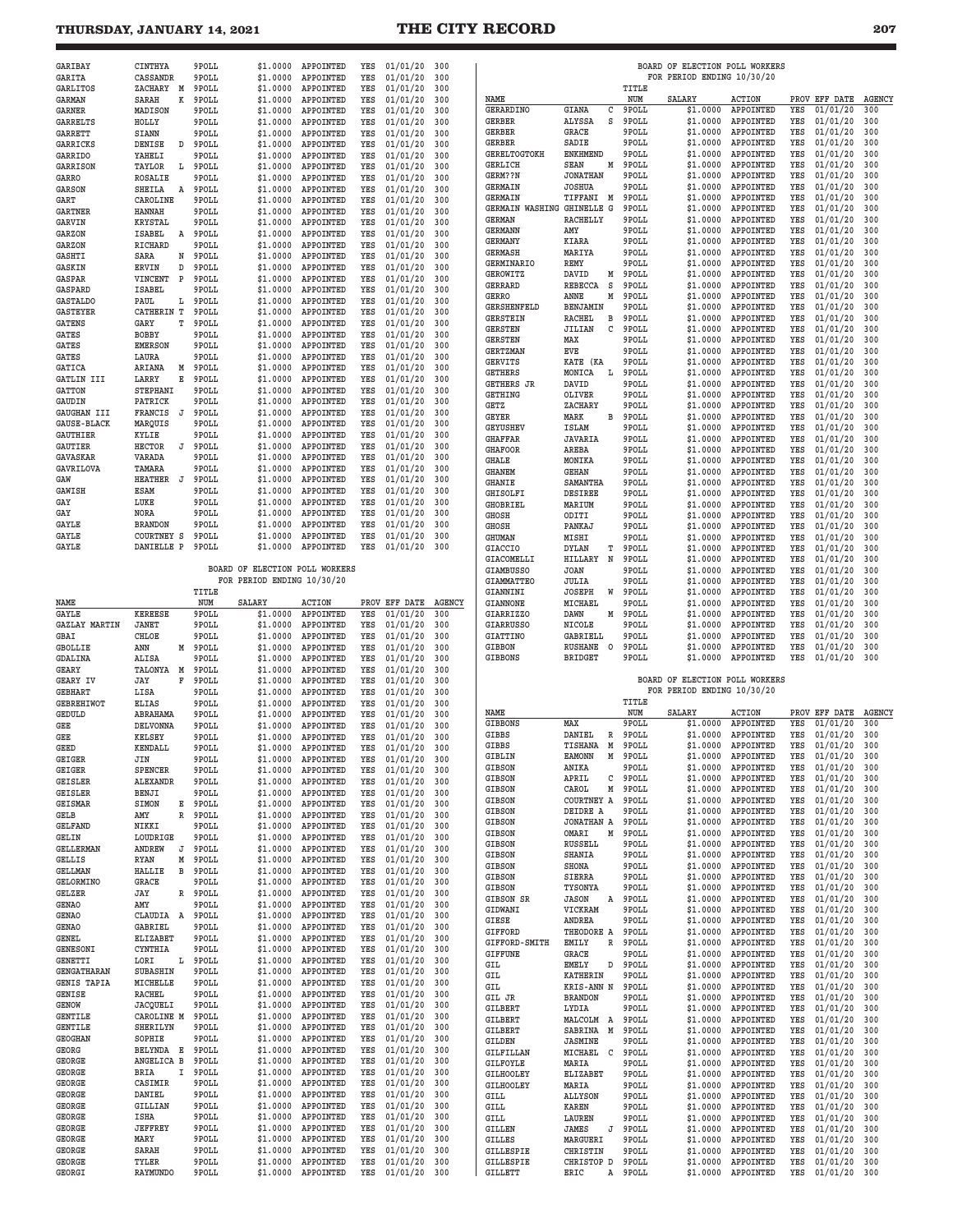| GILLETTE                           | WRIGHT                          | 9POLL          | \$1.0000                       | APPOINTED                  | YES        | 01/01/20             | 300           | GOLDART                              | ERIC                         | 9POLL          | \$1.0000                       | APPOINTED                       | YES        | 01/01/20             | 300           |
|------------------------------------|---------------------------------|----------------|--------------------------------|----------------------------|------------|----------------------|---------------|--------------------------------------|------------------------------|----------------|--------------------------------|---------------------------------|------------|----------------------|---------------|
| <b>GILLIGAN</b><br>GILLIGAN        | SOPHIA<br>L<br>TIMOTHY          | 9POLL<br>9POLL | \$1.0000<br>\$1.0000           | APPOINTED<br>APPOINTED     | YES<br>YES | 01/01/20<br>01/01/20 | 300<br>300    | GOLDBERG<br>GOLDBERG                 | ADAM<br>s<br>APRIL<br>z      | 9POLL<br>9POLL | \$1,0000<br>\$1.0000           | APPOINTED<br>APPOINTED          | YES<br>YES | 01/01/20<br>01/01/20 | 300<br>300    |
| GILLIS                             | <b>KADIAN</b>                   | 9POLL          | \$1.0000                       | APPOINTED                  | YES        | 01/01/20             | 300           | GOLDBERG                             | <b>JESSICA</b>               | 9POLL          | \$1.0000                       | APPOINTED                       | YES        | 01/01/20             | 300           |
| GILLIS                             | MAUREEN                         | 9POLL          | \$1.0000                       | APPOINTED                  | YES        | 01/01/20             | 300           | GOLDBERG                             | LAURYN                       | 9POLL          | \$1,0000                       | APPOINTED                       | YES        | 01/01/20             | 300           |
| <b>GILLMAN</b>                     | KAYLA<br>Α                      | 9POLL          | \$1.0000                       | APPOINTED                  | YES        | 01/01/20             | 300           | GOLDBERG                             | MAURICE<br>F                 | 9POLL          | \$1.0000                       | APPOINTED                       | YES        | 01/01/20             | 300           |
| GILLUM                             | CARLY                           | 9POLL          | \$1.0000                       | APPOINTED                  | YES        | 01/01/20             | 300           | GOLDBERG                             | MICHELLE                     | 9POLL          | \$1.0000                       | APPOINTED                       | YES        | 01/01/20             | 300           |
| GILMER<br>GILMER                   | ALAN<br>VALERIE<br>$\mathbb{R}$ | 9POLL<br>9POLL | \$1,0000<br>\$1.0000           | APPOINTED<br>APPOINTED     | YES<br>YES | 01/01/20<br>01/01/20 | 300<br>300    | GOLDBERG<br>GOLDBERG                 | TALIA<br>ZOE<br>М            | 9POLL<br>9POLL | \$1.0000<br>\$1.0000           | APPOINTED<br>APPOINTED          | YES<br>YES | 01/01/20<br>01/01/20 | 300<br>300    |
|                                    |                                 |                |                                |                            |            |                      |               | GOLDEN                               | S<br>FIONA                   | 9POLL          | \$1,0000                       | APPOINTED                       | YES        | 01/01/20             | 300           |
|                                    |                                 |                | BOARD OF ELECTION POLL WORKERS |                            |            |                      |               | GOLDEN                               | GUIA                         | 9POLL          | \$1,0000                       | APPOINTED                       | YES        | 01/01/20             | 300           |
|                                    |                                 |                | FOR PERIOD ENDING 10/30/20     |                            |            |                      |               | <b>GOLDEN</b>                        | <b>JESSICA</b>               | 9POLL          | \$1.0000                       | APPOINTED                       | YES        | 01/01/20             | 300           |
|                                    |                                 | TITLE          |                                |                            |            |                      |               | GOLDEN                               | JILL<br>Е                    | 9POLL          | \$1.0000                       | APPOINTED                       | YES        | 01/01/20             | 300           |
| NAME                               |                                 | NUM            | SALARY                         | ACTION                     |            | PROV EFF DATE        | <b>AGENCY</b> | GOLDENSTEIN                          | ARIELLE<br>J                 | 9POLL          | \$1.0000                       | APPOINTED                       | YES        | 01/01/20             | 300           |
| GILMORE                            | AMANDA<br>в                     | 9POLL          | \$1.0000                       | APPOINTED<br>APPOINTED     | YES        | 01/01/20             | 300           | GOLDHIRSCH                           | ANN                          | 9POLL          | \$1.0000                       | APPOINTED                       | YES        | 01/01/20             | 300           |
| <b>GILROY</b><br>GILROY            | <b>SHANNON</b><br>THOMAS<br>Ρ   | 9POLL<br>9POLL | \$1.0000<br>\$1,0000           | APPOINTED                  | YES<br>YES | 01/01/20<br>01/01/20 | 300<br>300    | <b>GOLDMAN</b><br><b>GOLDMAN</b>     | CAROLYN<br>DANIEL<br>z       | 9POLL<br>9POLL | \$1.0000<br>\$1.0000           | APPOINTED<br>APPOINTED          | YES<br>YES | 01/01/20<br>01/01/20 | 300<br>300    |
| GILSAINT                           | <b>FAGUENST</b>                 | 9POLL          | \$1.0000                       | APPOINTED                  | YES        | 01/01/20             | 300           | <b>GOLDMAN</b>                       | DEBBY                        | 9POLL          | \$1,0000                       | APPOINTED                       | YES        | 01/01/20             | 300           |
| GIMBEL                             | COLE<br>P                       | 9POLL          | \$1,0000                       | APPOINTED                  | YES        | 01/01/20             | 300           | <b>GOLDMAN</b>                       | ELI                          | 9POLL          | \$1.0000                       | APPOINTED                       | YES        | 01/01/20             | 300           |
| GIMBEL                             | LUCAS                           | 9POLL          | \$1,0000                       | APPOINTED                  | YES        | 01/01/20             | 300           |                                      |                              |                |                                |                                 |            |                      |               |
| GINDI                              | SONNY                           | 9POLL          | \$1.0000                       | APPOINTED                  | YES        | 01/01/20             | 300           |                                      |                              |                | BOARD OF ELECTION POLL WORKERS |                                 |            |                      |               |
| GINSBERG                           | <b>IVAN</b>                     | 9POLL          | \$1.0000                       | APPOINTED                  | YES        | 01/01/20             | 300           |                                      |                              |                | FOR PERIOD ENDING 10/30/20     |                                 |            |                      |               |
| GIORDANO<br>GIORDANO               | ANNA<br>Е<br>CHRISTIN M         | 9POLL<br>9POLL | \$1.0000<br>\$1.0000           | APPOINTED<br>APPOINTED     | YES<br>YES | 01/01/20<br>01/01/20 | 300<br>300    | NAME                                 |                              | TITLE<br>NUM   | SALARY                         | <b>ACTION</b>                   | PROV       | EFF DATE             | <b>AGENCY</b> |
| GIRALDI                            | <b>BRUNO</b>                    | 9POLL          | \$1.0000                       | APPOINTED                  | YES        | 01/01/20             | 300           | <b>GOLDMAN</b>                       | <b>ELIZABET</b>              | 9POLL          | \$1.0000                       | APPOINTED                       | YES        | 01/01/20             | 300           |
| <b>GIRASUOLO</b>                   | <b>STEPHEN</b><br>M             | 9POLL          | \$1.0000                       | APPOINTED                  | YES        | 01/01/20             | 300           | GOLDMAN                              | <b>EMILIE</b>                | 9POLL          | \$1.0000                       | APPOINTED                       | YES        | 01/01/20             | 300           |
| GIRGENTI                           | <b>JONATHAN F</b>               | 9POLL          | \$1.0000                       | APPOINTED                  | YES        | 01/01/20             | 300           | <b>GOLDMAN</b>                       | <b>HUNTER</b><br>S           | 9POLL          | \$1.0000                       | APPOINTED                       | YES        | 01/01/20             | 300           |
| GIRGIS                             | MARINA                          | 9POLL          | \$1.0000                       | APPOINTED                  | YES        | 01/01/20             | 300           | <b>GOLDMAN</b>                       | MARISSA                      | 9POLL          | \$1.0000                       | APPOINTED                       | YES        | 01/01/20             | 300           |
| GIRGIS                             | SARAH                           | 9POLL          | \$1.0000                       | APPOINTED                  | YES        | 01/01/20             | 300           | <b>GOLDMAN</b>                       | WILLA                        | 9POLL          | \$1,0000                       | APPOINTED                       | YES        | 01/01/20             | 300           |
| GIROUARD<br><b>GISCOMBE</b>        | <b>KRISTIN</b><br>ARTURO<br>R   | 9POLL<br>9POLL | \$1,0000<br>\$1.0000           | APPOINTED<br>APPOINTED     | YES<br>YES | 01/01/20<br>01/01/20 | 300<br>300    | <b>GOLDSMITH</b><br><b>GOLDSTEIN</b> | <b>STEVEN</b><br>ARIEL<br>L  | 9POLL<br>9POLL | \$1,0000<br>\$1.0000           | APPOINTED<br>APPOINTED          | YES<br>YES | 01/01/20<br>01/01/20 | 300<br>300    |
| <b>GITTENS</b>                     | JANIQUE                         | 9POLL          | \$1.0000                       | APPOINTED                  | YES        | 01/01/20             | 300           | <b>GOLDSTEIN</b>                     | <b>BROOKE</b>                | 9POLL          | \$1.0000                       | APPOINTED                       | YES        | 01/01/20             | 300           |
| <b>GITTENS</b>                     | JAYSSELL J                      | 9POLL          | \$1.0000                       | APPOINTED                  | YES        | 01/01/20             | 300           | GOLDSTEIN                            | <b>DEBORAH</b>               | 9POLL          | \$1,0000                       | APPOINTED                       | YES        | 01/01/20             | 300           |
| <b>GITTENS</b>                     | TAY-SHAW                        | 9POLL          | \$1.0000                       | APPOINTED                  | YES        | 01/01/20             | 300           | GOLDSTEIN                            | LILY                         | 9POLL          | \$1.0000                       | APPOINTED                       | YES        | 01/01/20             | 300           |
| <b>GIULIANO</b>                    | AMANDA                          | 9POLL          | \$1.0000                       | APPOINTED                  | YES        | 01/01/20             | 300           | GOLINI                               | ELIZABET J                   | 9POLL          | \$1,0000                       | APPOINTED                       | YES        | 01/01/20             | 300           |
| GIVENS                             | TIERA                           | 9POLL          | \$1,0000                       | APPOINTED                  | YES        | 01/01/20             | 300           | GOLKIN                               | DAVID                        | 9POLL          | \$1.0000                       | APPOINTED                       | YES        | 01/01/20             | 300           |
| <b>GIVHANS</b><br>GIWA             | JOYCE<br>к<br>SINAT             | 9POLL<br>9POLL | \$1,0000<br>\$1.0000           | APPOINTED<br>APPOINTED     | YES<br>YES | 01/01/20<br>01/01/20 | 300<br>300    | <b>GOLUB</b><br>GOMES                | <b>SHARON</b><br>ALICIA<br>C | 9POLL<br>9POLL | \$1.0000<br>\$1.0000           | APPOINTED<br>APPOINTED          | YES<br>YES | 01/01/20<br>01/01/20 | 300<br>300    |
| GJOMARKAJ                          | <b>ALESSAND</b>                 | 9POLL          | \$1.0000                       | APPOINTED                  | YES        | 01/01/20             | 300           | GOMES                                | CARMEL                       | 9POLL          | \$1.0000                       | APPOINTED                       | YES        | 01/01/20             | 300           |
| GLADD                              | JUDY<br>А                       | 9POLL          | \$1,0000                       | APPOINTED                  | YES        | 01/01/20             | 300           | GOMES                                | DEONDRA                      | 9POLL          | \$1.0000                       | APPOINTED                       | YES        | 01/01/20             | 300           |
| <b>GLADDEN</b>                     | STEPHANI N                      | 9POLL          | \$1.0000                       | APPOINTED                  | YES        | 01/01/20             | 300           | GOMEZ                                | ALEXIS                       | 9POLL          | \$1.0000                       | APPOINTED                       | YES        | 01/01/20             | 300           |
| <b>GLADNEY</b>                     | KITTIMA                         | 9POLL          | \$1.0000                       | APPOINTED                  | YES        | 01/01/20             | 300           | GOMEZ                                | ANAIS                        | 9POLL          | \$1.0000                       | APPOINTED                       | YES        | 01/01/20             | 300           |
| <b>GLADSTONE</b>                   | BRITTANY R                      | 9POLL          | \$1.0000                       | APPOINTED                  | YES        | 01/01/20             | 300           | GOMEZ                                | <b>ASHLEY</b><br>к           | 9POLL          | \$1.0000                       | APPOINTED                       | YES        | 01/01/20             | 300           |
| <b>GLADSTONE</b>                   | NEIL                            | 9POLL          | \$1.0000                       | APPOINTED                  | YES        | 01/01/20             | 300           | GOMEZ                                | J<br><b>DEBORAH</b>          | 9POLL          | \$1.0000                       | APPOINTED                       | YES        | 01/01/20             | 300           |
| <b>GLADYSHCHUK</b><br>GLASER       | MARYNA<br><b>ALEXANDR</b>       | 9POLL<br>9POLL | \$1.0000<br>\$1.0000           | APPOINTED<br>APPOINTED     | YES<br>YES | 01/01/20<br>01/01/20 | 300<br>300    | <b>GOMEZ</b><br>GOMEZ                | EDGAR<br>J<br>EDWIN<br>0     | 9POLL<br>9POLL | \$1.0000<br>\$1.0000           | APPOINTED<br>APPOINTED          | YES<br>YES | 01/01/20<br>01/01/20 | 300<br>300    |
| <b>GLASGOW</b>                     | FAITH<br>С                      | 9POLL          | \$1.0000                       | APPOINTED                  | YES        | 01/01/20             | 300           | GOMEZ                                | GABRIEL                      | 9POLL          | \$1.0000                       | APPOINTED                       | YES        | 01/01/20             | 300           |
| <b>GLASGOW</b>                     | MELINDA<br>A                    | 9POLL          | \$1.0000                       | APPOINTED                  | YES        | 01/01/20             | 300           | GOMEZ                                | <b>JEFFREY</b><br>A          | 9POLL          | \$1.0000                       | APPOINTED                       | YES        | 01/01/20             | 300           |
| GLASS                              | CYNTHIA<br>M                    | 9POLL          | \$1.0000                       | APPOINTED                  | YES        | 01/01/20             | 300           | GOMEZ                                | <b>JESSICA</b><br>Α          | 9POLL          | \$1.0000                       | APPOINTED                       | YES        | 01/01/20             | 300           |
| GLASS                              | <b>KATHRYN</b><br>A             | 9POLL          | \$1.0000                       | APPOINTED                  | YES        | 01/01/20             | 300           | GOMEZ                                | LUIS<br>F                    | 9POLL          | \$1.0000                       | APPOINTED                       | YES        | 01/01/20             | 300           |
| <b>GLASS</b>                       | MARY<br>J                       | 9POLL          | \$1.0000                       | APPOINTED                  | YES        | 01/01/20             | 300           | GOMEZ                                | LUIS<br>Μ                    | 9POLL          | \$1.0000                       | APPOINTED                       | YES        | 01/01/20             | 300           |
| <b>GLASSMAN</b><br><b>GLASTRIS</b> | <b>ALEXANDR</b><br>HOPE<br>s    | 9POLL<br>9POLL | \$1.0000<br>\$1.0000           | APPOINTED<br>APPOINTED     | YES<br>YES | 01/01/20<br>01/01/20 | 300<br>300    | GOMEZ<br>GOMEZ                       | MARIA<br>Ι.<br>NELSON        | 9POLL<br>9POLL | \$1.0000<br>\$1.0000           | APPOINTED<br>APPOINTED          | YES<br>YES | 01/01/20<br>01/01/20 | 300<br>300    |
| GLEASON                            | CAROLINE                        | 9POLL          | \$1.0000                       | APPOINTED                  | YES        | 01/01/20             | 300           | GOMEZ                                | <b>ROBERTO</b><br>J          | 9POLL          | \$1.0000                       | APPOINTED                       | YES        | 01/01/20             | 300           |
| <b>GLEASON</b>                     | ELLEN                           | 9POLL          | \$1.0000                       | APPOINTED                  | YES        | 01/01/20             | 300           | GOMEZ                                | VICTORIA                     | 9POLL          | \$1.0000                       | APPOINTED                       | YES        | 01/01/20             | 300           |
| <b>GLEASON</b>                     | MAUREEN                         | 9POLL          | \$1.0000                       | APPOINTED                  | YES        | 01/01/20             | 300           | GOMEZ                                | YANILDA                      | 9POLL          | \$1,0000                       | APPOINTED                       | YES        | 01/01/20             | 300           |
| <b>GLEASON</b>                     | <b>SEAN</b>                     | 9POLL          | \$1.0000                       | APPOINTED                  | YES        | 01/01/20             | 300           | GOMEZ CORTES                         | VICTOR<br>L                  | 9POLL          | \$1.0000                       | APPOINTED                       | YES        | 01/01/20             | 300           |
| <b>GLEITSMAN</b>                   | <b>STELLA</b>                   | 9POLL          | \$1.0000                       | APPOINTED                  | YES        | 01/01/20             | 300           | GOMEZ JR                             | <b>CHARLES</b><br>В          | 9POLL          | \$1,0000                       | APPOINTED                       | YES        | 01/01/20             | 300           |
| GLENN<br>GLENN                     | ARDEESHA L<br>DEAN<br>Ρ         | 9POLL<br>9POLL | \$1,0000<br>\$1,0000           | APPOINTED<br>APPOINTED     | YES<br>YES | 01/01/20<br>01/01/20 | 300<br>300    | <b>GONCALVES</b><br>GONG             | N<br>SIMONE<br>SARA          | 9POLL<br>9POLL | \$1.0000<br>\$1.0000           | APPOINTED<br>APPOINTED          | YES<br>YES | 01/01/20<br>01/01/20 | 300<br>300    |
| GLENN                              | LILLIE<br>С                     | 9POLL          | \$1.0000                       | APPOINTED                  | YES        | 01/01/20             | 300           | <b>GONSALVES</b>                     | FAYE                         | 9POLL          | \$1.0000                       | APPOINTED                       | YES        | 01/01/20             | 300           |
| <b>GLESSNER</b>                    | KATIE                           | 9POLL          | \$1.0000                       | APPOINTED                  | YES        | 01/01/20             | 300           | <b>GONSALVES</b>                     | KIMBERLY                     | 9POLL          | \$1.0000                       | APPOINTED                       | YES        | 01/01/20             | 300           |
| <b>GLONER</b>                      | ALEXANDR J                      | 9POLL          | \$1.0000                       | APPOINTED                  | YES        | 01/01/20             | 300           | GONZAGA                              | ANEL                         | 9POLL          | \$1.0000                       | APPOINTED                       | YES        | 01/01/20             | 300           |
| GLORIA                             | SAMANTHA                        | 9POLL          | \$1.0000                       | APPOINTED                  | YES        | 01/01/20             | 300           | GONZAGA                              | YANETH                       | 9POLL          | \$1.0000                       | APPOINTED                       | YES        | 01/01/20             | 300           |
| <b>GLOVER</b>                      | <b>ELAINE</b>                   | J 9POLL        | \$1.0000                       | APPOINTED                  | YES        | $01/01/20$ 300       |               | <b>GONZALES</b>                      | MARISSA                      | 9POLL          |                                | \$1.0000 APPOINTED              | YES        | 01/01/20             | 300           |
|                                    |                                 |                | BOARD OF ELECTION POLL WORKERS |                            |            |                      |               | GONZALES                             | ZAVIR<br>Υ                   |                |                                |                                 |            | 01/01/20             | 300<br>300    |
|                                    |                                 |                |                                |                            |            |                      |               |                                      |                              | 9POLL          | \$1.0000                       | APPOINTED                       | YES        |                      |               |
|                                    |                                 |                |                                |                            |            |                      |               | GONZALEZ                             | ADANURBY                     | 9POLL          | \$1.0000                       | APPOINTED                       | YES        | 01/01/20             |               |
| NAME                               |                                 | TITLE          |                                | FOR PERIOD ENDING 10/30/20 |            |                      |               | GONZALEZ<br>GONZALEZ                 | AILEEN<br>ALAN               | 9POLL<br>9POLL | \$1.0000<br>\$1.0000           | APPOINTED<br>APPOINTED          | YES<br>YES | 01/01/20<br>01/01/20 | 300<br>300    |
| <b>GLOVER</b>                      |                                 | NUM            | SALARY                         | <b>ACTION</b>              |            | PROV EFF DATE        | <b>AGENCY</b> | GONZALEZ                             | ANA<br>J                     | 9POLL          |                                | \$1.0000 APPOINTED              | YES        | 01/01/20             | 300           |
|                                    | <b>JAZETTE</b>                  | 9POLL          | \$1,0000                       | APPOINTED                  | YES        | 01/01/20             | 300           | GONZALEZ                             | <b>BRANDON</b>               | 9POLL          |                                | \$1.0000 APPOINTED              | YES        | 01/01/20             | 300           |
| <b>GLOWA-KOLLISCH</b>              | SARAH<br>т                      | 9POLL          | \$1.0000                       | APPOINTED                  | YES        | 01/01/20             | 300           | GONZALEZ                             | CARLOS<br>Α                  | 9POLL          | \$1.0000                       | APPOINTED                       | YES        | 01/01/20             | 300           |
| GLUS<br>GLYNN                      | DANIEL<br>ANA                   | 9POLL          | \$1.0000                       | APPOINTED                  | YES<br>YES | 01/01/20             | 300<br>300    | GONZALEZ                             | DARLENE                      | 9POLL          | \$1.0000                       | \$1.0000 APPOINTED              | YES<br>YES | 01/01/20             | 300<br>300    |
| GLYNN                              | QUENTIN                         | 9POLL<br>9POLL | \$1.0000<br>\$1.0000           | APPOINTED<br>APPOINTED     | YES        | 01/01/20<br>01/01/20 | 300           | GONZALEZ<br>GONZALEZ                 | DIANA<br>s<br>ELIZABET       | 9POLL<br>9POLL |                                | APPOINTED<br>\$1.0000 APPOINTED | YES        | 01/01/20<br>01/01/20 | 300           |
| GNEITING                           | CHAD                            | 9POLL          | \$1.0000                       | APPOINTED                  | YES        | 01/01/20             | 300           |                                      |                              |                | BOARD OF ELECTION POLL WORKERS |                                 |            |                      |               |
| GNIAZDOWSKI                        | LAUREN<br>J                     | 9POLL          | \$1.0000                       | APPOINTED                  | YES        | 01/01/20             | 300           |                                      |                              |                | FOR PERIOD ENDING 10/30/20     |                                 |            |                      |               |
| GOBA                               | MARISSA                         | 9POLL          | \$1,0000                       | APPOINTED                  | YES        | 01/01/20             | 300           |                                      |                              | TITLE          |                                |                                 |            |                      |               |
| GOBIN                              | MOKSHINI                        | 9POLL          | \$1.0000                       | APPOINTED                  | YES        | 01/01/20             | 300           | NAME                                 |                              | NUM            | SALARY                         | <b>ACTION</b>                   | PROV       | EFF DATE             | <b>AGENCY</b> |
| GODDARD<br>GODDARD                 | <b>CHARLES</b>                  | 9POLL          | \$1.0000                       | APPOINTED                  | YES<br>YES | 01/01/20             | 300           | GONZALEZ<br><b>GONZALEZ</b>          | ENRIQUE<br>в                 | 9POLL          | \$1.0000                       | APPOINTED                       | YES<br>YES | 01/01/20             | 300           |
| GODLESKI                           | KATE<br>JACQUELY P              | 9POLL<br>9POLL | \$1,0000<br>\$1.0000           | APPOINTED<br>APPOINTED     | YES        | 01/01/20<br>01/01/20 | 300<br>300    | GONZALEZ                             | <b>EVELYN</b><br>FLOR        | 9POLL<br>9POLL | \$1.0000<br>\$1.0000           | APPOINTED<br>APPOINTED          | YES        | 01/01/20<br>01/01/20 | 300<br>300    |
| GODWIN                             | PAMELA<br>N                     | 9POLL          | \$1.0000                       | APPOINTED                  | YES        | 01/01/20             | 300           | GONZALEZ                             | GABRIEL                      | 9POLL          |                                | \$1.0000 APPOINTED              | YES        | 01/01/20             | 300           |
| GOEBEL                             | <b>KATHRYN</b>                  | 9POLL          | \$1,0000                       | APPOINTED                  | YES        | 01/01/20             | 300           | GONZALEZ                             | GLENDA<br>м                  | 9POLL          | \$1.0000                       | APPOINTED                       | YES        | 01/01/20             | 300           |
| <b>GOEFRON</b>                     | MICHAEL                         | 9POLL          | \$1.0000                       | APPOINTED                  | YES        | 01/01/20             | 300           | GONZALEZ                             | ILEANA                       | 9POLL          |                                | \$1.0000 APPOINTED              | YES        | 01/01/20             | 300           |
| GOEHRIG                            | <b>STEVEN</b>                   | 9POLL          | \$1.0000                       | APPOINTED                  | YES        | 01/01/20             | 300           | GONZALEZ                             | JACQUELI                     | 9POLL          | \$1.0000                       | APPOINTED                       | YES        | 01/01/20             | 300           |
| <b>GOEHRING</b><br><b>GOETHE</b>   | KRISTIN<br>DENISE               | 9POLL<br>9POLL | \$1.0000<br>\$1.0000           | APPOINTED                  | YES<br>YES | 01/01/20             | 300<br>300    | GONZALEZ<br>GONZALEZ                 | <b>JENNIFER</b>              | 9POLL<br>9POLL |                                | \$1.0000 APPOINTED              | YES<br>YES | 01/01/20             | 300<br>300    |
| GOETZ                              | ELIZABET B                      | 9POLL          | \$1.0000                       | APPOINTED<br>APPOINTED     | YES        | 01/01/20<br>01/01/20 | 300           | GONZALEZ                             | JONATHAN J<br>JOSE<br>А      | 9POLL          | \$1.0000                       | \$1.0000 APPOINTED<br>APPOINTED | YES        | 01/01/20<br>01/01/20 | 300           |
| GOETZ                              | MARILISA T                      | 9POLL          | \$1.0000                       | APPOINTED                  | YES        | 01/01/20             | 300           | GONZALEZ                             | R<br>JOSE                    | 9POLL          | \$1.0000                       | APPOINTED                       | YES        | 01/01/20             | 300           |
| GOFF                               | ELLEN                           | 9POLL          | \$1.0000                       | APPOINTED                  | YES        | 01/01/20             | 300           | GONZALEZ                             | <b>JULIAN</b><br>R           | 9POLL          | \$1.0000                       | APPOINTED                       | YES        | 01/01/20             | 300           |
| GOFFE                              | NIESJE<br>L                     | 9POLL          | \$1.0000                       | APPOINTED                  | YES        | 01/01/20             | 300           | GONZALEZ                             | KELLY<br>С                   | 9POLL          | \$1.0000                       | APPOINTED                       | YES        | 01/01/20             | 300           |
| GOGGIL                             | V<br>CLAYTON                    | 9POLL          | \$1.0000                       | APPOINTED                  | YES        | 01/01/20             | 300           | GONZALEZ                             | A<br>LANIECE                 | 9POLL          |                                | \$1.0000 APPOINTED              | YES        | 01/01/20             | 300           |
| GOGGIN<br>GOGNA                    | ALAINA<br>Α<br>NAINA            | 9POLL<br>9POLL | \$1.0000<br>\$1.0000           | APPOINTED                  | YES<br>YES | 01/01/20<br>01/01/20 | 300<br>300    | GONZALEZ<br>GONZALEZ                 | MARLENE<br>MICHAEL           | 9POLL<br>9POLL | \$1,0000                       | \$1.0000 APPOINTED              | YES<br>YES | 01/01/20             | 300<br>300    |
| GOHLKE                             | <b>JESSICA</b>                  | 9POLL          | \$1.0000                       | APPOINTED<br>APPOINTED     | YES        | 01/01/20             | 300           | GONZALEZ                             | NORA<br>К                    | 9POLL          |                                | APPOINTED<br>\$1.0000 APPOINTED | YES        | 01/01/20<br>01/01/20 | 300           |
| GOIENS                             | LISA                            | 9POLL          | \$1.0000                       | APPOINTED                  | YES        | 01/01/20             | 300           | GONZALEZ                             | RAFAEL                       | 9POLL          |                                | \$1.0000 APPOINTED              | YES        | 01/01/20             | 300           |
| GOIN                               | CLARA                           | 9POLL          | \$1.0000                       | APPOINTED                  | YES        | 01/01/20             | 300           | GONZALEZ                             | <b>SHARON</b>                | 9POLL          | \$1.0000                       | APPOINTED                       | YES        | 01/01/20             | 300           |
| GOINGS                             | TODD<br>М                       | 9POLL          | \$1.0000                       | APPOINTED                  | YES        | 01/01/20             | 300           | GONZALEZ                             | STEPHANI                     | 9POLL          | \$1.0000                       | APPOINTED                       | YES        | 01/01/20             | 300           |
| GOIST                              | <b>STEPHEN</b>                  | 9POLL          | \$1.0000                       | APPOINTED                  | YES        | 01/01/20             | 300           | GONZALEZ                             | STEPHANI C                   | 9POLL          | \$1.0000                       | APPOINTED                       | YES        | 01/01/20             | 300           |
| GOJANAJ<br><b>GOLD</b>             | SARA<br><b>JENNIFER P</b>       | 9POLL<br>9POLL | \$1.0000<br>\$1.0000           | APPOINTED<br>APPOINTED     | YES<br>YES | 01/01/20<br>01/01/20 | 300<br>300    | GONZALEZ<br>GONZALEZ                 | TAMIKA<br>J<br>TYLENEA<br>M  | 9POLL<br>9POLL | \$1.0000<br>\$1.0000           | APPOINTED<br>APPOINTED          | YES<br>YES | 01/01/20<br>01/01/20 | 300<br>300    |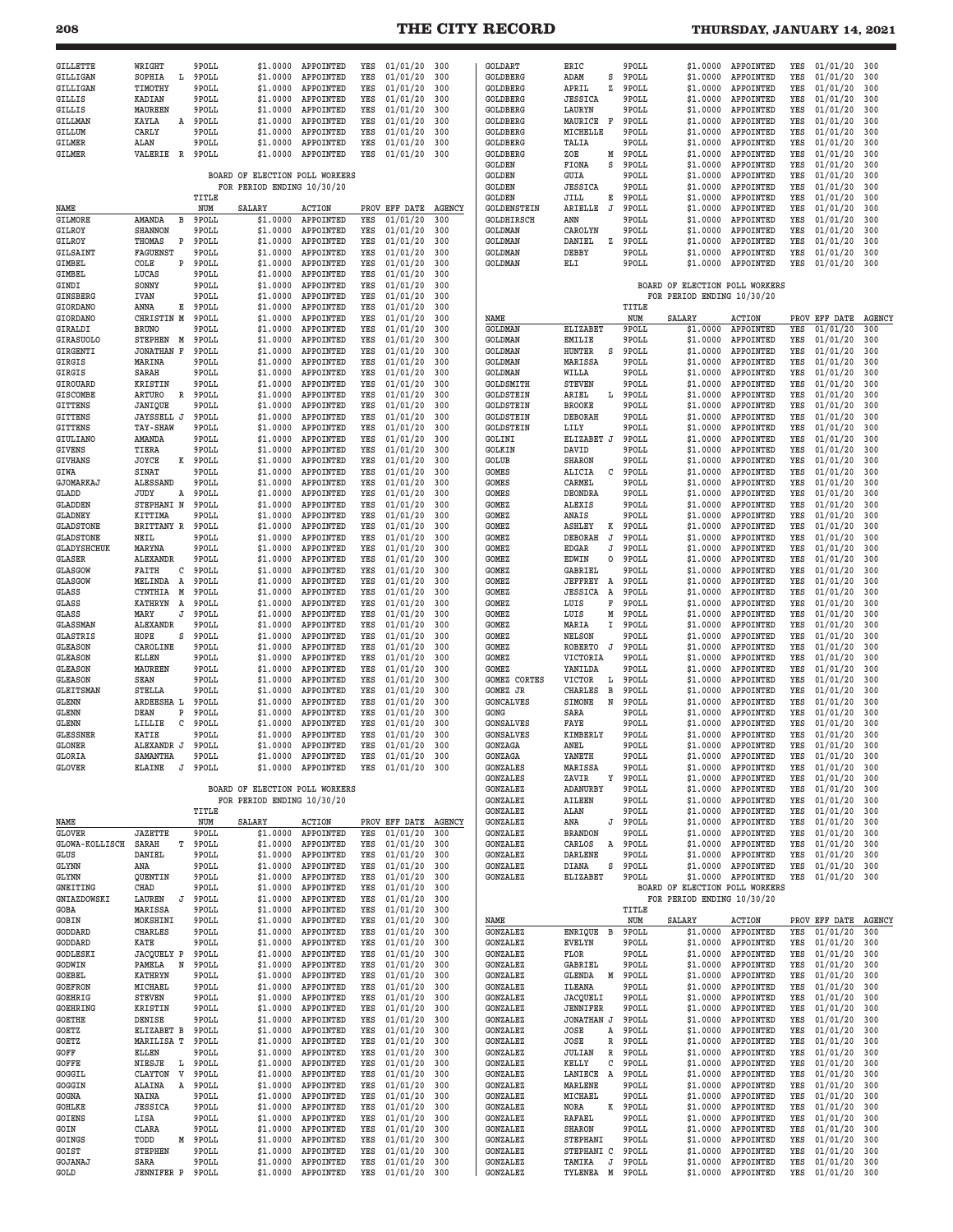| __ | ٠ | ٦<br>$\sim$ |
|----|---|-------------|

| <b>GONZALEZ</b>            | VALERIE           |          | 9POLL | \$1,0000                       | APPOINTED     | YES  | 01/01/20        | 300           | <b>GRAHAM</b>       | VINCENT             | 9POLL | \$1.0000                       | APPOINTED     | YES | 01/01/20      | 300           |
|----------------------------|-------------------|----------|-------|--------------------------------|---------------|------|-----------------|---------------|---------------------|---------------------|-------|--------------------------------|---------------|-----|---------------|---------------|
| <b>GONZALEZ</b>            | <b>VANESSA</b>    |          | 9POLL | \$1.0000                       | APPOINTED     | YES  | 01/01/20        | 300           | <b>GRAHAMN</b>      | QURAN               | 9POLL | \$1.0000                       | APPOINTED     | YES | 01/01/20      | 300           |
| <b>GONZALEZ</b>            | XIOMARA           | Α        | 9POLL | \$1.0000                       | APPOINTED     | YES  | 01/01/20        | 300           | GRAIL               | GILBERT<br>L        | 9POLL | \$1,0000                       | APPOINTED     | YES | 01/01/20      | 300           |
| GONZALEZ ARAUJO            | PASCUAL           | K        | 9POLL | \$1.0000                       | APPOINTED     | YES  | 01/01/20        | 300           | GRANAADA            | <b>BRANDON</b>      | 9POLL | \$1.0000                       | APPOINTED     | YES | 01/01/20      | 300           |
| GONZALEZ FLORES            | MARINA            |          | 9POLL | \$1,0000                       | APPOINTED     | YES  | 01/01/20        | 300           | GRANADOS            | LUIS<br>С           | 9POLL | \$1,0000                       | APPOINTED     | YES | 01/01/20      | 300           |
| <b>GONZALEZ VARCAS ANA</b> |                   | М        | 9POLL | \$1,0000                       | APPOINTED     | YES  | 01/01/20        | 300           | <b>GRANATO</b>      | DANIELLE F          | 9POLL | \$1.0000                       | APPOINTED     | YES | 01/01/20      | 300           |
| GONZALEZ-ZUNIGA DIEGO      |                   |          | 9POLL | \$1.0000                       | APPOINTED     | YES  | 01/01/20        | 300           | <b>GRANDCHAMPS</b>  | SANDRA              | 9POLL | \$1.0000                       | APPOINTED     | YES | 01/01/20      | 300           |
| <b>GOODEN</b>              | <b>KARINA</b>     |          | 9POLL | \$1,0000                       | APPOINTED     | YES  | 01/01/20        | 300           | GRANDE              | RICARDO             | 9POLL | \$1.0000                       | APPOINTED     | YES | 01/01/20      | 300           |
| GOODING                    | <b>BARBARA</b>    | C        | 9POLL | \$1,0000                       | APPOINTED     | YES  | 01/01/20        | 300           | GRANDISON           | к                   | 9POLL | \$1,0000                       | APPOINTED     | YES | 01/01/20      | 300           |
|                            |                   |          | 9POLL | \$1,0000                       |               |      |                 |               |                     |                     |       |                                |               | YES |               |               |
| GOODING                    | FIANA             |          |       |                                | APPOINTED     | YES  | 01/01/20        | 300           | GRANICK             | IAN                 | 9POLL | \$1.0000                       | APPOINTED     |     | 01/01/20      | 300           |
| GOODING                    | SHELDEAN K        |          | 9POLL | \$1.0000                       | APPOINTED     | YES  | 01/01/20        | 300           | GRANO               | NATALIE             | 9POLL | \$1.0000                       | APPOINTED     | YES | 01/01/20      | 300           |
| GOODING                    | TOMARA            | Е        | 9POLL | \$1.0000                       | APPOINTED     | YES  | 01/01/20        | 300           | GRANOF              | VICTORIA L          | 9POLL | \$1.0000                       | APPOINTED     | YES | 01/01/20      | 300           |
| GOODING JR                 | <b>CLAXTON</b>    | A        | 9POLL | \$1.0000                       | APPOINTED     | YES  | 01/01/20        | 300           | GRANSKOG            | CHRISTIN            | 9POLL | \$1.0000                       | APPOINTED     | YES | 01/01/20      | 300           |
| GOODING JR                 | REGINALD          |          | 9POLL | \$1.0000                       | APPOINTED     | YES  | 01/01/20        | 300           | GRANT               | ALEXANDR M          | 9POLL | \$1.0000                       | APPOINTED     | YES | 01/01/20      | 300           |
| GOODMAN                    | AMBER             | z        | 9POLL | \$1,0000                       | APPOINTED     | YES  | 01/01/20        | 300           | GRANT               | <b>ALEXIS</b>       | 9POLL | \$1.0000                       | APPOINTED     | YES | 01/01/20      | 300           |
|                            |                   |          | 9POLL | \$1.0000                       | APPOINTED     | YES  | 01/01/20        | 300           | GRANT               |                     | 9POLL | \$1.0000                       | APPOINTED     | YES | 01/01/20      | 300           |
| GOODMAN                    | JERRY             |          |       |                                |               |      |                 |               |                     | ASHLEY              |       |                                |               |     |               |               |
| GOODMAN                    | LAUREN            |          | 9POLL | \$1.0000                       | APPOINTED     | YES  | 01/01/20        | 300           | GRANT               | <b>BERNAE</b><br>J  | 9POLL | \$1.0000                       | APPOINTED     | YES | 01/01/20      | 300           |
| GOODMAN                    | MADELYN           | в        | 9POLL | \$1,0000                       | APPOINTED     | YES  | 01/01/20        | 300           | GRANT               | <b>CHRISTOP</b>     | 9POLL | \$1.0000                       | APPOINTED     | YES | 01/01/20      | 300           |
| GOODMAN                    | MALLORY           |          | 9POLL | \$1.0000                       | APPOINTED     | YES  | 01/01/20        | 300           | GRANT               | CHRISTOP G          | 9POLL | \$1,0000                       | APPOINTED     | YES | 01/01/20      | 300           |
| <b>GOODMAN</b>             | MEGAN             |          | 9POLL | \$1.0000                       | APPOINTED     | YES  | 01/01/20        | 300           | GRANT               | KISHA<br>М          | 9POLL | \$1.0000                       | APPOINTED     | YES | 01/01/20      | 300           |
| GOODMAN-BOYD               | <b>EMMETT</b>     | F        | 9POLL | \$1.0000                       | APPOINTED     | YES  | 01/01/20        | 300           | GRANT               | LATRELL             | 9POLL | \$1,0000                       | APPOINTED     | YES | 01/01/20      | 300           |
| <b>GOODNOW</b>             | ANDREW            |          | 9POLL | \$1.0000                       | APPOINTED     | YES  | 01/01/20        | 300           | GRANT               | LAWSON              | 9POLL | \$1.0000                       | APPOINTED     | YES | 01/01/20      | 300           |
|                            |                   |          |       |                                |               |      |                 |               |                     |                     |       |                                |               |     |               |               |
| GOODRIDGE                  | <b>JASMINE</b>    | -J       | 9POLL | \$1.0000                       | APPOINTED     | YES  | 01/01/20        | 300           | GRANT               | MEGAN               | 9POLL | \$1.0000                       | APPOINTED     | YES | 01/01/20      | 300           |
| GOODROW                    | <b>JASON</b>      |          | 9POLL | \$1.0000                       | APPOINTED     | YES  | 01/01/20        | 300           | GRANT               | MELISSA             | 9POLL | \$1.0000                       | APPOINTED     | YES | 01/01/20      | 300           |
| GOODRUM                    | AUNDRA            |          | 9POLL | \$1.0000                       | APPOINTED     | YES  | 01/01/20        | 300           | GRANT               | <b>NATASHA</b>      | 9POLL | \$1.0000                       | APPOINTED     | YES | 01/01/20      | 300           |
| <b>GOODSELL</b>            | <b>REBECCA</b>    |          | 9POLL | \$1.0000                       | APPOINTED     | YES  | 01/01/20        | 300           | GRANT               | WENDESIA            | 9POLL | \$1.0000                       | APPOINTED     | YES | 01/01/20      | 300           |
| <b>GOODSON</b>             | HEIDI             |          | 9POLL | \$1.0000                       | APPOINTED     | YES  | 01/01/20        | 300           | GRANT III           | JIMMY<br>Е          | 9POLL | \$1.0000                       | APPOINTED     | YES | 01/01/20      | 300           |
| GOODWILLIE                 | TERRI             |          | 9POLL | \$1.0000                       | APPOINTED     | YES  | 01/01/20        | 300           | GRANT JR            | <b>ROBERT</b>       | 9POLL | \$1.0000                       | APPOINTED     | YES | 01/01/20      | 300           |
|                            |                   |          |       |                                |               |      |                 |               |                     |                     |       |                                |               |     |               |               |
|                            |                   |          |       |                                |               |      |                 |               | GRANT-RICHARDSO     | MAYA                | 9POLL | \$1.0000                       | APPOINTED     | YES | 01/01/20      | 300           |
|                            |                   |          |       | BOARD OF ELECTION POLL WORKERS |               |      |                 |               | <b>GRASBERGER</b>   | <b>ROBERT</b>       | 9POLL | \$1.0000                       | APPOINTED     | YES | 01/01/20      | 300           |
|                            |                   |          |       | FOR PERIOD ENDING 10/30/20     |               |      |                 |               | GRASSI              | VIRGINIA            | 9POLL | \$1.0000                       | APPOINTED     | YES | 01/01/20      | 300           |
|                            |                   |          | TITLE |                                |               |      |                 |               | GRASSIE             | WILLIAM             | 9POLL | \$1.0000                       | APPOINTED     | YES | 01/01/20      | 300           |
| NAME                       |                   |          | NUM   | <b>SALARY</b>                  | <b>ACTION</b> |      | PROV EFF DATE   | <b>AGENCY</b> | <b>GRASSO</b>       | CATHERIN            | 9POLL | \$1.0000                       | APPOINTED     | YES | 01/01/20      | 300           |
| GOODWIN                    | KEARA             |          | 9POLL | \$1,0000                       | APPOINTED     | YES  | 01/01/20        | 300           | <b>GRATTON</b>      | CHRISTIN M          | 9POLL | \$1.0000                       | APPOINTED     | YES | 01/01/20      | 300           |
| GOODWIN                    | <b>KHALIDAH</b>   |          | 9POLL | \$1,0000                       | APPOINTED     | YES  | 01/01/20        | 300           | GRAUE               | PATRICIA C          | 9POLL | \$1.0000                       | APPOINTED     | YES | 01/01/20      | 300           |
| GOODWIN                    | MATTHEW           |          | 9POLL | \$1.0000                       | APPOINTED     | YES  | 01/01/20        | 300           | <b>GRAVELY</b>      | ELIJAH              | 9POLL | \$1.0000                       | APPOINTED     | YES | 01/01/20      | 300           |
|                            |                   |          |       |                                |               |      |                 |               |                     |                     |       |                                |               |     |               |               |
| GOODWIN                    | ROSE              |          | 9POLL | \$1.0000                       | APPOINTED     | YES  | 01/01/20        | 300           | <b>GRAVEN</b>       | <b>CHELSEA</b>      | 9POLL | \$1.0000                       | APPOINTED     | YES | 01/01/20      | 300           |
| <b>GOPALAN</b>             | <b>GEETHA</b>     |          | 9POLL | \$1,0000                       | APPOINTED     | YES  | 01/01/20        | 300           | <b>GRAVES</b>       | CLAIRE<br>D         | 9POLL | \$1.0000                       | APPOINTED     | YES | 01/01/20      | 300           |
| GOPILALL                   | <b>ANUSHKA</b>    |          | 9POLL | \$1.0000                       | APPOINTED     | YES  | 01/01/20        | 300           |                     |                     |       |                                |               |     |               |               |
| <b>GORDEN</b>              | CHASTITY E        |          | 9POLL | \$1.0000                       | APPOINTED     | YES  | 01/01/20        | 300           |                     |                     |       | BOARD OF ELECTION POLL WORKERS |               |     |               |               |
| <b>GORDILLO</b>            | MAURICIO          |          | 9POLL | \$1,0000                       | APPOINTED     | YES  | 01/01/20        | 300           |                     |                     |       | FOR PERIOD ENDING 10/30/20     |               |     |               |               |
| GORDON                     | ALISHA            |          | 9POLL | \$1.0000                       | APPOINTED     | YES  | 01/01/20        | 300           |                     |                     | TITLE |                                |               |     |               |               |
|                            |                   |          |       |                                |               |      |                 |               |                     |                     |       |                                |               |     |               |               |
| <b>GORDON</b>              | AMANDA            |          | 9POLL | \$1.0000                       | APPOINTED     | YES  | 01/01/20        | 300           | NAME                |                     | NUM   | <b>SALARY</b>                  | <b>ACTION</b> |     | PROV EFF DATE | <b>AGENCY</b> |
| <b>GORDON</b>              | <b>BRANDON</b>    |          | 9POLL | \$1.0000                       | APPOINTED     | YES  | 01/01/20        | 300           | <b>GRAVITTE</b>     | SAM                 | 9POLL | \$1.0000                       | APPOINTED     | YES | 01/01/20      | 300           |
| GORDON                     | <b>BREANNA</b>    | C        | 9POLL | \$1.0000                       | APPOINTED     | YES  | 01/01/20        | 300           | <b>GRAVLEE</b>      | <b>JUSTIN</b>       | 9POLL | \$1.0000                       | APPOINTED     | YES | 01/01/20      | 300           |
| GORDON                     | CASSIDY           | М        | 9POLL | \$1.0000                       | APPOINTED     | YES  | 01/01/20        | 300           | GRAY                | <b>ANNETTE</b>      | 9POLL | \$1.0000                       | APPOINTED     | YES | 01/01/20      | 300           |
| GORDON                     | DENZEL            | E        | 9POLL | \$1.0000                       | APPOINTED     | YES  | 01/01/20        | 300           | GRAY                | CLEO                | 9POLL | \$1.0000                       | APPOINTED     | YES | 01/01/20      | 300           |
| GORDON                     | <b>EVAN</b>       | т        | 9POLL | \$1.0000                       | APPOINTED     | YES  | 01/01/20        | 300           | GRAY                | CRAIG               | 9POLL | \$1.0000                       | APPOINTED     | YES | 01/01/20      | 300           |
| <b>GORDON</b>              | GABRIEL           | I        | 9POLL | \$1.0000                       | APPOINTED     | YES  | 01/01/20        | 300           | GRAY                | DYLAN<br>Е          | 9POLL | \$1.0000                       | APPOINTED     | YES |               | 300           |
| <b>GORDON</b>              | <b>GRAHAM</b>     |          |       |                                | APPOINTED     |      |                 |               |                     |                     |       |                                |               |     |               |               |
|                            |                   |          |       |                                |               |      |                 |               |                     |                     |       |                                |               |     | 01/01/20      |               |
|                            |                   |          | 9POLL | \$1.0000                       |               | YES  | 01/01/20        | 300           | GRAY                | <b>ELIJAH</b><br>S  | 9POLL | \$1.0000                       | APPOINTED     | YES | 01/01/20      | 300           |
| GORDON                     | HAILEY            |          | 9POLL | \$1.0000                       | APPOINTED     | YES  | 01/01/20        | 300           | GRAY                | KARI<br>в           | 9POLL | \$1.0000                       | APPOINTED     | YES | 01/01/20      | 300           |
| GORDON                     | IMANI             | Α        | 9POLL | \$1.0000                       | APPOINTED     | YES  | 01/01/20        | 300           | GRAY                | MICHAEL             | 9POLL | \$1.0000                       | APPOINTED     | YES | 01/01/20      | 300           |
| GORDON                     | JULIET            |          | 9POLL | \$1.0000                       | APPOINTED     | YES  | 01/01/20        | 300           | GRAY                | NICHOLAS A          | 9POLL | \$1.0000                       | APPOINTED     | YES | 01/01/20      | 300           |
| GORDON                     | KIZMETTE M        |          | 9POLL | \$1.0000                       | APPOINTED     | YES  | 01/01/20        | 300           | GRAY                | TIARA               | 9POLL | \$1.0000                       | APPOINTED     | YES | 01/01/20      | 300           |
|                            |                   | J        | 9POLL | \$1.0000                       | APPOINTED     | YES  |                 | 300           |                     | TONI<br>L           | 9POLL | \$1.0000                       |               | YES |               | 300           |
| GORDON                     | LANA              |          |       |                                |               |      | 01/01/20        |               | GRAY HAZLEWOOD      |                     |       |                                | APPOINTED     |     | 01/01/20      |               |
| GORDON                     | PATTY             |          | 9POLL | \$1,0000                       | APPOINTED     | YES  | 01/01/20        | 300           | <b>GRAYSON</b>      | SARAH               | 9POLL | \$1.0000                       | APPOINTED     | YES | 01/01/20      | 300           |
| GORDON                     | SAMANTHA          |          | 9POLL | \$1.0000                       | APPOINTED     | YES  | 01/01/20        | 300           | <b>GREALISH</b>     | <b>ALYSON</b><br>P  | 9POLL | \$1.0000                       | APPOINTED     | YES | 01/01/20      | 300           |
| GORDON                     | YOMAHA            |          | 9POLL | \$1,0000                       | APPOINTED     | YES  | 01/01/20        | 300           | <b>GREAVES</b>      | ADRIAN              | 9POLL | \$1.0000                       | APPOINTED     | YES | 01/01/20      | 300           |
| <b>GORDON JR</b>           | MARK              | P        | 9POLL | \$1.0000                       | APPOINTED     | YES  | 01/01/20        | 300           | <b>GREAVES</b>      | <b>ANNMARIE M</b>   | 9POLL | \$1,0000                       | APPOINTED     | YES | 01/01/20      | 300           |
| <b>GORDON-BUXBAUM</b>      | SIVAN             |          | 9POLL | \$1.0000                       | APPOINTED     | YES  | 01/01/20        | 300           | <b>GREAVES</b>      | <b>GILLIAN</b>      | 9POLL | \$1.0000                       | APPOINTED     | YES | 01/01/20      | 300           |
| <b>GORDON-STEPHEN</b>      | <b>DEBORAH</b>    | т        | 9POLL | \$1,0000                       | APPOINTED     | YES  | 01/01/20        | 300           | GRECO               | DANIELLE            | 9POLL | \$1,0000                       | APPOINTED     | YES | 01/01/20      | 300           |
| <b>GORHAM</b>              | <b>ASHANTI</b>    |          | 9POLL | \$1.0000                       | APPOINTED     | YES  |                 | 300           | <b>GRECO</b>        | IRI<br>S            |       | \$1.0000                       | APPOINTED     | YES | 01/01/20      | 300           |
|                            |                   |          |       |                                |               |      | 01/01/20        |               |                     |                     | 9POLL |                                |               |     |               |               |
| <b>GORHAM</b>              | <b>DELSHAWN</b>   |          | 9POLL | \$1.0000                       | APPOINTED     | YES  | 01/01/20        | 300           | <b>GRECO</b>        | MICHELE             | 9POLL | \$1.0000                       | APPOINTED     | YES | 01/01/20      | 300           |
| <b>GORING-POLLARD</b>      | <b>ROXANNE</b>    |          | 9POLL | \$1,0000                       | APPOINTED     | YES  | 01/01/20        | 300           | <b>GREEN</b>        | ADAM                | 9POLL | \$1,0000                       | APPOINTED     | YES | 01/01/20      | 300           |
| GORMAN                     | CELIA             |          | 9POLL | \$1.0000                       | APPOINTED     | YES  | 01/01/20        | 300           | GREEN               | ANDREW              | 9POLL | \$1.0000                       | APPOINTED     | YES | 01/01/20      | 300           |
| GORSKI                     | NICHOLAS G        |          | 9POLL | \$1.0000                       | APPOINTED     | YES  | 01/01/20        | 300           | GREEN               | ANDREW              | 9POLL | \$1.0000                       | APPOINTED     | YES | 01/01/20      | 300           |
| <b>GORTON</b>              | <b>HEATHER</b>    |          | 9POLL | \$1,0000                       | APPOINTED     | YES  | 01/01/20        | 300           | GREEN               | <b>BEVERLEY</b>     | 9POLL | \$1.0000                       | APPOINTED     | YES | 01/01/20      | 300           |
| GOSINE                     | LISA ANN          |          | 9POLL | \$1.0000                       | APPOINTED     | YES  | 01/01/20        | 300           | <b>GREEN</b>        | DMITRY              | 9POLL | \$1.0000                       | APPOINTED     | YES | 01/01/20      | 300           |
| GOSSERAND                  | KELCEY            |          | 9POLL | \$1.0000                       | APPOINTED     | YES  | 01/01/20        | 300           | GREEN               | FREDRIQU            | 9POLL | \$1.0000                       | APPOINTED     | YES | 01/01/20      | 300           |
| GOSSES                     | SARA              | J        | 9POLL | \$1.0000                       | APPOINTED     | YES  | 01/01/20        | 300           | GREEN               | J<br>GERALD         | 9POLL | \$1.0000                       | APPOINTED     | YES | 01/01/20      | 300           |
| <b>GOTTESMAN</b>           | PHYLLIS           | $\,$ R   | 9POLL | \$1.0000                       | APPOINTED     | YES  | 01/01/20        | 300           | GREEN               | ISSAC<br>J          | 9POLL | \$1.0000                       | APPOINTED     | YES | 01/01/20      | 300           |
| GOTTESMAN-SHEPA COLETTE    |                   | A        | 9POLL | \$1.0000                       | APPOINTED     | YES  |                 | 300           | GREEN               | <b>JASMINE</b><br>F | 9POLL | \$1.0000                       | APPOINTED     | YES |               | 300           |
|                            |                   | E        |       | \$1,0000                       |               |      | 01/01/20        |               |                     |                     |       |                                |               |     | 01/01/20      |               |
| <b>GOTTFRIED</b>           | JACOB             |          | 9POLL |                                | APPOINTED     | YES  | 01/01/20        | 300           | GREEN               | JAZZMYNE            | 9POLL | \$1.0000                       | APPOINTED     | YES | 01/01/20      | 300           |
| <b>GOTTLIEB</b>            | ANDREW            |          | 9POLL | \$1.0000                       | APPOINTED     | YES  | 01/01/20        | 300           | GREEN               | <b>JORDAN</b>       | 9POLL | \$1.0000                       | APPOINTED     | YES | 01/01/20      | 300           |
| GOTZ                       | KARINA            | Α        | 9POLL | \$1.0000                       | APPOINTED     | YES  | 01/01/20        | 300           | <b>GREEN</b>        | KAYLA<br>Α          | 9POLL | \$1.0000                       | APPOINTED     | YES | 01/01/20      | 300           |
| <b>GOUDELIAS</b>           | DEANNA            | Е        | 9POLL | \$1.0000                       | APPOINTED     | YES  | 01/01/20        | 300           | GREEN               | <b>KEIARA</b>       | 9POLL | \$1.0000                       | APPOINTED     | YES | 01/01/20      | 300           |
| GOUKASSIAN                 | ELENA             |          | 9POLL | \$1.0000                       | APPOINTED     | YES  | 01/01/20        | 300           | GREEN               | KIM<br>L            | 9POLL | \$1.0000                       | APPOINTED     | YES | 01/01/20      | 300           |
| GOULD                      | ERIN              | т        | 9POLL | \$1.0000                       | APPOINTED     | YES  | 01/01/20        | 300           | <b>GREEN</b>        | MICHAEL             | 9POLL | \$1.0000                       | APPOINTED     | YES | 01/01/20      | 300           |
| GOULD                      | <b>JESSIE</b>     |          | 9POLL | \$1.0000                       | APPOINTED     | YES  | 01/01/20        | 300           | GREEN               | MICHELE             | 9POLL | \$1.0000                       | APPOINTED     | YES | 01/01/20      | 300           |
| GOURDINE                   |                   | Ŀ        | 9POLL | \$1.0000                       | APPOINTED     | YES  |                 | 300           | GREEN               | MORGANNA            | 9POLL | \$1,0000                       |               | YES |               | 300           |
|                            | DAVID             |          |       |                                |               |      | 01/01/20        |               |                     |                     |       |                                | APPOINTED     |     | 01/01/20      |               |
| <b>GOVANTES</b>            | RAYANA            | S        | 9POLL | \$1.0000                       | APPOINTED     | YES  | 01/01/20        | 300           | <b>GREEN</b>        | PATRICIA A          | 9POLL | \$1.0000                       | APPOINTED     | YES | 01/01/20      | 300           |
| GOWINS                     | TASHJAH           |          | 9POLL | \$1.0000                       | APPOINTED     | YES  | 01/01/20        | 300           | GREEN               | PATRICIA E          | 9POLL | \$1.0000                       | APPOINTED     | YES | 01/01/20      | 300           |
| <b>GOYETTE</b>             | JANE              | R        | 9POLL | \$1.0000                       | APPOINTED     | YES  | 01/01/20        | 300           | GREEN               | SAMUEL<br>Μ         | 9POLL | \$1.0000                       | APPOINTED     | YES | 01/01/20      | 300           |
| GOZLAN                     | <b>MOLLY</b>      |          | 9POLL | \$1.0000                       | APPOINTED     | YES  | $01/01/20$ 300  |               | <b>GREEN</b>        | SARAH<br>с          | 9POLL | \$1.0000                       | APPOINTED     | YES | 01/01/20      | 300           |
|                            |                   |          |       |                                |               |      |                 |               | GREEN               | SOMALI              | 9POLL | \$1.0000                       | APPOINTED     | YES | 01/01/20      | 300           |
|                            |                   |          |       | BOARD OF ELECTION POLL WORKERS |               |      |                 |               | <b>GREEN JR</b>     | <b>CHARLES</b><br>Е | 9POLL | \$1.0000                       | APPOINTED     | YES | 01/01/20      | 300           |
|                            |                   |          |       |                                |               |      |                 |               |                     | S                   | 9POLL |                                |               | YES |               | 300           |
|                            |                   |          |       | FOR PERIOD ENDING 10/30/20     |               |      |                 |               | <b>GREEN JR</b>     | LINCOLN             |       | \$1.0000                       | APPOINTED     |     | 01/01/20      |               |
|                            |                   |          | TITLE |                                |               |      |                 |               | <b>GREEN-HOLDEN</b> | D<br>SARAH          | 9POLL | \$1.0000                       | APPOINTED     | YES | 01/01/20      | 300           |
| NAME                       |                   |          | NUM   | SALARY                         | <b>ACTION</b> | PROV | EFF DATE AGENCY |               | <b>GREEN-LOWE</b>   | <b>EVAN</b>         | 9POLL | \$1.0000                       | APPOINTED     | YES | 01/01/20      | 300           |
| <b>GRABLE</b>              | HOLLIE            |          | 9POLL | \$1,0000                       | APPOINTED     | YES  | 01/01/20        | 300           | <b>GREENAWALT</b>   | <b>BRADLEY</b>      | 9POLL | \$1.0000                       | APPOINTED     | YES | 01/01/20      | 300           |
| GRACE                      | ZERE              |          | 9POLL | \$1.0000                       | APPOINTED     | YES  | 01/01/20        | 300           | <b>GREENBAUM</b>    | DENA                | 9POLL | \$1.0000                       | APPOINTED     | YES | 01/01/20      | 300           |
| GRACIA                     | <b>ILEEYAH</b>    |          | 9POLL | \$1.0000                       | APPOINTED     | YES  | 01/01/20        | 300           | GREENBERG           | <b>JOSHUA</b>       | 9POLL | \$1.0000                       | APPOINTED     | YES | 01/01/20      | 300           |
| GRAD                       | <b>BENJAMIN V</b> |          | 9POLL | \$1.0000                       | APPOINTED     | YES  | 01/01/20        | 300           | <b>GREENBERG</b>    | NATALIE A           | 9POLL | \$1.0000                       | APPOINTED     | YES | 01/01/20      | 300           |
|                            |                   |          |       |                                |               |      |                 |               |                     |                     |       |                                |               |     |               |               |
| GRADUS                     | MARJORIE          |          | 9POLL | \$1.0000                       | APPOINTED     | YES  | 01/01/20        | 300           | GREENBERG           | <b>RAYNA</b>        | 9POLL | \$1.0000                       | APPOINTED     | YES | 01/01/20      | 300           |
| GRAHAM                     | ASHLEY            | М        | 9POLL | \$1.0000                       | APPOINTED     | YES  | 01/01/20        | 300           |                     |                     |       |                                |               |     |               |               |
| <b>GRAHAM</b>              | CHEROKEE          |          | 9POLL | \$1.0000                       | APPOINTED     | YES  | 01/01/20        | 300           |                     |                     |       | BOARD OF ELECTION POLL WORKERS |               |     |               |               |
| <b>GRAHAM</b>              | DAVID             |          | 9POLL | \$1.0000                       | APPOINTED     | YES  | 01/01/20        | 300           |                     |                     |       | FOR PERIOD ENDING 10/30/20     |               |     |               |               |
| <b>GRAHAM</b>              | EMMA              | s        | 9POLL | \$1.0000                       | APPOINTED     | YES  | 01/01/20        | 300           |                     |                     | TITLE |                                |               |     |               |               |
| <b>GRAHAM</b>              | GREGORY           | <b>S</b> | 9POLL | \$1.0000                       | APPOINTED     | YES  | 01/01/20        | 300           | NAME                |                     | NUM   | SALARY                         | <b>ACTION</b> |     | PROV EFF DATE | <b>AGENCY</b> |
| <b>GRAHAM</b>              | NATHANIA          |          | 9POLL | \$1,0000                       | APPOINTED     | YES  | 01/01/20        | 300           | <b>GREENBERG</b>    | SIGAL               | 9POLL | \$1.0000                       | APPOINTED     | YES | 01/01/20      | 300           |
| <b>GRAHAM</b>              | QUALEAH           |          | 9POLL | \$1.0000                       | APPOINTED     | YES  | 01/01/20        | 300           | GREENBERG           | ZACHARY<br>M        | 9POLL | \$1.0000                       | APPOINTED     | YES | 01/01/20      | 300           |
| <b>GRAHAM</b>              | <b>SEAN</b>       | Е        | 9POLL | \$1.0000                       | APPOINTED     | YES  | $01/01/20$ 300  |               | <b>GREENBLATT</b>   | ROBERT<br>G         | 9POLL | \$1.0000                       | APPOINTED     | YES | 01/01/20      | 300           |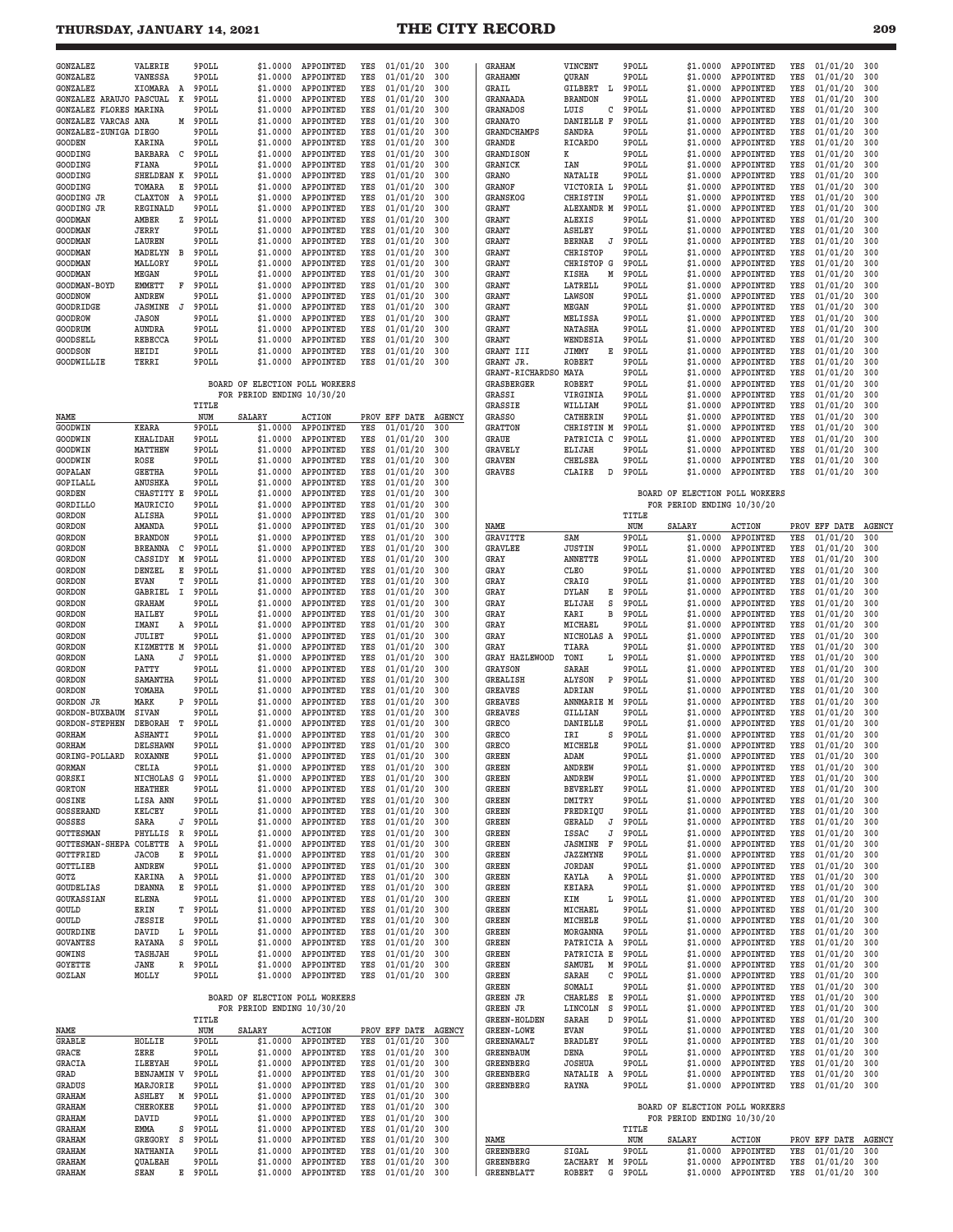## **210 THE CITY RECORD THURSDAY, JANUARY 14, 2021**

| <b>GREENBURG</b>                     | CAROLYN                                    | 9POLL          |                                | \$1.0000 APPOINTED              | YES        | 01/01/20                   | 300           | <b>GRUTSCH</b>                                      | MARKEL<br>L                 | 9POLL          | \$1.0000                       | APPOINTED                  | YES        | 01/01/20                   | 300                  |
|--------------------------------------|--------------------------------------------|----------------|--------------------------------|---------------------------------|------------|----------------------------|---------------|-----------------------------------------------------|-----------------------------|----------------|--------------------------------|----------------------------|------------|----------------------------|----------------------|
| GREENDYK                             | <b>NATASHA</b>                             | 9POLL          | \$1.0000                       | APPOINTED                       | YES        | 01/01/20                   | 300           | GRZEGOREK-TAHIR TANYA                               |                             | 9POLL          | \$1.0000                       | APPOINTED                  | YES        | 01/01/20                   | 300                  |
| GREENE                               | ADAM<br>Α                                  | 9POLL          | \$1.0000                       | APPOINTED                       | YES        | 01/01/20                   | 300           |                                                     |                             |                |                                |                            |            |                            |                      |
| <b>GREENE</b>                        | н<br>AHMAD                                 | 9POLL          | \$1.0000                       | APPOINTED                       | YES        | 01/01/20                   | 300           |                                                     |                             |                | BOARD OF ELECTION POLL WORKERS |                            |            |                            |                      |
| GREENE                               | <b>BRANDI</b>                              | 9POLL          | \$1.0000                       | APPOINTED                       | YES        | 01/01/20                   | 300           |                                                     |                             |                | FOR PERIOD ENDING 10/30/20     |                            |            |                            |                      |
| <b>GREENE</b>                        | CARRIE<br>D                                | 9POLL          | \$1.0000                       | APPOINTED                       | YES        | 01/01/20                   | 300           |                                                     |                             | TITLE          |                                |                            |            |                            |                      |
| <b>GREENE</b><br>GREENE              | CORLISS<br>$\mathbb{R}$<br><b>HAMILTON</b> | 9POLL<br>9POLL | \$1.0000<br>\$1.0000           | APPOINTED<br>APPOINTED          | YES<br>YES | 01/01/20<br>01/01/20       | 300<br>300    | NAME<br>GRZYB                                       | <b>JULIA</b>                | NUM<br>9POLL   | <b>SALARY</b><br>\$1.0000      | <b>ACTION</b><br>APPOINTED | YES        | PROV EFF DATE<br>01/01/20  | <b>AGENCY</b><br>300 |
| <b>GREENE</b>                        | KACY                                       | 9POLL          | \$1.0000                       | APPOINTED                       | YES        | 01/01/20                   | 300           | GU                                                  | ALEX                        | 9POLL          | \$1.0000                       | APPOINTED                  | YES        | 01/01/20                   | 300                  |
| <b>GREENE</b>                        | KATE                                       | 9POLL          | \$1.0000                       | APPOINTED                       | YES        | 01/01/20                   | 300           | <b>GUADALUPE</b>                                    | ANTONIO<br>J                | 9POLL          | \$1.0000                       | APPOINTED                  | YES        | 01/01/20                   | 300                  |
| <b>GREENE</b>                        | LEAH                                       | 9POLL          | \$1.0000                       | APPOINTED                       | YES        | 01/01/20                   | 300           | <b>GUADALUPE</b>                                    | <b>SEFERINA</b>             | 9POLL          | \$1.0000                       | APPOINTED                  | YES        | 01/01/20                   | 300                  |
| <b>GREENE</b>                        | RUSTY<br>J                                 | 9POLL          | \$1.0000                       | APPOINTED                       | YES        | 01/01/20                   | 300           | <b>GUAFRACH</b>                                     | FAREZA<br>N                 | 9POLL          | \$1.0000                       | APPOINTED                  | YES        | 01/01/20                   | 300                  |
| <b>GREENE</b>                        | D<br>RUTH                                  | 9POLL          | \$1.0000                       | APPOINTED                       | YES        | 01/01/20                   | 300           | <b>GUAILLAS</b>                                     | <b>JOHANNA</b><br>S         | 9POLL          | \$1.0000                       | APPOINTED                  | YES        | 01/01/20                   | 300                  |
| <b>GREENE</b>                        | <b>SHARON</b>                              | 9POLL          | \$1.0000                       | APPOINTED                       | YES        | 01/01/20                   | 300           | <b>GUALLPA</b>                                      | <b>JASON</b>                | 9POLL          | \$1.0000                       | APPOINTED                  | YES        | 01/01/20                   | 300                  |
| GREENFIELD                           | <b>BARBARA</b>                             | 9POLL          | \$1.0000                       | APPOINTED                       | YES        | 01/01/20                   | 300           | <b>GUALPA</b>                                       | ANGELICA C                  | 9POLL          | \$1.0000                       | APPOINTED                  | YES        | 01/01/20                   | 300                  |
| <b>GREENHOUSE</b>                    | JARED                                      | 9POLL          | \$1.0000                       | APPOINTED                       | YES        | 01/01/20                   | 300           | GUAMAN                                              | Е<br>CAROLYN                | 9POLL          | \$1.0000                       | APPOINTED                  | YES        | 01/01/20                   | 300                  |
| <b>GREENIDGE</b>                     | <b>JULIANNA A</b>                          | 9POLL          | \$1.0000                       | APPOINTED                       | YES        | 01/01/20                   | 300           | <b>GUAMAN</b>                                       | <b>JONATHAN Y</b>           | 9POLL          | \$1.0000                       | APPOINTED                  | YES        | 01/01/20                   | 300                  |
| GREENINGER                           | MARTIN                                     | 9POLL          | \$1.0000                       | APPOINTED                       | YES        | 01/01/20                   | 300           | GUAN                                                | <b>JUSTINE</b>              | 9POLL          | \$1.0000                       | APPOINTED                  | YES        | 01/01/20                   | 300                  |
| GREENLAND                            | KAYLIA                                     | 9POLL          | \$1.0000                       | APPOINTED                       | YES        | 01/01/20                   | 300           | <b>GUANILO CASTILL</b>                              | CRHISTIN D                  | 9POLL          | \$1.0000                       | APPOINTED                  | YES        | 01/01/20                   | 300                  |
| <b>GREENLEE</b>                      | SAMUEL<br>A                                | 9POLL          | \$1.0000                       | APPOINTED                       | YES        | 01/01/20                   | 300           | <b>GUANTE</b>                                       | IRVING                      | 9POLL          | \$1.0000                       | APPOINTED                  | YES        | 01/01/20                   | 300                  |
| <b>GREENSPAN</b>                     | <b>ELIAS</b>                               | 9POLL          | \$1.0000                       | APPOINTED                       | YES        | 01/01/20                   | 300           | <b>GUARDADO</b>                                     | MARVIN                      | 9POLL          | \$1.0000                       | APPOINTED                  | YES        | 01/01/20                   | 300                  |
| GREENSPAN                            | <b>SHAWN</b>                               | 9POLL          | \$1.0000                       | APPOINTED                       | YES        | 01/01/20                   | 300           | GUARDINO                                            | ELEANOR A                   | 9POLL          | \$1.0000                       | APPOINTED                  | YES        | 01/01/20                   | 300                  |
| <b>GREENWALD</b>                     | <b>ALLISON</b>                             | 9POLL          | \$1.0000                       | APPOINTED                       | YES        | 01/01/20                   | 300           | <b>GUASTELLA</b>                                    | NICHOLAS                    | 9POLL          | \$1.0000                       | APPOINTED                  | YES        | 01/01/20                   | 300                  |
| <b>GREENWALD</b>                     | JO ANN                                     | 9POLL          | \$1.0000                       | APPOINTED                       | YES        | 01/01/20                   | 300           | GUAVA                                               | VALERIE                     | 9POLL          | \$1.0000                       | APPOINTED                  | YES        | 01/01/20                   | 300                  |
| <b>GREENWALD</b>                     | PHILIP                                     | 9POLL          | \$1.0000                       | APPOINTED                       | YES        | 01/01/20                   | 300           | <b>GUELLATI</b>                                     | LAMIA                       | 9POLL          | \$1.0000                       | APPOINTED                  | YES        | 01/01/20                   | 300                  |
| GREGG                                | ANTOINET                                   | 9POLL          | \$1.0000                       | APPOINTED                       | YES        | 01/01/20                   | 300           | <b>GUENANCIA</b>                                    | YASMINE                     | 9POLL          | \$1.0000                       | APPOINTED                  | YES        | 01/01/20                   | 300                  |
| GREGG                                | <b>NATALIE</b>                             | 9POLL          | \$1.0000                       | APPOINTED                       | YES        | 01/01/20                   | 300           | GUERAMIAN                                           | <b>JEILA</b>                | 9POLL          | \$1.0000                       | APPOINTED                  | YES        | 01/01/20                   | 300                  |
| GREGG                                | <b>SHAREBA</b><br>L<br>S                   | 9POLL          | \$1.0000<br>\$1,0000           | APPOINTED<br>APPOINTED          | YES<br>YES | 01/01/20<br>01/01/20       | 300           | <b>GUERIN</b>                                       | LILY                        | 9POLL          | \$1.0000                       | APPOINTED<br>APPOINTED     | YES        | 01/01/20<br>01/01/20       | 300                  |
| GREGOLI<br>GREGORIE                  | RYAN                                       | 9POLL<br>9POLL | \$1.0000                       | APPOINTED                       | YES        | 01/01/20                   | 300<br>300    | <b>GUERRA</b><br><b>GUERRA</b>                      | CESAR<br>MARISSA            | 9POLL          | \$1.0000<br>\$1.0000           | APPOINTED                  | YES<br>YES | 01/01/20                   | 300<br>300           |
| <b>GREGORIO</b>                      | JILLIAN<br>LORENZO                         | 9POLL          | \$1.0000                       | APPOINTED                       | YES        | 01/01/20                   | 300           | <b>GUERRERO</b>                                     | R<br>ANMARI                 | 9POLL<br>9POLL | \$1.0000                       | APPOINTED                  | YES        | 01/01/20                   | 300                  |
| <b>GREGORIO</b>                      | <b>RUBEN</b><br>Ι.                         | 9POLL          | \$1.0000                       | APPOINTED                       | YES        | 01/01/20                   | 300           | <b>GUERRERO</b>                                     | <b>EFRAIN</b>               | 9POLL          | \$1.0000                       | APPOINTED                  | YES        | 01/01/20                   | 300                  |
| <b>GREGORY</b>                       | GARY                                       | 9POLL          | \$1.0000                       | APPOINTED                       | YES        | 01/01/20                   | 300           | <b>GUERRERO</b>                                     | HILLARY M                   | 9POLL          | \$1.0000                       | APPOINTED                  | YES        | 01/01/20                   | 300                  |
| GREGORY III                          | GARLAND<br>R                               | 9POLL          | \$1.0000                       | APPOINTED                       | YES        | 01/01/20                   | 300           | <b>GUERRERO</b>                                     | <b>JESSICA</b>              | 9POLL          | \$1.0000                       | APPOINTED                  | YES        | 01/01/20                   | 300                  |
| <b>GREGSON</b>                       | <b>RACHEL</b>                              | 9POLL          | \$1.0000                       | APPOINTED                       | YES        | 01/01/20                   | 300           | <b>GUERRERO</b>                                     | <b>JUSTIN</b>               | 9POLL          | \$1.0000                       | APPOINTED                  | YES        | 01/01/20                   | 300                  |
| <b>GREWAL</b>                        | MEHR                                       | 9POLL          | \$1,0000                       | APPOINTED                       | YES        | 01/01/20                   | 300           | <b>GUERRERO</b>                                     | <b>SHANNON</b>              | 9POLL          | \$1.0000                       | APPOINTED                  | YES        | 01/01/20                   | 300                  |
| GREY                                 | <b>SHANNON</b><br>A                        | 9POLL          | \$1.0000                       | APPOINTED                       | YES        | 01/01/20                   | 300           | <b>GUERRERO SANTAN</b>                              | YUSERKI<br>R                | 9POLL          | \$1.0000                       | APPOINTED                  | YES        | 01/01/20                   | 300                  |
| <b>GRIECO</b>                        | <b>KATHRYN</b>                             | 9POLL          | \$1.0000                       | APPOINTED                       | YES        | 01/01/20                   | 300           | <b>GUERRIDO</b>                                     | <b>ISAIAH</b><br>J          | 9POLL          | \$1.0000                       | APPOINTED                  | YES        | 01/01/20                   | 300                  |
| GRIER                                | BRITTANY A                                 | 9POLL          | \$1.0000                       | APPOINTED                       | YES        | 01/01/20                   | 300           | <b>GUEST</b>                                        | <b>HAYDEN</b><br>В          | 9POLL          | \$1.0000                       | APPOINTED                  | YES        | 01/01/20                   | 300                  |
| GRIER                                | TYREE<br>Α                                 | 9POLL          | \$1.0000                       | APPOINTED                       | YES        | 01/01/20                   | 300           | <b>GUEVARA</b>                                      | TYLER                       | 9POLL          | \$1.0000                       | APPOINTED                  | YES        | 01/01/20                   | 300                  |
| <b>GRIFFEL</b>                       | JULIA<br>Α                                 | 9POLL          | \$1.0000                       | APPOINTED                       | YES        | 01/01/20                   | 300           | GUEYE                                               | FATOU                       | 9POLL          | \$1.0000                       | APPOINTED                  | YES        | 01/01/20                   | 300                  |
| <b>GRIFFIN</b>                       | ANDREW                                     | 9POLL          | \$1.0000                       | APPOINTED                       | YES        | 01/01/20                   | 300           | <b>GUFFEY</b>                                       | <b>SUSANNA</b>              | 9POLL          | \$1.0000                       | APPOINTED                  | YES        | 01/01/20                   | 300                  |
| GRIFFIN                              | ANN MARI                                   | 9POLL          | \$1.0000                       | APPOINTED                       | YES        | 01/01/20                   | 300           | <b>GUGLIELMO</b>                                    | CASSANDR                    | 9POLL          | \$1.0000                       | APPOINTED                  | YES        | 01/01/20                   | 300                  |
| <b>GRIFFIN</b>                       | BRITTANY K                                 | 9POLL          | \$1.0000                       | APPOINTED                       | YES        | 01/01/20                   | 300           | <b>GUGLIELMO JR</b>                                 | <b>ANGELO</b><br>J          | 9POLL          | \$1.0000                       | APPOINTED                  | YES        | 01/01/20                   | 300                  |
| GRIFFIN                              | CASEY                                      | 9POLL          | \$1,0000                       | APPOINTED                       | YES        | 01/01/20                   | 300           | <b>GUIDO</b>                                        | DANIEL                      | 9POLL          | \$1.0000                       | APPOINTED                  | YES        | 01/01/20                   | 300                  |
| GRIFFIN                              | COURTNEY A                                 | 9POLL          | \$1.0000                       | APPOINTED                       | YES        | 01/01/20                   | 300           | GUILAMO                                             | ANDRES                      | 9POLL          | \$1.0000                       | APPOINTED                  | YES        | 01/01/20                   | 300                  |
| GRIFFIN                              | ENYA<br>к                                  | 9POLL          | \$1.0000                       | APPOINTED                       | YES        | 01/01/20                   | 300           | <b>GUILFOY</b>                                      | THEODORA L                  | 9POLL          | \$1.0000                       | APPOINTED                  | YES        | 01/01/20                   | 300                  |
| GRIFFITH                             | <b>AYANNA</b>                              | 9POLL          | \$1.0000                       | APPOINTED                       | YES        | 01/01/20                   | 300           | <b>GUILIANO</b>                                     | LORI                        | 9POLL          | \$1.0000<br>\$1.0000           | APPOINTED<br>APPOINTED     | YES<br>YES | 01/01/20<br>01/01/20       | 300<br>300           |
|                                      |                                            |                | BOARD OF ELECTION POLL WORKERS |                                 |            |                            |               | <b>GUILIANO</b><br><b>GUILLAUME</b>                 | NATALIE<br><b>ASHLEY</b>    | 9POLL<br>9POLL | \$1.0000                       | APPOINTED                  | YES        | 01/01/20                   | 300                  |
|                                      |                                            |                |                                |                                 |            |                            |               |                                                     |                             |                |                                |                            |            |                            |                      |
|                                      |                                            |                |                                |                                 |            |                            |               |                                                     |                             |                |                                |                            |            |                            |                      |
|                                      |                                            |                | FOR PERIOD ENDING 10/30/20     |                                 |            |                            |               | <b>GUILLAUME</b>                                    | JERRY                       | 9POLL          | \$1.0000                       | APPOINTED                  | YES        | 01/01/20                   | 300                  |
|                                      |                                            | TITLE          |                                |                                 |            |                            |               | <b>GUILLEN</b>                                      | <b>BELGICA</b>              | 9POLL          | \$1.0000                       | APPOINTED                  | YES        | 01/01/20                   | 300                  |
| NAME                                 |                                            | NUM            | SALARY                         | <b>ACTION</b>                   |            | PROV EFF DATE              | <b>AGENCY</b> | <b>GUILLEN</b>                                      | <b>HECTOR</b>               | 9POLL          | \$1.0000                       | APPOINTED                  | YES        | 01/01/20                   | 300                  |
| GRIFFITH                             | SIANNI                                     | 9POLL          | \$1.0000<br>\$1,0000           | APPOINTED                       | YES        | 01/01/20                   | 300           | <b>GUILLEN</b>                                      | YOMAIRA                     | 9POLL          | \$1.0000                       | APPOINTED                  | YES        | 01/01/20                   | 300                  |
| <b>GRIFFITHS</b><br><b>GRIFFITHS</b> | ANDRE<br><b>CHEVELLE</b>                   | 9POLL          | \$1.0000                       | APPOINTED<br>APPOINTED          | YES<br>YES | 01/01/20                   | 300<br>300    | GUILLOMAITRE                                        | NEPHTALI<br>DIJON           | 9POLL          | \$1.0000<br>\$1.0000           | APPOINTED                  | YES<br>YES | 01/01/20                   | 300<br>300           |
| <b>GRIFFITHS</b>                     | DANIEL                                     | 9POLL<br>9POLL | \$1.0000                       | APPOINTED                       | YES        | 01/01/20<br>01/01/20       | 300           | GUINN<br><b>GUINN JR</b>                            | CHRISTOP D                  | 9POLL<br>9POLL | \$1.0000                       | APPOINTED<br>APPOINTED     | YES        | 01/01/20<br>01/01/20       | 300                  |
| <b>GRIFFITHS</b>                     | <b>DEVONTE</b><br>J                        | 9POLL          | \$1.0000                       | APPOINTED                       | YES        | 01/01/20                   | 300           | GUL                                                 | SAEED                       | 9POLL          | \$1.0000                       | APPOINTED                  | YES        | 01/01/20                   | 300                  |
| GRIGGERS                             | CODY                                       | 9POLL          | \$1.0000                       | APPOINTED                       | YES        | 01/01/20                   | 300           |                                                     |                             |                |                                |                            |            |                            |                      |
| <b>GRIMES</b>                        | VENICE<br>S                                | 9POLL          | \$1.0000                       | APPOINTED                       | YES        | 01/01/20                   | 300           |                                                     |                             |                | BOARD OF ELECTION POLL WORKERS |                            |            |                            |                      |
| GRIMM                                | EMILY                                      | 9POLL          | \$1,0000                       | APPOINTED                       | YES        | 01/01/20                   | 300           |                                                     |                             |                | FOR PERIOD ENDING 10/30/20     |                            |            |                            |                      |
| GRINBERG                             | <b>GABRIELL T</b>                          | 9POLL          | \$1.0000                       | APPOINTED                       | YES        | 01/01/20                   | 300           |                                                     |                             | TITLE          |                                |                            |            |                            |                      |
| GRINCH                               | KATIE                                      | 9POLL          | \$1.0000                       | <b>APPOINTRE</b>                | YES        | 01/01/20                   | 300           | <b>NAME</b>                                         |                             |                | SALARY                         | <b>ACTION</b>              |            | PROV EFF DATE AGENCY       |                      |
| GRININS                              | <b>ANCHALEE</b>                            | 9POLL          |                                | \$1.0000 APPOINTED              | YES        | 01/01/20                   | 300           | <b>GULLAP</b>                                       | ELIYA                       | 9POLL          | \$1.0000                       | APPOINTED                  | YES        | 01/01/20                   | 300                  |
| GRIPPER                              | CELIA                                      | 9POLL          | \$1.0000                       | APPOINTED                       | YES        | 01/01/20                   | 300           | <b>GULLEY</b>                                       | TRIVONNA                    | 9POLL          | \$1.0000                       | APPOINTED                  | YES        | 01/01/20                   | 300                  |
| <b>GRISHAM</b>                       | DAPHNE                                     | 9POLL          | \$1.0000                       | APPOINTED                       | YES        | 01/01/20                   | 300           | <b>GULLO</b>                                        | ANABEL<br>L                 | 9POLL          | \$1.0000                       | APPOINTED                  | YES        | 01/01/20                   | 300                  |
| GRISWOULD                            | <b>SHAKEVA</b>                             | 9POLL          | \$1.0000                       | APPOINTED                       | YES        | 01/01/20                   | 300           | <b>GUMBSD</b>                                       | D<br>J                      | 9POLL          | \$1.0000                       | APPOINTED                  | YES        | 01/01/20                   | 300                  |
| GRIZZLE                              | SARA                                       | 9POLL          | \$1.0000                       | APPOINTED                       | YES        | 01/01/20                   | 300           | GUNAWARDANA                                         | AYANTHI<br>R                | 9POLL          | \$1.0000                       | APPOINTED                  | YES        | 01/01/20                   | 300                  |
| GRODEN                               | CLAIRE<br>E                                | 9POLL          | \$1.0000                       | APPOINTED                       | YES        | 01/01/20                   | 300           | GUNDEL                                              | ERIK                        | 9POLL          | \$1.0000                       | APPOINTED                  | YES        | 01/01/20                   | 300                  |
| <b>GROETKEN</b>                      | KELSEY                                     | 9POLL          | \$1.0000                       | APPOINTED                       | YES        | 01/01/20                   | 300           | <b>GUNTLI</b>                                       | NICK                        | 9POLL          | \$1.0000                       | APPOINTED                  | YES        | 01/01/20                   | 300                  |
| GROFF<br>GROGAN                      | WILLIAM<br>K<br>RAELYN<br>C                | 9POLL<br>9POLL | \$1.0000<br>\$1.0000           | APPOINTED<br>APPOINTED          | YES<br>YES | 01/01/20<br>01/01/20       | 300<br>300    | GUO<br>GUO                                          | <b>JAMES</b><br>SUSAN       | 9POLL<br>9POLL | \$1,0000<br>\$1.0000           | APPOINTED<br>APPOINTED     | YES<br>YES | 01/01/20<br>01/01/20       | 300<br>300           |
| GROHE                                | ERIN                                       | 9POLL          | \$1.0000                       | APPOINTED                       | YES        | 01/01/20                   | 300           | GUO                                                 | WEI JIE                     | 9POLL          | \$1.0000                       | APPOINTED                  | YES        | 01/01/20                   | 300                  |
| <b>GROMAN</b>                        | JAY                                        | 9POLL          | \$1.0000                       | APPOINTED                       | YES        | 01/01/20                   | 300           | GUP                                                 | NOAH                        | 9POLL          | \$1.0000                       | APPOINTED                  | YES        | 01/01/20                   | 300                  |
| <b>GROOMES</b>                       | ADAM<br>с                                  | 9POLL          | \$1.0000                       | APPOINTED                       | YES        | 01/01/20                   | 300           | <b>GUPTA</b>                                        | MIRA                        | 9POLL          | \$1.0000                       | APPOINTED                  | YES        | 01/01/20                   | 300                  |
| <b>GROOTHUIS</b>                     | к<br>NEAL                                  | 9POLL          | \$1.0000                       | APPOINTED                       | YES        | 01/01/20                   | 300           | <b>GURALNIK DAWES</b>                               | RUBY                        | 9POLL          | \$1.0000                       | APPOINTED                  | YES        | 01/01/20                   | 300                  |
| <b>GROPPER</b>                       | <b>HANNAH</b>                              | 9POLL          | \$1.0000                       | APPOINTED                       | YES        | 01/01/20                   | 300           | <b>GURDIAN</b>                                      | ELIZABET                    | 9POLL          | \$1.0000                       | APPOINTED                  | YES        | 01/01/20                   | 300                  |
| GROS                                 | CINDY                                      | 9POLL          | \$1.0000                       | APPOINTED                       | YES        | 01/01/20                   | 300           | <b>GUREVICH</b>                                     | IGOR                        | 9POLL          | \$1.0000                       | APPOINTED                  | YES        | 01/01/20                   | 300                  |
| GROSE                                | W<br>DARREN                                | 9POLL          | \$1.0000                       | APPOINTED                       | YES        | 01/01/20                   | 300           | <b>GUREVICH</b>                                     | OLEG                        | 9POLL          | \$1.0000                       | APPOINTED                  | YES        | 01/01/20                   | 300                  |
| GROSE                                | SHANELLE                                   | 9POLL          | \$1.0000                       | APPOINTED                       | YES        | 01/01/20                   | 300           | <b>GURIDY MELO</b>                                  | <b>LESLIE</b>               | 9POLL          | \$1.0000                       | APPOINTED                  | YES        | 01/01/20                   | 300                  |
| GROSS                                | CIERRA                                     | 9POLL          | \$1,0000                       | APPOINTED                       | YES        | 01/01/20                   | 300           | GURL                                                | KARA<br>E                   | 9POLL          | \$1.0000                       | APPOINTED                  | YES        | 01/01/20                   | 300                  |
| GROSS                                | <b>HANNAH</b>                              | 9POLL          | \$1.0000                       | APPOINTED                       | YES        | 01/01/20                   | 300           | <b>GURLEY</b>                                       | DELONZIA                    | 9POLL          | \$1.0000                       | APPOINTED                  | YES        | 01/01/20                   | 300                  |
| GROSS                                | KATE                                       | 9POLL          | \$1.0000                       | APPOINTED                       | YES        | 01/01/20                   | 300           | GURNEY                                              | <b>BRITTANY</b>             | 9POLL          | \$1.0000                       | APPOINTED                  | YES        | 01/01/20                   | 300                  |
| GROSS                                | STEPHANI N                                 | 9POLL          | \$1.0000                       | APPOINTED                       | YES        | 01/01/20                   | 300           | GURRY                                               | LILIANNA                    | 9POLL          | \$1.0000                       | APPOINTED                  | YES        | 01/01/20                   | 300                  |
| GROSSBERG                            | <b>JOSHUA</b>                              | 9POLL          | \$1.0000                       | APPOINTED                       | YES        | 01/01/20                   | 300           | <b>GUSCOTT</b>                                      | TIMOTHY A                   | 9POLL          | \$1.0000                       | APPOINTED                  | YES        | 01/01/20                   | 300                  |
| GROSSLEIN                            | ABBY                                       | 9POLL          | \$1.0000                       | APPOINTED                       | YES        | 01/01/20                   | 300           | GUSS                                                | CHLOE<br>W                  | 9POLL          | \$1.0000                       | APPOINTED                  | YES        | 01/01/20                   | 300                  |
| <b>GROSSMAN</b>                      | AMY<br>L                                   | 9POLL          | \$1.0000                       | APPOINTED                       | YES        | 01/01/20                   | 300           | <b>GUTCHES</b>                                      | KEVIN                       | 9POLL          | \$1.0000                       | APPOINTED                  | YES<br>YES | 01/01/20                   | 300<br>300           |
| <b>GROSSMAN</b><br><b>GROSSMAN</b>   | DANIEL<br>LINDSAY                          | 9POLL<br>9POLL | \$1.0000<br>\$1.0000           | APPOINTED<br>APPOINTED          | YES<br>YES | 01/01/20<br>01/01/20       | 300<br>300    | <b>GUTHRIE</b><br><b>GUTHRIE</b>                    | <b>GRAHAM</b><br>SORAH<br>N | 9POLL<br>9POLL | \$1.0000<br>\$1.0000           | APPOINTED<br>APPOINTED     | YES        | 01/01/20<br>01/01/20       | 300                  |
| GROSZ                                | DEVIN                                      | 9POLL          | \$1.0000                       | APPOINTED                       | YES        | 01/01/20                   | 300           | <b>GUTIERRES</b>                                    | SILVESTR                    | 9POLL          | \$1.0000                       | APPOINTED                  | YES        | 01/01/20                   | 300                  |
| GROTE                                | DANIEL                                     | 9POLL          | \$1.0000                       | APPOINTED                       | YES        | 01/01/20                   | 300           | <b>GUTIERREZ</b>                                    | DIANA                       | 9POLL          | \$1.0000                       | APPOINTED                  | YES        | 01/01/20                   | 300                  |
| GROTELUESCHEN                        | ANDREW                                     | 9POLL          | \$1.0000                       | APPOINTED                       | YES        | 01/01/20                   | 300           | GUTIERREZ                                           | ERICA<br>М                  | 9POLL          | \$1.0000                       | APPOINTED                  | YES        | 01/01/20                   | 300                  |
| GROVER                               | JACOB<br>P                                 | 9POLL          | \$1.0000                       | APPOINTED                       | YES        | 01/01/20                   | 300           | <b>GUTIERREZ</b>                                    | GEORGE<br>L                 | 9POLL          | \$1.0000                       | APPOINTED                  | YES        | 01/01/20                   | 300                  |
| <b>GROVER</b>                        | <b>KATRINA</b>                             | 9POLL          | \$1.0000                       | APPOINTED                       | YES        | 01/01/20                   | 300           | <b>GUTIERREZ</b>                                    | ISABEL                      | 9POLL          | \$1.0000                       | APPOINTED                  | YES        | 01/01/20                   | 300                  |
| <b>GROVES</b>                        | <b>KAREEM</b><br>D                         | 9POLL          | \$1.0000                       | APPOINTED                       | YES        | 01/01/20                   | 300           | <b>GUTIERREZ</b>                                    | ISABELLA                    | 9POLL          | \$1.0000                       | APPOINTED                  | YES        | 01/01/20                   | 300                  |
| GRUBBS                               | STEPHANI B                                 | 9POLL          | \$1.0000                       | APPOINTED                       | YES        | 01/01/20                   | 300           | <b>GUTIERREZ</b>                                    | C<br>MARIA                  | 9 POLL         | \$1.0000                       | APPOINTED                  | YES        | 01/01/20                   | 300                  |
| GRUBER                               | <b>ELIZABET</b>                            | 9POLL          | \$1.0000                       | APPOINTED                       | YES        | 01/01/20                   | 300           | <b>GUTIERREZ</b>                                    | MATTHEW                     | 9POLL          | \$1.0000                       | APPOINTED                  | YES        | 01/01/20                   | 300                  |
| GRUBER                               | К<br>EMMA                                  | 9POLL          | \$1.0000                       | APPOINTED                       | YES        | 01/01/20                   | 300           | <b>GUTIERREZ</b>                                    | RAQUEL                      | 9POLL          | \$1.0000                       | APPOINTED                  | YES        | 01/01/20                   | 300                  |
| GRUBER                               | HARRIET                                    | 9POLL          | \$1.0000                       | APPOINTED                       | YES        | 01/01/20                   | 300           | <b>GUTIERREZ</b>                                    | SCARLETH                    | 9POLL          | \$1.0000                       | APPOINTED                  | YES        | 01/01/20                   | 300                  |
| <b>GRUNBERGER</b>                    | <b>BATSHEVA</b>                            | 9POLL          | \$1.0000                       | APPOINTED                       | YES        | 01/01/20                   | 300           | <b>GUTIERREZ BARCE LOREN</b>                        | N                           | 9POLL          | \$1.0000                       | APPOINTED                  | YES        | 01/01/20                   | 300                  |
| <b>GRUNDMAN</b><br>GRUSS             | FAITH<br>LESLIE                            | 9POLL<br>9POLL | \$1.0000                       | APPOINTED<br>\$1.0000 APPOINTED | YES<br>YES | 01/01/20<br>$01/01/20$ 300 | 300           | GUTIERREZ CUELL ARMANDO<br>GUTIERREZ-BATIS ELIZABET |                             | 9POLL<br>9POLL | \$1.0000<br>\$1.0000           | APPOINTED<br>APPOINTED     | YES<br>YES | 01/01/20<br>$01/01/20$ 300 | 300                  |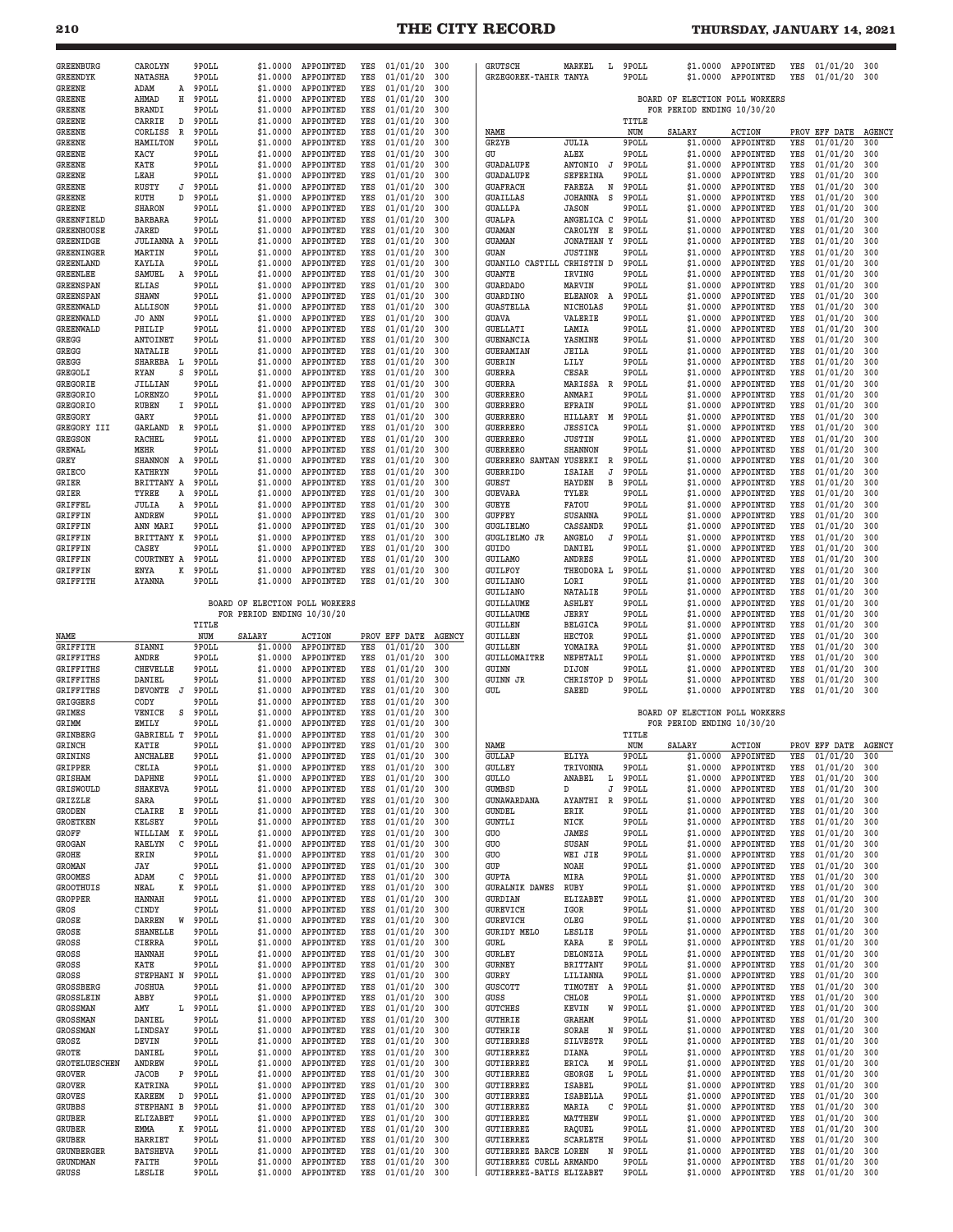## **THURSDAY, JANUARY 14, 2021 THE CITY RECORD 211**

| GUTTILLA                          | <b>JASON</b>                  |        | 9POLL          | \$1.0000                       | APPOINTED              | YES        | 01/01/20             | 300           | HALL AZIH                        | SUBRINA                     | 9POLL          | \$1.0000                       | APPOINTED              | YES        | 01/01/20             | 300           |
|-----------------------------------|-------------------------------|--------|----------------|--------------------------------|------------------------|------------|----------------------|---------------|----------------------------------|-----------------------------|----------------|--------------------------------|------------------------|------------|----------------------|---------------|
| <b>GUTTMAN</b><br><b>GUTTMAN</b>  | <b>EDWARD</b>                 |        | 9POLL          | \$1.0000                       | APPOINTED              | YES        | 01/01/20             | 300           | HALL III<br><b>HALL-LANDERS</b>  | WADSWORT D                  | 9POLL          | \$1.0000<br>\$1,0000           | APPOINTED              | YES        | 01/01/20             | 300           |
| GUY                               | SADIE<br>KURT                 |        | 9POLL<br>9POLL | \$1.0000<br>\$1.0000           | APPOINTED<br>APPOINTED | YES<br>YES | 01/01/20<br>01/01/20 | 300<br>300    | HALLE                            | CASEY<br>SONIA              | 9POLL<br>9POLL | \$1.0000                       | APPOINTED<br>APPOINTED | YES<br>YES | 01/01/20<br>01/01/20 | 300<br>300    |
| GUY                               | LILY                          |        | 9POLL          | \$1.0000                       | APPOINTED              | YES        | 01/01/20             | 300           | <b>HALLELAND</b>                 | PAIGE<br>N                  | 9POLL          | \$1.0000                       | APPOINTED              | YES        | 01/01/20             | 300           |
| GUY                               | <b>TESHAWN</b>                |        | 9POLL          | \$1.0000                       | APPOINTED              | YES        | 01/01/20             | 300           | <b>HALLET</b>                    | <b>KATHERIN</b><br>J        | 9POLL          | \$1.0000                       | APPOINTED              | YES        | 01/01/20             | 300           |
| <b>GUYTON</b>                     | <b>EVAN</b>                   | s      | 9POLL          | \$1.0000                       | APPOINTED              | YES        | 01/01/20             | 300           | HALLIMAN                         | Α<br>ARIKA                  | 9POLL          | \$1.0000                       | APPOINTED              | YES        | 01/01/20             | 300           |
| GUZEK                             | <b>HEATHER</b>                |        | 9POLL          | \$1.0000                       | APPOINTED              | YES        | 01/01/20             | 300           | <b>HALLMAN</b>                   | NICOLE                      | 9POLL          | \$1.0000                       | APPOINTED              | YES        | 01/01/20             | 300           |
| <b>GUZHNAY VILLA</b>              | ADRIANA                       | G      | 9POLL          | \$1.0000                       | APPOINTED              | YES        | 01/01/20             | 300           | HALLS                            | JANIE<br>М                  | 9POLL          | \$1,0000                       | APPOINTED              | YES        | 01/01/20             | 300           |
| GUZM??N                           | NICOLE                        | С      | 9POLL          | \$1,0000                       | APPOINTED              | YES        | 01/01/20             | 300           | HALLS                            | <b>JUSTINA</b><br>A         | 9POLL          | \$1.0000                       | APPOINTED              | YES        | 01/01/20             | 300           |
| <b>GUZMAN</b><br>GUZMAN           | <b>ALEJANDR</b><br>ANGEL      | D      | 9POLL<br>9POLL | \$1.0000<br>\$1.0000           | APPOINTED<br>APPOINTED | YES<br>YES | 01/01/20<br>01/01/20 | 300<br>300    | HALPERIN<br><b>HALPERN</b>       | <b>ELLIOT</b><br>NOAH       | 9POLL<br>9POLL | \$1,0000<br>\$1.0000           | APPOINTED<br>APPOINTED | YES<br>YES | 01/01/20<br>01/01/20 | 300<br>300    |
|                                   |                               |        |                |                                |                        |            |                      |               | HALPIN                           | DIANA                       | 9POLL          | \$1.0000                       | APPOINTED              | YES        | 01/01/20             | 300           |
|                                   |                               |        |                | BOARD OF ELECTION POLL WORKERS |                        |            |                      |               | HALPIN                           | JOSEPH                      | 9POLL          | \$1.0000                       | APPOINTED              | YES        | 01/01/20             | 300           |
|                                   |                               |        |                | FOR PERIOD ENDING 10/30/20     |                        |            |                      |               | <b>HALPIN</b>                    | MARGARET                    | 9POLL          | \$1.0000                       | APPOINTED              | YES        | 01/01/20             | 300           |
|                                   |                               |        | TITLE          |                                |                        |            |                      |               | HAMADANI                         | MAHMOUD                     | 9POLL          | \$1.0000                       | APPOINTED              | YES        | 01/01/20             | 300           |
| NAME                              |                               |        | NUM            | <b>SALARY</b>                  | <b>ACTION</b>          |            | PROV EFF DATE        | <b>AGENCY</b> | <b>HAMANN</b>                    | ELINORE<br>D                | 9POLL          | \$1.0000                       | APPOINTED              | YES        | 01/01/20             | 300           |
| GUZMAN<br><b>GUZMAN</b>           | CARLOS<br>CAROL               | Α      | 9POLL<br>9POLL | \$1.0000<br>\$1.0000           | APPOINTED<br>APPOINTED | YES<br>YES | 01/01/20<br>01/01/20 | 300<br>300    | HAMBURG<br><b>HAMDAN</b>         | SANDRA<br><b>SAMMY</b>      | 9POLL<br>9POLL | \$1.0000<br>\$1.0000           | APPOINTED<br>APPOINTED | YES<br>YES | 01/01/20<br>01/01/20 | 300<br>300    |
| <b>GUZMAN</b>                     | CATHERIN D                    |        | 9POLL          | \$1,0000                       | APPOINTED              | YES        | 01/01/20             | 300           | HAMDOUN                          | OMAR                        | 9POLL          | \$1.0000                       | APPOINTED              | YES        | 01/01/20             | 300           |
| GUZMAN                            | GARY                          |        | 9POLL          | \$1.0000                       | APPOINTED              | YES        | 01/01/20             | 300           | HAMED                            | SAID                        | 9POLL          | \$1.0000                       | APPOINTED              | YES        | 01/01/20             | 300           |
| <b>GUZMAN</b>                     | GERALDIN                      |        | 9POLL          | \$1.0000                       | APPOINTED              | YES        | 01/01/20             | 300           | HAMEL                            | <b>ELIANA</b>               | 9POLL          | \$1.0000                       | APPOINTED              | YES        | 01/01/20             | 300           |
| <b>GUZMAN</b>                     | <b>GRISELLE</b>               |        | 9POLL          | \$1.0000                       | APPOINTED              | YES        | 01/01/20             | 300           |                                  |                             |                |                                |                        |            |                      |               |
| GUZMAN                            | INGRID                        | K      | 9POLL          | \$1.0000                       | APPOINTED              | YES        | 01/01/20             | 300           |                                  |                             |                | BOARD OF ELECTION POLL WORKERS |                        |            |                      |               |
| GUZMAN                            | LISA                          |        | 9POLL          | \$1.0000                       | APPOINTED              | YES        | 01/01/20             | 300           |                                  |                             |                | FOR PERIOD ENDING 10/30/20     |                        |            |                      |               |
| <b>GUZMAN</b><br>GUZMAN           | OLIVIA D<br><b>ROBERTO</b>    |        | 9POLL<br>9POLL | \$1.0000<br>\$1.0000           | APPOINTED<br>APPOINTED | YES<br>YES | 01/01/20<br>01/01/20 | 300<br>300    | NAME                             |                             | TITLE<br>NUM   | SALARY                         | <b>ACTION</b>          |            | PROV EFF DATE        | <b>AGENCY</b> |
| GUZMAN                            | <b>ROBYN</b>                  |        | 9POLL          | \$1.0000                       | APPOINTED              | YES        | 01/01/20             | 300           | <b>HAMERMAN</b>                  | JESSE<br>Е                  | 9POLL          | \$1.0000                       | APPOINTED              | YES        | 01/01/20             | 300           |
| <b>GUZMAN</b>                     | THEADORA                      |        | 9POLL          | \$1.0000                       | APPOINTED              | YES        | 01/01/20             | 300           | HAMID                            | ABDUL                       | 9POLL          | \$1,0000                       | APPOINTED              | YES        | 01/01/20             | 300           |
| <b>GUZMAN DE JESUS</b>            | JULYS                         |        | 9POLL          | \$1.0000                       | APPOINTED              | YES        | 01/01/20             | 300           | HAMID                            | MONA<br>G                   | 9POLL          | \$1.0000                       | APPOINTED              | YES        | 01/01/20             | 300           |
| <b>GUZMAN GARCIA</b>              | <b>JENNIFER</b>               |        | 9POLL          | \$1.0000                       | APPOINTED              | YES        | 01/01/20             | 300           | HAMIDA                           | DAOUD                       | 9POLL          | \$1.0000                       | APPOINTED              | YES        | 01/01/20             | 300           |
| GUZZARDO                          | <b>ANTHONY</b>                |        | 9POLL          | \$1.0000                       | APPOINTED              | YES        | 01/01/20             | 300           | <b>HAMILTON</b>                  | <b>ALLISON</b>              | 9POLL          | \$1,0000                       | APPOINTED              | YES        | 01/01/20             | 300           |
| <b>GWOCK</b><br>GWYN              | <b>KAITLIN</b><br><b>EDEN</b> |        | 9POLL<br>9POLL | \$1.0000<br>\$1.0000           | APPOINTED<br>APPOINTED | YES<br>YES | 01/01/20<br>01/01/20 | 300<br>300    | HAMILTON<br><b>HAMILTON</b>      | <b>ASHLEY</b><br>ELIZABET A | 9POLL<br>9POLL | \$1.0000<br>\$1.0000           | APPOINTED<br>APPOINTED | YES<br>YES | 01/01/20<br>01/01/20 | 300<br>300    |
| GYORY                             | <b>SPENCER</b>                |        | 9POLL          | \$1.0000                       | APPOINTED              | YES        | 01/01/20             | 300           | <b>HAMILTON</b>                  | N<br>M                      | 9POLL          | \$1.0000                       | APPOINTED              | YES        | 01/01/20             | 300           |
| <b>HAAGENSON</b>                  | <b>BRANDON</b>                | M      | 9POLL          | \$1.0000                       | APPOINTED              | YES        | 01/01/20             | 300           | HAMILTON                         | RAKIYAH<br>I                | 9POLL          | \$1.0000                       | APPOINTED              | YES        | 01/01/20             | 300           |
| HAAR                              | RENEE                         |        | 9POLL          | \$1.0000                       | APPOINTED              | YES        | 01/01/20             | 300           | HAMILTON                         | <b>RYAN</b>                 | 9POLL          | \$1.0000                       | APPOINTED              | YES        | 01/01/20             | 300           |
| <b>HABERMAN</b>                   | SARAH                         |        | 9POLL          | \$1.0000                       | APPOINTED              | YES        | 01/01/20             | 300           | <b>HAMILTON</b>                  | SHAIMEL<br>I                | 9POLL          | \$1.0000                       | APPOINTED              | YES        | 01/01/20             | 300           |
| HABIB JR                          | NADIA                         | s      | 9POLL          | \$1.0000                       | APPOINTED              | YES        | 01/01/20             | 300           | <b>HAMILTON</b>                  | <b>SHASTA</b><br>L          | 9POLL          | \$1.0000                       | APPOINTED              | YES        | 01/01/20             | 300           |
| <b>HABIBA</b><br>HABIBI           | UMME<br>SAHU                  |        | 9POLL<br>9POLL | \$1,0000<br>\$1.0000           | APPOINTED<br>APPOINTED | YES<br>YES | 01/01/20<br>01/01/20 | 300<br>300    | <b>HAMILTON</b><br>HAMILTON-RUIZ | STEPHANI<br>MELISSA         | 9POLL<br>9POLL | \$1.0000<br>\$1.0000           | APPOINTED<br>APPOINTED | YES<br>YES | 01/01/20<br>01/01/20 | 300<br>300    |
| HACK                              | SARAH                         | R      | 9POLL          | \$1.0000                       | APPOINTED              | YES        | 01/01/20             | 300           | HAMILTON-TIBBY                   | <b>KELESHIA</b>             | 9POLL          | \$1.0000                       | APPOINTED              | YES        | 01/01/20             | 300           |
| <b>HACKMAN</b>                    | DREW                          |        | 9POLL          | \$1.0000                       | APPOINTED              | YES        | 01/01/20             | 300           | HAMIM                            | AFIF                        | 9POLL          | \$1.0000                       | APPOINTED              | YES        | 01/01/20             | 300           |
| <b>HACKNEY</b>                    | GAYE                          | A      | 9POLL          | \$1.0000                       | APPOINTED              | YES        | 01/01/20             | 300           | HAMLET AGNEW                     | JASSIEM<br>A                | 9POLL          | \$1.0000                       | APPOINTED              | YES        | 01/01/20             | 300           |
| <b>HACKNEY</b>                    | TAHESHA                       |        | 9POLL          | \$1.0000                       | APPOINTED              | YES        | 01/01/20             | 300           | <b>HAMLIN</b>                    | <b>JESSICA</b><br>С         | 9POLL          | \$1.0000                       | APPOINTED              | YES        | 01/01/20             | 300           |
| <b>HACKSHAW</b>                   | YONNICK                       | G      | 9POLL          | \$1.0000                       | APPOINTED              | YES        | 01/01/20             | 300           | <b>HAMLYN</b>                    | <b>REBECCA</b>              | 9POLL          | \$1.0000                       | APPOINTED              | YES        | 01/01/20             | 300           |
| HADDAD<br><b>HADDEN</b>           | LEISA<br><b>ERIN</b>          |        | 9POLL<br>9POLL | \$1.0000<br>\$1.0000           | APPOINTED<br>APPOINTED | YES<br>YES | 01/01/20<br>01/01/20 | 300<br>300    | HAMM<br>HAMMOND                  | AMANDA<br>Е<br>ELIZABET L   | 9POLL<br>9POLL | \$1.0000<br>\$1.0000           | APPOINTED<br>APPOINTED | YES<br>YES | 01/01/20<br>01/01/20 | 300<br>300    |
| HADE                              | DAMIAN                        |        | 9POLL          | \$1.0000                       | APPOINTED              | YES        | 01/01/20             | 300           | HAMPERIAN                        | DAVID<br>G                  | 9POLL          | \$1.0000                       | APPOINTED              | YES        | 01/01/20             | 300           |
| HADEL                             | <b>SPENCER</b>                |        | 9POLL          | \$1.0000                       | APPOINTED              | YES        | 01/01/20             | 300           | <b>HAMPTON</b>                   | CHALANA                     | 9POLL          | \$1.0000                       | APPOINTED              | YES        | 01/01/20             | 300           |
| HADLER                            | MAX                           | W      | 9POLL          | \$1.0000                       | APPOINTED              | YES        | 01/01/20             | 300           | <b>HAMPTON</b>                   | CHANTEL                     | 9POLL          | \$1.0000                       | APPOINTED              | YES        | 01/01/20             | 300           |
| HADLEY                            | SUSAN                         |        | 9POLL          | \$1.0000                       | APPOINTED              | YES        | 01/01/20             | 300           | <b>HAMPTON</b>                   | JAMEL                       | 9POLL          | \$1.0000                       | APPOINTED              | YES        | 01/01/20             | 300           |
| <b>HAFFENBERG</b>                 | PETER                         |        | 9POLL          | \$1.0000                       | APPOINTED              | YES        | 01/01/20             | 300           | HAMPTON JR                       | LARRY<br>D                  | 9POLL          | \$1.0000                       | APPOINTED              | YES        | 01/01/20             | 300           |
| <b>HAGAN</b>                      | ANDREA                        |        | 9POLL          | \$1.0000                       | APPOINTED              | YES        | 01/01/20             | 300           | HAMRAZ                           | SHOWGOFA                    | 9POLL          | \$1.0000                       | APPOINTED              | YES        | 01/01/20             | 300           |
| <b>HAGANS</b><br><b>HAGELGANS</b> | M<br>ANDREA                   | L<br>L | 9POLL<br>9POLL | \$1.0000<br>\$1.0000           | APPOINTED<br>APPOINTED | YES<br>YES | 01/01/20<br>01/01/20 | 300<br>300    | HAMROQULOV<br>HAN                | HAMZA<br>ALAN               | 9POLL<br>9POLL | \$1.0000<br>\$1.0000           | APPOINTED<br>APPOINTED | YES<br>YES | 01/01/20<br>01/01/20 | 300<br>300    |
| <b>HAGEN</b>                      | ANNA                          |        | 9POLL          | \$1,0000                       | APPOINTED              | YES        | 01/01/20             | 300           | HAN                              | ANDROMED Z                  | 9POLL          | \$1.0000                       | APPOINTED              | YES        | 01/01/20             | 300           |
| <b>HAGERTY</b>                    | CAROLYN J                     |        | 9POLL          | \$1.0000                       | APPOINTED              | YES        | 01/01/20             | 300           | HAN                              | <b>ROSEMARY</b>             | 9POLL          | \$1.0000                       | APPOINTED              | YES        | 01/01/20             | 300           |
| HAGGERTY                          | <b>BETH</b>                   |        | 9POLL          | \$1.0000                       | APPOINTED              | YES        | 01/01/20             | 300           | HAN                              | <b>STEPHEN</b>              | 9POLL          | \$1.0000                       | APPOINTED              | YES        | 01/01/20             | 300           |
| HAGGERTY                          | KYLEE                         |        | 9POLL          | \$1,0000                       | APPOINTED              | YES        | 01/01/20             | 300           | HANAGAN                          | JUSTIN                      | 9POLL          | \$1.0000                       | APPOINTED              | YES        | 01/01/20             | 300           |
| HAGLER                            | DORIE                         |        | 9POLL          | \$1.0000                       | APPOINTED              | YES        | 01/01/20             | 300           | HANCOX-LI                        | SAMANTHA                    | 9POLL          | \$1.0000                       | APPOINTED<br>APPOINTED | YES<br>YES | 01/01/20<br>01/01/20 | 300           |
| <b>HAGLIN</b><br>HAIDAR           | ANDREW<br>MOHAMMED            |        | 9POLL<br>9POLL | \$1.0000<br>\$1.0000           | APPOINTED<br>APPOINTED | YES<br>YES | 01/01/20<br>01/01/20 | 300<br>300    | <b>HAND</b><br>HANDEL            | GERALDIN<br>JUSTIN<br>J     | 9POLL<br>9POLL | \$1.0000<br>\$1.0000           | APPOINTED              | YES        | 01/01/20             | 300<br>300    |
| HAIDER                            | <b>SEVANA</b>                 |        | 9POLL          | \$1.0000                       | APPOINTED              | YES        | 01/01/20             | 300           | <b>HANEDA</b>                    | MICHAEL                     | 9POLL          | \$1.0000                       | APPOINTED              | YES        | 01/01/20             | 300           |
| HAIG                              | SANNA                         | Е      | 9POLL          | \$1.0000                       | APPOINTED              | YES        | 01/01/20             | 300           | <b>HANEKAMP</b>                  | MIA                         | 9POLL          | \$1.0000                       | APPOINTED              | YES        | 01/01/20             | 300           |
| HAILE                             | EDEN                          | т      | 9POLL          | \$1.0000                       | APPOINTED              | YES        | 01/01/20             | 300           | <b>HANEMAN</b>                   | <b>JASON</b>                | 9POLL          | \$1.0000                       | APPOINTED              | YES        | 01/01/20             | 300           |
| HAILEKIROS                        | MERON                         |        | 9POLL          | \$1.0000                       | APPOINTED              | YES        | 01/01/20             | 300           | <b>HANEN</b>                     | JANET<br>Е                  | 9POLL          | \$1.0000                       | APPOINTED              | YES        | 01/01/20             | 300           |
| HAILU                             | <b>BEAKALE</b>                |        | 9POLL          | \$1.0000                       | APPOINTED              | YES        | 01/01/20             | 300           | HANER<br>HANEY                   | DAVID<br>Α<br>KATY          | 9POLL<br>9POLL | \$1.0000<br>\$1.0000           | APPOINTED<br>APPOINTED | YES<br>YES | 01/01/20<br>01/01/20 | 300<br>300    |
|                                   |                               |        |                | BOARD OF ELECTION POLL WORKERS |                        |            |                      |               | HANEY                            | MAYA                        | 9POLL          | \$1.0000                       | APPOINTED              | YES        | 01/01/20             | 300           |
|                                   |                               |        |                | FOR PERIOD ENDING 10/30/20     |                        |            |                      |               | HANEY                            | RACHEL                      | 9POLL          | \$1.0000                       | APPOINTED              | YES        | 01/01/20             | 300           |
|                                   |                               |        | TITLE          |                                |                        |            |                      |               | HANEY                            | THOMAS<br>Μ                 | 9POLL          | \$1.0000                       | APPOINTED              | YES        | 01/01/20             | 300           |
| NAME                              |                               |        | NUM            | SALARY                         | <b>ACTION</b>          |            | PROV EFF DATE        | <b>AGENCY</b> | HANGAD                           | RACHEL<br>М                 | 9POLL          | \$1.0000                       | APPOINTED              | YES        | 01/01/20<br>01/01/20 | 300           |
| <b>HAINES</b><br><b>HAINES</b>    | CRISTINA<br>WESLEY            |        | 9POLL<br>9POLL | \$1.0000<br>\$1,0000           | APPOINTED              | YES<br>YES | 01/01/20             | 300<br>300    | HANIFF<br><b>HANIFIN</b>         | FARESHA                     | 9POLL<br>9POLL | \$1.0000                       | APPOINTED<br>APPOINTED | YES<br>YES | 01/01/20             | 300<br>300    |
| HAIRS                             | JACQUELI L                    |        | 9POLL          | \$1.0000                       | APPOINTED<br>APPOINTED | YES        | 01/01/20<br>01/01/20 | 300           | HANK                             | <b>TRENTON</b><br>WILLIAM   | 9POLL          | \$1.0000<br>\$1.0000           | APPOINTED              | YES        | 01/01/20             | 300           |
| HAKIM                             | SMA                           |        | 9POLL          | \$1.0000                       | APPOINTED              | YES        | 01/01/20             | 300           | HANLEY                           | SEAN                        | 9POLL          | \$1.0000                       | APPOINTED              | YES        | 01/01/20             | 300           |
| HAKOBYAN                          | SYUZANNA                      |        | 9POLL          | \$1.0000                       | APPOINTED              | YES        | 01/01/20             | 300           | <b>HANLY</b>                     | ALANNA                      | 9POLL          | \$1.0000                       | APPOINTED              | YES        | 01/01/20             | 300           |
| HALADEY                           | DIANA                         |        | 9POLL          | \$1.0000                       | APPOINTED              | YES        | 01/01/20             | 300           |                                  |                             |                |                                |                        |            |                      |               |
| HALAL                             | AURORA                        |        | 9POLL          | \$1.0000                       | APPOINTED              | YES        | 01/01/20             | 300           |                                  |                             |                | BOARD OF ELECTION POLL WORKERS |                        |            |                      |               |
| HALE<br>HALEEM                    | CASSANDR<br>MERAAJ            | S      | 9POLL<br>9POLL | \$1.0000<br>\$1.0000           | APPOINTED<br>APPOINTED | YES<br>YES | 01/01/20<br>01/01/20 | 300<br>300    |                                  |                             | TITLE          | FOR PERIOD ENDING 10/30/20     |                        |            |                      |               |
| <b>HALEY</b>                      | MEGAN                         | М      | 9POLL          | \$1.0000                       | APPOINTED              | YES        | 01/01/20             | 300           | NAME                             |                             | NUM            | SALARY                         | <b>ACTION</b>          |            | PROV EFF DATE AGENCY |               |
| HALFORD-GREELY                    | <b>BYRON</b>                  | К      | 9POLL          | \$1.0000                       | APPOINTED              | YES        | 01/01/20             | 300           | HANNA                            | MEDHAT                      | 9POLL          | \$1.0000                       | APPOINTED              | YES        | 01/01/20             | 300           |
| HALIM                             | SHARZINA                      |        | 9POLL          | \$1.0000                       | APPOINTED              | YES        | 01/01/20             | 300           | <b>HANNAH</b>                    | <b>CLINTON</b><br>D         | 9POLL          | \$1.0000                       | APPOINTED              | YES        | 01/01/20             | 300           |
| HALIO                             | GRACE                         |        | 9POLL          | \$1.0000                       | APPOINTED              | YES        | 01/01/20             | 300           | <b>HANNAN</b>                    | KEVIN                       | 9POLL          | \$1.0000                       | APPOINTED              | YES        | 01/01/20             | 300           |
| HALIOUA                           | DANIEL                        |        | 9POLL          | \$1.0000                       | APPOINTED              | YES        | 01/01/20             | 300           | HANNEL II                        | MARK<br>D                   | 9POLL          | \$1.0000                       | APPOINTED              | YES        | 01/01/20             | 300           |
| HALKITIS<br>HALL                  | ROBERT<br>ANIA                | Μ<br>J | 9POLL<br>9POLL | \$1.0000<br>\$1.0000           | APPOINTED<br>APPOINTED | YES<br>YES | 01/01/20<br>01/01/20 | 300<br>300    | <b>HANNON</b><br><b>HANNON</b>   | EMILY<br>JEFF               | 9POLL<br>9POLL | \$1.0000<br>\$1.0000           | APPOINTED<br>APPOINTED | YES<br>YES | 01/01/20<br>01/01/20 | 300<br>300    |
| HALL                              | <b>BRENDAN</b>                | L      | 9POLL          | \$1.0000                       | APPOINTED              | YES        | 01/01/20             | 300           | HANO                             | <b>CHARLIE</b>              | 9POLL          | \$1.0000                       | APPOINTED              | YES        | 01/01/20             | 300           |
| HALL                              | <b>DASHAWN</b>                |        | 9POLL          | \$1.0000                       | APPOINTED              | YES        | 01/01/20             | 300           | <b>HANRAHAN</b>                  | SEAN                        | 9POLL          | \$1.0000                       | APPOINTED              | YES        | 01/01/20             | 300           |
| HALL                              | DOROTHY                       |        | 9POLL          | \$1.0000                       | APPOINTED              | YES        | 01/01/20             | 300           | HANSE                            | YARDLEY                     | 9POLL          | \$1.0000                       | APPOINTED              | YES        | 01/01/20             | 300           |
| HALL                              | <b>JACLYN</b>                 |        | 9POLL          | \$1.0000                       | APPOINTED              | YES        | 01/01/20             | 300           | <b>HANSEN</b>                    | MARINA                      | 9POLL          | \$1.0000                       | APPOINTED              | YES        | 01/01/20             | 300           |
| HALL                              | JORDAN-A                      |        | 9POLL          | \$1.0000                       | APPOINTED              | YES        | 01/01/20             | 300           | <b>HANSON</b>                    | BRIN                        | 9POLL          | \$1.0000                       | APPOINTED              | YES        | 01/01/20             | 300           |
| HALL<br>HALL                      | KELSEY<br>MAGGIE              |        | 9POLL<br>9POLL | \$1.0000<br>\$1.0000           | APPOINTED<br>APPOINTED | YES<br>YES | 01/01/20<br>01/01/20 | 300<br>300    | <b>HANSON</b><br><b>HANSON</b>   | HARTWICK<br>JAMIE           | 9POLL<br>9POLL | \$1.0000<br>\$1.0000           | APPOINTED<br>APPOINTED | YES<br>YES | 01/01/20<br>01/01/20 | 300<br>300    |
| HALL                              | NATALIE                       |        | 9POLL          | \$1.0000                       | APPOINTED              | YES        | 01/01/20             | 300           | <b>HANSON</b>                    | MATT                        | 9POLL          | \$1.0000                       | APPOINTED              | YES        | 01/01/20             | 300           |
| HALL                              | NICHOLAS A                    |        | 9POLL          | \$1.0000                       | APPOINTED              | YES        | 01/01/20             | 300           | <b>HANSON</b>                    | MIRANDA                     | 9POLL          | \$1.0000                       | APPOINTED              | YES        | 01/01/20             | 300           |
| HALL                              | QURAN                         | М      | 9POLL          | \$1.0000                       | APPOINTED              | YES        | 01/01/20             | 300           | HAPKE                            | CLAIRE                      | 9POLL          | \$1.0000                       | APPOINTED              | YES        | 01/01/20             | 300           |
| HALL                              | SASHAWNA                      |        | 9POLL          | \$1.0000                       | APPOINTED              | YES        | 01/01/20             | 300           | HAPP                             | MEGAN<br>Е                  | 9POLL          | \$1.0000                       | APPOINTED              | YES        | 01/01/20             | 300           |
| HALL                              | THOMAS                        | A      | 9POLL          | \$1.0000                       | APPOINTED              | YES        | 01/01/20             | 300           | HAQUE                            | AKRAMUL                     | 9POLL          | \$1.0000                       | APPOINTED              | YES        | 01/01/20             | 300           |
| HALL                              | TYSON                         | s      | 9POLL          | \$1.0000                       | APPOINTED              | YES        | $01/01/20$ 300       |               | HAQUE                            | MOHAMMED S                  | 9POLL          | \$1.0000                       | APPOINTED              | YES        | $01/01/20$ 300       |               |